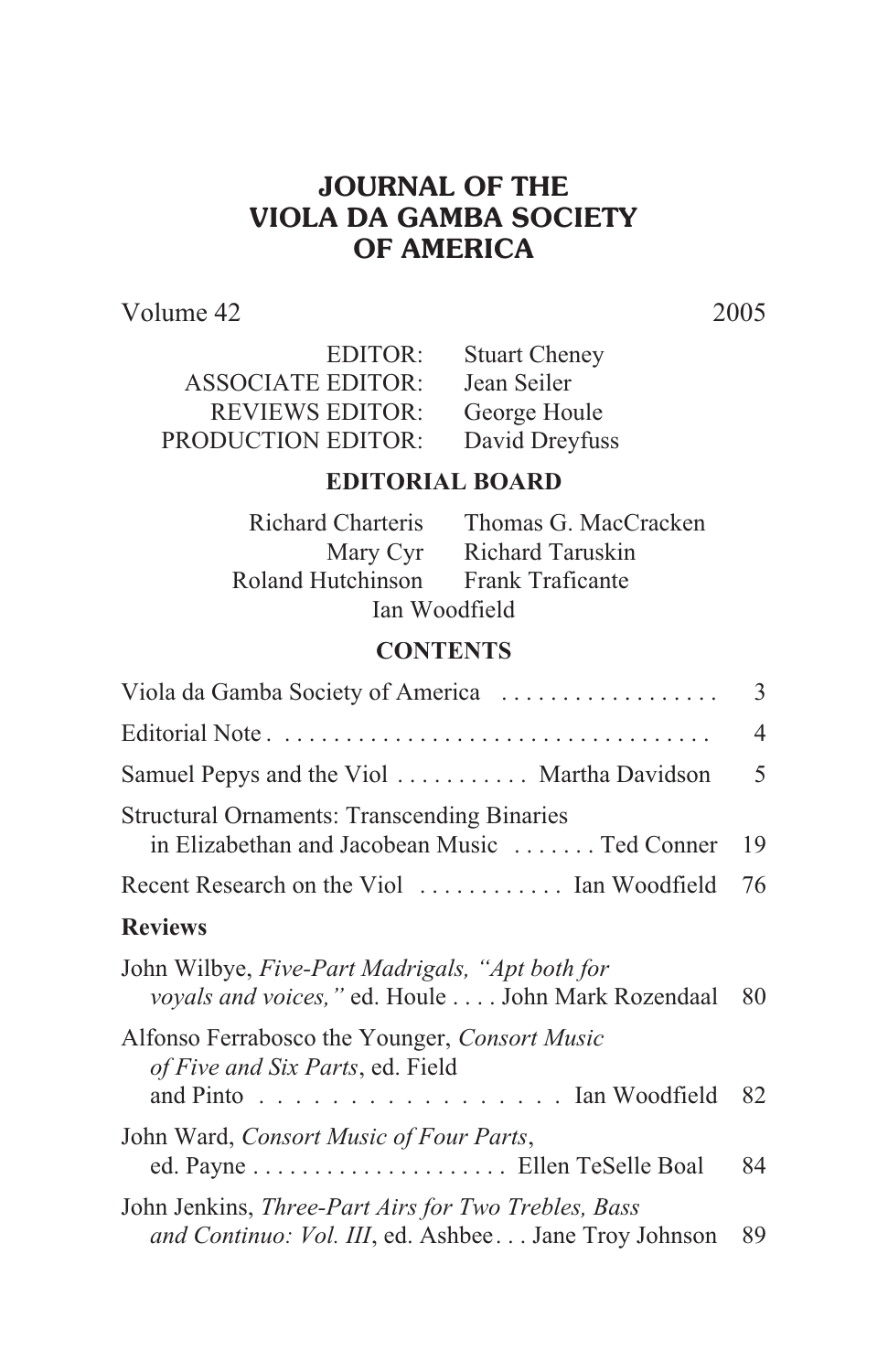| Joseph Benedikt Zyka, Trios for Violin, Bass Viol  |    |
|----------------------------------------------------|----|
| <i>and Cello</i> , ed. Rhodes Michael O'Loghlin 93 |    |
| Contributor Profiles                               | 99 |

\* \* \* \* \* \*

Publications of the Society are obtainable through membership. Inquiries concerning membership, circulation, advertisements, and availability of back issues should be addressed to the Executive Secretary: Alice Brin Renken, 4440 Trieste Drive, Carlsbad, CA 92008; e-mail <arenken@sandwich.net>.

The *Journal* editors welcome for consideration articles pertaining to the viols and related instruments, their history, manufacture, performers, music, and related topics. Articles, correspondence, and materials for review should be sent to the Editor: Stuart Cheney, 3044 McFarlin Blvd., Dallas, TX 75205, or via e-mail to <scheney@mail.smu.edu>. Authors should consult the *Chicago Manual of Style*, 15th Edition, for matters of style. Articles and reviews should be submitted on disk specifying the computer and program used, or sent to the e-mail address above. Figures, diagrams, photographs, and music examples should be submitted separately as publication-ready digital image files or black-and-white glossy prints. Please consult the Editor if there is any question as to appropriate format, size, or resolution.

Cover design by George Glenn, founder of the Viola da Gamba Society of America.

Copyright © 2005 by the Viola da Gamba Society of America. Printed in the United States of America.

ISSN 0607-0252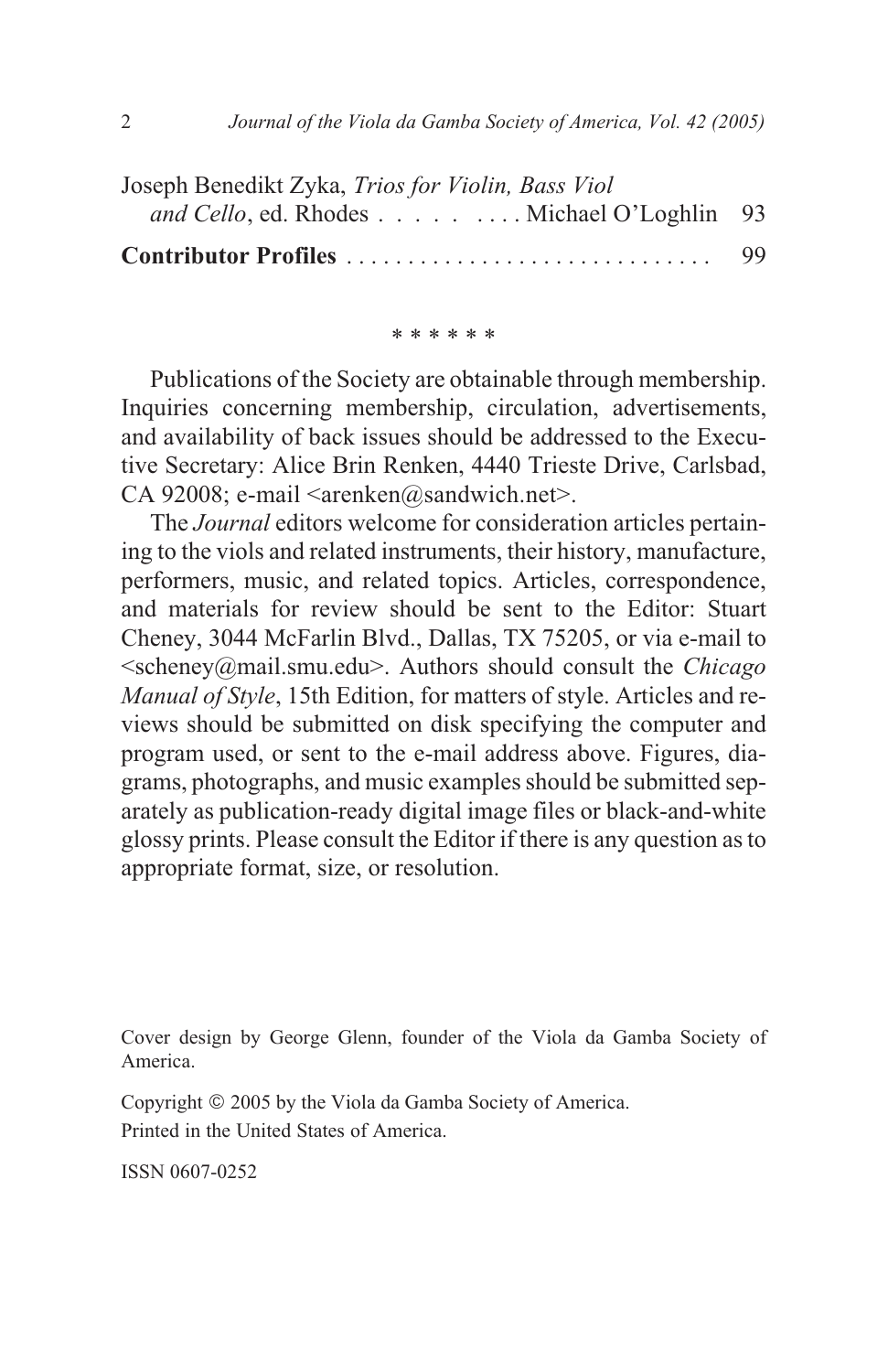# **VIOLA DA GAMBA SOCIETY OF AMERICA**

4440 Trieste Drive Carlsbad, CA 92008 post@vdgsa.org http://vdgsa.org

The Viola da Gamba Society of America is a not-for-profit national organization dedicated to the support of activities relating to the viola da gamba in the United States and abroad. Founded in 1962, the VdGSA is a society of players, builders, publishers, distributors, restorers, and others sharing a serious interest in music for viols and other early bowed string instruments. VdGSA members receive a quarterly newsletter and this annual journal, and have access to the many activities and valuable resources of the Society. The website provides additional information on the annual Conclave, instrument rentals, the microfilm lending library for researchers, and other offerings.

### **OFFICERS**

| President                  | Suzanne Ferguson     |
|----------------------------|----------------------|
| Vice President             | Wendy Gillespie      |
| <b>Executive Secretary</b> | Alice Brin Renken    |
| Treasurer / Membership     | Ken Perlow           |
| Past President             | <b>Brent Wissick</b> |

#### **BOARD OF DIRECTORS**

*Term expiring 2006* Jeanne Ammon, Jean Seiler

*Term expiring 2007* Lawrence Lipnik, Christine Spencer, Dominik Zuchowicz

> *Term expiring 2008* Will Ayton, Joan Chandler, Sarah Mead

*Directors-at-Large* Suzanne Beaudry, David Dreyfuss, Kathleen Schenley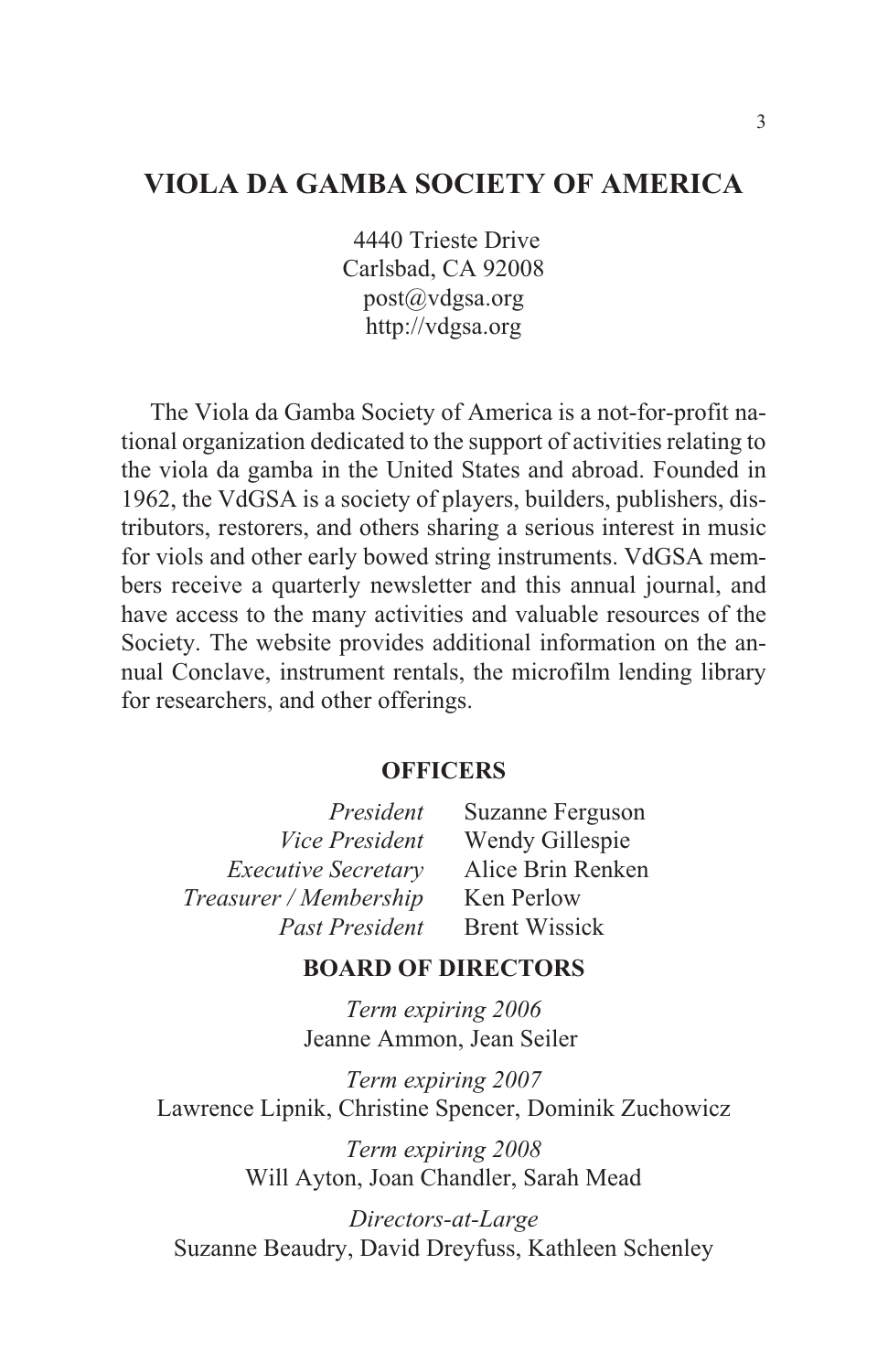#### **EDITORIAL NOTE**

The articles and the research update that are published in this volume, and the editions reviewed here, demonstrate how productive 2005 was for the viol and related scholarly activity. Our articles both focus on English musical history during the seventeenth century, beginning with Martha Davidson's fruitful investigation of Samuel Pepys and his involvement with the viol during the 1660s, based on information mined from his remarkable diary. Ted Conner has made a study of dualities in the tonal centers, rhetoric, and ornamentation of English music during the late sixteenth and early seventeenth centuries. And Ian Woodfield's bibliography of recent research again provides our readers with the most up-to-date publishing activities in our field.

The reviews concentrate on editions of English ensemble music that span the first half of the seventeenth century, from Wilbye (1598 and 1609) to Jenkins (1640s). Outside this grouping appears a new edition of mid-eighteenth-century German chamber trios with a viol part.

I thank each of the authors, reviewers, and readers for their excellent work on the present volume. In addition, the invaluable and dedicated work of Jean Seiler, David Dreyfuss, and George Houle assures the quality of the *Journal* and makes my job much easier and more joyful.

Stuart Cheney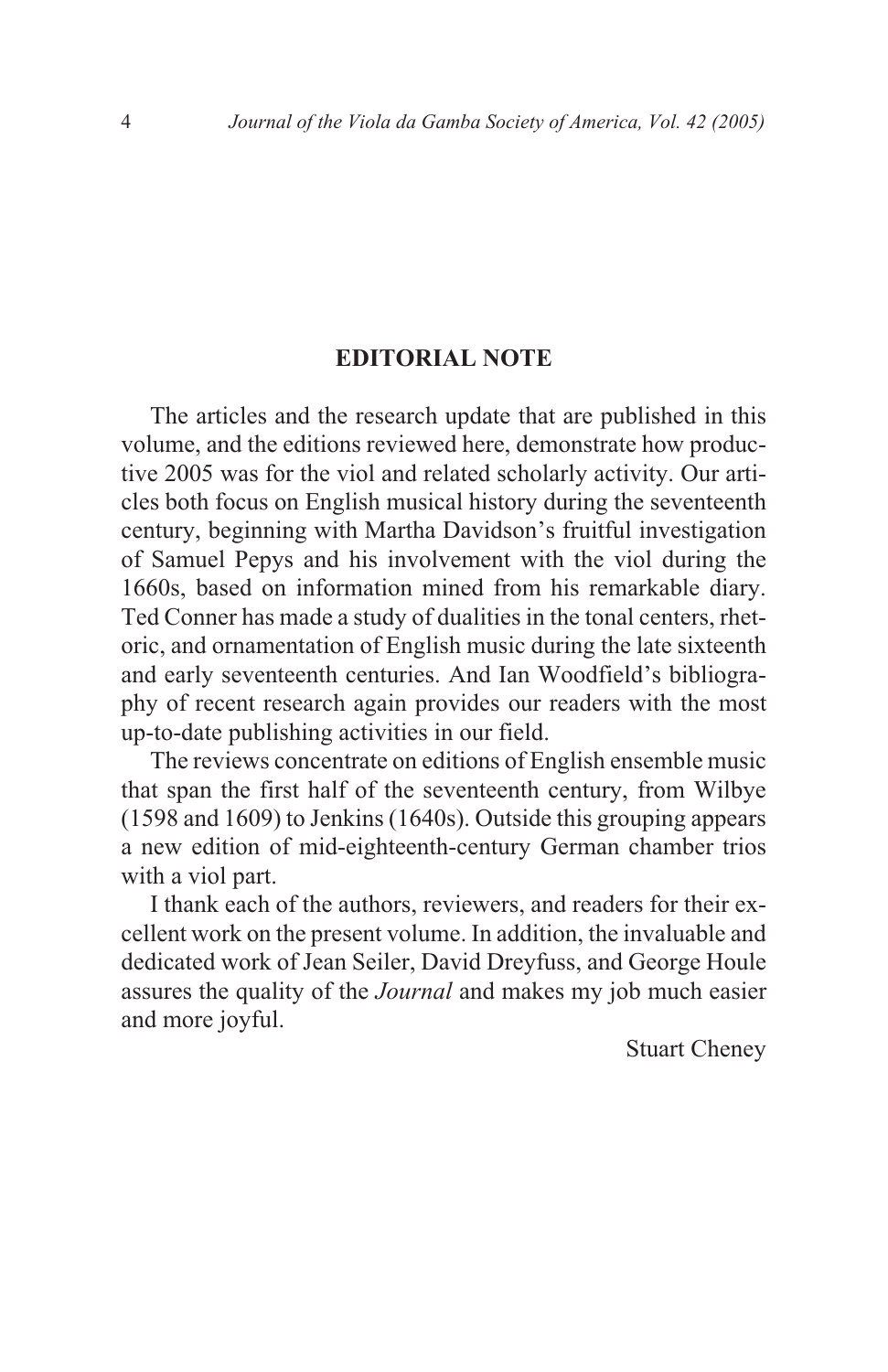# **SAMUEL PEPYS AND THE VIOL**

# **Martha Davidson**

S many modern writers on the seventeenth century have<br>found, Samuel Pepys makes a very quotable guide to mu-<br>sical affairs in Restoration England. Predictable snippets<br>from his diary turn up repeatedly in recent books and s many modern writers on the seventeenth century have found, Samuel Pepys makes a very quotable guide to musical affairs in Restoration England. Predictable snippets While there are writings devoted exclusively to the subject of Pepys and music, none appears to look closely at his interest in the viola da gamba; in fact, one commentator treats all viol entries as subordinate to those on the violin.<sup>1</sup> On the contrary, I found (in pursuing a quixotic retirement project of excerpting all the music entries to make a diary within a diary of Pepys's musical life) that his involvement with the viol was rich and potentially relevant to modern viol enthusiasts.

An accomplished amateur musician, Pepys sang bass well enough to be invited to sit in with members of the Chapel Royal during services before the King. He also sang popular (sometimes bawdy) songs in taverns, pleasure gardens, and Thames boats, and he and his friends often sang psalms on Sunday afternoons. He played recorder, flageolet, lute, violin, and viol. He owned a spinet harpsichord and considered buying a chamber organ. He struggled again and again to understand music theory, and felt that he was on the verge of writing a simplified system that would benefit all learners. He went to performances, both private and public, and remarked on notable music heard at the theater and in church. He knew many of the important singers, players, and composers of his time.

A record of his musical activities can be found in the shorthand diary<sup>2</sup> that he kept between January 1660 and May 1669, and the

<sup>1</sup> David G. Weiss, *Samuel Pepys, Curioso* (Pittsburgh: University of Pittsburgh Press, 1957), 71–77.

<sup>2</sup> Samuel Pepys, *The Diary of Samuel Pepys: A New and Complete Transcription*, edited by Robert Latham and William Matthews, 11 vols.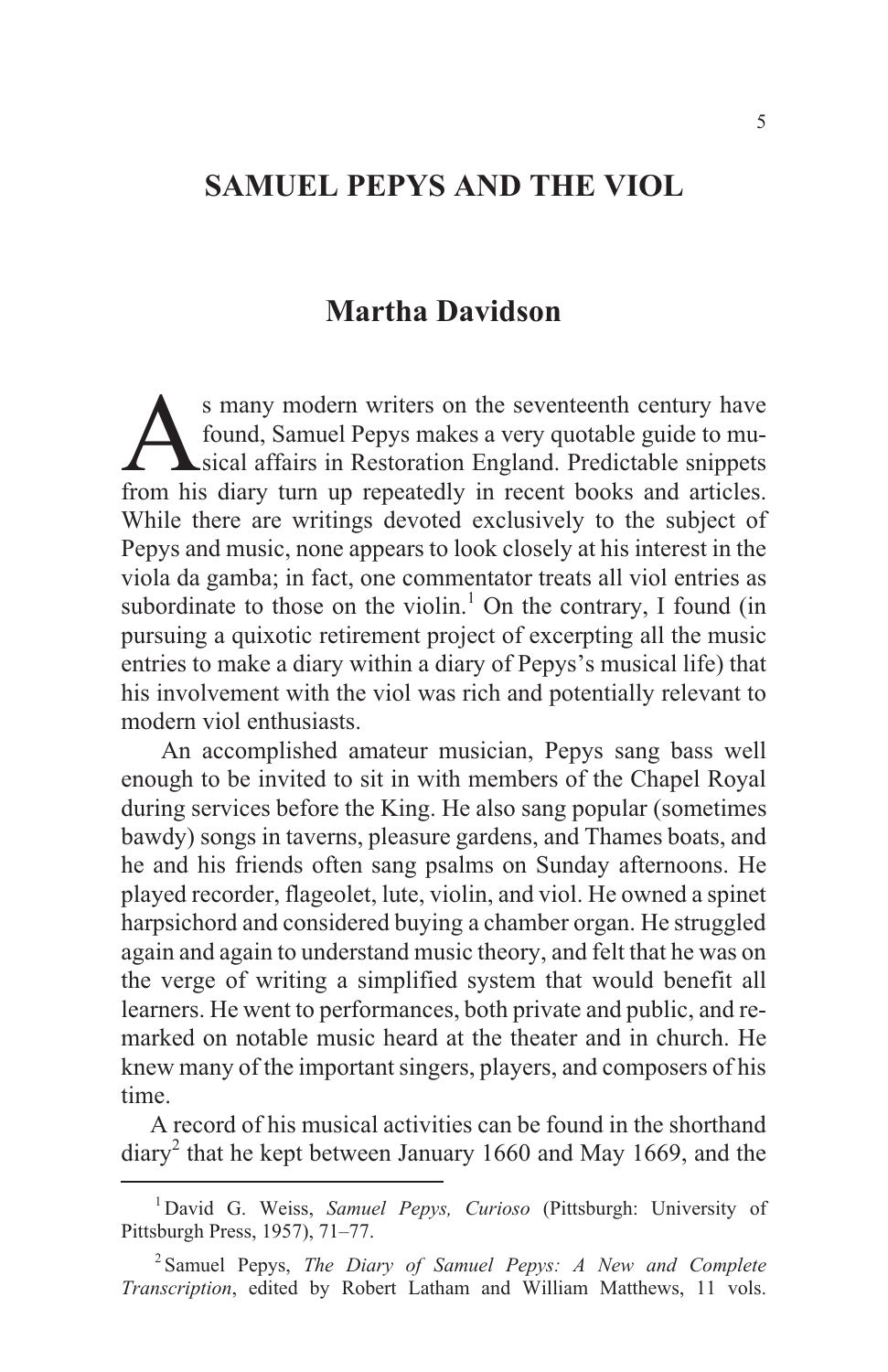whole diary deserves reading for its view of the life of London, the Royal Navy, and the court, as well as for its astonishingly frank record of the personal thoughts and affairs of one early modern man. By concentrating on the entries dealing with the viol one can follow the waxing and waning of Pepys's musical enthusiasms, his determination to practice one instrument or another, and his contacts with court musicians and instrument makers.

#### **Background**

Before looking at Pepys's comments on the viola da gamba, a very brief account of his life and times may be in order. Samuel Pepys was born in London, in 1633. His father was a tailor, and the family had connections in rural Cambridgeshire, where his uncle was still living at the beginning of the diary. Samuel was educated in London and at Cambridge. His first positions were as clerk in the Office of the Exchequer and as secretary and agent to his cousin Edward Mountagu (who became the first Earl of Sandwich in June 1660, a reward for his part in the triumphant return of Charles II to England and the throne). In the summer of 1660 Mountagu helped Pepys become Clerk of the Acts to the Navy Board.

In 1655 Pepys had married Elizabeth St. Michel, the daughter of a Huguenot exile. At the time the diary opens they were living in lodgings near Whitehall, but later they moved to a house maintained by the Navy Board near the Tower of London. The marriage was stormy; Pepys loved Elizabeth but gave her many occasions for jealousy, and she disappointed him as well. One of the fascinations of the diary is its depiction of this troubled relationship. Elizabeth died in November 1669 of an illness perhaps contracted during a two-month continental tour with Pepys and her brother Balty.

When Pepys started to keep his diary Oliver Cromwell had been dead for two years, and it was clear that Cromwell's son Richard had no aptitude for government. A strong party developed in favor of the return of the monarchy, and Pepys, in spite of his

<sup>(</sup>London: Bell, 1970–1983). (Published in the United States by the University of California Press, and later [1995] distributed here in paperback by Harper Collins.) This edition with its extensive notes and commentary is the chief source for my article.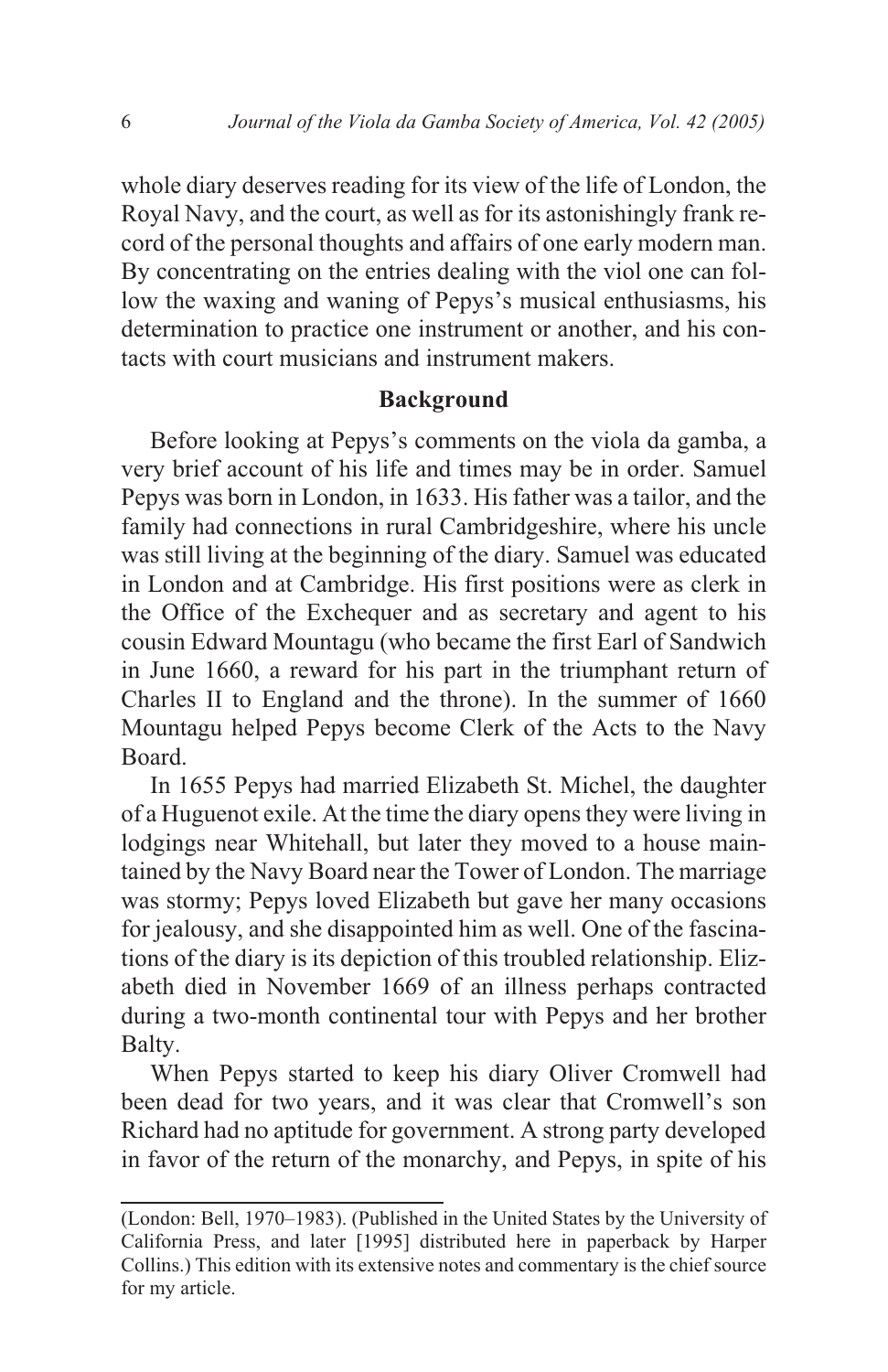earlier Puritan sympathies (he had been an enthusiastic sixteen-year-old spectator at the beheading of Charles I in 1649) joined his patron Mountagu in promoting the King's cause. From then on he was loyal to the Stuarts, although critical of their private lives, and worked assiduously to make sure that the Crown was honestly served by his colleagues at the Navy Board and by the contractors who supplied the Navy. Pepys's great period of activity as a naval reformer began four years after he ended the diary out of concern for his eyesight. He left the Navy Board for the Admiralty in 1673, and his government service ended in 1689, just following the deposition of James II. He died in 1703, after a retirement filled with good works and bibliophilic activities.<sup>3</sup>

Little is known about Pepys's education in music. There was music in the family. His father played bass viol, as did his younger brother, and a virginal was left at his father's death.<sup>4</sup> A country cousin, a miller whose mill had been destroyed by wind, was obliged to fiddle for a living and begged a violin from Pepys.<sup>5</sup> A young cousin, Theophila ("The") Turner, played harpsichord, and had an instrument built for her when she was nine years old in 1661.<sup>6</sup> Pepys himself was educated at the Huntingdon School where Oliver Cromwell and Pepys's patron Edward Mountagu had been scholars, and then at St. Paul's School in London, but there is no record of musical training in the curricula of these schools in the 1640s. He obtained scholarships to Magdalene College, Cambridge, where he studied from 1651 until he took his B.A. in 1654. Music at Cambridge was apparently extracurricular

<sup>&</sup>lt;sup>3</sup> Accounts of Pepys's life are widely available, from encyclopedia articles to the introduction in the *Diary* and to full-length biographical studies by Ollard and by Tomalin. See Richard Ollard, *Pepys: A Biography* (New York: Holt Rinehart & Winston, 1975), and Claire Tomalin, *Samuel Pepys: The Unequalled Self* (New York: Knopf, 2002). A good description by Robert Latham of Pepys's book collecting and the making of his library, now at Magdalene College, Cambridge, is at http://www.magd.cam.ac.uk/pepys/latham.html. [2006, January 21]

<sup>4</sup> *Diary,* 10:259

<sup>5</sup> *Diary*, May 8, 1661.

 $6$ *Diary*, February 26, 1661. (She is identified in a note to Pepys's first entry: *Diary*, January 1, 1660, 1:3f.)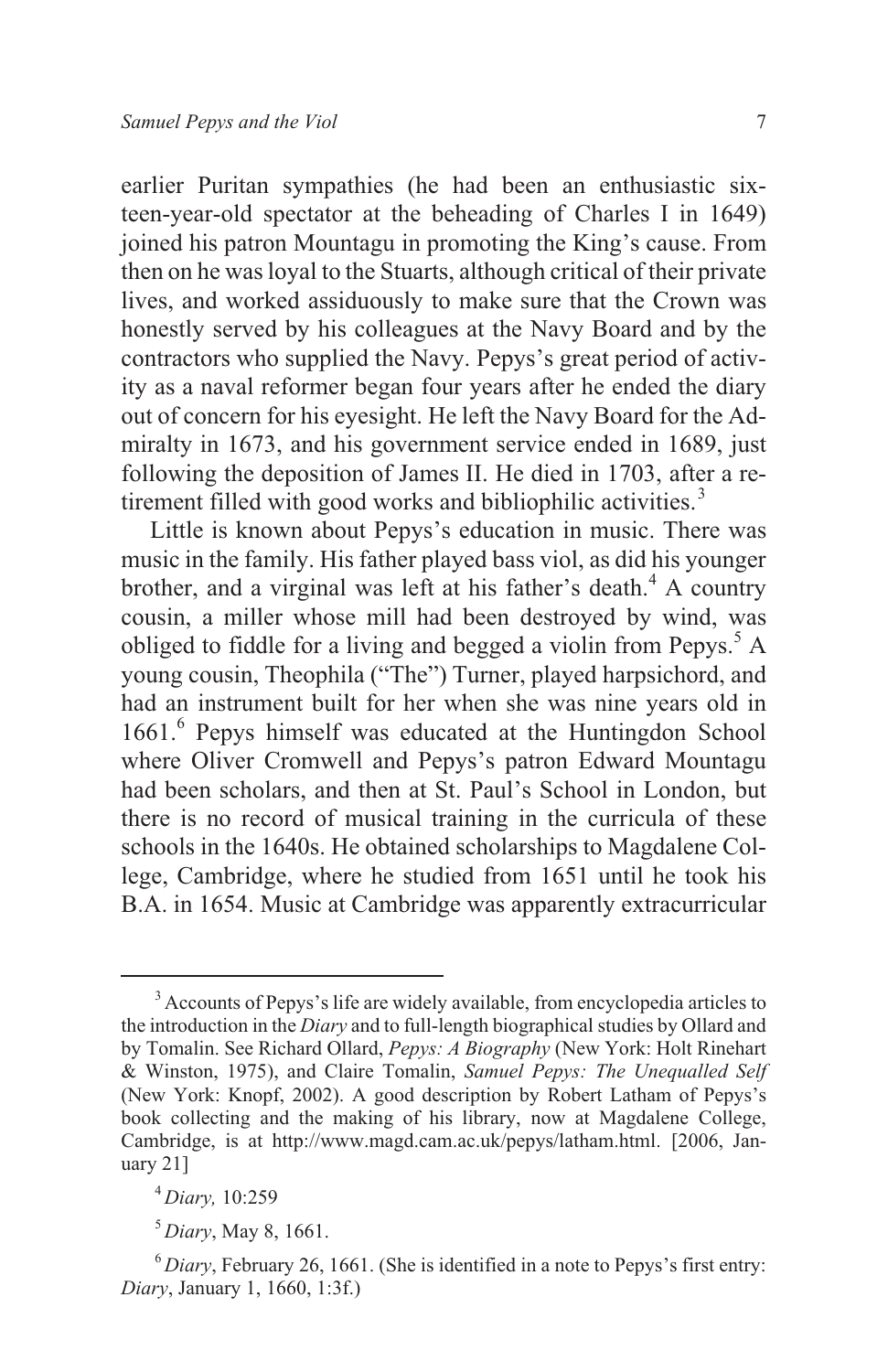for Pepys; he mentions a Cambridge musical friend and a violin-playing acquaintance in the diary.<sup>7</sup>

### **Practicing**

In the diary Pepys often recorded his practice sessions; for example, on February 4, 1660, he wrote: "In the morning at my lute an hour and so to my office," and on February 8: "A little practice on my flagelette, and afterwards walking in my yard." The most extended periods of viol practice occurred in 1663, before and after his new instrument had been delivered. On most evenings from the second of July to the fifteenth he played a little by himself: "To supper and then to a little vial and to bed." In early September, after the new viol had come, he played daily.

1 September. Up pretty betimes; and after a little at my Viall, to my office…

3 September. Up betimes, and for an hour at my viall, before my people rise…

4 September. Up betimes, and an hour at my viall; and then abroad by water to White-hall…

5 September. Up betimes and to my vyall awhile; and so to the office...

7 September. Up pretty betimes and a while to my vyall...

8 September. Up and to my vyall a while…

9 September. Up by break-a-day and then to my Vyall a while…

11 September. …And at 6 a-clock up and a while to my vyall, and then to the office…

Pepys also used the viol or lute to help him learn a song or compose a bass line. "A great while at my Viall and voice, learning to sing *Fly boy, fly boy* without book."<sup>8</sup> "Before I went to church I

<sup>7</sup> *Diary*, June 26, 1662, October 8, 1667; Tomalin, *Samuel Pepys*, 18–40. The pages in Tomalin describe Pepys's education in general. Music at Cambridge is referred to on pages 39 and 40.

<sup>8</sup> *Diary*, February 18, 1660, 1:59f. The song, printed in Playford's *Select ayres and dialogues* (1659), was by Simon Ives. MacDonald Emslie, who was responsible for the music notes in the Latham and Matthews edition of the *Diary*, was assiduous in tracing references to music and musicians in Pepys's text. His work is one of the great resources of the edition.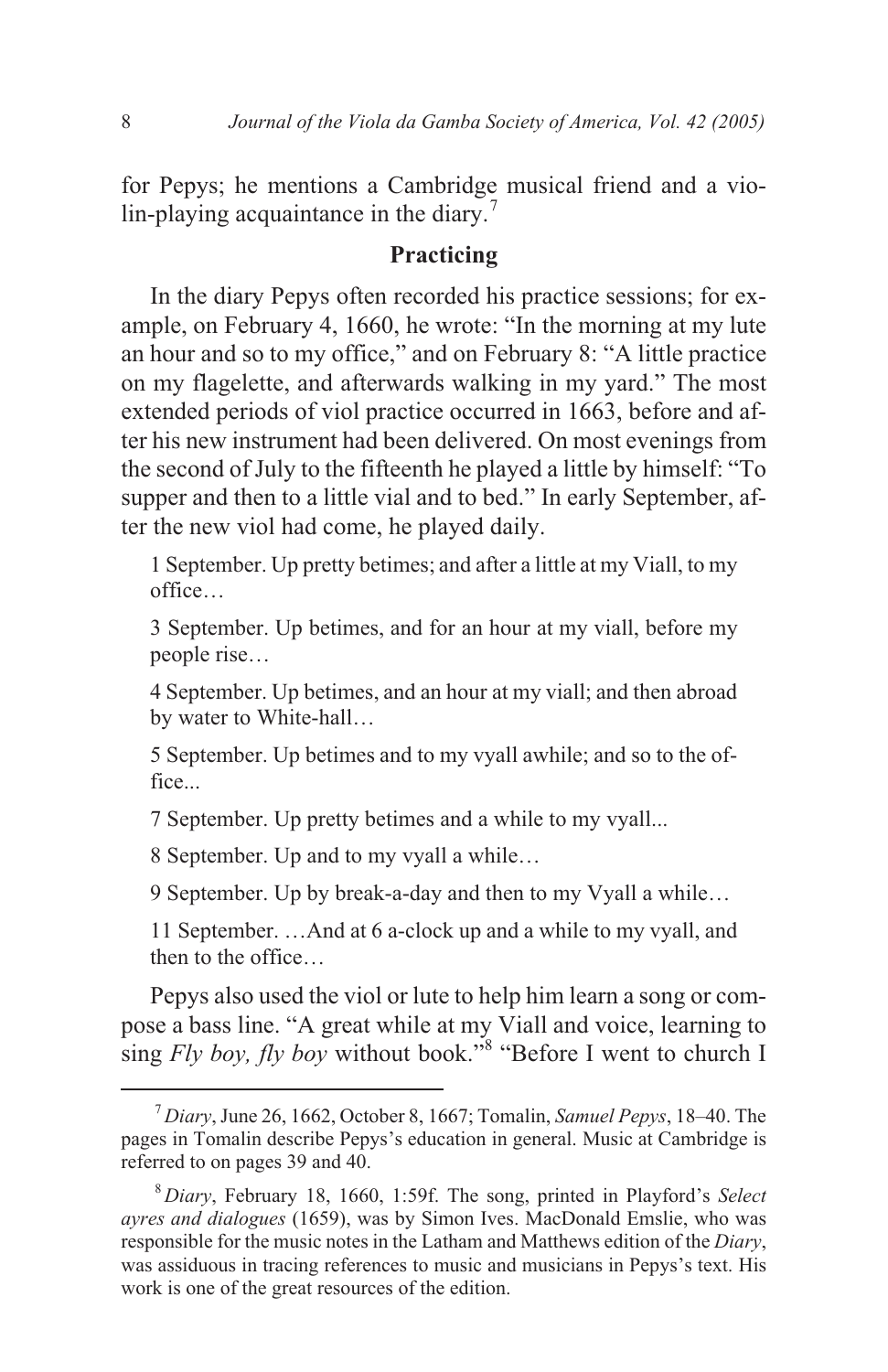sang *Orpheus Hymne* to my vial."<sup>9</sup> "And so home and tried to make a piece by my ears and vial to *I wonder what the grave, &c;* and so to supper and to bed."<sup>10</sup> "And so away home, and for saving my eyes, at my chamber all the evening, pricking down some things and trying some conclusions upon my vial, in order to the inventing a better theory of Musique then hath yet been abroad; and I think verily I shall do it."<sup>11</sup> "We by our coach home; and after sitting an hour thruming upon my vial and singing, I to bed."<sup>12</sup>

In February 1664 he reported: "And so, they being gone—I to my vyall a little, which I have not done some months I think before."<sup>13</sup> Three weeks earlier the professional musician Thomas Mallard, a viol player and composer who once served Oliver Cromwell,<sup>14</sup> had brought Pepys a song set to the lyra viol and had played Pepys's new bass, "the first Maister that ever touched her yet, and she proves very well and will be, I think, an admirable instrument."<sup>15</sup>

## **Pepys's Viol**

The story of the making of Pepys's viol may soon be told in full.<sup>16</sup> In April of 1663 he was still undecided about ordering one: "…This morning Mr. Hunt the instrument-maker brought me home a Basse-viall to see whether I like it, which I do not very well; besides, I am under a doubt whether I had best buy one yet or

<sup>13</sup> *Diary*, February 16, 1664.

<sup>9</sup> *Diary*, March 4, 1660. The song was a setting of the words, "O king of heaven and hell…" by Henry Lawes, from *Second book of ayres and dialogues* (1655); *Diary*, 1:76 n.

<sup>&</sup>lt;sup>10</sup> *Diary*, November 30, 1667. From the poem "Resolved to love" by Abraham Cowley; *Diary*, 8:555 n.

<sup>11</sup> *Diary*, March 20, 1668.

<sup>12</sup> *Diary*, April 12, 1669.

<sup>14</sup> *Diary*, 10:239.

<sup>15</sup> *Diary*, January 23, 1664.

<sup>&</sup>lt;sup>16</sup> Benjamin Hebbert, of St Cross College, Oxford, is preparing his doctoral dissertation on the London music trade in the late seventeenth century, and he has a great deal of information about the instrument makers and dealers of Pepys's time, explicating, among other affairs, the complicated relationship between Mr. Hunt and Mr. Wise.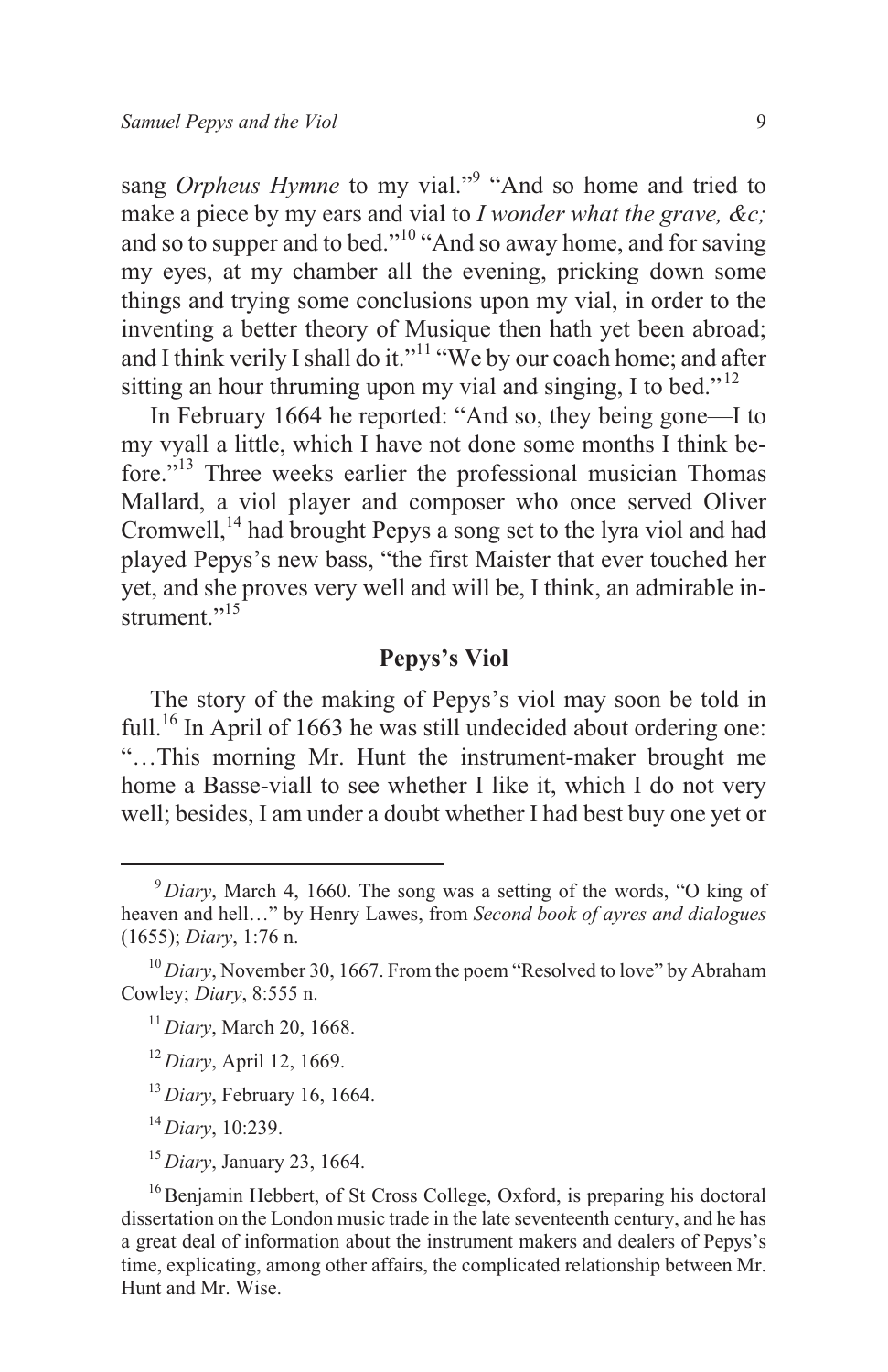no—because of spoiling my present mind and love to business..."<sup>17</sup> The actual maker was Wise of Bishopsgate Street,<sup>18</sup> and when the viol was finished Pepys paid Hunt<sup>19</sup> £3 "besides the carving, which I paid this day  $10s$  for to the Carver.<sup> $20$ </sup> On July 17 Pepys had taken John Creed, Navy colleague and fellow servant of Mountagu, to see the viol. Dietrich Stoeffken was there, playing, and Pepys wrote: "I heard the famous Mr. Stefkins play admirably well, and yet I find it as it is always, I over-expected. I took him to the taverne and find him a temperate sober man, at least he seems so to me. I commit the direction of my vial to him."<sup>21</sup> Pepys's disappointment is surprising, for Stoeffken's reputation was redoubtable. Constantijn Huygens, who considered himself the best violist in the Netherlands until Stoeffken arrived there, felt unworthy to pull off his boots. Stoeffken had been in the service of Charles I, and at the Restoration returned to England to the royal establishment. He and John Jenkins held each other in mutual esteem.<sup>22</sup>

Mr. Hunt had assured Pepys that he had "as good a Theorbo, vial and viallin as is in England,"<sup>23</sup> and perhaps on the strength of this assertion Pepys was able to criticize Creed's instrument: "…to Mr. Creeds chamber; and after drinking some Chocolatte and playing on the vyall, Mr. Mallard being there, upon Creeds new vyall, which proves me-thinks much worse than mine."<sup>24</sup>

<sup>19</sup> *Diary*, August 20, 21, 1663.

<sup>21</sup> *Diary*, July 17, 1663.

<sup>&</sup>lt;sup>17</sup> *Diary*, April 17, 1663. Pepys was trying to keep a resolution to renounce pleasures in favor of greater application to his work.

<sup>18</sup> *Diary*, July 16, 1663. Bishopsgate Street was a busy thoroughfare full of tradesmen's shops, taverns, and inns*. Diary*, 10:31. Theophila Turner's harpsichord maker worked there, as did many other instrument makers.

<sup>&</sup>lt;sup>20</sup> *Diary*, August 21, 1663. This refers to the carving of the head for the pegbox.

<sup>22</sup> Andrew Ashbee and David Lasocki, eds., *A Biographical Dictionary of English Court Musicians, 1485–1714*, 2 vols. (Aldershot: Ashgate, 1998), 2:1049–52.

<sup>23</sup> *Diary*, August 21, 1663.

<sup>24</sup> *Diary*, February 26, 1664.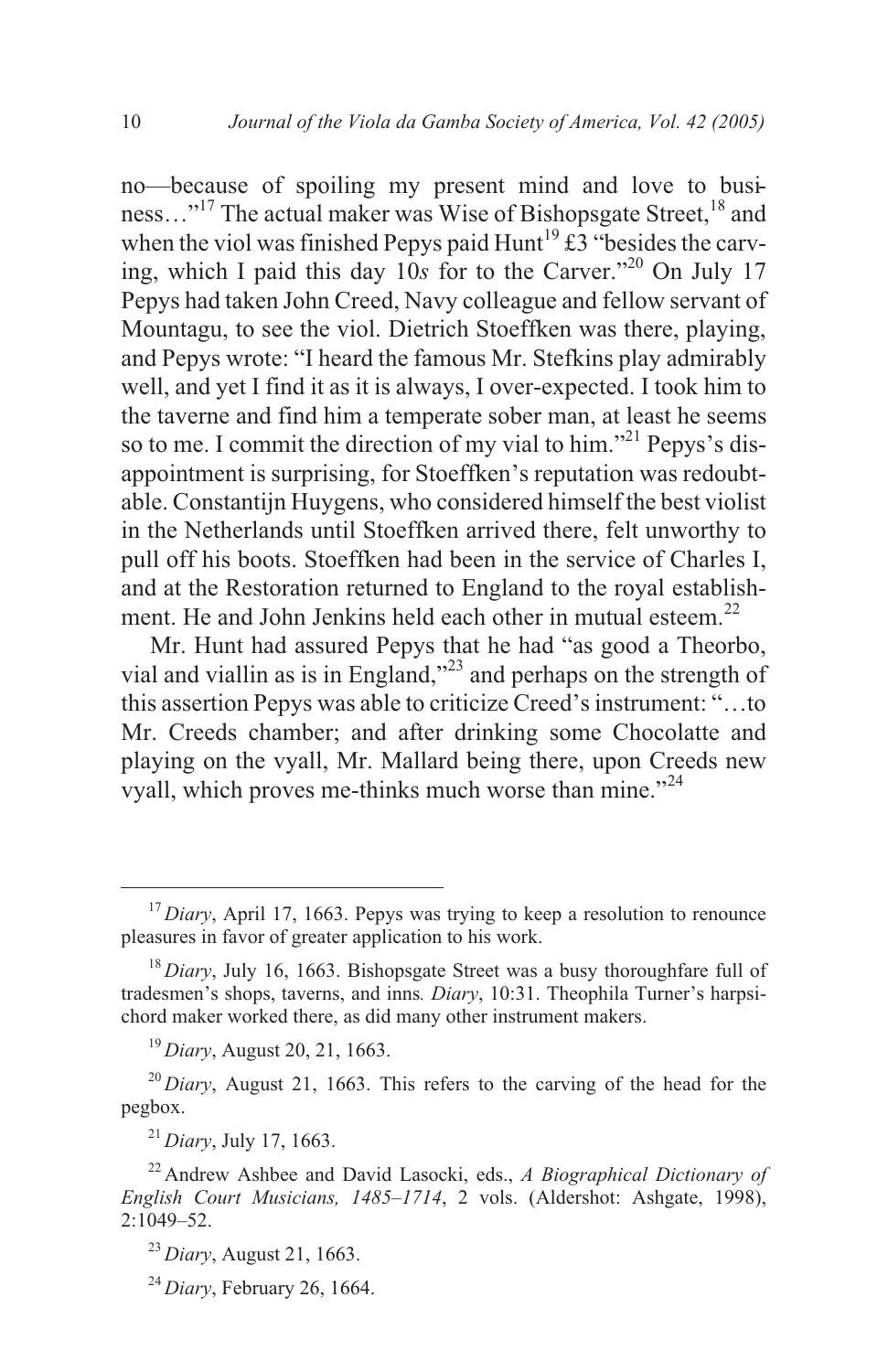#### **Musical Companions**

Pepys had played with Mallard in January of 1660. "…Then I spent a little time with G. Vines and Maylard at Vines's at our vials..."<sup>25</sup> Another professional viol player of Pepys's acquaintance was the composer and theorist John Birchensha, from whom Pepys took composition lessons in January and February of 1662, firing him on February 27 after refusing to agree that his rules for composition were the "most perfect": "…this morning came Mr. Berchensha to me; and in our discourse, I finding that he cries up his rules for most perfect (though I do grant them to be very good, and the best I believe that ever yet were made) and that I could not persuade him to grant wherein they were somewhat lame, we fell to angry words, so that in a pet he flung out of my chamber and I never stopped him, being entended to have put him off today whether this had happened or no, because I think I have all the rules that he hath to give, and so there remains nothing but practice now to do me good—and it is not for me to continue with him at  $5*f*$  per mensem...<sup>"26</sup>

The "Mr. Hudson" with whom Pepys and his friend Vines once played "half-a-dozen things" on January 13, 1660, was either the violinist Richard Hudson or (his brother?) George, viol player and composer. Both men were in royal employment after the Restora-

<sup>25</sup> *Diary*, January 4, 1660.

<sup>&</sup>lt;sup>26</sup> *Diary*, February 27, 1662. Pepys's friend and fellow music lover, the diarist John Evelyn, wrote of Birchensha that he was "that rare artist who invented a mathematical way of composure very extraordinary: true as to the exact rules of art, but without much harmonie." (John Evelyn, *The Diary of John Evelyn*, edited by E. S. de Beer [Oxford: Oxford University Press, 1959], 462.) According to Christopher D. S. Field in *The New Grove Dictionary of Music and Musicians*, 20 vols. (London: Macmillan, 1980), 2:728, Birchensha represented a new rational and scientific approach to music. His place among contemporary theorists is indicated by the amount of space given him in Rebecca Herrisone, *Music Theory in Seventeenth-Century England* (Oxford: Oxford University Press, 2000). Benjamin Wardhaugh tells the story of Birchensha's failure to impress the Royal Society with his skill as a practical musician (apparently he could not tune the two strings of the monochord Robert Hooke was attempting to use to demonstrate the frequency of different pitches). Wardhaugh's article appears in the online journal *The Owl*, #7. (http://www.theowljournal.com) [2006, January 20]. An excellent account of the changing approach to music in the late seventeenth century is in the article on "Music" by Richard Luckett in the *Companion* volume to the *Diary. Diary*, 10:258–82.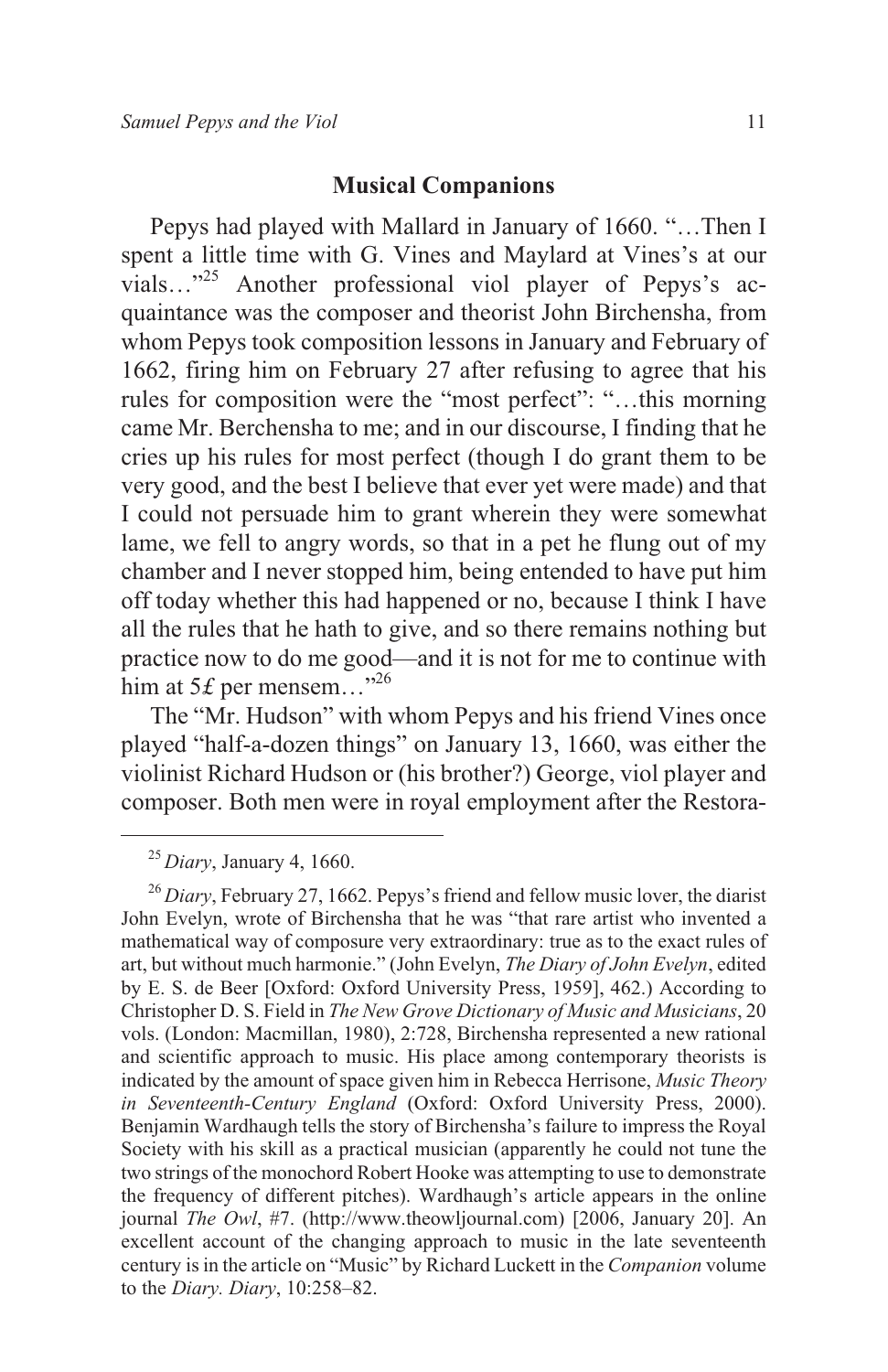tion.<sup>27</sup> A special friend of Pepys was the organist of St. George's Chapel at Windsor, William Child, who also assisted the Mountagu household in musical affairs. "After all this he [Mountagu] called for the Fiddles and books, and we two and W. Howe and Mr. Childe did sing and play some psalmes of Will. Lawes and some songs."<sup>28</sup>

Pepys invited professional musicians to his own house to play: "…Thence I away home…and there find, as I expected, Mr. Caesar and little Pellam Humphrys, lately returned from France and is an absolute Monsieur, as full of form and confidence and vanity, and disparages everything and everybody's skill but his own. The truth is, everybody says he is very able; but to hear how he laughs at all the King's music here, as Blagrave and others, that they cannot keep time nor tune nor understand anything, and that Grebus the Frenchman, the King's Master of the Musique, how he understands nothing nor can play on any instrument and so cannot compose, and that he will give him a lift out of his place, and that he and the King are mighty great, and that he hath already spoke to the King of Grebus, would make a man piss. I had a good dinner for them, a venison pasty and some fowl, and after dinner we did play, he on the theorbo, Mr. Caesar on his French lute, and I on the viol, but made but mean music; nor do I see that this Frenchman doth so much wonders on the theorbo, but without question he is a good musician; but his vanity doth offend me..."<sup>29</sup>

There are many instances of viol playing with non-professional friends, sometimes at parties and in taverns. "…While we were drinking, in comes Mr. Day, a Carpenter in Westminster, to tell me that it was Shrove-tuesday and that I must go with him to their

<sup>27</sup> *Diary*, January 13, 1660; Ashbee and Lasocki, *Dictionary*, 1:601–3.

<sup>&</sup>lt;sup>28</sup> *Diary*, November 7, 1660. They were probably using Henry and William Lawes's *Choice Psalms Put into Musick for Three Voices*(1648); *Diary*, 1:285 n.

<sup>&</sup>lt;sup>29</sup> *Diary*, November 15, 1667. "Caesar," William Smegergill, was the lute teacher of Pepys's young servant Tom Edwards, a boy who had been in the Chapel Royal until his voice changed. (*Diary*, December 14, 1664, and 10:399.) Thomas Blagrave was a wind and string player in the Chapel Royal and a particular friend of Pepys's. (Ashbee and Lasocki, *Dictionary*, 1:154–59.) The French composer Louis Grabu was made master of the King's Musick in 1665. He was dismissed following the passage of an anti-Catholic decree in 1673. (Ashbee and Lasocki, *Dictionary*, 1:502–5.)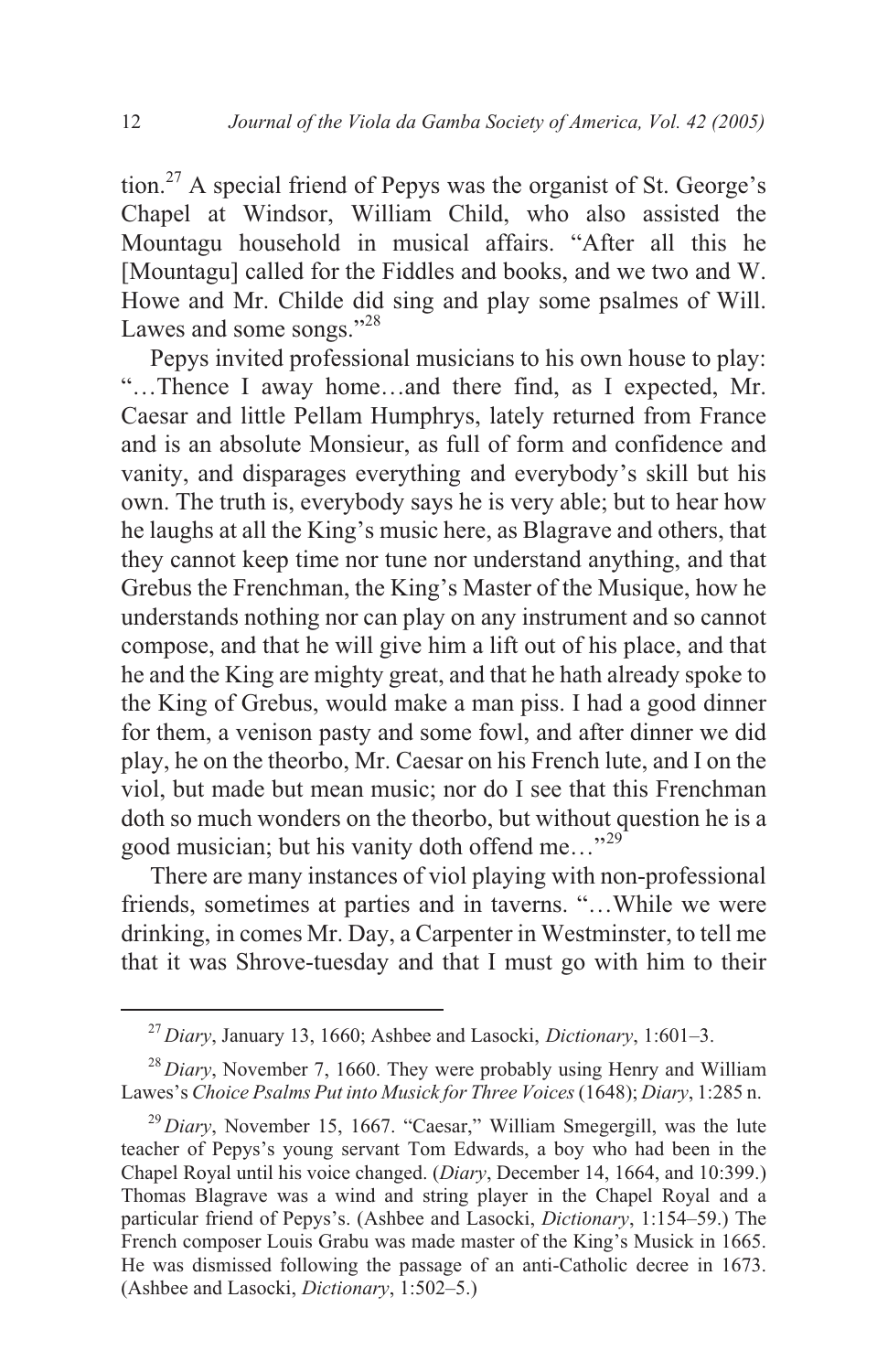yearly club upon this day, which I confess I had quite forgot. So I went to the Bell, where was Mr.'s Eglin, Veezy, Vincent a butcher, one more and Mr. Tanner, with whom I played upon a viall and he the viallin after dinner and were very merry, with a special good dinner—a leg of veal and bacon, two capons and sausages and fritters, with abundance of wine..."<sup>30</sup> Pepys renewed acquaintance with a Cambridge friend over a session of duet-playing: "…comes Mr. Nicholson, my old fellow-student at Magdalen, and we played three or four things upon violin and Basse; and so parted... $^{31}$  He played with his wife's maid: "And so home, troubled in my conscience at my being at a play. But at home I find Mercer playing on her Vyall, which is a pretty instrument and so I to the Vyall and singing till late and so to bed..."<sup>32</sup> He played violin to his younger brother John's bass viol: "…My brother and I did play, he the bass and I upon my viallin, which I have not seen out of the case now I think these three years or more, having lost the key and now forced to find an expedient to open it. Then to bed."<sup>33</sup>

One early sustained period of playing occurred on shipboard during the trip to Holland to bring back the King in the spring of 1660. Mountagu had invited Pepys to accompany him as his secretary, and Pepys's account of the expedition, the wonders of Holland, and the reception of the King upon their return to England is full of delights. Pepys and Will Howe, another servant of Mountagu, sang and played "trebles" or violins from the moment they left shore. Mountagu joined them; "…in the evening, the first time that we have had any sport, among the seamen; and indeed, there was extraordinary good sport after my Lord had done, playing at nine-pins. After that W. Howe and I went to play two Trebles in the great Cabbin below; which my Lord hearing, after supper he called for our instruments and played a set of Lock's, two trebles and a bass.<sup>34</sup> And that being done, he fell to singing of a song made upon the Rump, with which he pleased himself well, to

<sup>30</sup> *Diary*, March 6, 1660.

<sup>31</sup> *Diary*, June 26, 1662.

<sup>32</sup> *Diary*, September 28, 1664.

<sup>33</sup> *Diary*, February 1, 1667.

<sup>34</sup> *Diary*, April 23, 1660. Probably pieces from "The Little Consort"; *Diary*, 1:114f.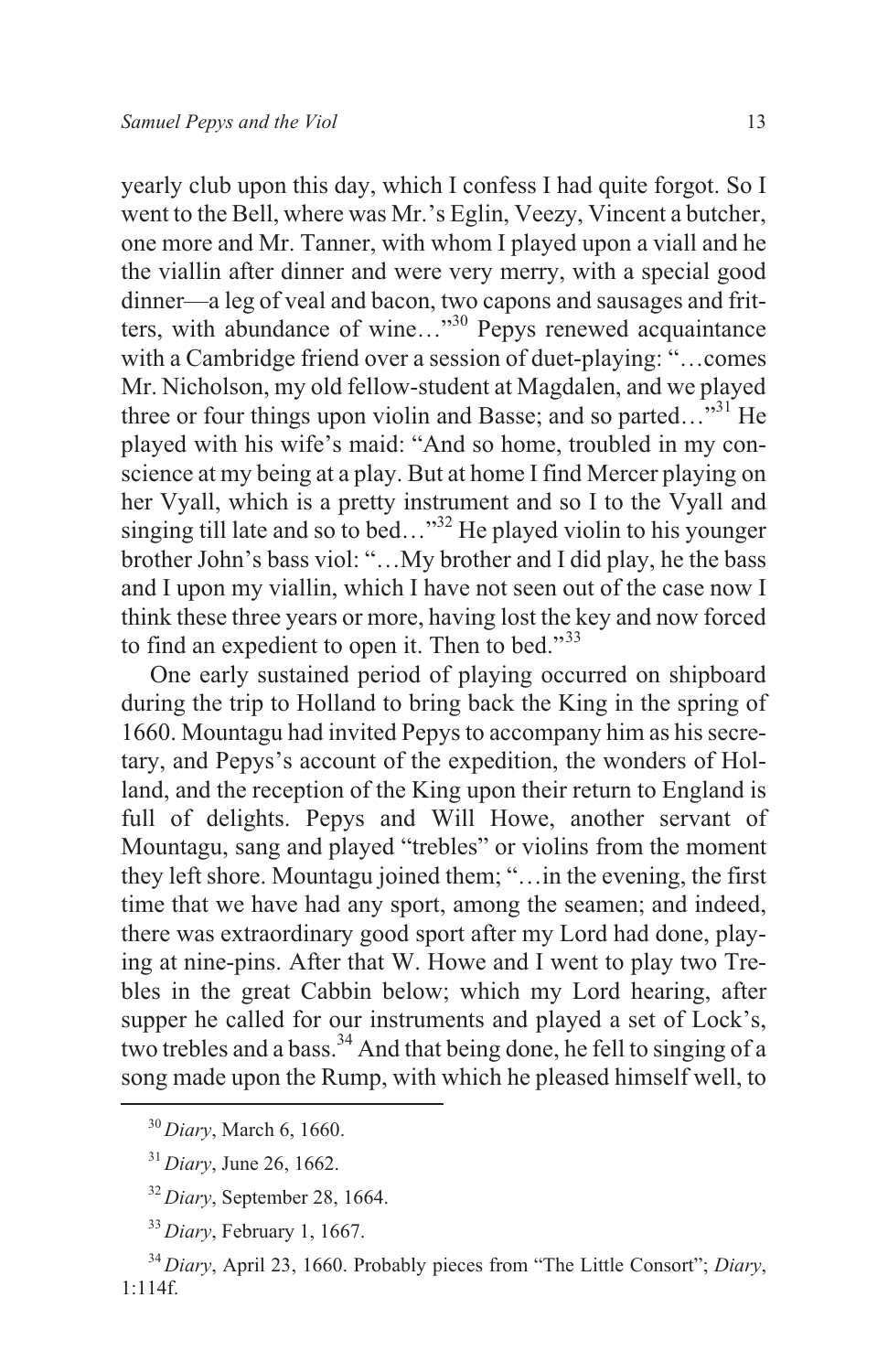the tune of *The Blacksmith*…"<sup>35</sup> "…After that to supper, where Tom Guy supped with us and we had very good laughing; and after that some Musique, where Mr. Pickering, beginning to play a bass part upon my viall, did it so like a fool that I was ashamed of him...<sup>"36</sup> "...This day came Mr. North (Sir Dudly North's son) on board to spend a little time here, which my Lord was a little troubled at; but he seems to be a fine gentleman and at night did play his part exceeding well at first sight."<sup>37</sup> "...All the afternoon at nine-pins. At night after supper, good Musique: My Lord, Mr. North, I and W. Howe."<sup>38</sup> All was not serious consort music, however. "After supper my Lord called for the Lieutenant's Gitterne, and with two Candlesticks with money in them for Symballs we made some barber's Musique, with which my Lord was much pleased $\ldots$ <sup>39</sup>

## **Critical Ear**

Several times Pepys mentions hearing others play the viol, not always with approbation. At Rochester he notes, "…we had, for my sake, two fiddles, the one a bass vial; on which he that played, played well some Lyra lessons, but both together made the worst musique that ever I heard..."<sup>40</sup> Another disappointing performance occurred at the Navy Victualler's home after dinner: "…we got Mrs. Gauden and her sister to sing to a vial, on which Mr. Gaudens eldest son (a pretty man, but a simple one methinks)

<sup>35</sup> *Diary*, April 23, 1660. "'The Blacksmith' was often used as a setting for ballads"; *Diary*, 1:114f. The "Rump" Parliament, remnant of the "Long" Parliament, had been called by General Monck to legitimize the return of the monarchy.

<sup>36</sup> *Diary*, April 26, 1660.

<sup>&</sup>lt;sup>37</sup> Diary, May 2, 1660. This was Charles North, Roger's older brother and heir to Sir Dudley's estate. In describing the musical life of his grandfather's house, Roger wrote, "He played on that antiquated instrument called the treble-viol, now abrogated wholly by the use of the violin, and not only his eldest son, my father, who for the most part resided with him, played, but *his* eldest son Charles, and younger son, the Lord Keeper, most exquisitely and judiciously…" Roger North, *Autobiography* (London: Nutt, 1887), 69.

<sup>38</sup> *Diary*, May 5, 1660.

<sup>39</sup> *Diary*, June 5, 1660.

<sup>40</sup> *Diary*, April 10, 1661.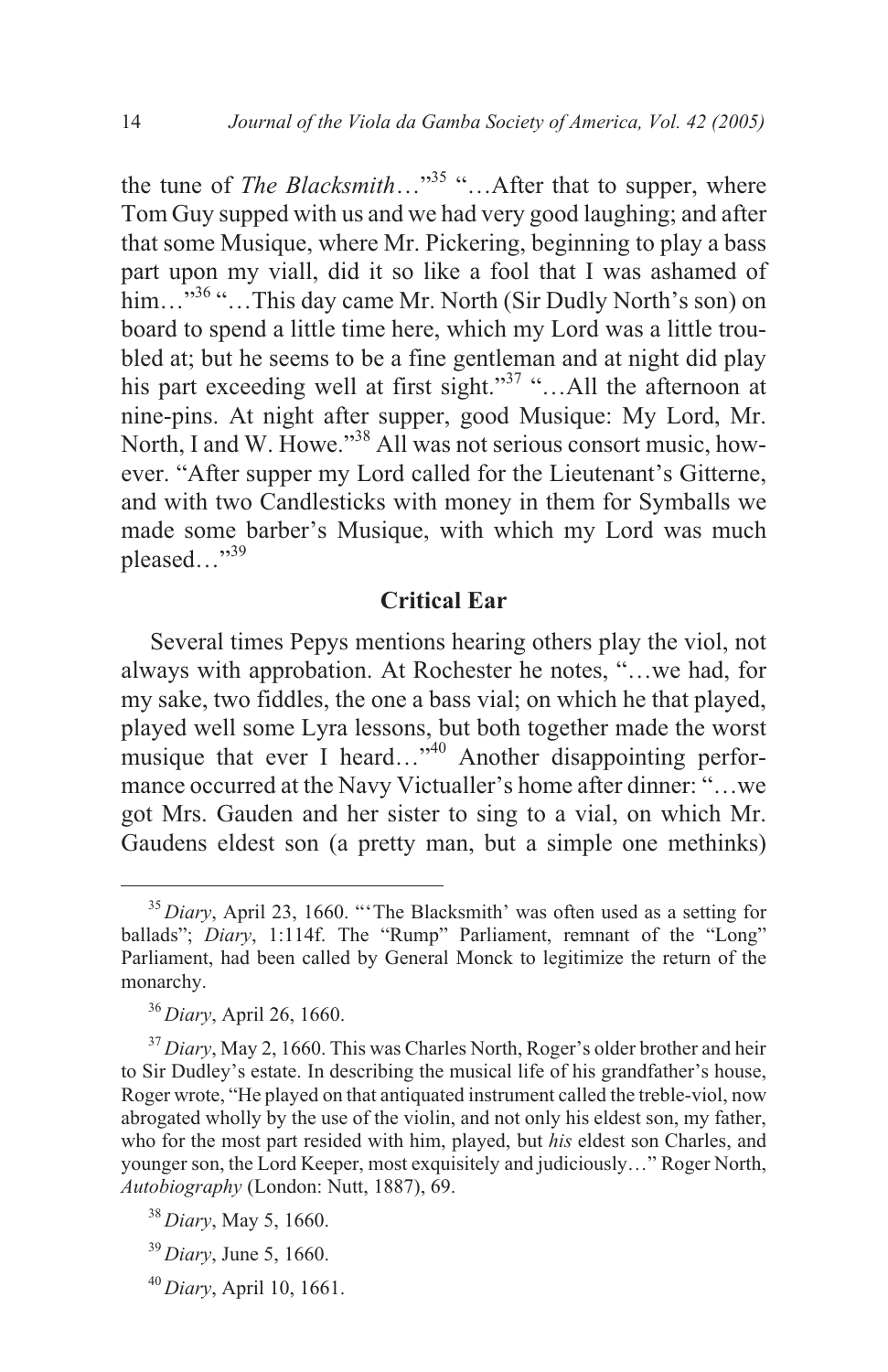played—but very poorly and the Musique bad, but yet I commended it. Only, I do find that the ladies have been taught to sing and do sing well now, but that the vial puts them out. I took the vial and played some things from one of their books, Lyra-lessons, which they seemed to like well..."<sup>41</sup> He heard professional players in the Chapel Royal: "…Thence to White-hall chapel, where sermon almost done and I hear Captain Cookes new Musique; this the first day of having Vialls and other Instruments to play a Symphony between every verse of the Anthem; but the Musique more full then it was the last Sunday, and very fine it is..."<sup>42</sup>

Among women players Elizabeth Pepys's companion Mercer has already been mentioned. Pepys also heard his sister-in-law play: "…Hither we sent for her [Elizabeth's] sister's Viall, upon which she plays pretty well for a girl, but my expectation is much deceived in her, not only for that but in her spirit, she being I perceive a very subtle, witty jade and one that will give her husband trouble enough, as little as she is..."<sup>43</sup> He was much more impressed by the playing of a Navy merchant supplier's wife: "…after supper Mrs. Jaggard did at my entreaty play on the vyall; but so well as I did not think any woman in England could, and but few Maisters; I must confess it did mightily surprise me, though I knew heretofore that she could play, but little thought so well..."<sup>44</sup>

#### **The Music**

It is hard to be sure what music Pepys and his companions played on their viols; the diary indicates Locke, as we have seen, and perhaps some of Henry and William Lawes's psalm settings:

<sup>41</sup> *Diary*, July 25, 1663.

<sup>&</sup>lt;sup>42</sup> *Diary*, September 14, 1662. Here is a case where "vials" may also refer to the violin family. Evelyn didn't hear a symphony anthem until December 21. "One of his Majesties Chaplains preached; after which, instead of the antient grave and solemn wind musique accompanying the organ was introduced a consort of 24 violins betweene every pause, after the French fantastical light way, better suiting a Tavern or Play-house than a Church; this was the first time of change, & now we no more heard the cornet, which gave life to the organ, that instrument quite left off in which the English were so skillful." Evelyn, *Diary of John Evelyn*, 449.

<sup>43</sup> *Diary*, February 17, 1663.

<sup>44</sup> *Diary*, February 19, 1664.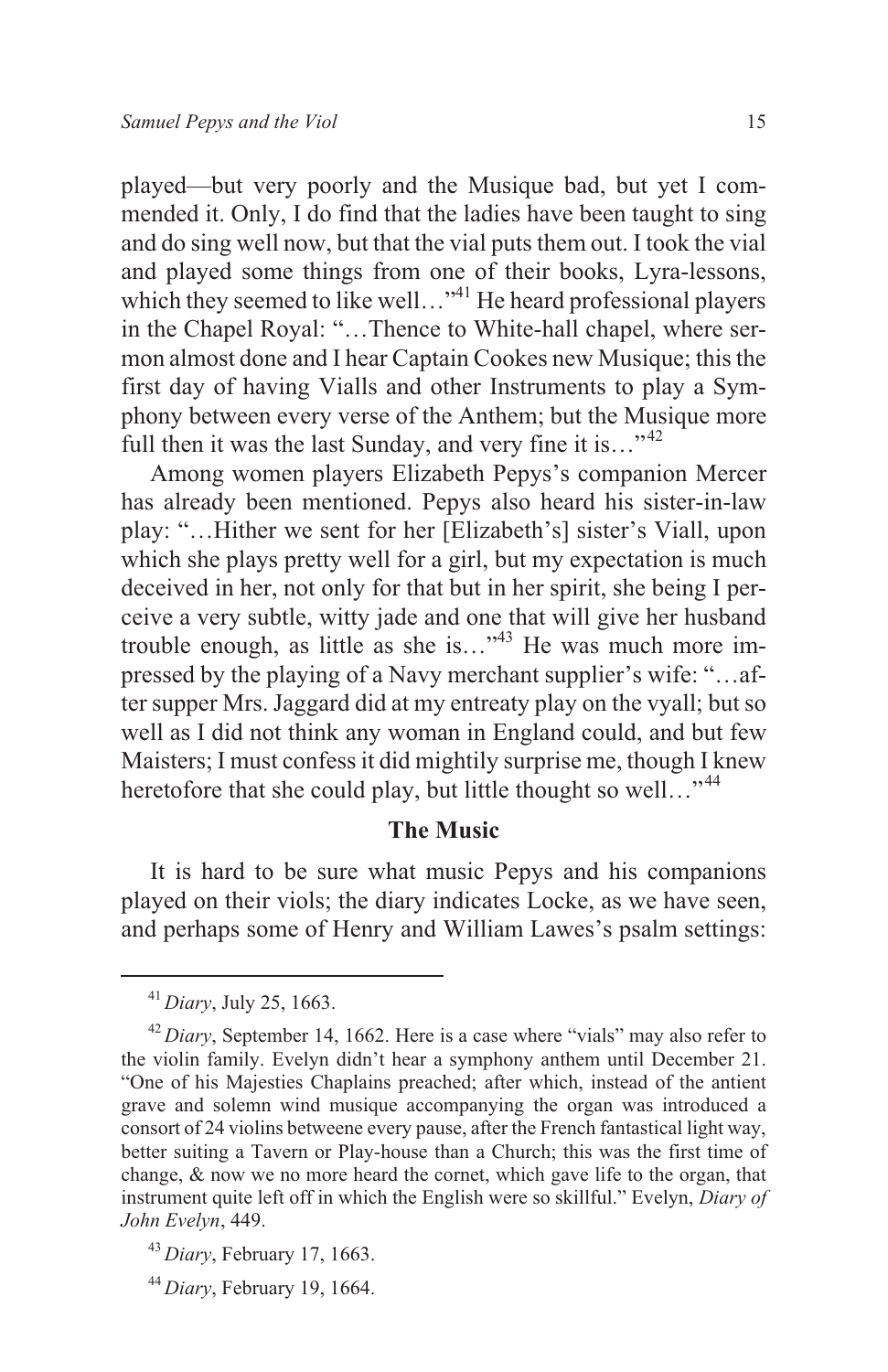"…we sang some psalms of Mr. Lawes and played some Symphonys between till night…"<sup>45</sup> Pepys often stopped at John Playford's shop in the Temple. "…This day I bought the book of country-dances against my wife's woman Gosnell comes, who dances finely. And there meeting Mr. Playford, he did give me his Latin Songs of Mr. Deerings, which he lately printed...."<sup>46</sup> Pepys may have ordered a copy of Playford's *Musicks recreation on the lyra viol* (1652) or *Musicks recreation on the viol, lyra way* (1661) when he wrote "…and after dinner by water to the temple and there took my Lyra vial book, bound up with blank paper for new lessons."<sup>47</sup> Pepys and his singing friends found Ravenscroft's four-part psalms "most admirable music" in November, 1664; by mid-December they were not so pleased. "It is a little strange how these psalms of Ravenscroft, after two or three times singing, prove but the same again, though good—no diversity appearing at all almost."<sup>48</sup> Pepys knew the organist and composer John Hingeston well enough to get him to write a bass to the song "Beauty Decreed,"<sup>49</sup> but the diary does not indicate whether he knew or played Hingeston's consort music. He heard Mountagu and Christopher Gibbons play a fancy of the latter's. "After dinner…to musique; they played a good Fancy, to which my Lord is fallen again and says he cannot endure a merry tune—which is a strange turn of his humour, after he hath for two or three years flung off the practice of Fancies and played only fiddlers tunes."<sup>50</sup> There are in the diary many references to dance tunes and to songs with bass accompaniment.

<sup>45</sup> *Diary*, December 14, 1662. The symphonies are not identified, 3:28 n. As seen earlier, Pepys, with Mountagu, Howe, and Childe, had sung and played psalms of W. Lawes, and since many of the psalms are set for two trebles, bass, and continuo, four men might find them more satisfactory to play than to sing.

<sup>46</sup> *Diary*, November 22, 1662. The dance books were probably versions of *The Dancing Master* published by Playford. The Dering was *Cantica Sacra* (1662). *Diary*, 3:263f. Playford's shop was in the Inner Temple, site of one of the Inns of Court. (*Diary*, 10:337 and 430. *New Grove*, 15:1–3.)

<sup>47</sup> *Diary*, May 23, 1663; 4:152f.

<sup>48</sup> *Diary*, November 27, 1664, December 11, 1664.

<sup>49</sup> *Diary*, December 19, 1666.

<sup>50</sup> *Diary*, May 27, 1663.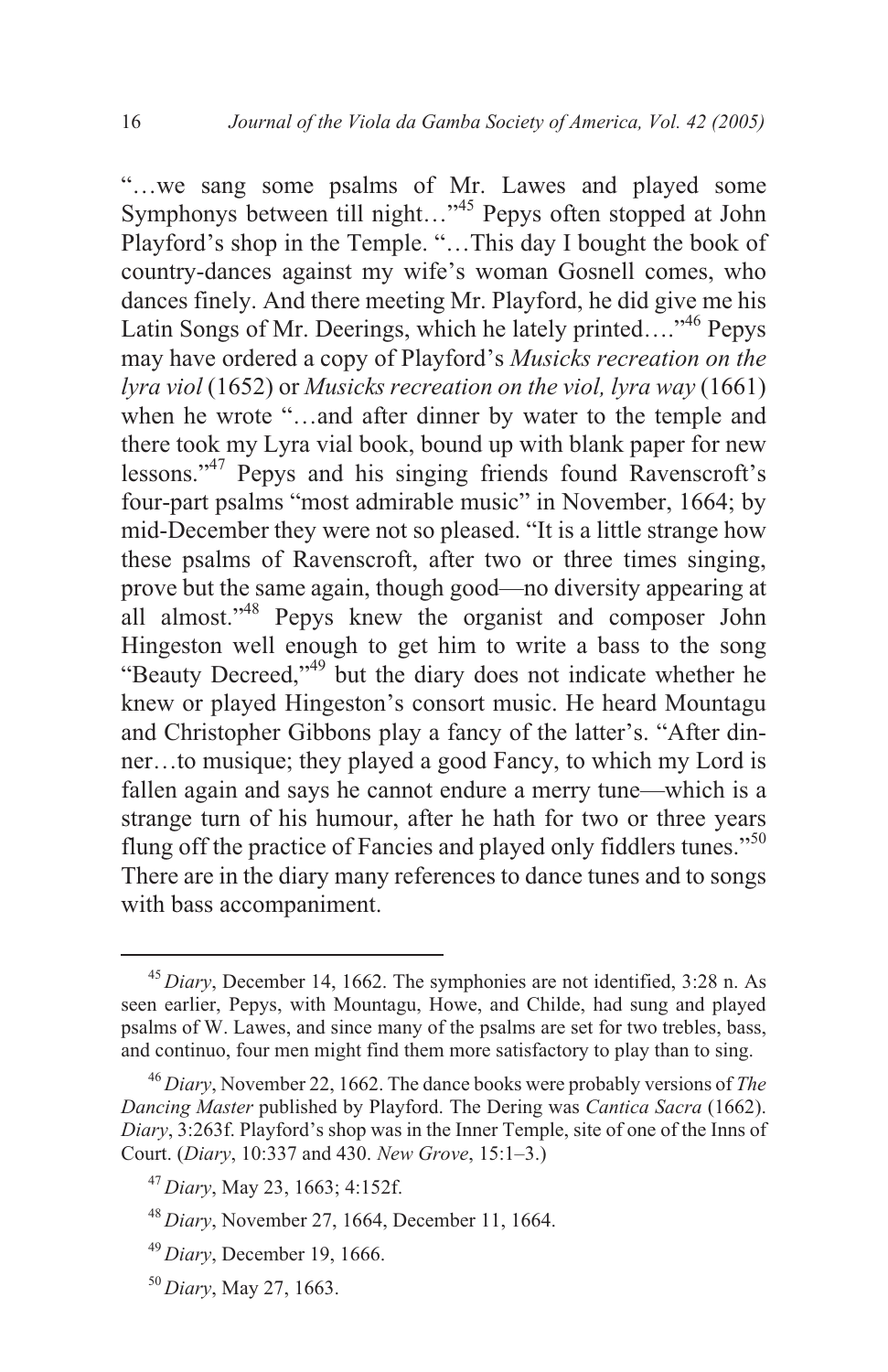Pepys said more than once that he preferred vocal music (with words set to be clearly understood in the singing) to all other. "…[T]o the post office to hear some Instrument Musique of Mr. Berchenshaws… I must confess, whether it be that I hear it but seldom, or that really voices is better, but so it is, that I found no pleasure at all in it, and methought two voices were worth twenty of  $it \rightarrow$   $\frac{1}{2}$ 

Two months later he returned to hear a new invention, a mechanical viol: "...Thence to the Musique-meeting at the post office, where I was once before... And the new instrument was brought, called the Arched Viall—where, being tuned with Lutestrings and played on with Kees like an Organ—a piece of Parchment is alway kept moving; and the strings, which by the keys are pressed down upon it, are grated, in imitation of a bow, by the parchment; and so it is intended to resemble serveral vyalls played on with one bow—but so basely and harshly, that it will never do. But after three hours' stay, it could not be fixt in tune; and so they were fain to go to some other Musique of instruments, which I am grown quite out of love with, and so I... home to my office..."<sup>52</sup>

"…and so I to the Chapel and there stayed (it being allhollows day) and heard a fine anthemne, made by Pelham (who is come over) in France, of which there was great expectation, and endeed is a very good piece of Musique, but still I cannot call the Anthem anything but Instrumentall music with the Voice, for nothing is made of the words at all."<sup>53</sup>

Unlike Evelyn, Pepys was a practical musician. His comments on music heard and music shared almost always include references

<sup>&</sup>lt;sup>51</sup> *Diary*, August 10, 1664. There was a banqueting house behind the Post Office at the junction of Threadneedle Street and Cornhill, 5:238f. Christopher Field characterizes Birchensha's fantasia suites and airs for violin(s), viol, and organ as Lawesian, in a "crude, jagged, declamatory style." *New Grove*, 2:728.

<sup>&</sup>lt;sup>52</sup> *Diary*, October 5, 1664. Evelyn was also at this meeting. He wrote, "There" was brought a new-invented instrument of music, being a harpsichord with gut-strings, sounding like a concert of viols with an organ, made vocal by a wheel, and a zone of parchment that rubbed horizontally against the strings." Evelyn, *Diary of John Evelyn*, 463. Evelyn does not mention the problems with intonation, nor the coarse sound of the instrument.

<sup>53</sup> *Diary*, November 1, 1667.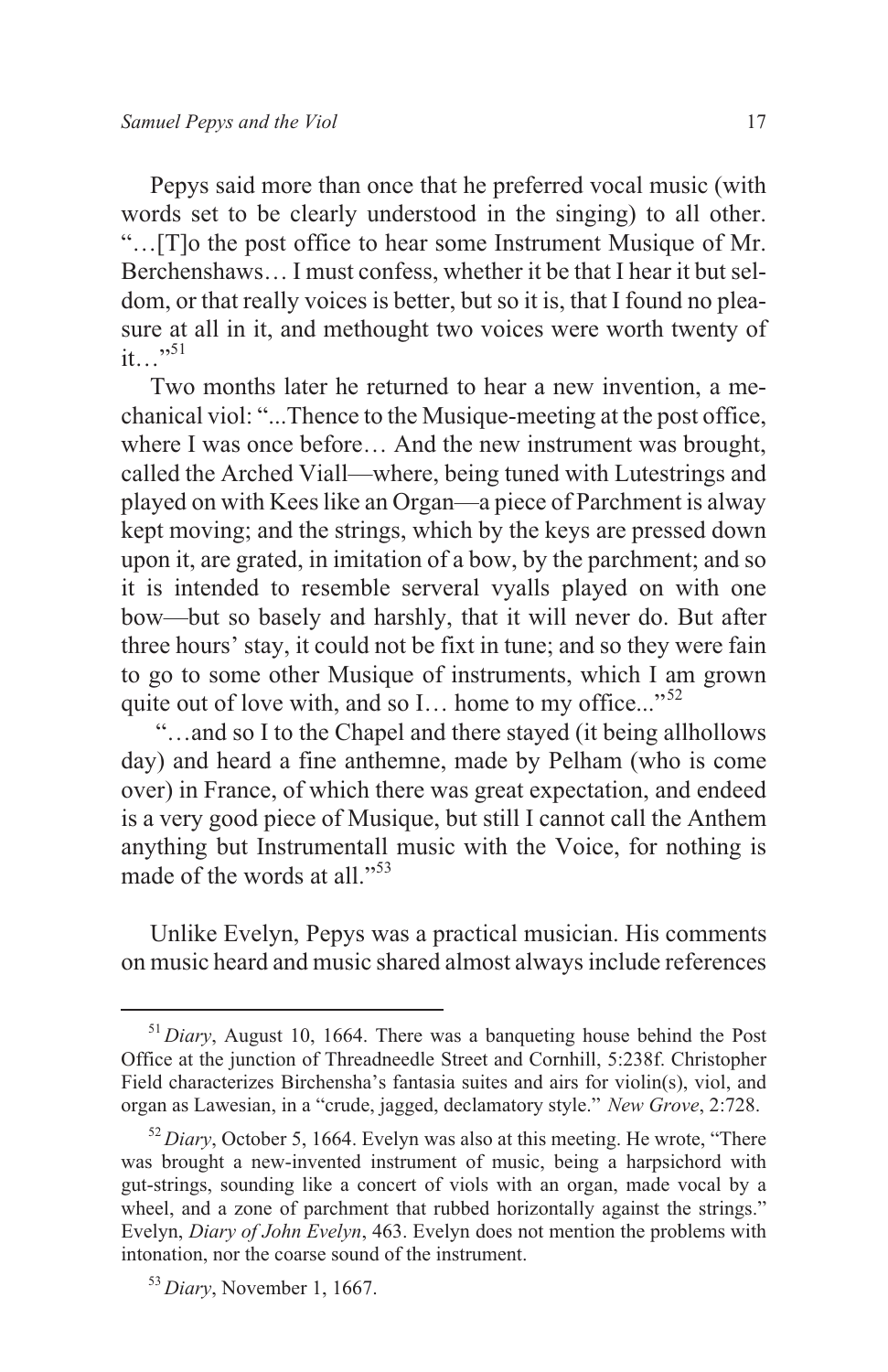to his personal response and thus provide a wonderfully full-bodied picture of the English musical scene in the 1660s. Most readers will approach the diary bringing a focus on literature or history, but for the person interested in early music there are invaluable resources in its text.<sup>54</sup> Although the viol was only one of the instruments in his music room, the uses Pepys made of it, playing lyra-way, participating in duets or consorts, or accompanying song, make it clear that the instrument continued to have a role in the England of King Charles's twenty-four violins.

<sup>&</sup>lt;sup>54</sup> For those daunted at the prospect of starting an eleven-volume reading assignment, there is an amusing alternative. On the Internet there is a "blog" at http://www.pepysdiary.com [2006, January 22] where, since January 1, 2003, an entry from the diary has been posted each day (using the public-domain 1893 edition by Henry Benjamin Wheatley; for a discussion of its shortcomings, see the chapter "Previous editions," *Diary* 1:lxviii–xcvi, and especially xci–xcvi). Annotations and links for the website are invited from readers, some of which turn out to be quite informative, although many are silly or of questionable accuracy. The whole project is at least an entertaining and instructive example of the possibilities of electronic publishing.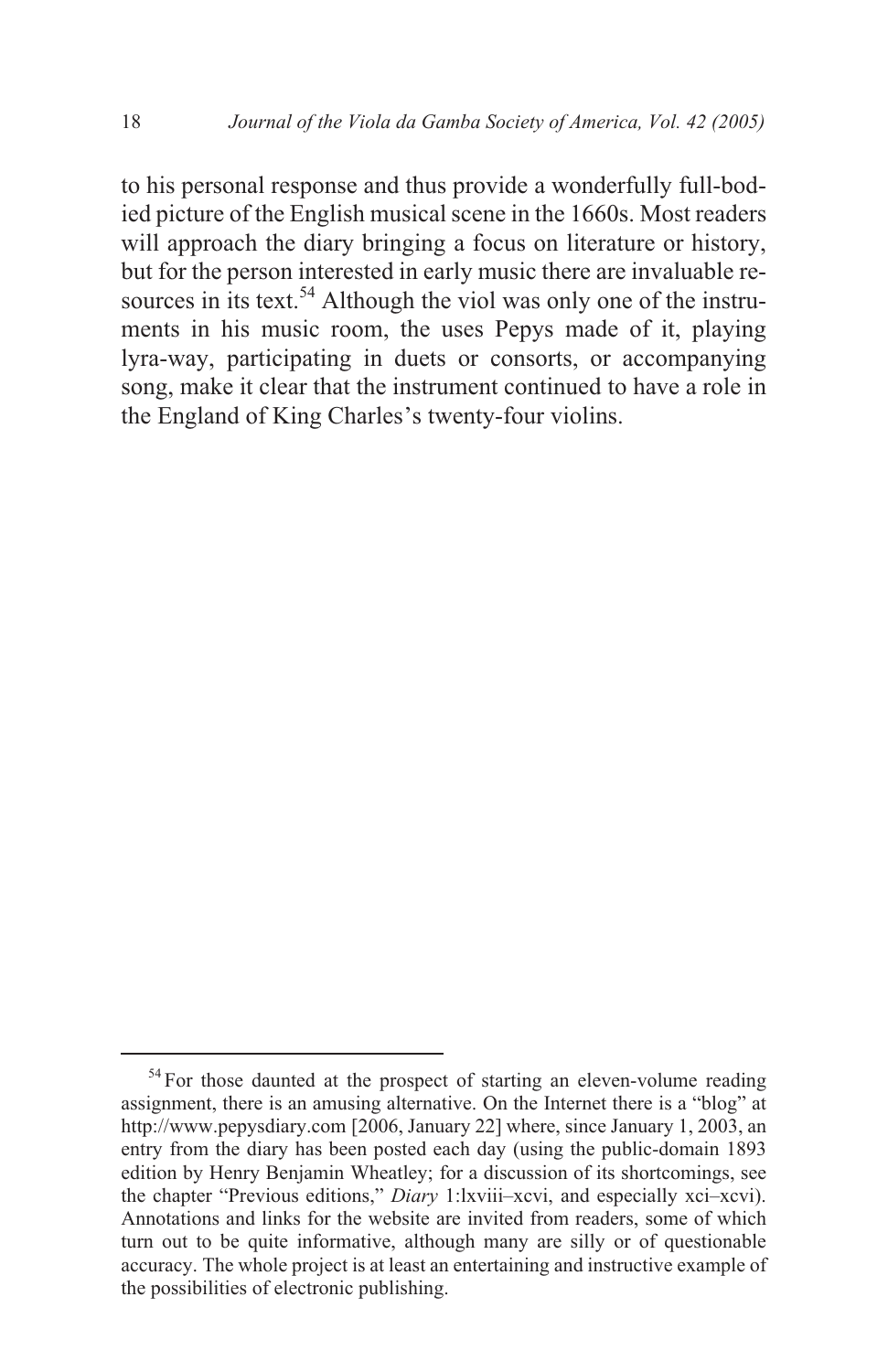# **STRUCTURAL ORNAMENTS: TRANSCENDING BINARIES IN ELIZABETHAN AND JACOBEAN MUSIC**

# **Ted Conner**

Imagine returning from Woodstock and trying to explain what you heard when Jimi Hendrix played the Star Spangled Ban-<br>ner. Modern musicians playing a Dowland ayre or Byrd's consort music face a not dissimilar task. Perform magine returning from Woodstock and trying to explain what you heard when Jimi Hendrix played the Star Spangled Banner. Modern musicians playing a Dowland ayre or Byrd's conmind-altering experience. It asks that we retune our minds and ears to the musical language of the sixteenth and seventeenth centuries *after* having heard Beethoven, Schoenberg, and Hendrix. A long strange trip if ever there was. How do we, as twenty-first-century musicians performing the repertoire of late-Renaissance England, traverse this historical and aural expanse? I will suggest two paths, the first traveled by Elizabethan and Jacobean composers and the second by the period's poets. We will find that these paths frequently crossed and, at times, converged. As Bruce Pattison observes:

The age of Shakespeare and Jonson is also the age of Byrd and Dowland. A great period of English poetry coincides with the most splendid period of English music.… The relationship between them was not only intimate but such as could have existed at no other time; that environment and tradition kept poets and composers in close touch; that literary points of view helped to shape musical forms, and that the structure and content of lyric poetry owed much to music. $<sup>1</sup>$ </sup>

This interplay of the literary and the musical can be heard in the voices of sixteenth- and seventeenth-century English composers and poets. Their thoughts resonate in sources ranging from dedications offered the "courteous reader" to pedagogical treatises. Composers tell us how they conceived of music and how this

<sup>1</sup>Bruce Pattison, *Music and Poetry of the English Renaissance* (London: Methuen & Co., 1948), vii.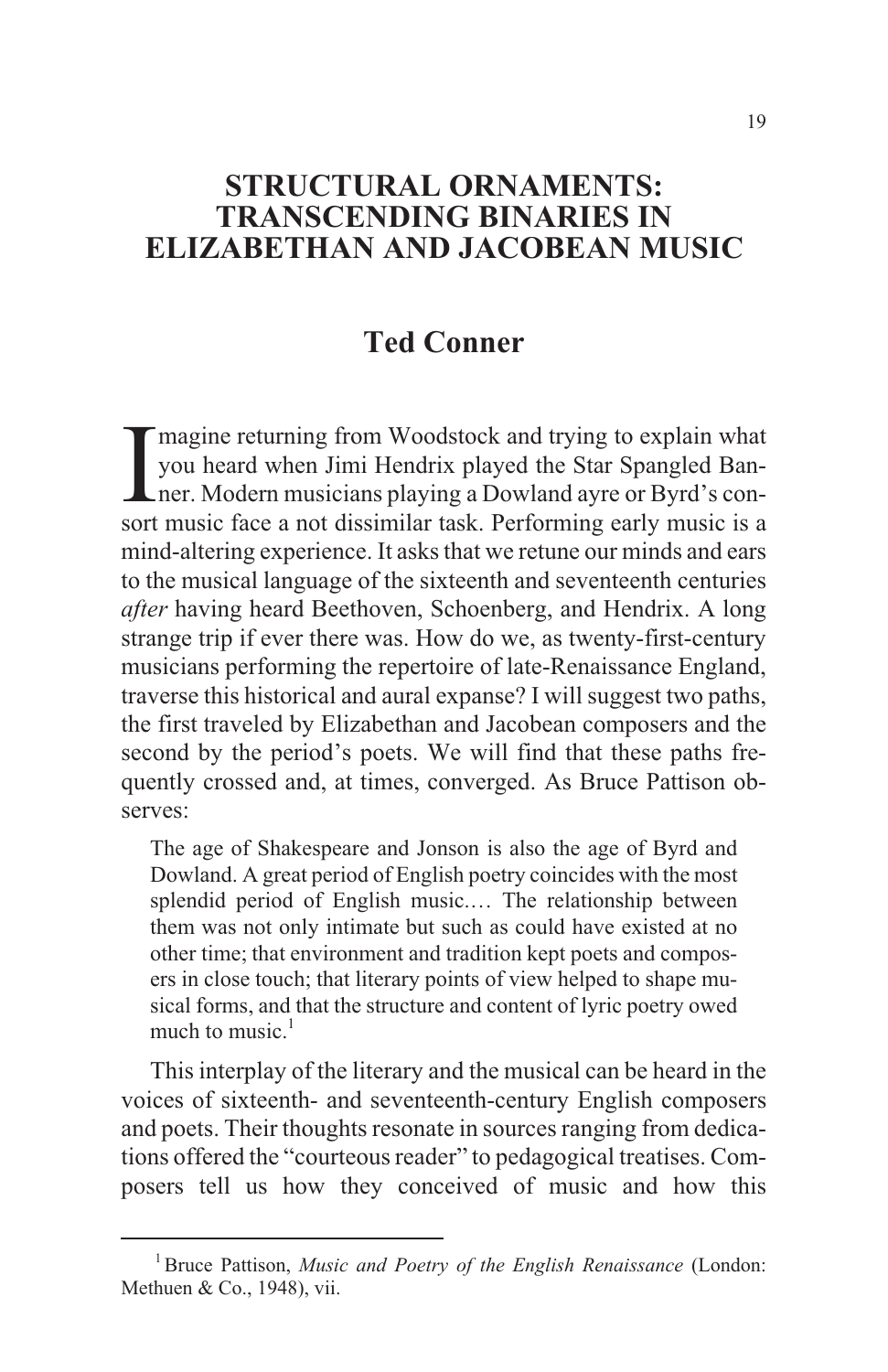influenced what they heard as performers. Poets offer similar explanations of their art. Perhaps most significant is their shared vision of music and poetry as figurative languages, a theme that emerges in almost every source. Thomas Mace, for example, in his Preface to *Musick's Monument* concludes:

And whereas I *Treat*, and *Compare*, or *Similize Musick* to *Language*, I would not have *That* thought a *Fantacy*, or *Fiction*: For whosoever shall *Experience* It, as I have done, and consider It Rightly, must needs *Conclude* the *Same Thing*; there being no *Passion* in Man, but It will *Excite*, and *Stir up*, (*Effectually*) even as *Language*, or *Discourse It self* can do.<sup>2</sup>

As Mace suggests, music and poetry were both viewed as persuasive forms of discourse capable of producing affective states and representing specific ideas. Of equal importance was the assumption that the rhetorical powers of music and language were enacted through similar processes. These parallels are made explicit by Henry Peacham in his handbook and guide, *The Compleat Gentleman*:

Yea, in my opinion, no rhetoric more persuadeth or hath greater power over the mind [than music]; nay, hath not music her figures, the same which rhetoric? What is a revert but her antistrophe? Her reports, but sweet anaphoras? Her counterchange of points, antimetaboles? Her passionate airs, but prosopopeisas? With infinite other of the same nature.<sup>3</sup>

Musical "figures" did more than imitate their literary counterparts. Peacham's poetic waxings suggest a one-to-one correspondence where rhetorical figures of speech are mapped on to musical

<sup>2</sup> Thomas Mace, *Musick's Monument* (London, 1676), facsimile edition (New York: Broude Brothers, 1966), Preface.

<sup>3</sup> Henry Peacham, *The Compleat Gentleman* (London, 1622), ed. Virgil B. Heltzel (Ithaca: Cornell University Press, 1962), 116. Treatises discussing the figures of rhetoric include ancient texts such as Cicero, *Ad C. Herennium: De ratione dicendi*, trans. Harry Caplan (Cambridge: Harvard University Press, 1954) and Quintilian, *Institutio oratoria*, trans. H. E. Butler (Cambridge: Harvard University Press, 1920). Peacham and George Puttenham, *The Arte of English Poesie* (1569) (Menston: Scolar Press, 1968), penned treatises describing the function of rhetorical figures in Elizabethan England. A modern text that considers rhetoric and the use of figures is Edward P. J. Corbett and Robert J. Connors, *Classical Rhetoric for the Modern Student*, 4th edition (Oxford: Oxford University Press, 1999).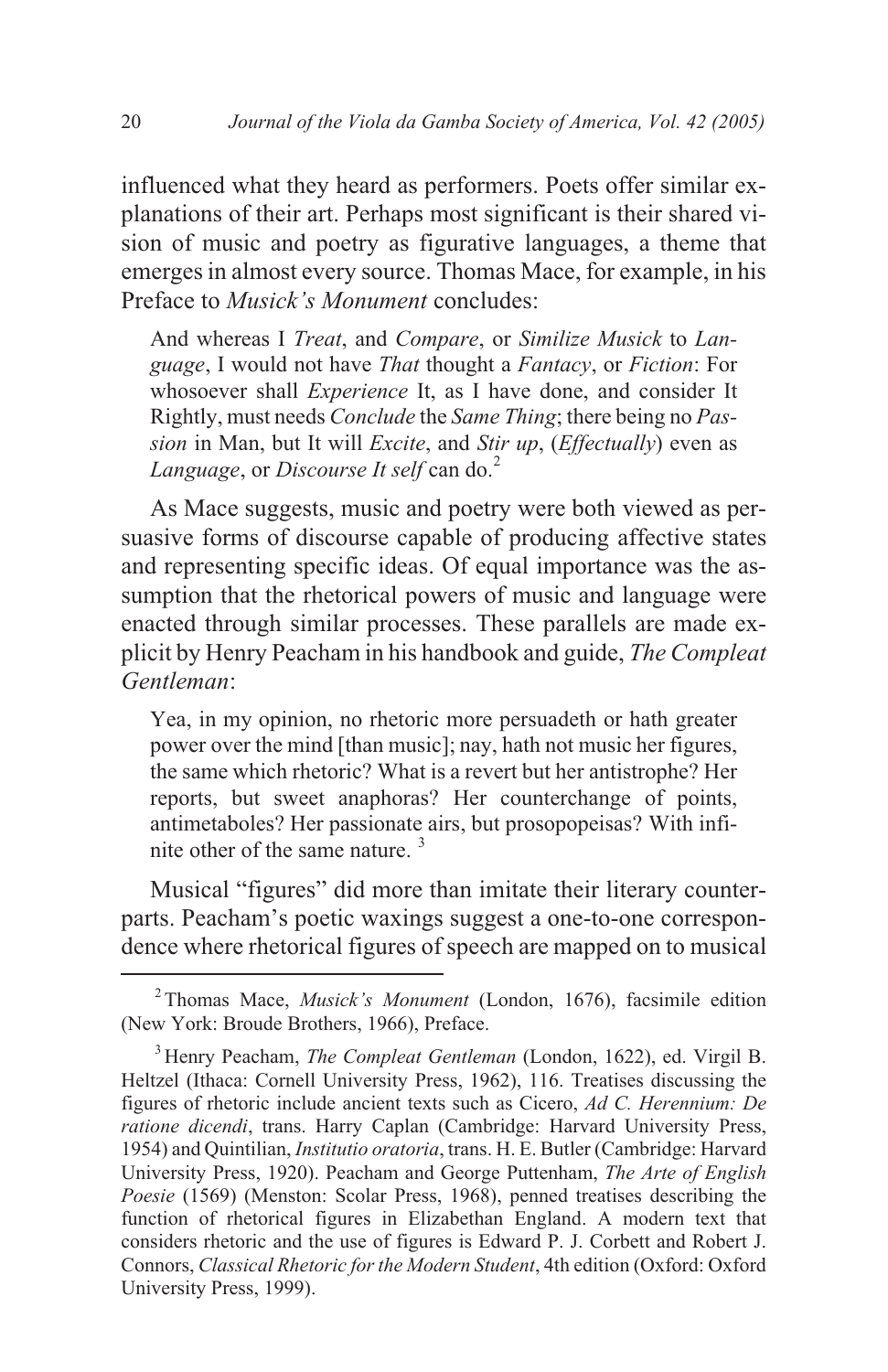analogs. They are directly translatable. This congruence would seem to indicate a shared aesthetic that transcends poetry, rhetoric, and music and functions, instead, as a kind of cultural imperative. The essence of affective and expressive language is figurative gesture. With this in mind, it is, perhaps, not surprising that discussions of ornamentation were often couched in metaphorical terms. George Puttenham, for example, in his "Of Poeticall Ornament" from *The Arte of English Poesie*, displays this performative quality, illustrating the processes through which ornamentation transfigures the simple to the eloquent:

…there yet requisite to the perfection of this arte [poesie], another maner of exornation, which resteth in the fashioning of our makers language and stile, to such purpose as it may delight and allure as well the mynde as the eare of the hearers … And as we see in these great Madames of honour, … if they want their courtly habillements ... to couer their naked bodies, ... do then thinke themselues more amiable in every mans eye, when they be in their richest attire, suppose of silkes or tyssewes & costly embroderies, then when they go in cloth or in any other plaine and simple apparell. … This ornament we speake of is given to it by figures and figurative speeches, which be the flowers as it were and coulours that a Poet setteth upon his language by arte, as the … passements of gold upon the stuffe of a Princely garment.…<sup>4</sup>

Puttenham suggests that figurative language, like fine clothing, embellishes the body it covers, imbuing it with a richly hued elegance. His metaphorical representation assigns ornaments an additive function that, both formally and affectively, differentiates them from the structural. This distinction is most likely grounded in the traditional separation of *Dispositio*—the divisions of a discourse—from *Elocutio*—the style of a discourse. Most recent studies of rhetoric and music have emphasized this dichotomy even when evidence hints of a less oppositional relationship. For example, Claude Palisca, in "Ut Oratoria Musica: The Rhetorical Basis of Musical Mannerism," acknowledges that German theorist Joachim Burmeister "uses the terms *period* and *affection* interchangeably, for he [Burmeister] defines musical affection (*affection musica*) as 'a period in melody or harmony terminated by a

<sup>4</sup> Puttenham, *English Poesie*, 114–15.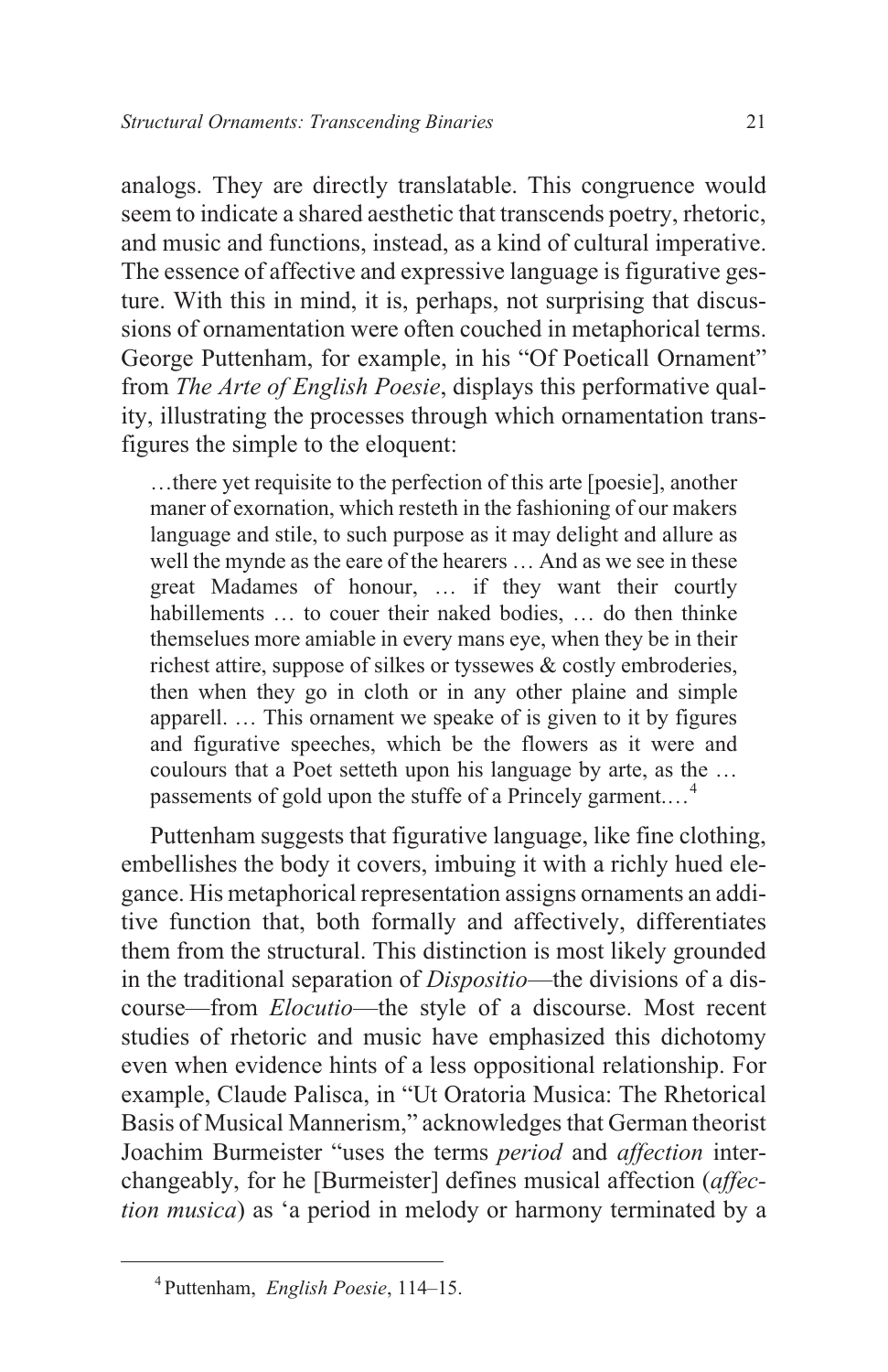cadence that moves and affects the souls and hearts of men.' "<sup>5</sup> Nonetheless, both Palisca and Burmeister parse Orlandus Lassus's motet *In me transierunt* into three main sections (*Exordium*, *Confirmatio*, and *Epilogue*) and nine periods. Each segment is then analyzed "in terms of the rhetoricomusical figures it contains."<sup>6</sup>

Christopher Field takes a similar approach in "Formality and Rhetoric in English Fantasia-Suites."<sup>7</sup> Like Palisca, Field emphasizes the opposition between structure and ornament. In fact, he literally partitions his article into two sections: *Dispositio* and *Figurae*. Again like Palisca, Field discusses structural divisions as well as the location and rhetorical function of figures. Perhaps more importantly, Field cites lexicographer Thomas Blount whose observations recast Burmeister's isomorphism between period and affection and Peacham's parallels between music and rhetoric. Unlike Peacham, who argues that music possesses the same figures as rhetoric, Blount makes the case that the orator's eloquence imitates music. Even more significant are the distinctions that he makes and avoids. While rhetorical gestures are differentiated by the organ that is affected by them, no distinction is made between gestures that are structural and those that embellish the structure.

Eloquence … *imitates Musick, and makes use of the voice of Orators to enchant the Eares, with the cadence of Periods, and the harmony of Accents; whilst the gestures, apt motions, Natural Aire, and all those graces, which accompany exact Recitations, steal away the Heart by the eyes, and work wonders upon the will*. 8

Blount's discourse complicates the relationship between structure and ornament in ways that challenge our current approaches to

<sup>&</sup>lt;sup>5</sup> Claude Palisca, "Ut Oratoria Musica: The Rhetorical Basis of Musical Mannerism" in *The Meaning of Mannerism*, ed. Franklin W. Robinson and Stephen G. Nichols, Jr. (Hanover: University Press of New Hampshire, 1972), 41.

<sup>6</sup> Palisca, "Ut Oratoria Musica," 41.

 $7$ Christopher D. S. Field, "Formality and Rhetoric in English Fantasia-Suites" in *William Lawes (1602–1645): Essays on his Life, Times and Work*, ed. Andrew Ashbee (Aldershot: Ashgate Publishing, 1998), 197–249.

<sup>8</sup> Field, "Formality and Rhetoric," 215, quoting Thomas Blount, *The Academie of Eloquence* (London, 1654; facs., *English Linguistics* 296, Menston, 1971), sig. A2v.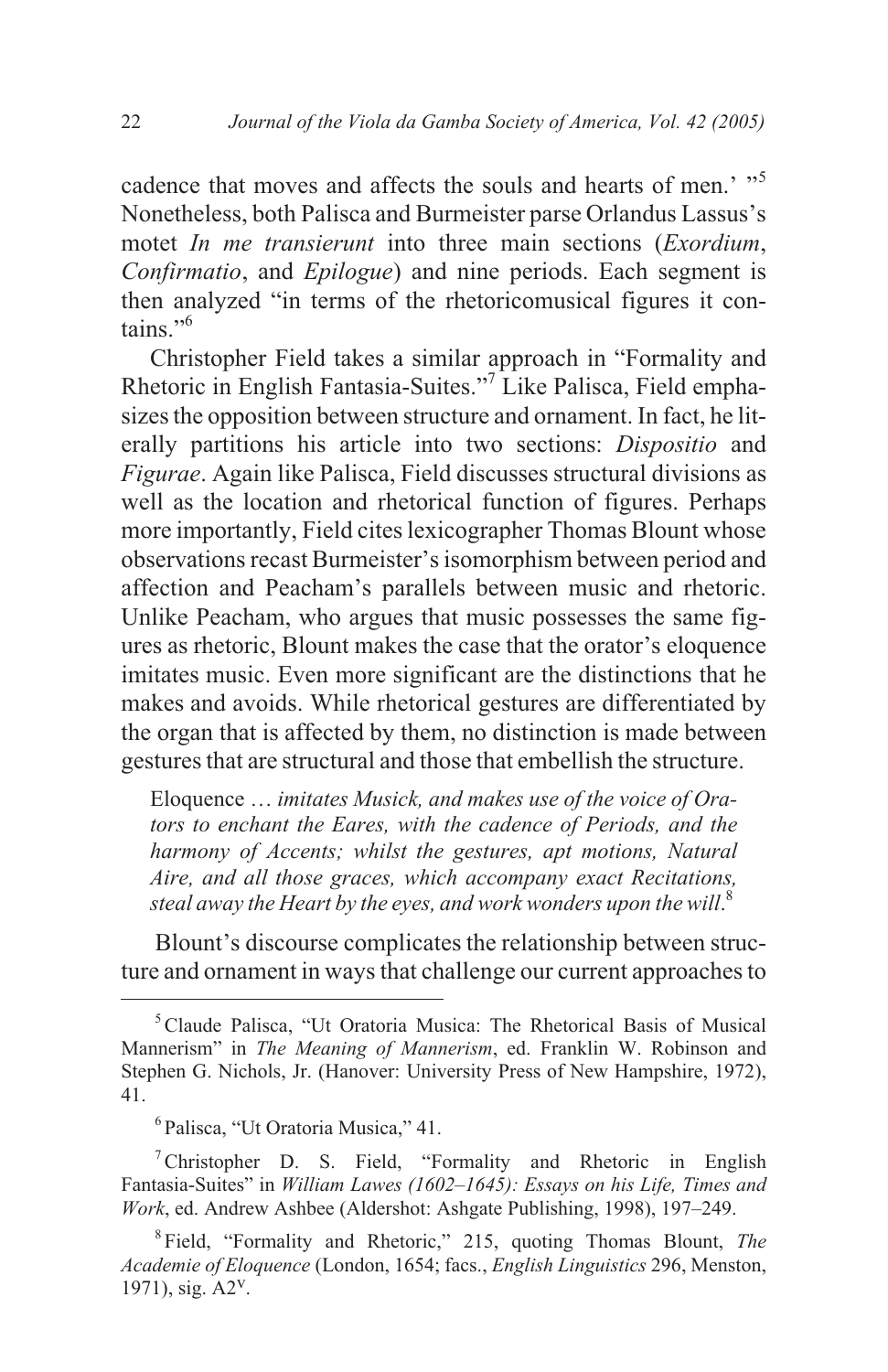understanding Elizabethan and Jacobean music. While identifying musical figures within the score is, in some respects, valuable, it promotes a conceptual framework that pits ornament against structure. As an analytical procedure, it anatomizes the figures, stripping them from the musical fabric. Formal location is privileged over affective function, and the interplay between figures is de-emphasized. The assumed opposition between structure and ornament can be attributed, in no small part, to the different languages through which the poet, the orator, and the musician speak and their efforts to label and categorize across languages. Translation encourages definitional stability and stasis when difference and connotative movement may prove more meaningful. This suggests that while nomenclature has its place, we may profit more by focusing on the persuasive processes that these languages share. Structure and ornament do not stand necessarily in opposition to each other. Figures may embellish the structure to which they are added but, at some point, they turn back on the form that they seem to adorn and are reconfigured as the structural. Puttenham hints at this process with his Madame of honour. While he describes the plainness of her body and richness of her clothing, this is not what we see. We see the Elegant Lady.

Our goal is to locate the moments where the distinction between figuration and structure dissolves and ornament is transfigured to essence. We can begin our search for structural ornaments by returning to Puttenham's discussion of the figures. Puttenham recognizes that the language of the poet and the orator require different forms of figuration, and, like Blount, he distinguishes which organ the ornament influences:

…the learned clerks who have written methodically of this Arte in the two master languages, Greeke and Latine, have sorted all their figures into three rankes, and the first they bestowed upon the Poet onely: the second upon the Poet and Oratour indifferently: the third upon the Oratour alone. And that first sort of figures doth serve th'eare onely and may be therefore called *Auricular*: your second serves the conceit onely and not th'eare, and may be called *sensable*, not sensible nor yet sententious: your third sort serves as well th'eare as the conceit and may be called *sententious figures*.… <sup>9</sup>

<sup>9</sup> Puttenham, *English Poesie*, 133.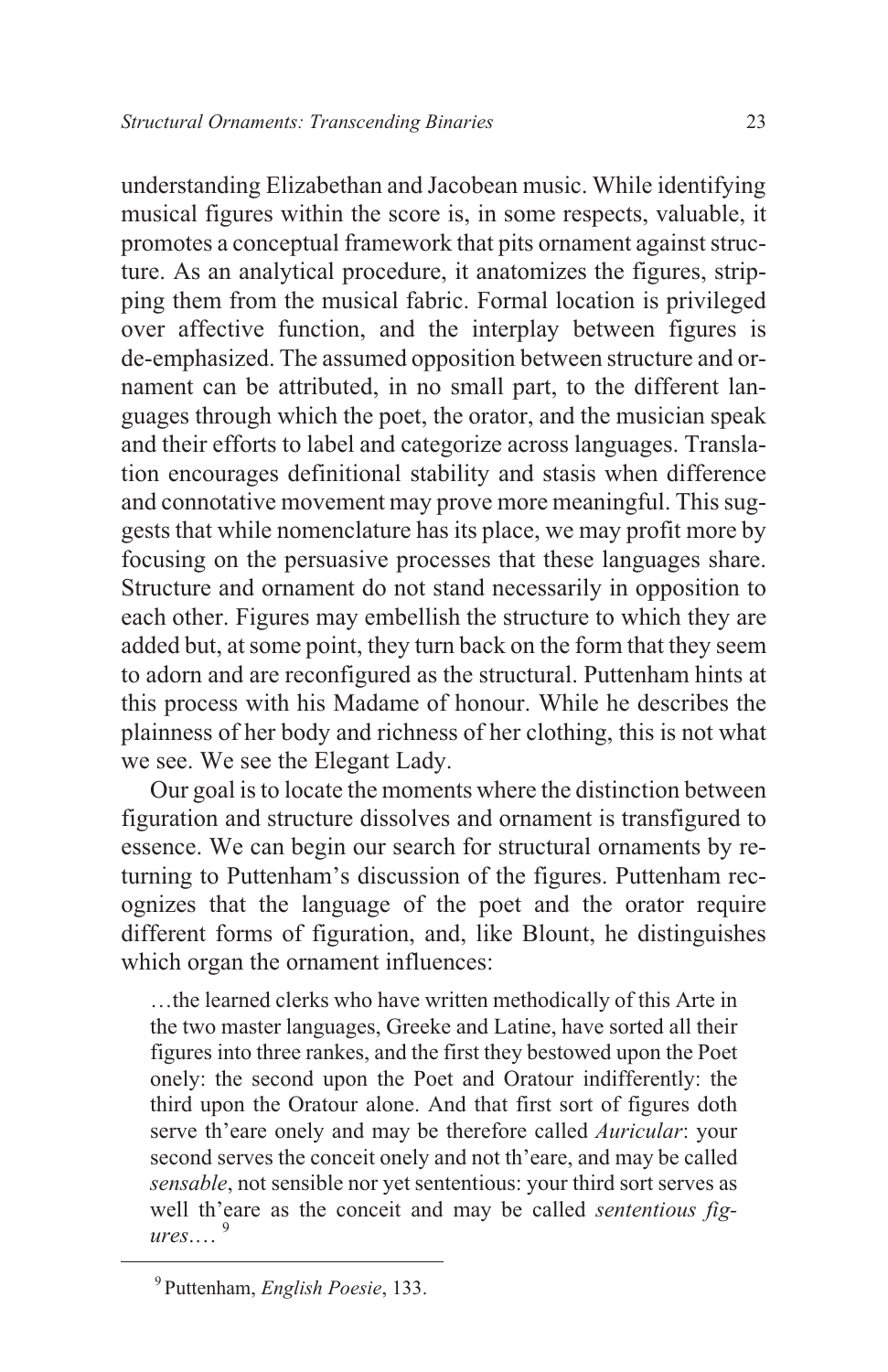Puttenham's categories may serve as useful scaffolding for first examining, and then reconfiguring, the relationship between the ornamental and the structural. Some ornaments initially function as additions to the basic structure; however, this opposition typically turns back upon itself and is replaced by a sense of doubleness in which the distinction between form and figure dissolves.

Returning to Puttenham, I will argue that the transition from the auricular to the sensable marks a transcending mo(ve)ment where the mind must reconfigure what the ear no longer hears as ornament. The transition from the sensable to the sententious displays a related form of reflexivity where the mind recalls the auricular ear. The same process is revisited when we move beyond "absolute music" to the realm of musical conventions that express extra-musical meaning. While composers use these figurative gestures as sensable ornaments, they often double as structural grounds that can, in turn, be refigured. This approach is frequently located in the English ayre, where the potential for functional ambiguity is heightened by the tiered discourse of two languages. Bilingual expression begs the question of which language embellishes which. Does the text ornament the music or the music ornament the text? Composers "solve" this problem with structural ornaments that, at a given moment, grant translation the privilege of movement. Figurative nuance can reside within conventions that function and interact structurally. At other times, figures are purposefully anatomized, stretching conventions and structure to the limits of comprehensibility. These conventional uses and abuses transcend the binary opposition suggested by the terms "structure" and "ornament" by their grounding in affective coherence.

We will trace a path that begins with Puttenham's auricular ornaments and follow it to the ayre. I will suggest that auricular ornaments in music function on two planes. Using a *cantus firmus* variation form as an example, I will show how the instrumental lines accompanying the *cantus firmus* are transformed from embellishing voices to essential structures that are, themselves, embellished. We will examine rhythmic and motivic aspects of auricular figuration as well as the processes through which motivic development and rhythmic ornamentation transcend the auricular and become sensable. Our focus will then shift to the sensable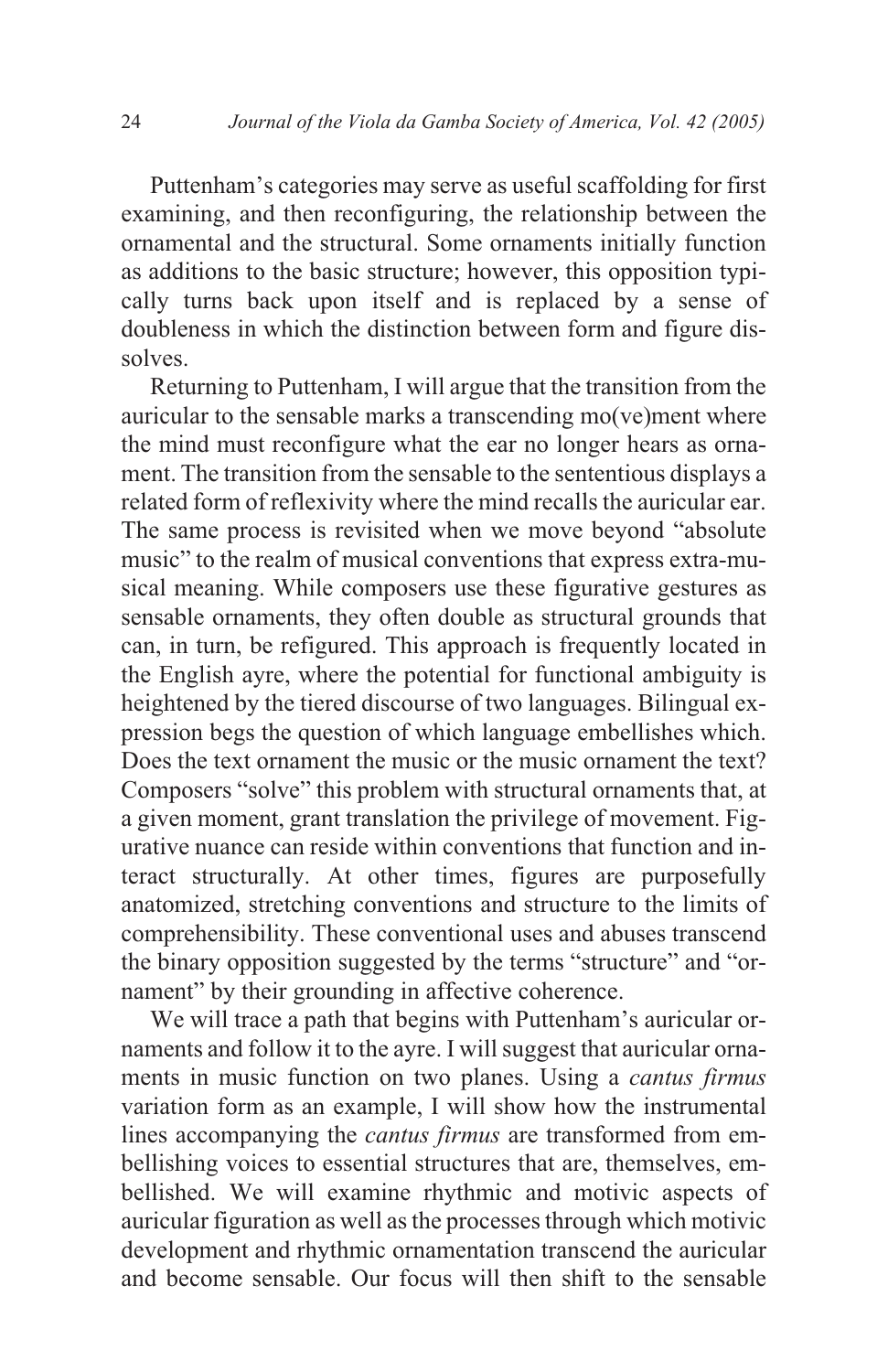transfiguration of more extended formal devices. In Puttenham's third figurative division, the sententious, we will see how the synthesis of motivic development and repetition reunites the sensable with the auricular before turning to tonal forms of ornamentation. Both modes of ornamentation witness movement from the figurative to the structural. Transcending Puttenham, we will move beyond the realm of "absolute music" to investigate conventions based on extra-musical associations. This transition leads us to a discussion of the rhetorical techniques used by composers in texted music, specifically the Elizabethan ayre. We will consider conflicting evidence that seems to indiscriminately grant the role of ornament and structural progenitor to both the text and the music. I will argue that composers use and abuse musical conventions to resolve this genealogical dilemma. More specifically, I will show how the deformation of conventions emphasizes and resolves the false relations between poetic texts and music and leads to a more fluid understanding of the ways in which affective purpose is conceived.

Throughout this discussion we will face literal and figurative tensions reflected through the false binary of ornament and structure. At times, digressions may be necessary to explore what we remember as the familiar from new perspectives. Our goal is to  $retu(r)$ n(e) our minds and ears to the way Elizabethan and Jacobean performers played and heard their music. What at first seems deceptively simple may, in fact, be figuratively complicated.

### **Auricular Ornamentation**

Like their poetic contemporaries, Elizabethan and Jacobean composers recognized a tripartite division reminiscent of Puttenham and cultivated musical gestures that persuaded the ears, the mind, and both. Auricular gestures were conceived as influencing the ear without engaging the mind or suggesting extra-musical meaning. This form of ornamentation may be observed, perhaps most transparently, in the variation forms that evolved from the *cantus firmus* tradition. Historically, the *cantus* first resided in the tenor line and functioned as the structural foundation of the composition. Other voices, both below and above, were composed based on their intervallic relationship to the *cantus firmus*. In the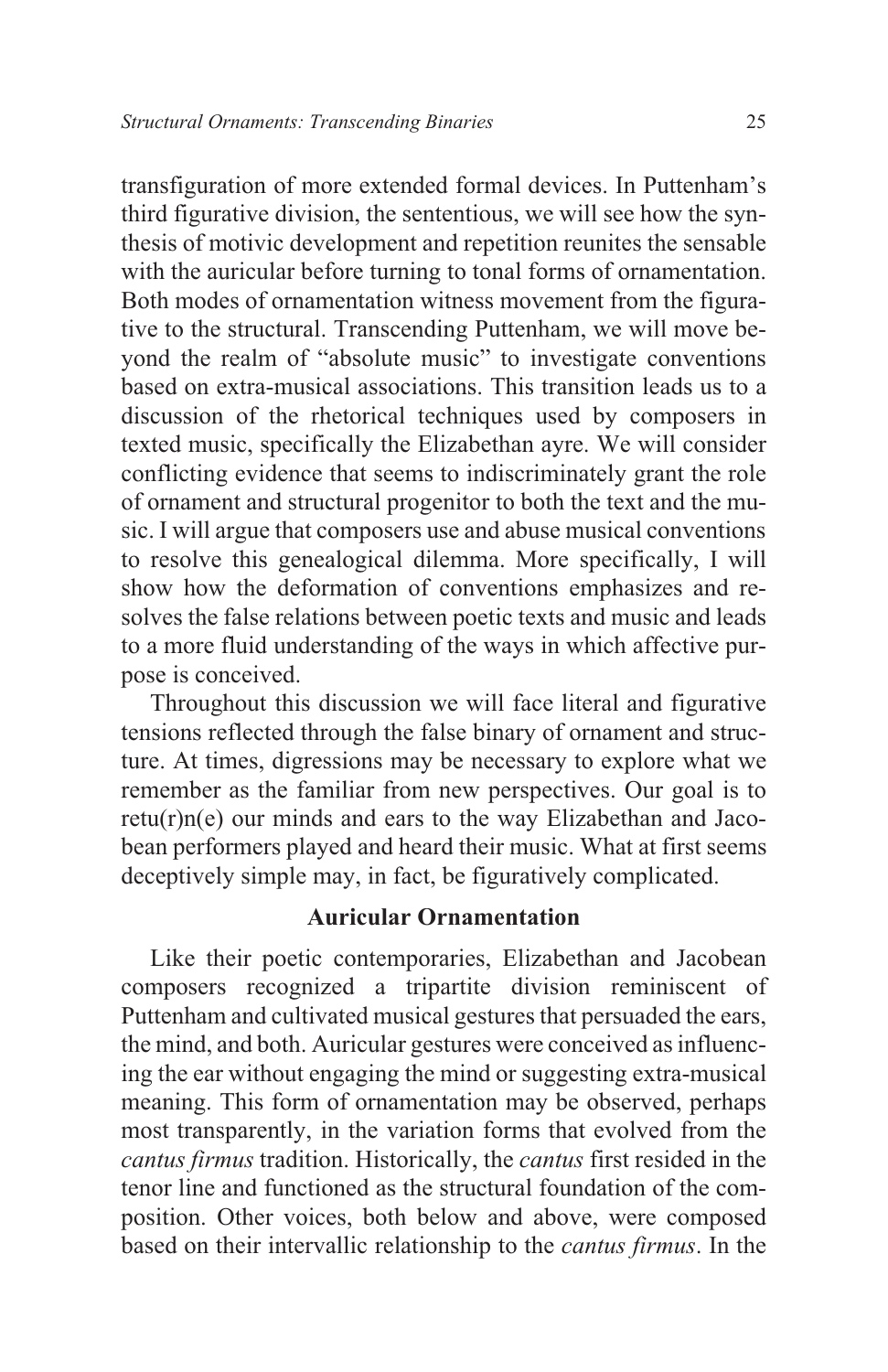sixteenth century this structural function gradually shifted to the bass. As Thomas Campion explains:

True it is that the auncient Musitions who entended their Musicke onely for the Church, tooke their sight from the Tenor, which was rather done out of necessity then any respect to the true nature of Musicke: for it was usuall with them to have a Tenor as a Theame, to which they were compelled to adapt their other parts. But I will plainely convince by demonstration that contrary to some opinions the Base containes in it both the Aire and true judgement of the Key, expressing how any man at the first sight may view in it all the other parts in their originall essence. $10$ 

This transition placed the *cantus firmus* in a somewhat ambiguous position. "Freed" from its structural responsibilities, the *cantus* could be placed in other voices or, if a shorter melody was used, moved between voices. This second approach was taken by a number of composers in the *cantus firmus* variations that they wrote on the tune "The leaves be greene, the nuts be browne" (Example  $1$ ).<sup>11</sup>



**Example 1.** The *Browning* melody.

The *Browning* melody's newfound formal freedom, however, did not completely transcend the *cantus firmus*'s former function. While we can take Campion at his word—the bass contains the key and air—two caveats remain. The bass is defined by its relation to

<sup>10</sup> Thomas Campion, *A New Way of Making Fowre parts in Counter-point, by a most familiar, and infallible Rule* (London, 1613–14), in *Campion's Works*, ed. Percival Vivian (Oxford: Clarendon Press, 1909), 195.

<sup>&</sup>lt;sup>11</sup> John Baldwin, Elway Bevin, William Byrd, [Henry?] Stonings, and Clement Woodcock all composed *Brownings* in consort settings. (The *Browning* designation stems from the alternate words to the tune, beginning "Browning Madame….")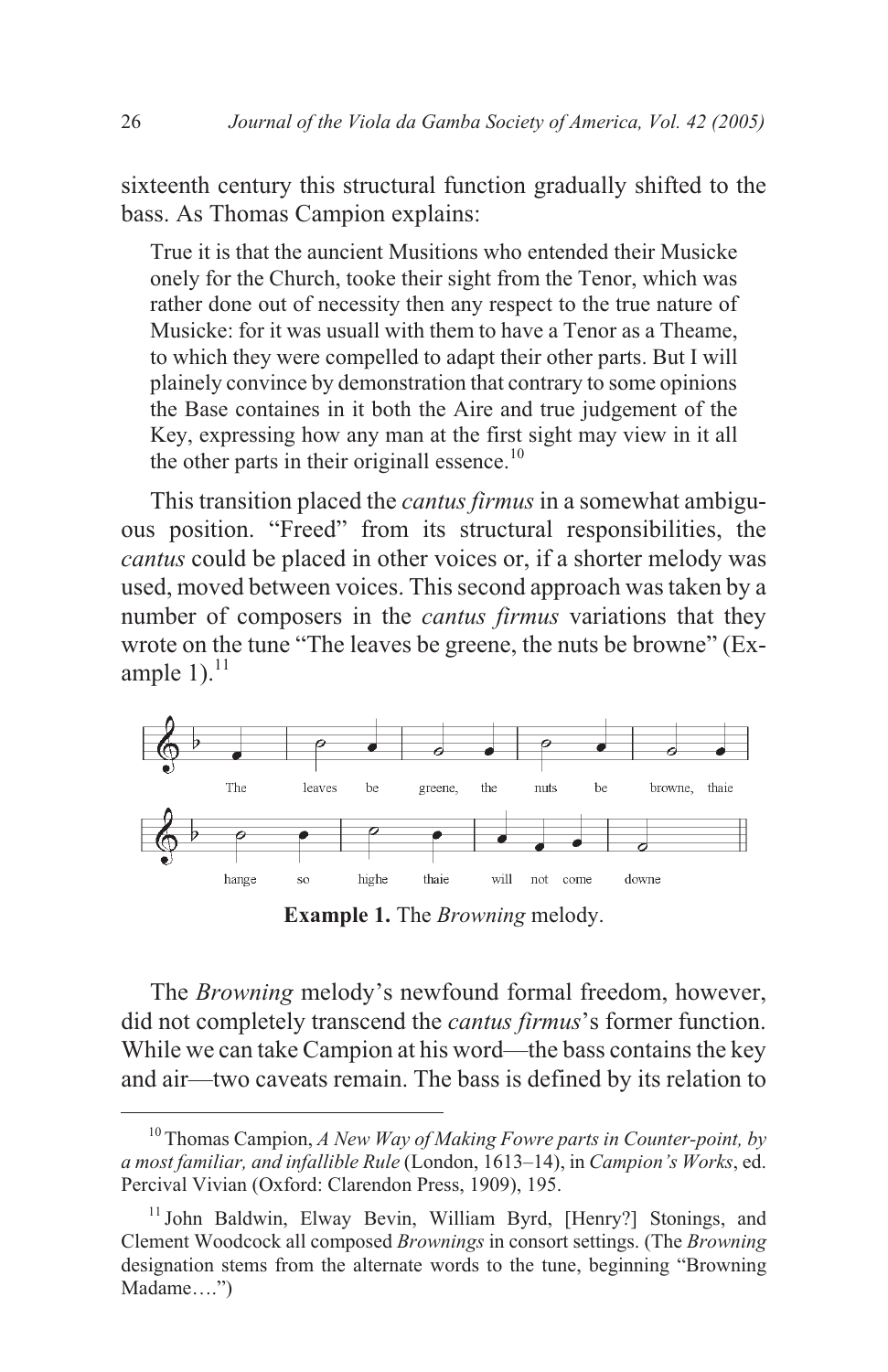the *Browning* melody, and this melody maintains its formal presence throughout the variations.

From this perspective, I will suggest that two levels of auricular ornamentation can be witnessed within the *Brownings*. First, the *Browning* melody—present in each of the variations—can function as the subject being embellished. Like "the whole body of a tale in poeme or historie, [it] may be made in such sort pleasant and agreeable to the eare" by figurative additions in the form of an accompanying voice or voices.<sup>12</sup> This can be heard plainly in the opening of John Baldwin's "A Browning" where the treble embellishes the *cantus firmus* in the bass (Example 2).



**Example 2.** John Baldwin, "A Browning," mm. 1–9.

While my goal here, despite Peacham's admonitions, is not to establish one-to-one correspondences between specific figures of speech and musical figures, recognizing conceptual similarities would seem to be of value. For example, the dressing of the *Browning* melody with contrapuntal figuration seems to correspond quite closely to Puttenham's vision of parenthesis.

Your first figure of tolerable disorder is [*Parenthesis*] or by an English name the [*Insertour*] and is when ye will seeme for larger information or some other purpose, to peece or graffe in the

<sup>12</sup> Puttenham, *English Poesie*, 134.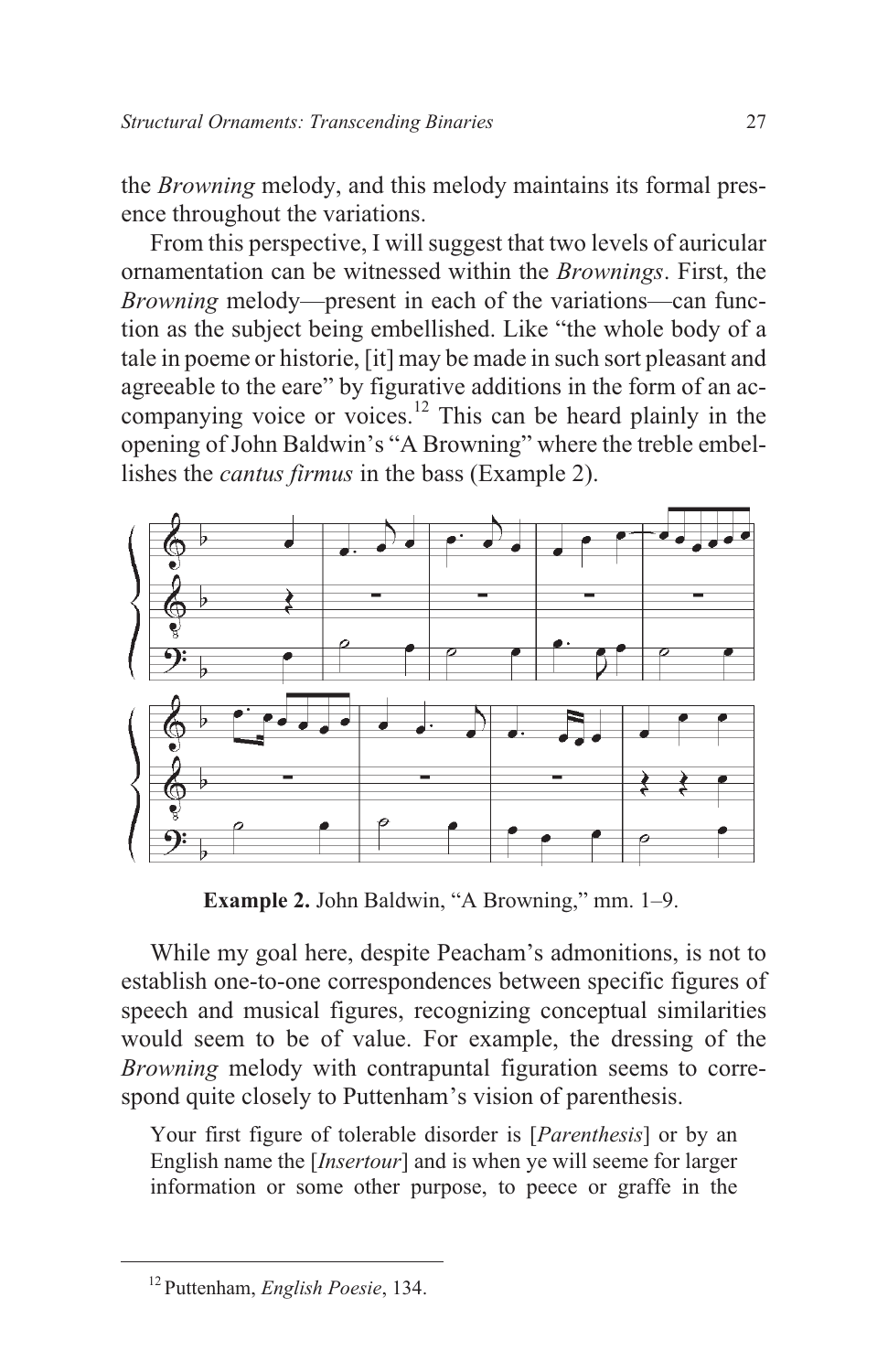middest of your tale an unnecessary parcel of speech, which neverthelesse may be thence without any detriment to the rest.<sup>13</sup>

As Puttenham illustrates in his examples, parentheses function almost exactly like accompanying voices. Their subject is separated graphically from the tale, or in our case the *Browning* melody, and the grafted ornament is not needed to understand the intent of the original utterance. While this is literally true, the opposite does not necessarily hold. Puttenham's examples demonstrate that the greater and more involved the figures become, the more they affect the essential quality of the object being embellished. The poetic theorist's first insertion is brief and merely figures but his second illustration overwhelms its subject.

*But now my Deere (for so my love makes me to call you still) That love I say, that lucklesse love, that works me all this ill*

Also in our Eglogue intituled Elpine, which we made being but eighteen yeares old, to king Edward the sixt a Prince of great hope, we surmised that the Pilot of a ship answering the King, being inquisitive and desirous to know all the parts of the ship and tackle, what they were,  $\&$  to what use they served, using this insertion or Parenthesis.

*Soveraigne Lord (for why a greater name To one on earth no mortall tongue can frame No statelie stile can give the practisd penne: To one on earth conversant among men.)*

And so proceedes to answere the kings question?

*The shippe thou seest sayling in sea so large, &c.*

This insertion is very long and utterly impertinent to the principall matter, and makes a great gappe in the tale, neverthelesse is no disgrace but rather a bewtie and to very good purpose, but you must not use such insertions often nor to thick, not those that bee very long as this of ours, for it will breede great confusion to have the tale so much interrupted. $^{14}$ 

Puttenham's observations seem to have been written with the *Browning* variations in mind. Like Baldwin, most composers begin with two to three voices and add more with subsequent varia-

<sup>13</sup> Puttenham, *English Poesie*, 141–42; brackets and italics original.

<sup>14</sup> Puttenham, *English Poesie*, 142.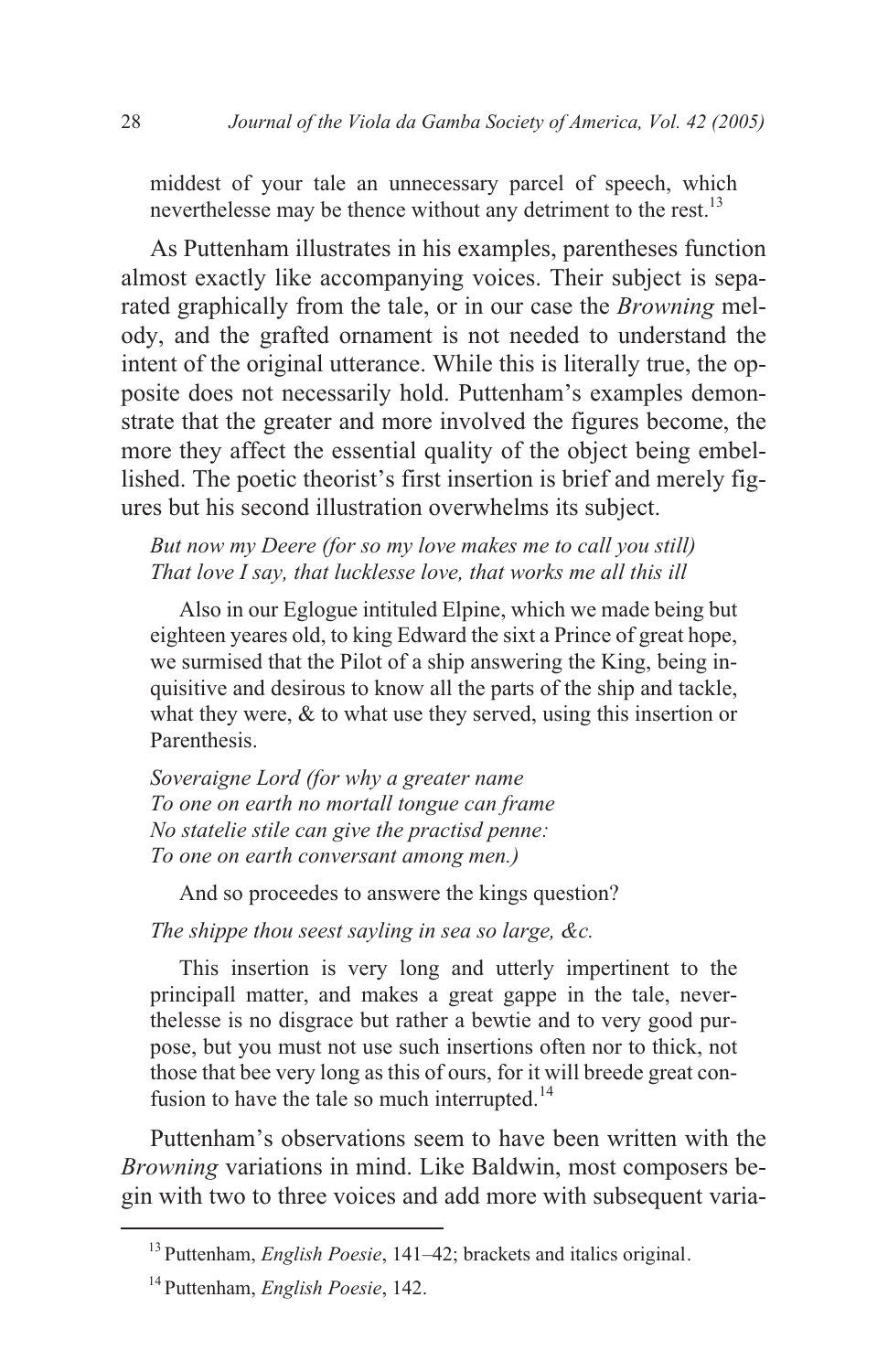tions. The compositions are also marked by increased rhythmic activity as the variations unfold. The result is a gradual thickening of the figuration that affects the *Browning* melody in ways analogous to the tales that Puttenham tells. The accumulation of ornaments can eventually overwhelm the structure being ornamented. At that transformational moment, we witness the movement of figures from additive embellishments to what Puttenham defines as, "the principall matter."

We can follow this process in Clement Woodcock's "Browning my dere." In the fifth variation (Example 3), the *Browning* melody appears in the treble supported by a relatively homorhythmic texture reminiscent of the setting of a Lutheran chorale. The lower voices embellish the *Browning* melody but each accompanying voice remains itself rather plain. In a sense, Woodcock's accompaniment functions like a veil that beautifies while still focusing our attention on the subject.

As the variation process continues, the extendedness of Woodcock's figuration increases to the point where it becomes reflexive. The accompanying voices, originally conceived as ornaments to the *Browning* melody, are themselves embellished. This second form of auricular ornamentation overwhelms the *cantus firmus*, transforming what was figuration to the subject being figured. As is typical of most *Brownings*, this level of ornamentation is realized by dividing longer notes into notes of smaller value.

## **A Rhythmic Parenthesis**

The process of division or breaking longer notes into notes of shorter duration is described by Christopher Simpson in *The Division Viol* as:

…*dividing its Notes into more diminute Notes.* As for instance, a *Semibreve* may be broken into two *Minims*, foure *Crochets*, eight *Quavers*, sixteen *Semiquavers*, etc.<sup>15</sup>

In his *Compendium of Practicall Music*, Simpson adds an aesthetic qualification. He recommends the breaking of a note as a method for softening the harshness to the ear created by large

<sup>15</sup>Christopher Simpson*, The Division Viol, or The Art of Playing Ex tempore upon a Ground* (London, 1665), 28.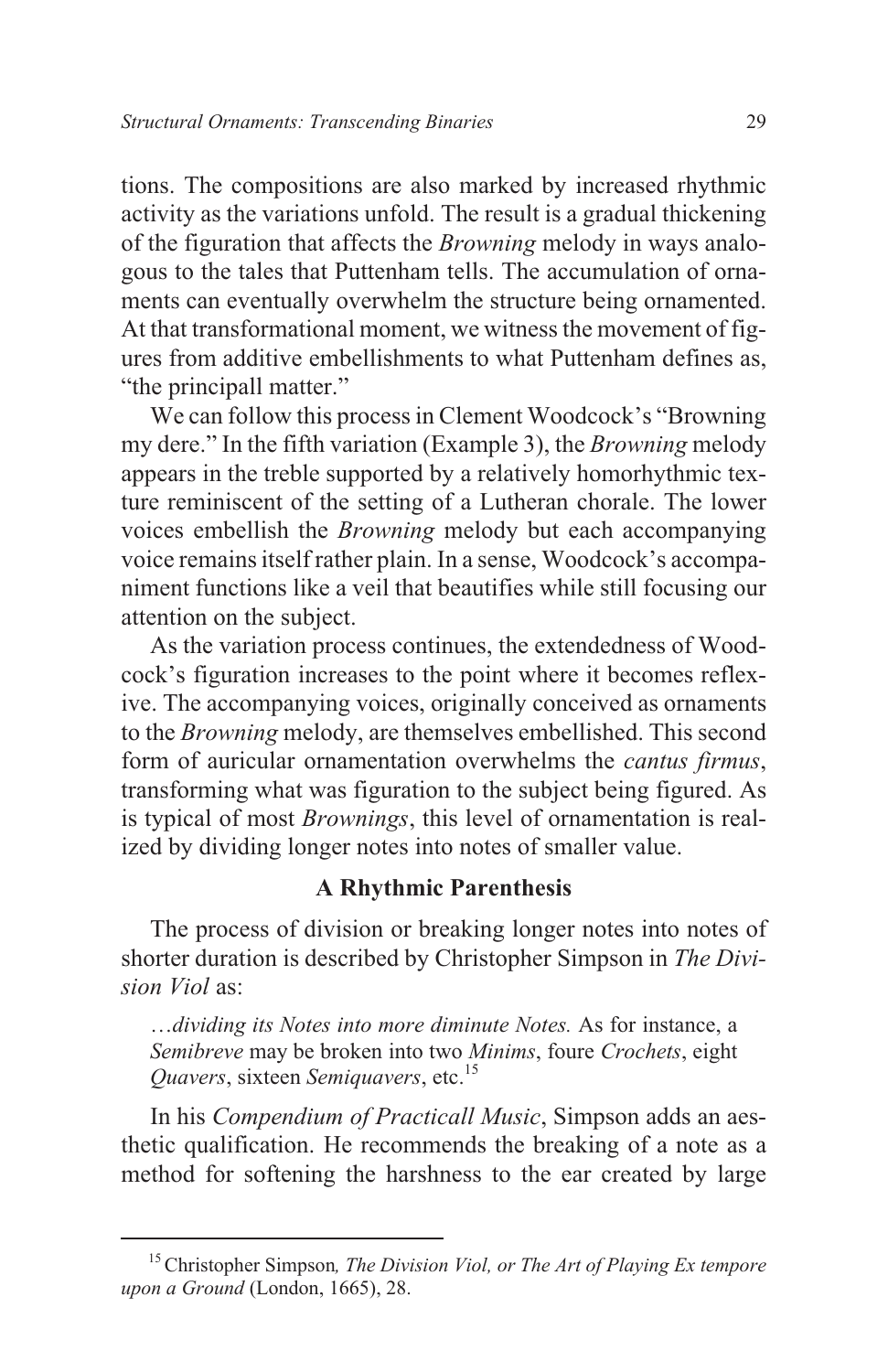

**Example 3.** Clement Woodcock, "Browning my dere," mm. 25–33.

leaps. The notes being divided may take the form of passing notes or repeated notes.

One thing yet remains, very necessary sometimes in composition, and that is to make smooth or sweeten the roughness of a leap by a gradual transition to the note next following which is commonly called the breaking of a note. … In [this] manner may a semibreve be broken into smaller notes. Where take notice also that two, three or more notes standing together in the same line or space may be considered as one entire note and consequently capable of transi $tion$ <sup>16</sup>

<sup>16</sup>Christopher Simpson, *A Compendium of Practicall Music* (London, 1667), edited and with an introduction by Phillip J. Lord (Oxford: Basil Blackwell, 1970), 33 and 34.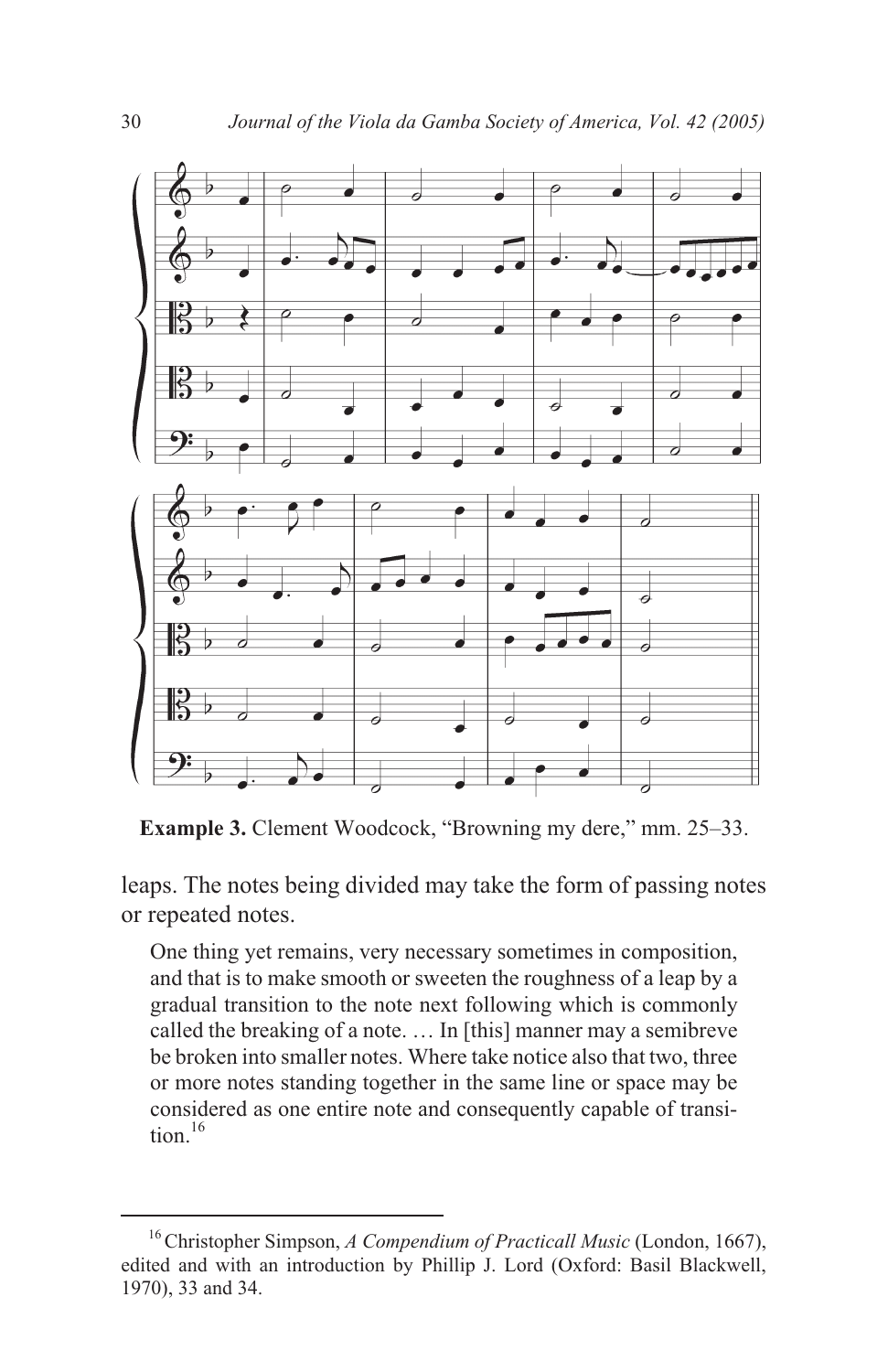Simpson's emphasis on sweetening the roughness caused by a leap echoes Puttenham's discussion. The smaller notes are the flowers, as it were. They enrich the longer notes by dressing them in a more elegant attire. This auricular aspect is confirmed by Thomas Morley in the examples he offers in his *A Plaine and Easie Introduction to Practicall Musicke*. The first two examples adhere to his guidelines concerning note placement and octave equivalence—"when, in breaking [a note], you sing either your first or last note in the same key wherein it standeth, or in his octave"—while recalling Simpson's directives for a gradual transition between notes (Example 4).<sup>17</sup> They beautify the Plainsong melody by embellishing the basic structure with more notes of shorter duration.



**Example 4.** Thomas Morley, breaking a note.

Smooth transition, however, is not the principle guiding Morley's final example. The C of the first "measure" is not related to the G and is, in fact, dissonant to the note being broken. It functions, instead, as an anticipation to the A that follows in the Plainsong melody. Morley's objective is to create a line that is both more elegant and more pleasing to the ear than the Plainsong or his previous two examples. While Morley succeeds, he also transcends the formal limits of the ground. His ornaments overpower the Plainsong and propose a new, although related, structure.

<sup>17</sup> Thomas Morley, *A Plaine and Easie Introduction to Practicall Musicke* (London, 1597), ed. R. Alec Harman (New York: W. W. Norton & Co., 1971), 178.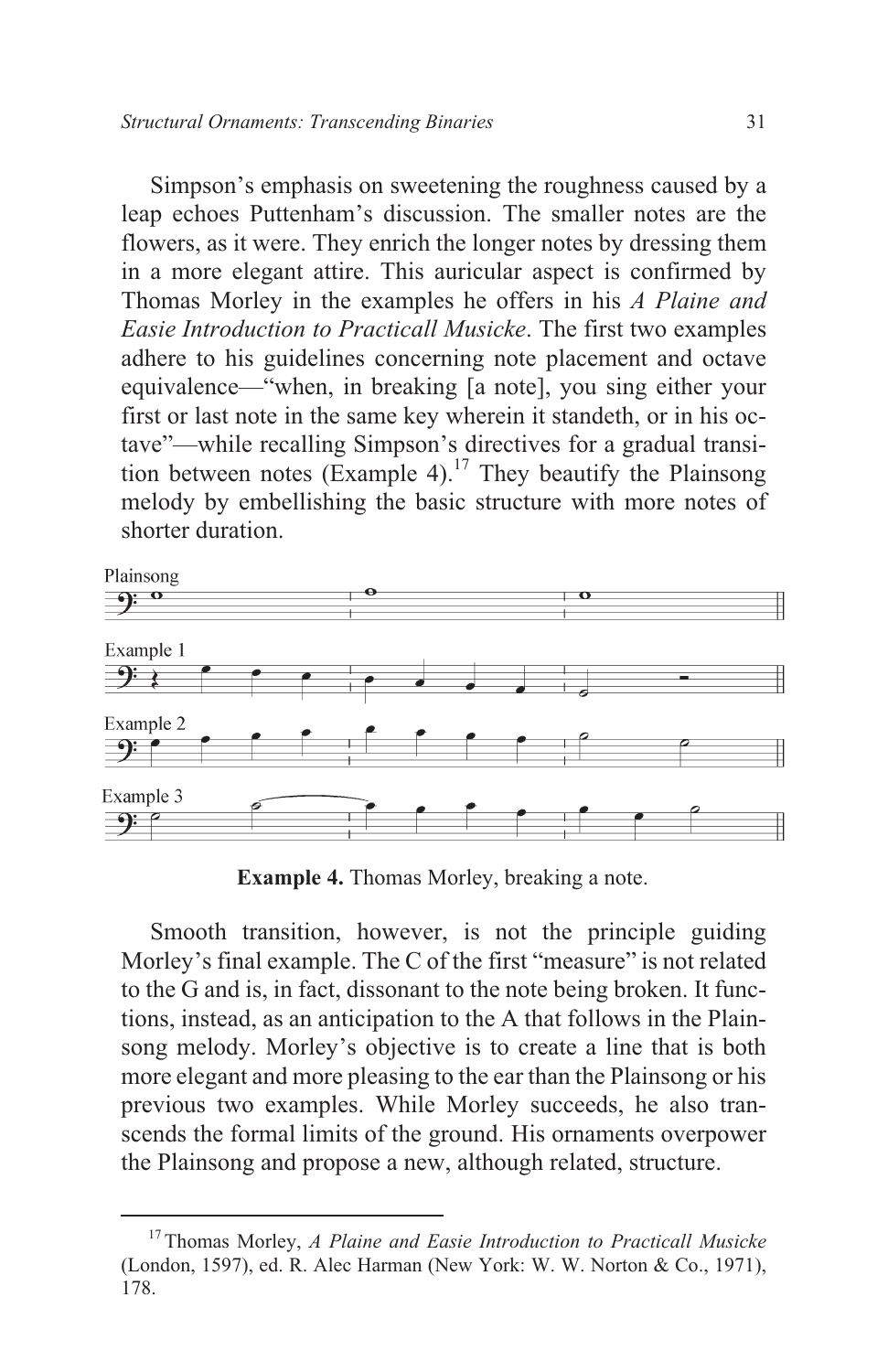#### **Arrhythmic Transgressions**

The tenth and final variation of Woodcock's "Browning my dere" is defined by rhythmic ornamentation in the form of divisions (Example 5). While the harmonic structure remains transparent, the heightened rhythmic activity increasingly draws the attention of the ears to the accompanying voices. The effect that these embellishments have on our perception of the *cantus firmus* is transformational. The *Browning* melody is, in a sense, subsumed by the ornamentation of the voices that ornament it.



**Example 5.** Clement Woodcock, "Browning my dere," mm. 73–81.

Woodcock's composition speaks to the transformative potential of ornamentation, a potential with resonances in Puttenham's metaphor. Courtiers may have acknowledged Puttenham's ma-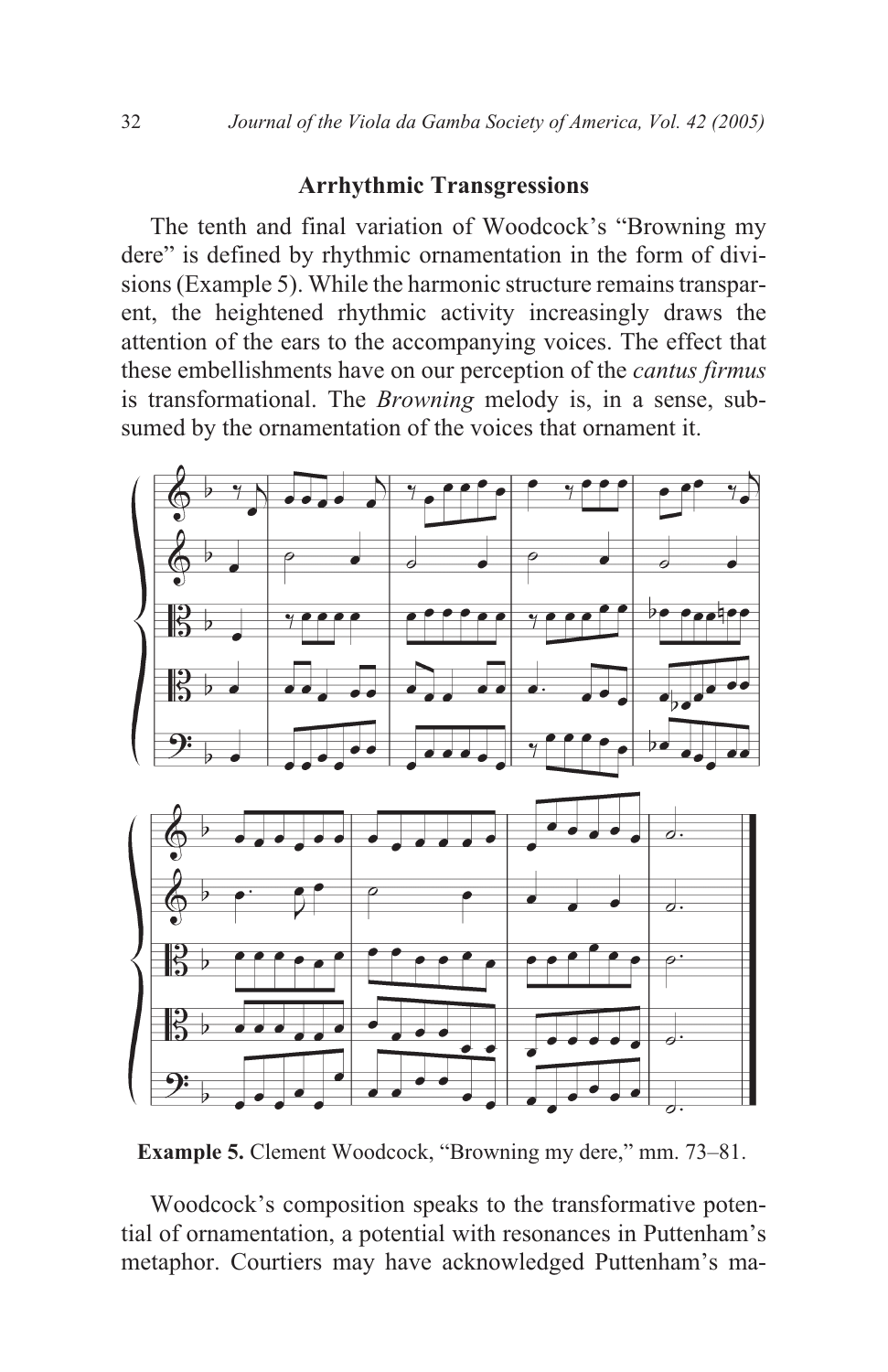dame when she wore simple apparel; however, once adorned with rich silks and costly embroidery she turns every man's eye. Her former shadow of herself passes into memory. The madame's ornaments, no longer accessories, have a transformational affect, re(de)fining her as the Elegant Lady.

A similar makeover is granted the accompanying voices in Woodcock's variations. As they become more embellished, their affective influence and aural presence eclipses that of the *Browning* melody. The *cantus*, shrouded by figures, can no longer be untangled from the web of contrapuntal, harmonic, and rhythmic ornaments that once embellished it. The accompanying voices lose their ornamental function and are unveiled as the *Browning*'s principal topic. As Rosemond Tuve argues for Elizabethan poetry:

When the end of poetry is spoken of, the poem does not seem to be conceived of as a unit made up of "logically stateable structure of meaning" plus "ornament," but as a unit in which "cause" is manifested by "mode of operation." Figurative language, ornament, is conceived of as one of the modes through which a purpose operates.…<sup>18</sup>

Structure, ornament, and purpose lose their independence and coalesce upon each other. We can hear this "mode of operation" in the rhythmic gestures applied by William Byrd as he approaches the conclusion of his "Browning" *a*5. Unlike Woodcock, whose setting simply stops at its climax, Byrd closes his "Browning" with a series of gestures that both celebrate the rhythmic acceleration of the previous variations and, metaphorically speaking, put on the brakes. Byrd begins this process in the last three measures of the nineteenth variation by superimposing a series of conflicting meters over the *cantus firmus* in the bass that violently grinds the movement towards a halt (Example 6). The treble slows from  $\frac{9}{8}$ , the culminating meter of the rhythmic and metric acceleration, to  $\oint$ while Tenor III shifts from  $\frac{3}{2}$  to  $\frac{6}{2}$ . The most dramatic changes occur in Tenors I and II. The second tenor passes from  $\frac{3}{4}$  through  $\frac{3}{4}$ to  $\oint$ . At the same time, Tenor I downshifts from  $\oint$  to a beat in  $\oint$  that leads to a measure of  $\oint$  and, finally,  $\oint$ . These metric modulations

<sup>18</sup>Rosemond Tuve, *Elizabethan and Metaphysical Imagery, Renaissance and Poetic and Twentieth-Century Critics* (Chicago: University of Chicago Press, 1947), 110.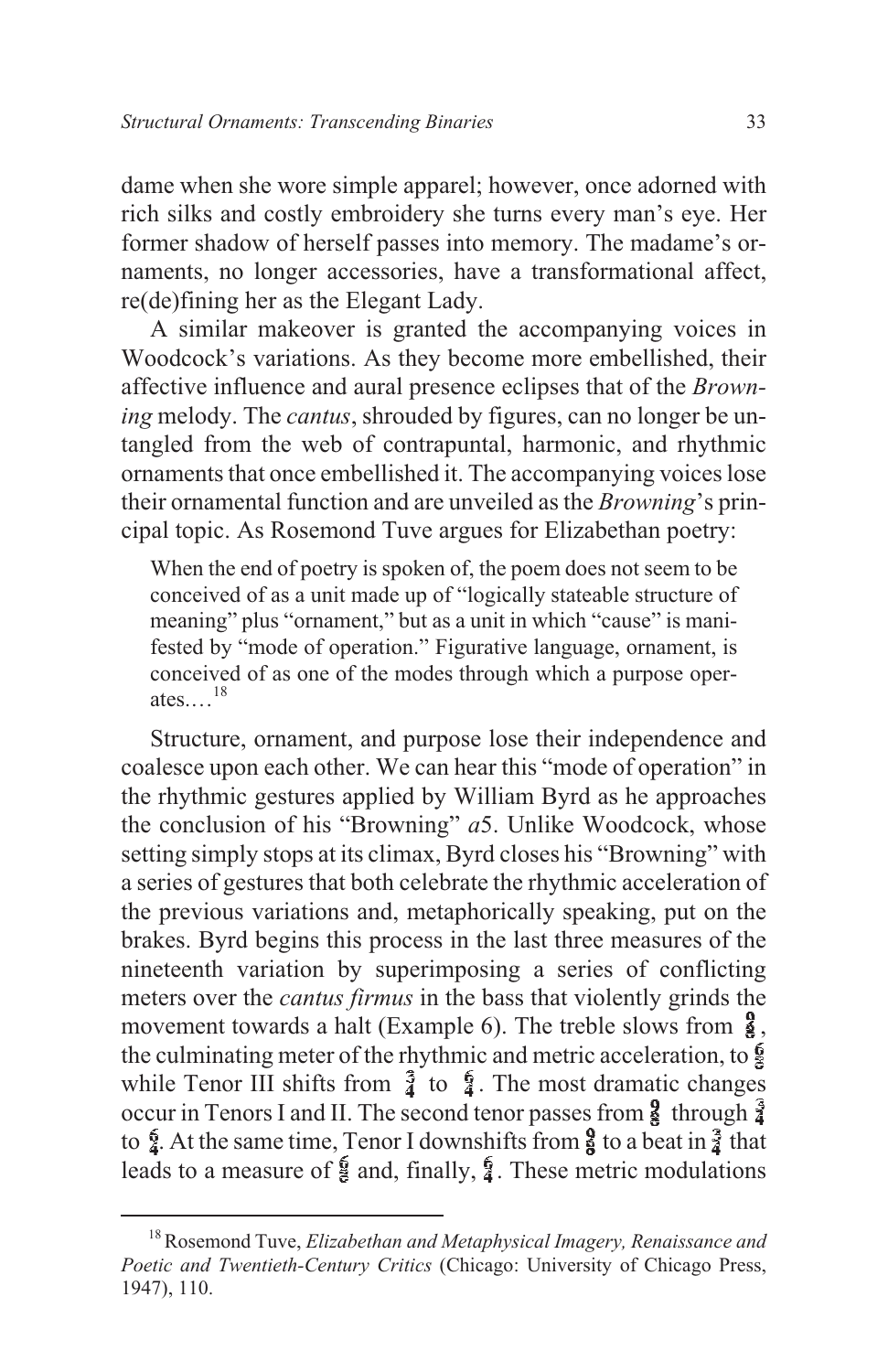

**Example 6.** William Byrd, "Browning," mm. 155–57.

excite the ears while functioning as a kind of pressure valve through which the rhythmic and metric energy of the previous nineteen variations is released.

Like Woodcock, Byrd's ornamentation of the accompanying voices functions reflexively. Rhythmic figuration becomes the subject of the variation. While the *Browning* melody, located in the bass, expresses the key and air of the composition, its aural and affective significance is clearly secondary. The metric modulations in the upper voices dominate the texture. The topic of these three measures is not "*Browning* with added figures" but "rhythmic deceleration."

#### **An Ornamental Point**

We can also view another form of auricular figuration in Byrd's "Browning": motivic development. This process demonstrates one of the ways in which the subject of auricular forms of ornamentation can progress through Puttenham's hierarchy and be-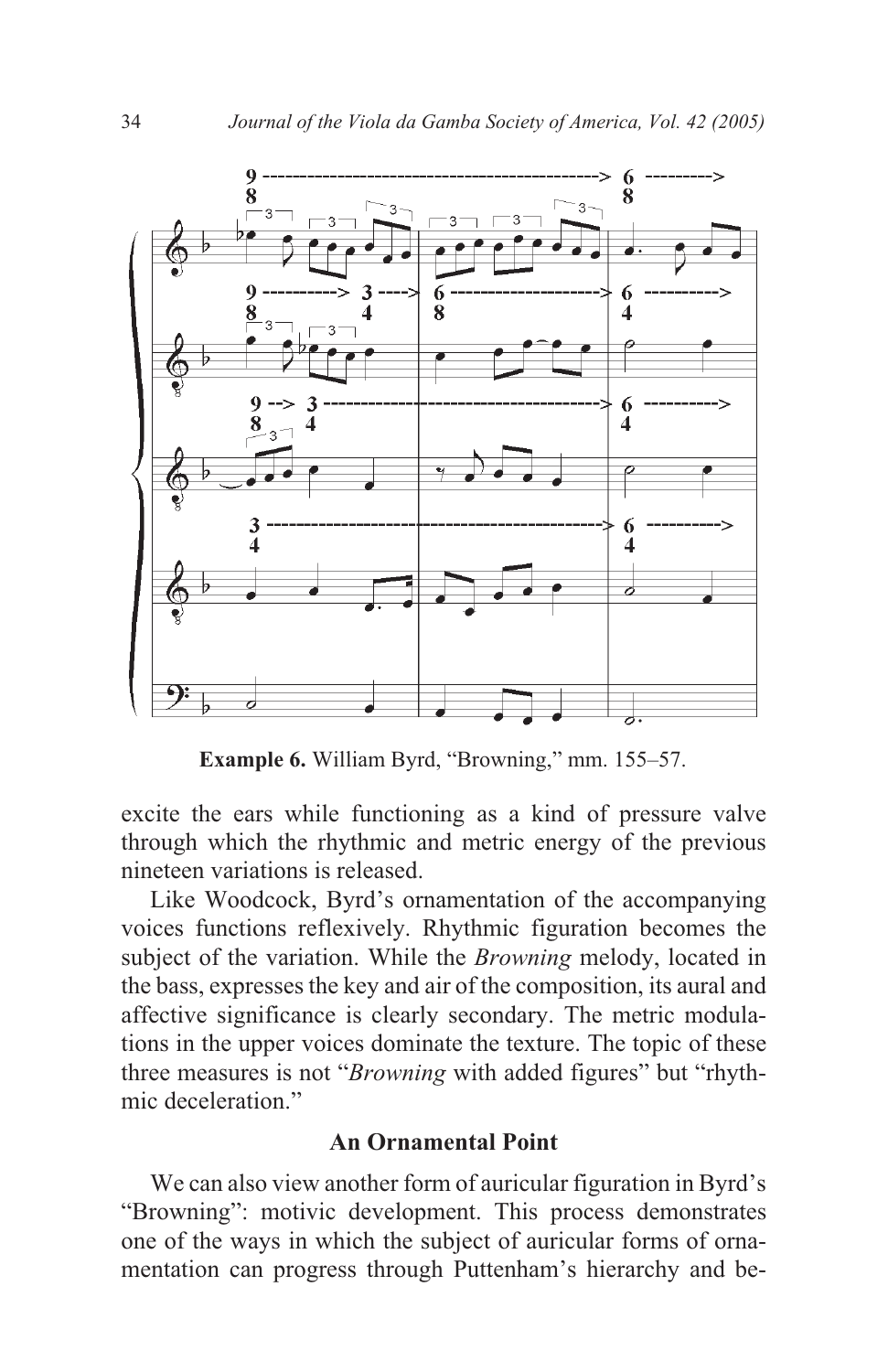come the topic of the sensable and the sententious. In the first variation, Byrd introduces a point, "a certain number and order of observable Not's," that plays an instrumental role throughout his piece (Example 7). $^{19}$ 



**Example 7.** William Byrd, "Browning," mm. 1–2.

The point, derived from the head of the *Browning* melody, is subtly altered by Byrd to meet the "tonal" and contrapuntal demands in which it is set (Example 8). This process of motivic manipulation and development is a form of auricular ornamentation. While the point is varied, it maintains the defining qualities, the shape and rhythmic characteristics, that express its essence. Puttenham describes this form of ornamentation as "auricular figures appertaining to single wordes and working by the diuers soundes and audible tunes alteration to the eare onely and not the mynde."<sup>20</sup> His description of the figure is reminiscent of the definition of motivic development.

A word as he lieth in course of language is many wayes figured and thereby not a little altered in sound, which consequently alters the tune and harmonie of a meeter as to the eare. And this alteration is sometimes by *adding* sometimes by *rabbating* of a sillable or letter to or from a word either in the beginning, middle or ending joyning or unjoyning of sillables and letters suppressing or confounding their severall soundes, or by misplacing of a letter, or by cleare exchaunge of one letter for another, or by wrong ranging of the accent $^{21}$ 

As Puttenham suggests, Byrd varies the motive by increasing and diminishing the interval that defines the opening leap and changing the length and rhythm of the descending tail that follows

<sup>19</sup>Charles Butler, *The Principles of Musik in Singing and Setting: with the Two-fold Use thereof, Ecclesiasticall and Civil* (London, 1636; reprint, New York: Da Capo Press, 1970), 71.

<sup>20</sup> Puttenham, *English Poesie*, 135.

<sup>21</sup> Puttenham, *English Poesie*, 135.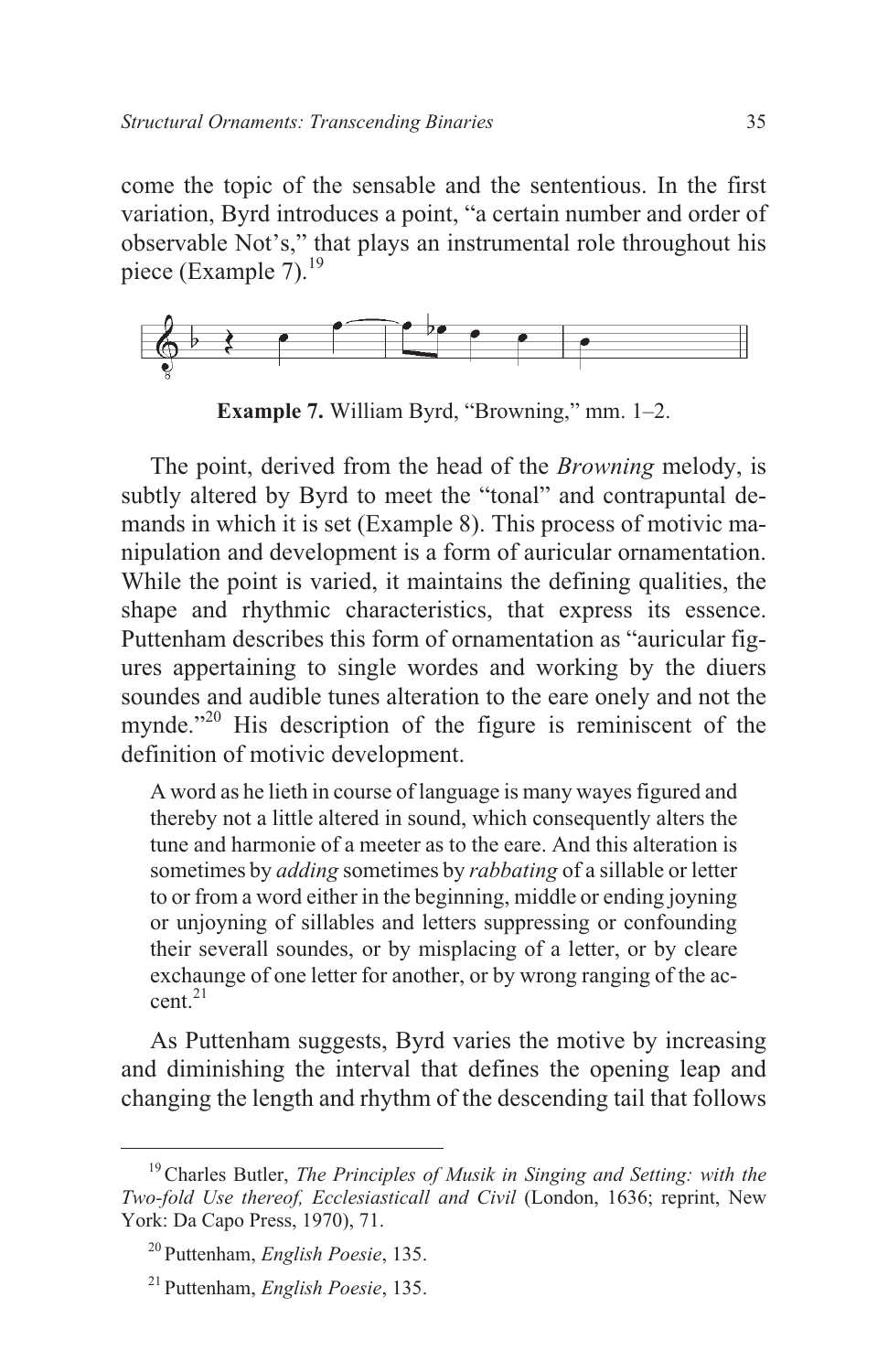

**Example 8.** William Byrd, "Browning," mm. 1–9.

the dotted quarter and eighth note. The essential character of the point, however, is retained: a leap upwards from a quarter note that is followed by a descent that begins with a dotted quarter note and eighth note.

As long as the fundamental qualities of the motive are maintained the ornamentation process remains auricular. It is when the point's essential character is altered beyond the ears' perceptual abilities that we make the transition to the sensable.

## **Sensable Ornamentation**

Puttenham differentiates the sensable ornaments from the auricular by emphasizing their orientation towards the mind rather than the ear.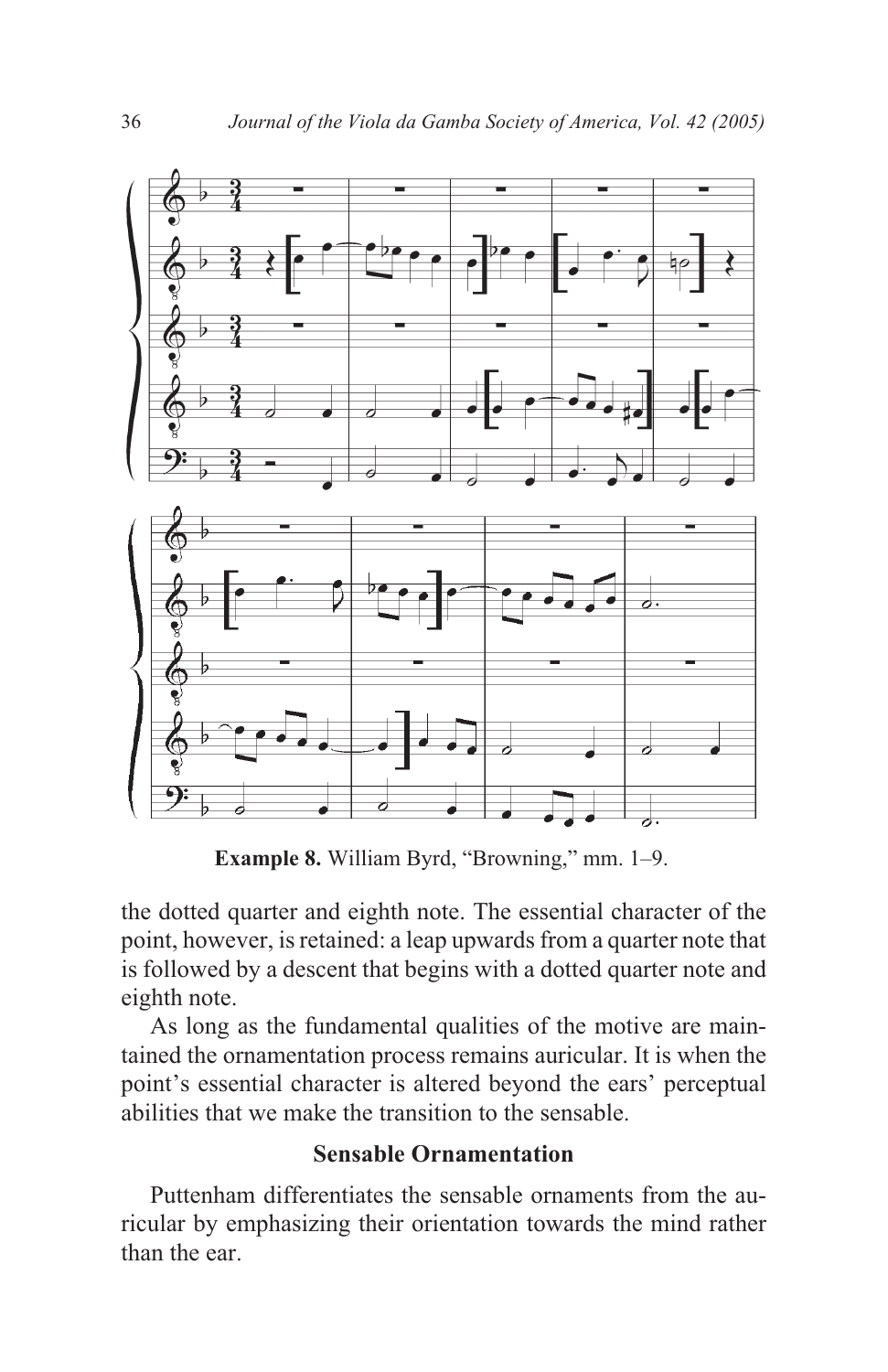The ear having received his due satisfaction by the *auricular* figures, now must the minde also be served, with his naturall delight by figures *sensible* such as by alteration of intendments affect the courage, and geve a good liking to the conceit.<sup>22</sup>

He divides the sensable into two categories that may be reconfigured as musical constructs with useful results.

And first, single words have their sense and understanding altered and figured.… There is a kind of wresting of a single word from his owne right signification, to another not so naturall, but yet of some affinitie of conveniencie with it,… therefore it is called by *metaphore*, or the figure of *transport*.…

*His head a source of gravitie and sence, His memory a shop of civill arte: His tongue a streame of sugred eloquence, Wisdom and meekness lay mingled in his harte*

In which verses ye see that these words,*source, shop, [stream], sugred*, are inverted from their owne signification to another, not altogether so naturall, but of much affinitie with it. $^{23}$ 

A motive, or point, shares many of the characteristics that Puttenham attributes to the "word." As Byrd demonstrates in his first variation, a point, like a word, can be subtly altered or developed without losing its essential qualities if its basic shape and rhythmic structure are maintained. Puttenham's metaphor extends this principle beyond the auricular to the sensable. A motive can be transfigured in ways that fundamentally alter its defining structural characteristics but recall its origins. The musical figure of revert, discussed by Charles Butler in "Of Ornaments" from *The Principles of Musik in Singing and Setting*, meets these criteria.

Revert is de Iterating of a Point in contrary Motion, [*per Arsin & Thesin;*] de Repli' moving *per Thesin*, if de Principal Ascend, and *per Arsin*, if de Principal descend.<sup>24</sup>

Revert, or what we would call inversion, is a sensable ornament. It is the mind, not the ear, which recognizes the relationship

<sup>22</sup> Puttenham, *English Poesie*, 149; the spelling "sensible" is original, though he normally uses "sensable" in this context.

<sup>23</sup> Puttenham, *English Poesie*, 149 and 150–51.

<sup>24</sup>Butler, *Principles*, 72.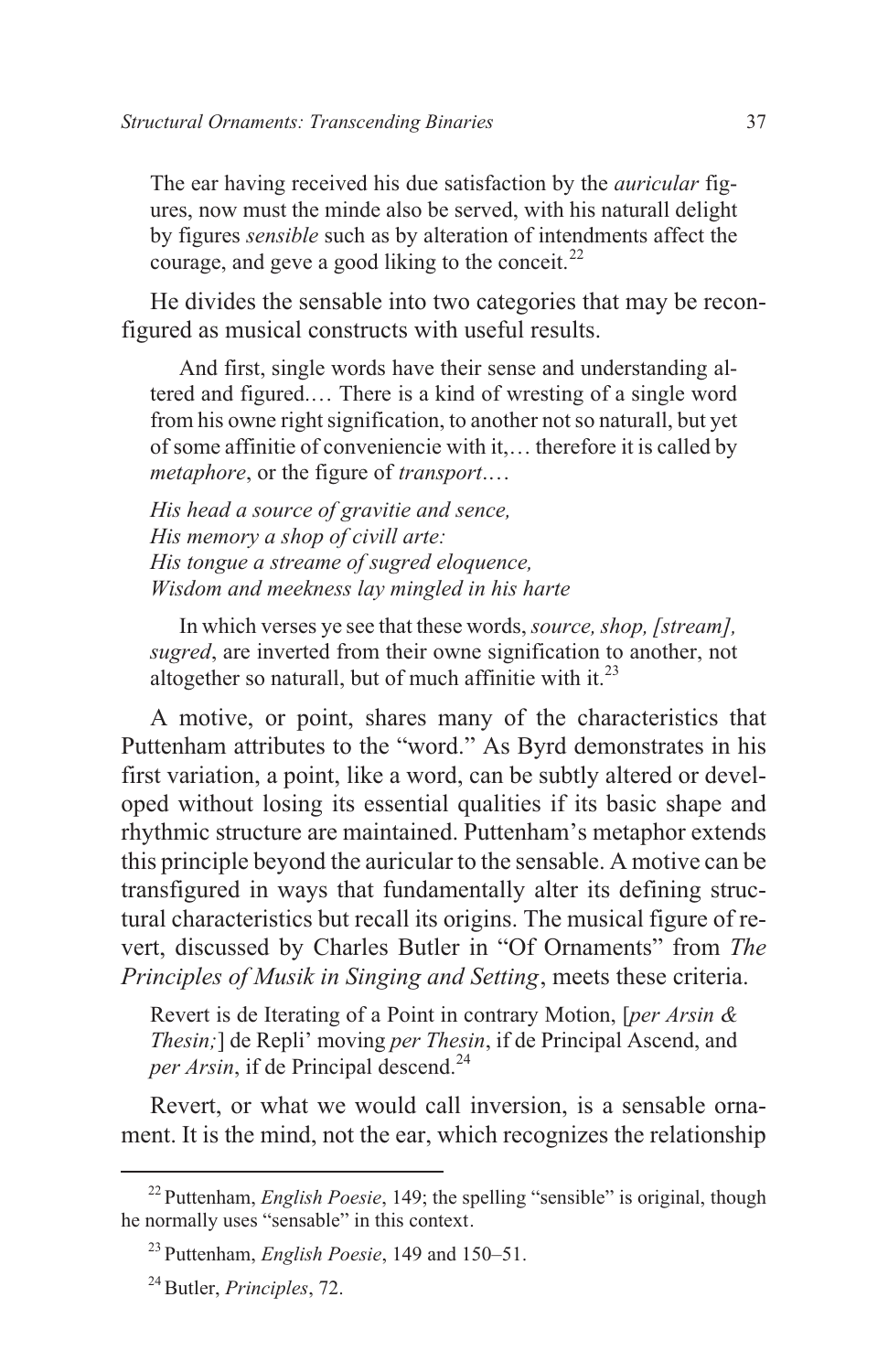between the inverted motive and its progenitor. Byrd applies this form of ornamentation in the fifth variation of his "Browning" where the point from the first variation is inverted and presented in the treble, the second tenor, and the third tenor (Example 9). Once again, the structural essence of the point is a leap followed by a reverse in direction that is realized rhythmically through a dotted quarter note and an eighth note. The motive remembers its basic shape and rhythmic structure; however, our recognition of these qualities is based on a cognitive process that fuses formal similarities with inversional differences.



**Example 9.** William Byrd, "Browning," mm. 21–29.

The processes we observe in Puttenham's figure appertaining to single words and Byrd's motivic development speak to a defining characteristic of ornamentation, the reconfiguring of the rela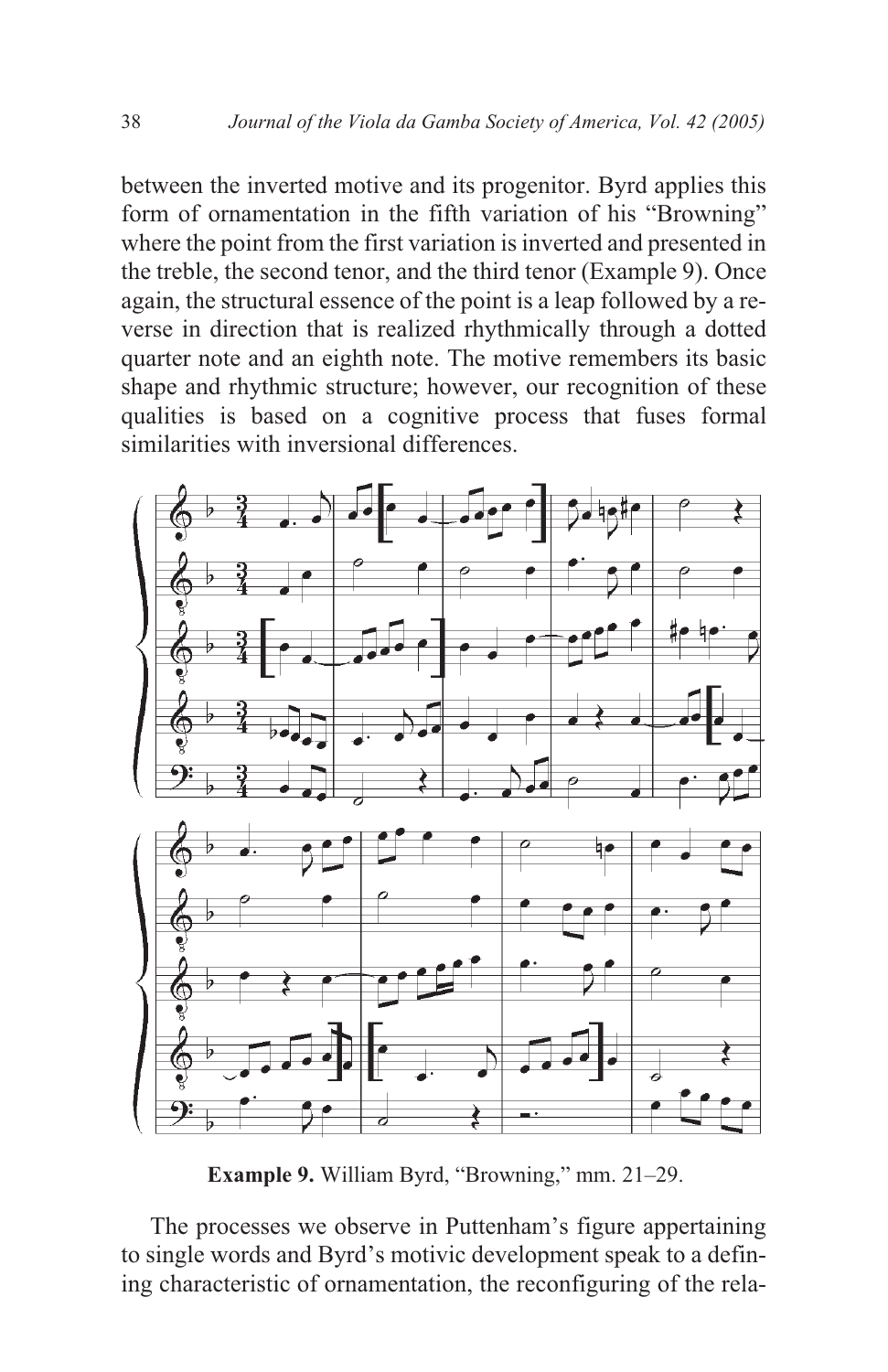tionship between similarity and difference. Byrd's auricular development of the motive in the first variation demands that our ears recognize essential similarities within nuanced differences. The same is true for Byrd's application of Puttenham's metaphor and Butler's figure of revert, but the organ recognizing the relationships has changed. The ornament's persuasiveness is grounded in the mind's ability to simultaneously perceive the essence of the original idea and the affective potential of its inversion. Puttenham argues that this melding can be attributed, in part, to the transcending power that figures possess over ordinary language.

As figures be the instruments of ornament in euery language, so be they also in a sorte abuses or rather trespasses in speach, because they passe the ordinary limits of common utterance, and be occupied of purpose to deceive the eare and also the minde, drawing it from plainnesse and simplicitie to a certaine doubleness.…<sup>25</sup>

Auricular figures are additive embellishments that stretch structure without altering its fundamental qualities. Their sense of "doubleness" is grounded in nuanced transgressions that enrich the basic form without threatening its integrity. Sensable ornamentation trespasses beyond auricular boundaries, extending the distance between the literal and the figurative. Structures are deformed to such a degree that without an understanding of ornamental conventions and the mind's intervention they would be unrecognizable. This conceptual space is traversed by the figures of metaphor and revert applied to more limited topics such as words and points. The dimensions of the subject being transgressed are expanded in Puttenham's second category of sensable ornamentation, allegory.

As by the last remembred figures the sence of single wordes is altered, so by these that follow is that of whole or entire speech: and first by the Courtly figure *Allegoria*, which is when we speake one thing and thinke another,… it maketh the figure *allegorie* to be called a long and perpetuall Metaphore.<sup>26</sup>

<sup>25</sup> George Puttenham, *English Poesie*, 129.

<sup>26</sup> Puttenham, *English Poesie*, 149 and 150, 156 and 157.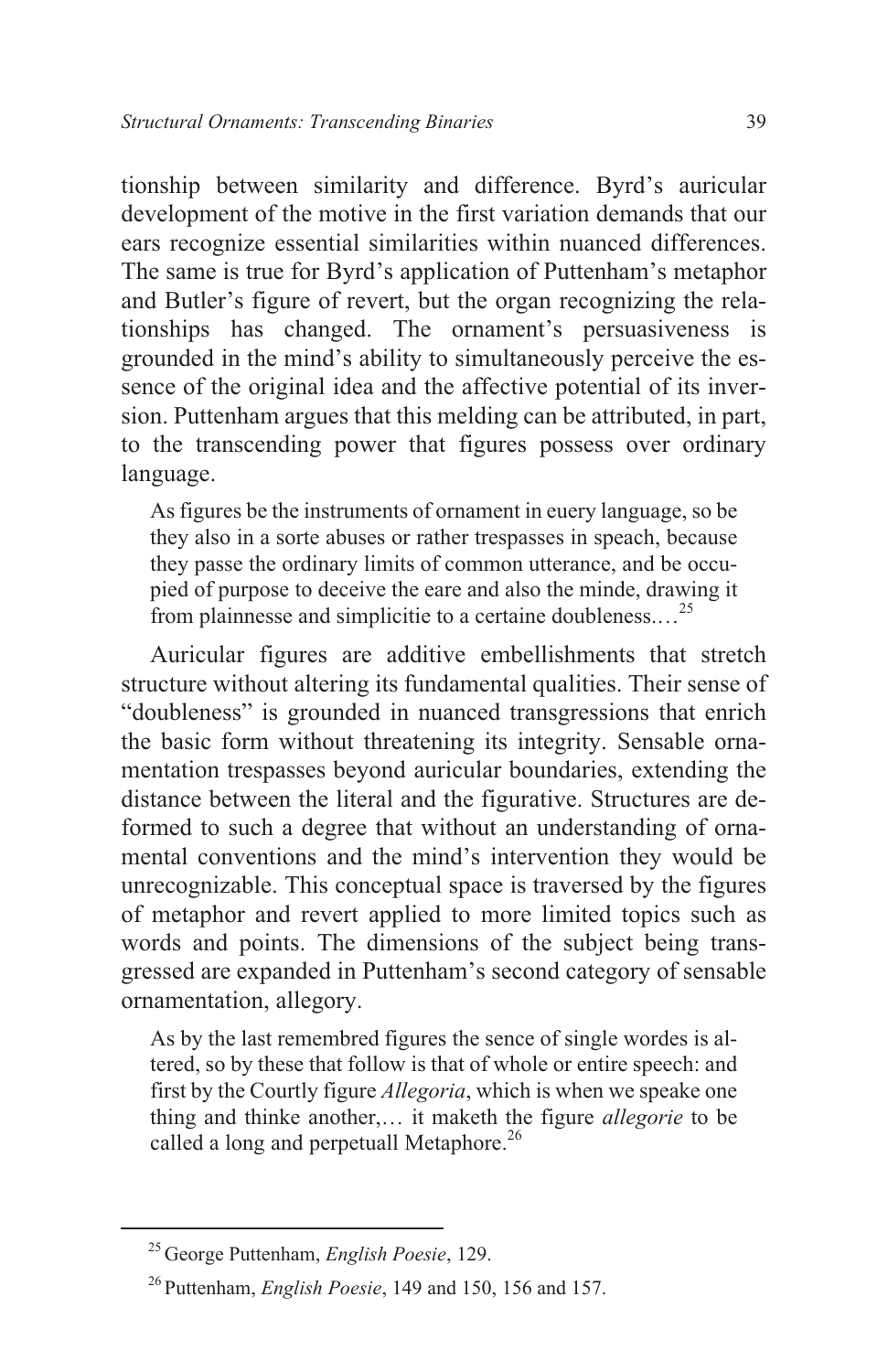Allegory adheres to the same principles as metaphor but is applied to extended speeches and phrases, not merely the word. We can think of this concept in musical terms as the transport of phrases or formal sections to different tonal areas achieved through transposition. While the ear hears the transposed passage as the "same," the mind perceives the tonal dislocation. Distinctions and, in a sense, distances between various tonal locations are discussed by Campion in his examination of closes or cadences in sharp and flat keys.

The maine and fundamentall close is in the key itselfe, the second is in the upper Note of the fift, the third is in the upper Note of the lowest third, if it be the lesser third, as for example, if the key be in G. with B. flat, you may close in these three places.



The first close is that which maintaines the aire of the key, and may be used often, the second is next to be preferd, and the last, last.

But if the key should be in G. with B. sharpe, then the last close being to be made in the greater or sharpe third is unproper, and therefore for variety sometime the next key above is joyned with it, which is A. and sometime the fourth key, which is C. but these changes of keyes must be done with judgement.…<sup>27</sup>

Campion's discourse reveals that he is wrestling with the fine line that exists between tonal stability and transgression. The first close, on the final of the key, is valued because it maintains the air of the key. Secondary closes, while permitted, are perceived as departures of a sort. Since they trespass beyond the tonal boundaries of the main key, they must be visited judiciously.

Byrd's application of the sensable ornament of allegory in the fifth variation displays this extended quality of metaphorical transport (Example 10). The *Browning* melody moves beyond the key of F and is transposed to C, the tonal location next preferred after the main and fundamental. Byrd's transposition of the melody

<sup>27</sup>Campion, *A New Way*, 214.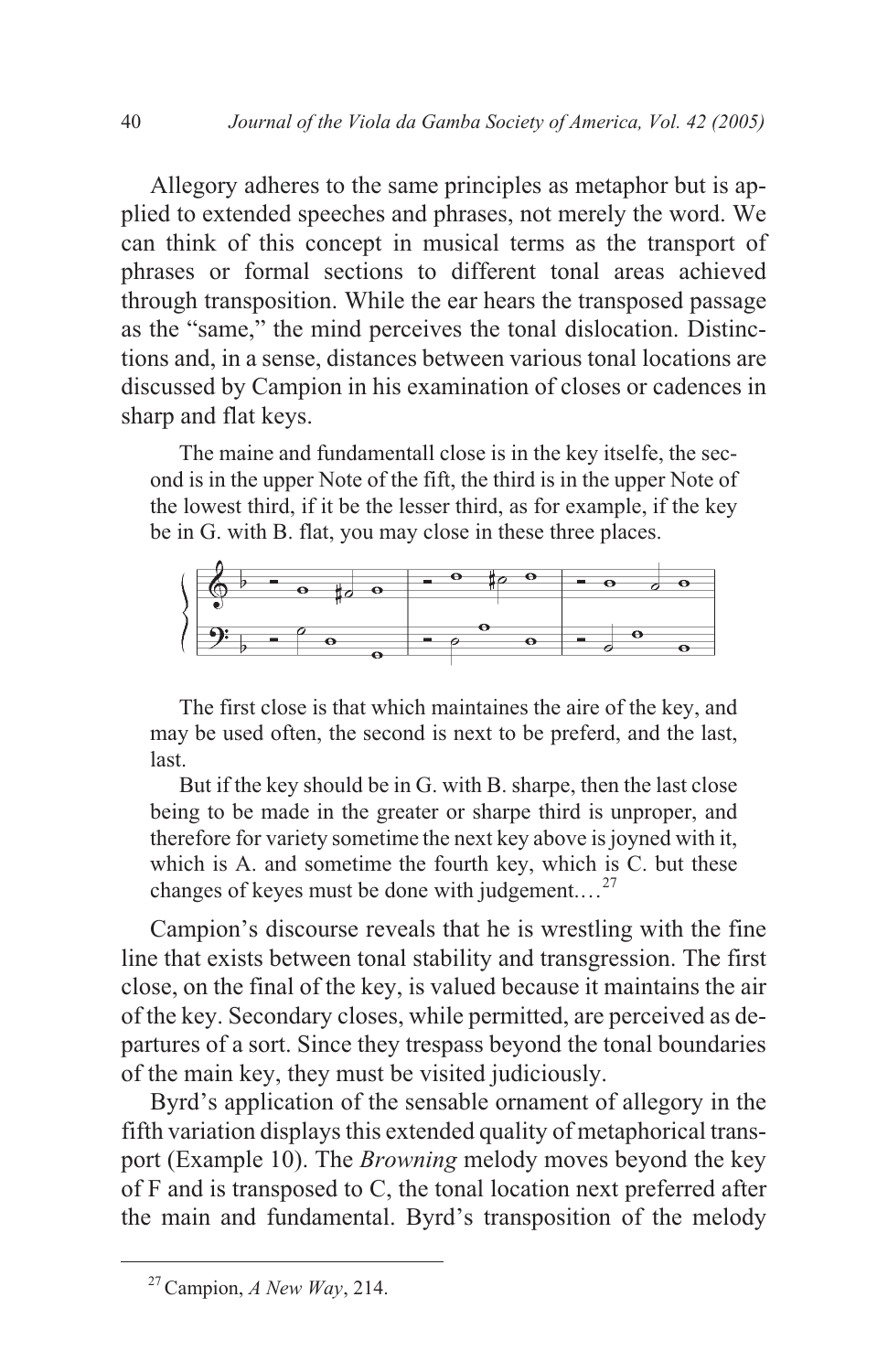maintains the defining characteristics of the allegorical. The ear is not affected. It hears the same intervallic pattern in the melody. The mind, however, is transported to a different tonal area that produces a sensable, not an auricular, affect.

*Browning* melody in F





**Example 10.** *Browning* melody transposed.

Allegory produces a sense of "doubleness" that blurs the distinction between ornament and structure. Anatomized from the composition, the transposed first tenor appears as a tonal shading that is merely colorful. Its effect on the other voices, however, is not additive but structural. Despite several tonal feints, the bass eventually falls under the sway of the transformed melody. The original key is left behind and the *cantus firmus* drives the variation towards a cadence in C (Example 9). From this perspective, we can hear Byrd's musical application of allegory as a structural ornament. In the moment, it embellishes the *Browning* melody. At the same time, however, it affects a tonal movement that transports both the mind and the music.

## **Sententious Ornamentation**

Puttenham suggests that sententious ornamentation differs from the sensible by the mind's turning back to the ear.

And your figures rhetoricall, besides their remembred ordinarie virtues, that is, sententiousness, & copious amplification, or enlargement of language, doe also conteine a certaine sweet and melodious manner of speech, in which respect, they may, after a sort,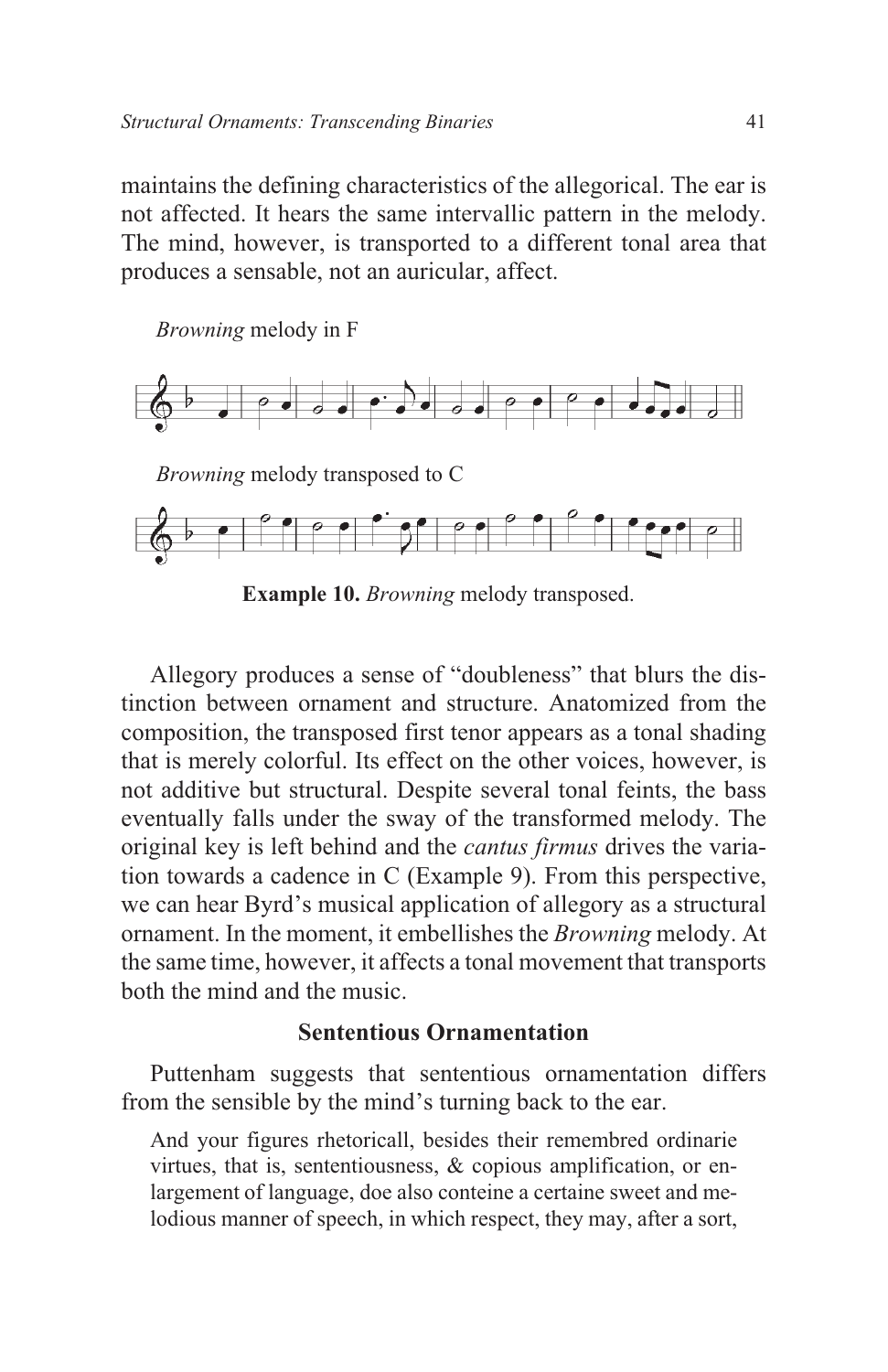be said *auricular*: because the eare is no lesse ravished with their currant tune, than the mind is with their sententiousness. $^{28}$ 

It is this melding of the auricular and the sensable that defines the sententious. Sententious ornamentation revels in the "doubleness" of the figuration itself. We can trace this characteristic in an approach to figuration common to both the poetic and the musical: repetition. Puttenham describes the effect of this ornament on poets and rhetoricians.

For like as one or two dropes of water perce not the flint stone, but many and often droppings doo: so cannot a few words (be they never so pithie or sententious) in all cases and to all manner of mindes, make so deepe an impression, as a more multitude of words to the purpose discreetely, and without superfluitie uttered.…

And first of all others your figure that worketh by iteration or repetition of one word or clause doth much alter and affect the eare and also the mynde of the hearer, and therefore, is counted a very brave figure both with the Poets and rhetoricians....<sup>29</sup>

Puttenham identifies seven types of repetition, two of which, report and the doubler, are frequently translated to musical analogs.

Repetition in the first degree we call the figure of *Report* according to the Greek original, and is when we make one word begin, and as they are wont to say, lead the daunce to many verses in sute, at thus.

*To thinke on death it is a miserie, To thinke on life it is a vanitie, To thinke on the world verily it is, To thinke that heare man hath no perfit blisse.…*

Ye have [another] sorte of repetition, which we call the *doubler*, and is … a speedie iteration of one word, but with some little intermission by inserting one or two words betweene, as in a most excellent dittie written by Sir *Walter Releigh* these two closing verses:

<sup>28</sup> Puttenham, *English Poesie*, 165.

<sup>29</sup> Puttenham, *English Poesie*, 165–66.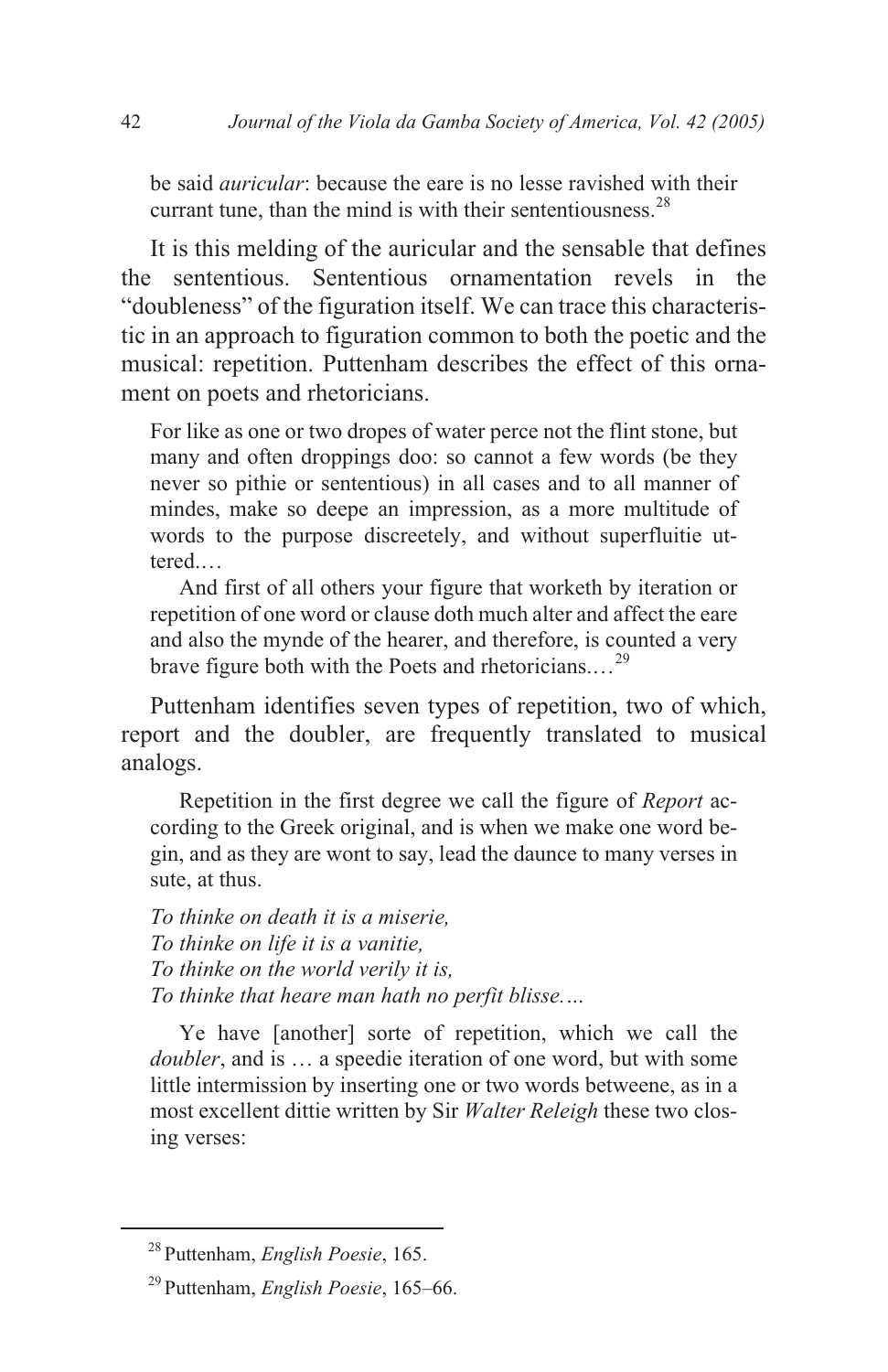*Yet when I sawe my selfe to you was true, I loved my self, bycause my selfe loved you*. 30

Echoes of Puttenham are heard in Butler's explanation of report from his discussion of Fuga in "Of Ornaments." Butler addresses the form, location, and frequency of a point's iteration in ways that parallel the poetic theorist's musings in conception, application, and even nomenclature.

Fuga is de Repeating of soom Modulation or Point, in Melodi and Harmoni: an Ornament exceeding deligtfull, and witout satieti : and de'for' Musicians de mor' dey ar exercised in Setting, de mor' studdi and pains dey bestow in dis Ornament.

Report is de Iterating or maintaining of a Point in de lik' motion [*per Arsin aut Thesin*;] de Principal and Repli' bod Ascending, or bod' Descending.<sup>31</sup>

Byrd's rendering of the figure in his sixth variation provides further evidence of the parallels between Puttenham's and Butler's definitions (Example 11). The ear recognizes the basic structure of the point in each of its appearances. The mind recalls the motive's origins in the first variation. The leap up to a dotted quarter noted followed by a descent has been transformed to a leap upward followed by a series of descending eighth notes. It is not these aspects, however, that signal the sententious. It is the repetition. Byrd's "drops of water" spark the flint of the ears and the mind by repeatedly shifting the point's entrances from voice to voice at distances and pitch profiles varied to meet the needs of the contrapuntal texture.

Puttenham and Butler's sententious figure of report speaks to the sense of "doubleness" that underlies the reflexive relationships within Puttenham's figurative hierarchy and between figuration and structure. As Byrd's motive ascends the poet's chain of ornaments, it oscillates between the ear and the mind as both the subject of additive embellishments and the form's defining structure. At a given moment, subtle modifications that do not compromise its basic shape and rhythmic characteristics are recognized by the ear as auricular ornaments. When the motive's defining qualities are transgressed by sensable ornaments such as revert, the mind's

<sup>30</sup> Puttenham, *English Poesie*, 166 and 168.

<sup>31</sup>Butler, *Principles*, 72.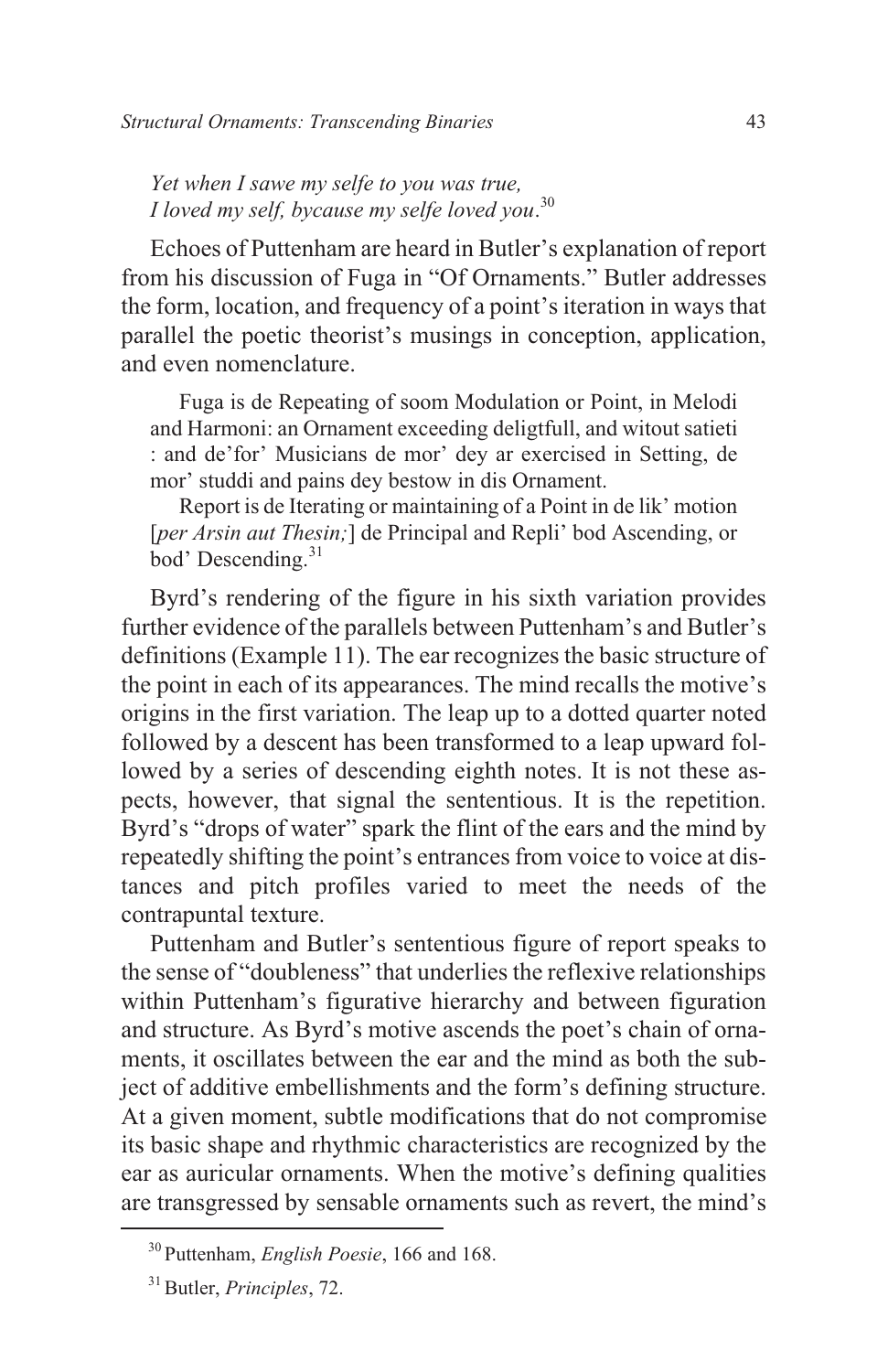

**Example 11.** William Byrd, "Browning," mm. 43–51.

guidance is called upon to reconcile the movement from "prime" form to transformed subject. Once formal stability has been reestablished through genealogical reference, the point reverts to the moment and subtle variations are again viewed as auricular embellishments.

The sententious figure of report, however, drives the motive irreparably beyond the moment redefining the formal focus of the variation. While we still recognize the motive's familial resemblance to its progenitor, the nuanced transgression to the point's basic structure, and the presence of the *Browning* melody, these aspects recede before the authority of the recurring canonic entrances. Repetition and movement of the motive assume structural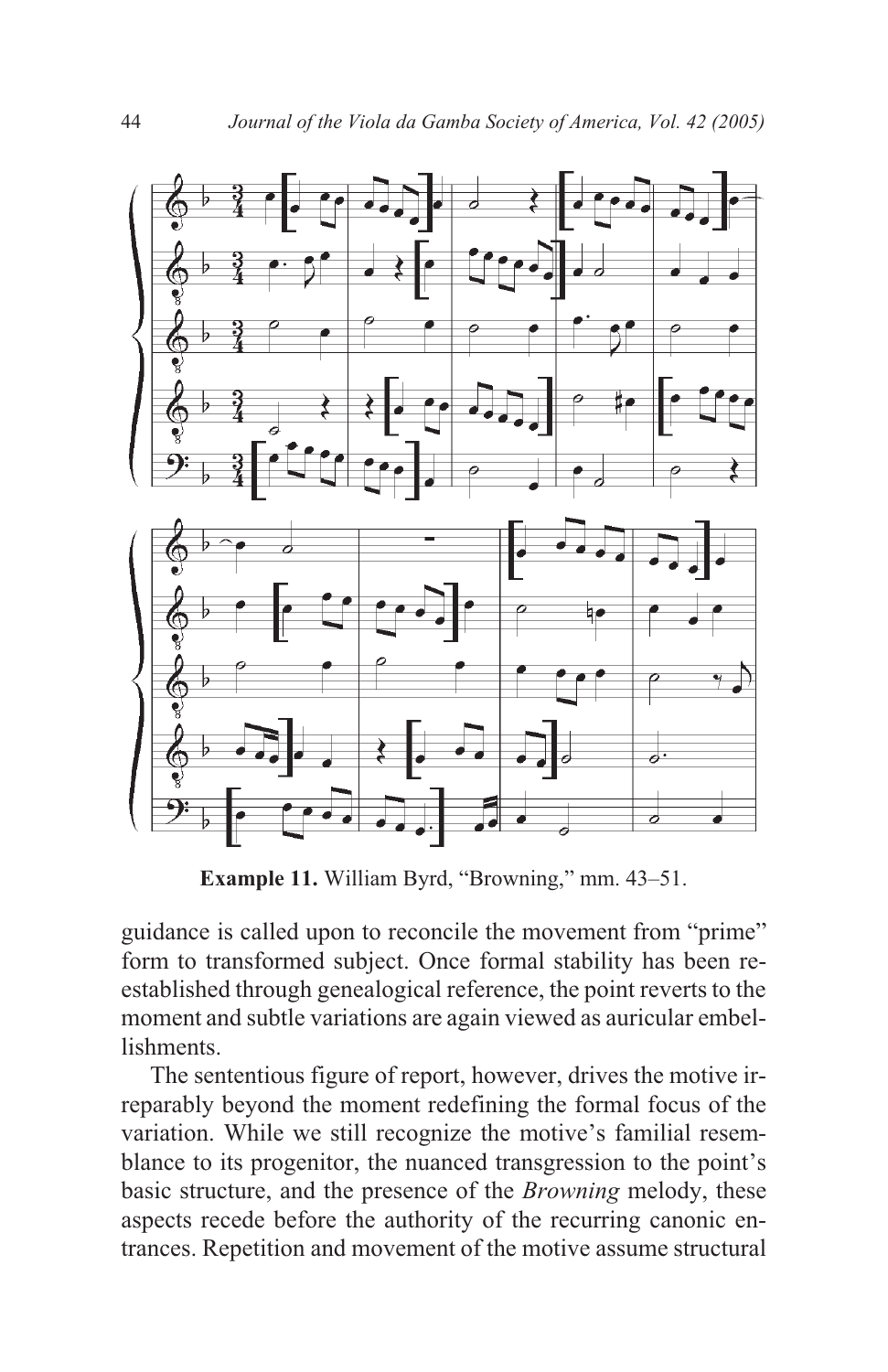dominance, transforming the *cantus firmus* variation to an imitative fugue.

## **A Tonal Parenthesis**

We can witness a similar sense of "doubleness" in sententious ornaments based on tonal relations. The rhetorical tension between tonal moments and movement is rooted in the importance composers and theorists placed on maintaining a composition's key and air and their recognition that these tonal boundaries were frequently transgressed for affective purposes. As Thomas Morley argues:

Above all things keep the air of your key, be it in the first tune, second tune, or other, except you be by the words forced to bear it, for the ditty (as you shall know hereafter) will compel the author many times to admit great absurdities in his music, altering both time, tune, colour, air, and whatsoever else, which is commendable so he can cunningly come into his former air again.<sup>32</sup>

Recognizing the interplay between key and air and their relationship to scales is a precursor to understanding the many ways that composers use sententious ornamentation. Jessie Ann Owens, in "Concepts of Pitch in English Music Theory," offers thoughtful insights into these terms and their relationships to each other:

By combining the evidence about key and air in Morley and Campion with Butler's idea of distinct tones, it is possible to suggest a kind of amalgam for which there is no good word in any of the treatises. For want of a better term, I use "tonalities" to describe this combination of key (final or close-note) with the six tones or airs (in reality an ordered pitch collection) and the three scales (no flats, one flat, and two flats). $33$ 

We will focus on the nomenclature that Campion uses to expand Owens's discussion of key, air, and scale and trace their application in sententious ornamentation. Campion's explanation of scales is grounded in his approach to the naming of notes.

<sup>32</sup> Morley, *Introduction*, 276.

<sup>33</sup> Jessie Ann Owens, "Concepts of Pitch in English Music Theory" in *Tonal Structures in Early Music*, ed. Cristle Collins Judd (New York and London: Garland Publishing, 1998), 229–30.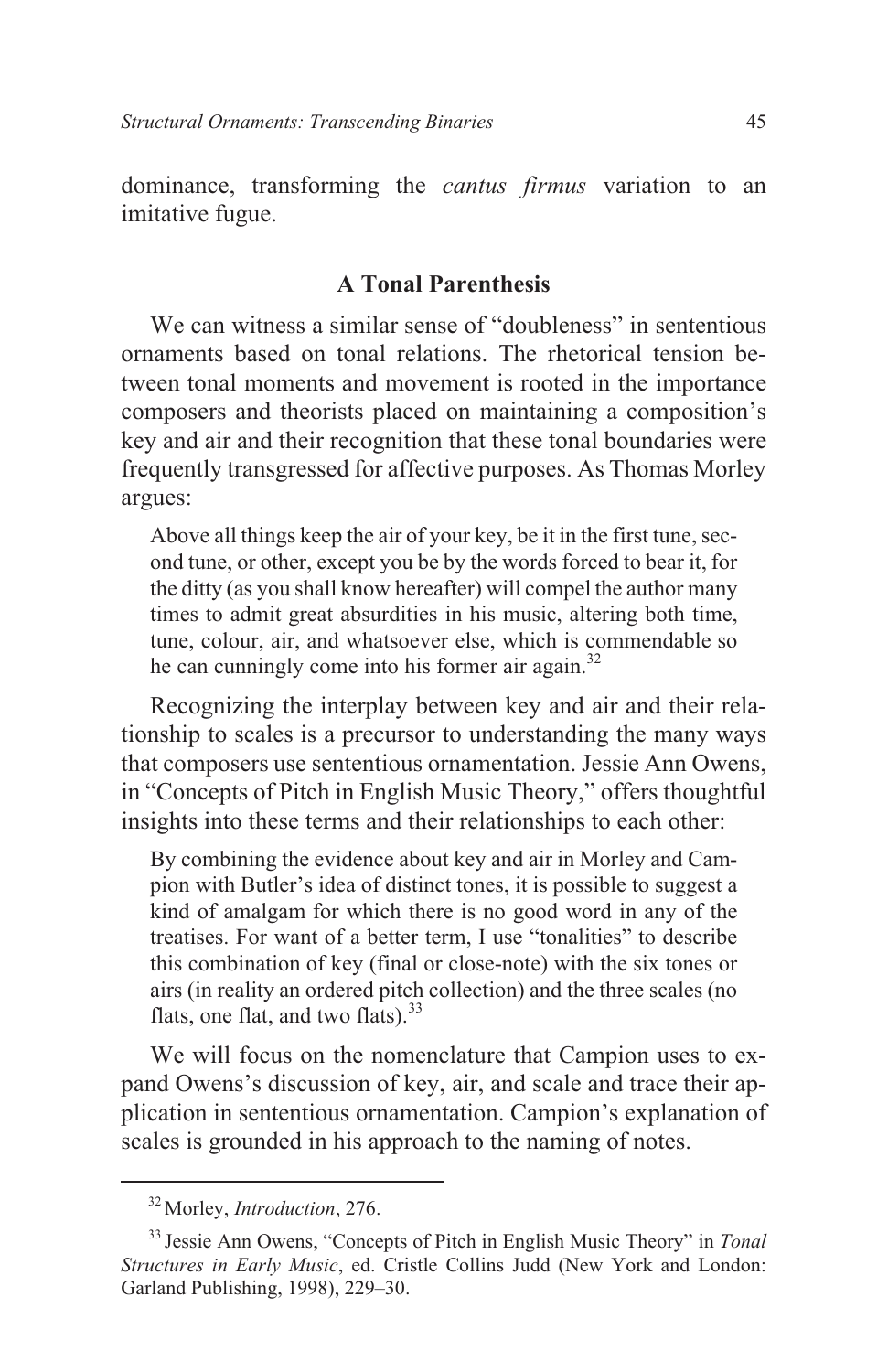*The substance of all Musick, and the true knowledge of the scale, consists in the observations of the halfe note, which is expressed either by* Mi Fa*, or* La Fa*, and they being knowne in their right places, the other Notes are easily applied unto them.*

*To illustrate this I will take the common key which we call* Gam-ut*, both sharpe in* Bemi *and flat, as also flat in* Elami*, shew how with ease they may be expressed by these foure Notes, which are* Sol, La, Mi, Fa*.… Now for the naming of the Notes, let this be a general rule, above* Fa*, ever to sing* Sol*, and to sing* Sol *ever under*  $\overline{L}$  a 34

Three scales rise from G to G—that is, the key of G—with no flats, one flat, and two flats, respectively (Example 12). Campion's assignation of syllables to each of these scales is shown above the individual notes on the stave. The key issue—no pun intended—is the location of the half step and la. Sol is always above fa and la is always above sol. If the half step is located above la, then mi is omitted. If there is a whole step above la, then la is followed by mi, then fa.



**Example 12.** Three scales in the key of G.

The only exception to these rules, and the only note capable of being altered without changing the air of a scale, is the pitch immediately below the final at a cadence. It can be raised a half step—anachronistically speaking, transformed from the subtonic to the leading tone—but still retains its syllabic designation. Thus, Fh in "G sharpe" can be raised to F# but is still called fa. Simpson summarizes this practice, as well as other aspects of nomenclature,

<sup>34</sup>Campion, *A New Way*, 193 and 194.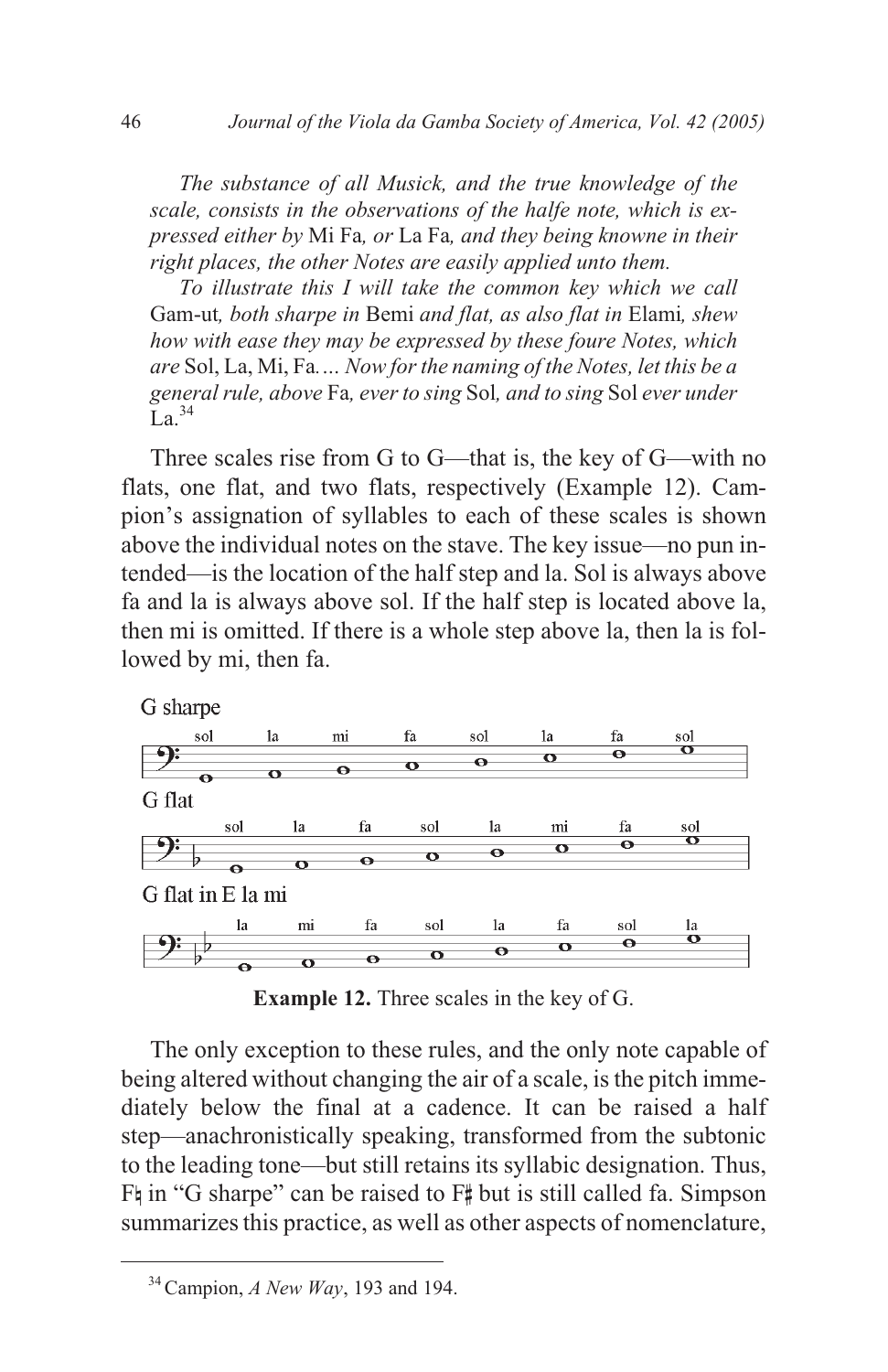in an exercise designed to develop fluency with leaps that, in a sense, combines all three of the scales in the key of G (Example  $13)$ .<sup>35</sup>



**Example 13.** Christopher Simpson, syllabic nomenclature.

Campion also suggests that each scale can be transposed. The transposed scale defines a new key, i.e., closes on a different note, but the intervallic relationship that expresses the air—the location of the half steps and syllable names—remains the same (Example 14). For example, the scale in the key of "G sharpe" transposed to the key of "F sharpe" gains two flats but maintains an identical intervallic structure and ordering of syllables.



**Example 14.** Scalar transposition.

The relationships expressed by the terms "key," " air," "scale," and "transposition" are further complicated by tension between the fundamental close of a key and its secondary closes. Maintaining the air of a key is valued but, as Morley has suggested, transgressions may be justified for rhetorical purposes. Butler addresses these same issues in his discussion "Of Formaliti."

<sup>&</sup>lt;sup>35</sup> Simpson, *Compendium*, 6. Morley also offers an example where the raised seventh degree of the scale is labeled fa.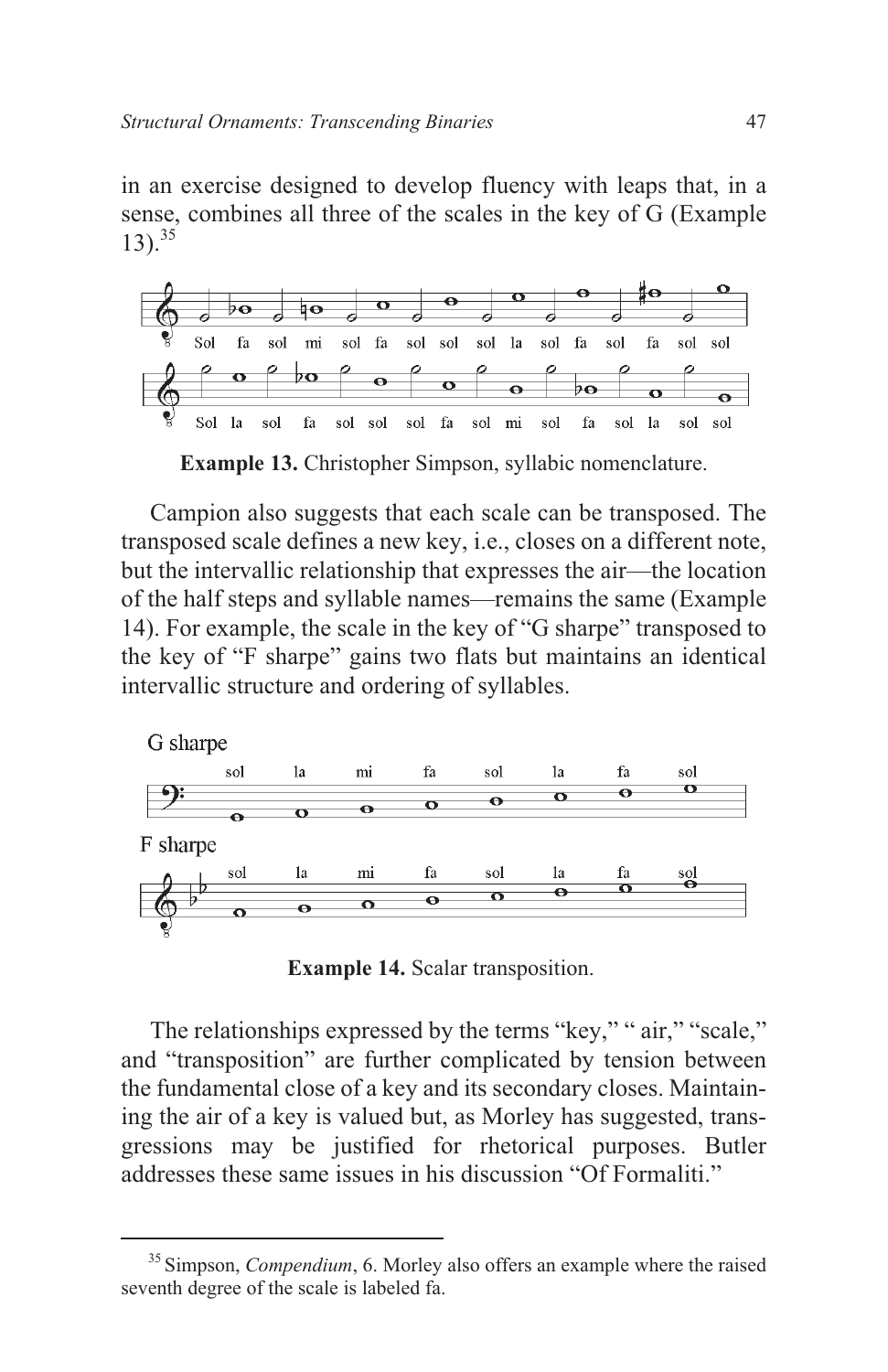De last and ciefest Ornament is Formaliti : wic is de maintaining of de Air, or Ton' of de Song, in his Part's.

Dis is *Ornamentum Ornamentorum* : de Ornament of Ornaments : wit wic de Part's ar sweet'ly conformed on' to an oder, and eac of dem to it self : and witout wic, not on'ly de oder Ornaments los' deir vertu; and ceas to bee Ornaments ; but also bot' Melodi and Harmoni demselvs, los' deir Grac', and wil bee neider good Melodi not good Harmoni : de wol' Song being noting els, but a Form-les *Chaos* of confusing sounds.…

Improper Cadences ar lik'wis' tree, [de Sixt, de Second, and de Sevnt;] de wic, because dey ar strang' and informal to de Air, ar der'for' sparingly to bee used: and wen, upon occasion, any suc ar admitted ; dey ar to bee qalifyed by de principal Caden' fitly succeeding. $36$ 

Butler's prioritizing of Formaliti, or maintaining the air of the song in its parts as the "Ornament of Ornaments," is telling. Tonal digressions that swerve too far from key and air can undermine a composition's integrity, causing melody and harmony to lose their grace. They have the potential to function like rhetorical abuses of language, which Puttenham describes as

figures of disorder because they rather seeme deformities then bewties of language, for so many of them as be notoriously undecent, and make no good harmony.<sup>37</sup>

Morley's and Campion's discussions of fundamental and secondary closes illustrates this potential for abuse and a contradiction that would seem to foreshadow tonality. As we have heard from Campion, the fundamental close in the key of "G sharpe" is on G and the secondary closes occur on the fifth degree, D, the second degree, A, and the fourth degree, C (Example 15).

Both Morley and Campion agree that the fundamental close maintains the integrity of the key and its air. This appears somewhat paradoxical as the close in G requires the chromatic alteration of F<sub>4</sub> to F<sub>#</sub>, an action that literally changes the intervallic structure of the key (Example 16). The relationship between key and air is further transgressed by the chromaticism required to achieve the secondary closes on A and D. Morley and Campion

<sup>&</sup>lt;sup>36</sup> Butler, *Principles*, 81 and 83.

<sup>37</sup> Puttenham, *English Poesie*, 142.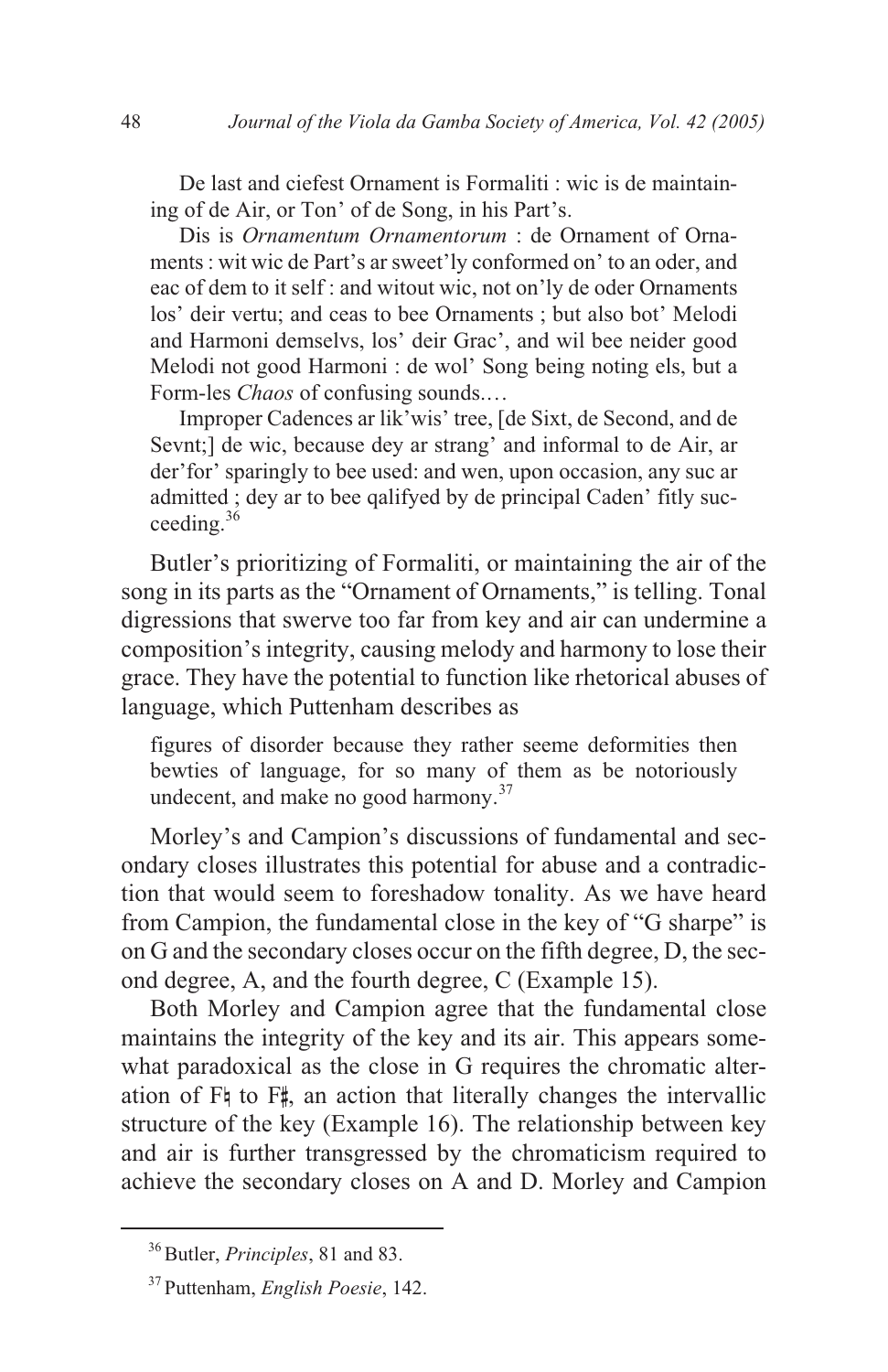

**Example 15.** Closes in "G sharpe."



**Example 16.** Chromatic alterations for closes in "G sharpe."

both suggest that secondary closes stray from the fundamental key and air. This seems logical. The C# alters the intervallic relationships between the pitches in the scale. The G# is even more troubling, literally negating the final of the key. While it is too early to think in terms of "subtonic," "leading tone," and "tonicizations," it is clear that composers view alterations to the scale that enact cadences in ways that differ fundamentally from other chromatic transformations. At the same time, they are unwilling to acknowledge these differences with changes in nomenclature.

What is perhaps even more interesting is that "modulations" to the keys and airs suggested by the interpolation of the altered pitches within "G sharpe" do not alter syllabic nomenclature (Example 17). In all three scales—"G sharpe," "D flat," and "A flat in F la mi"—each pitch retains its syllabic designation. G is always sol and A is always la. The key and air, however, do not remain the same. Each scale has a different final, and the intervallic relationships that define the air are transformed.

## **Atonal Transgressions**

The tension between "sameness" and "difference," reflected in the interplay of key, air, scale, and nomenclature, has compositional implications that Byrd exploits in his "Browning" *a*5. His development of sententious figures reveals a nuanced understanding of theoretical principles and figurative practice that take advantage of the duality between tonal moments and movement. Byrd's placement of the *Browning* melody in the bass of the first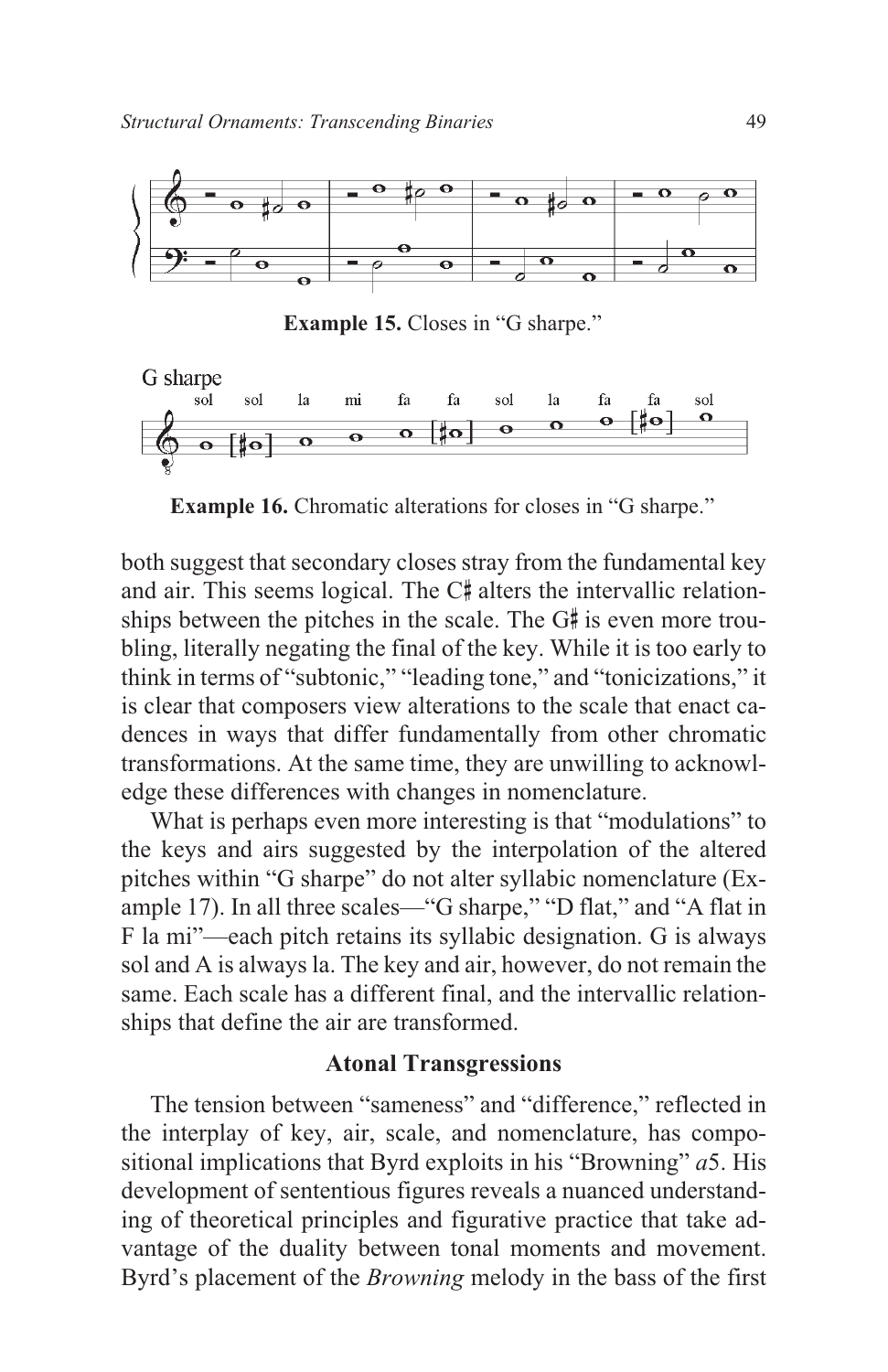

**Example 17.** Syllabic nomenclature in related keys.

variation is not grounded by Campion's belief that the bass contains in it both the air and true judgment of the key but, instead, in the quality of "doubleness" that the *cantus firmus* displays (Example 18). While the *Browning* melody appears to be in the key of "F sharpe," the implied cadence on G and the chromaticism that Byrd introduces in the upper voices suggest an alternative interpretation.



**Example 18.** William Byrd, "Browning," mm. 1–5.

The F# in the third tenor functions as a sententious ornament that has structural repercussions. Its presence undermines the key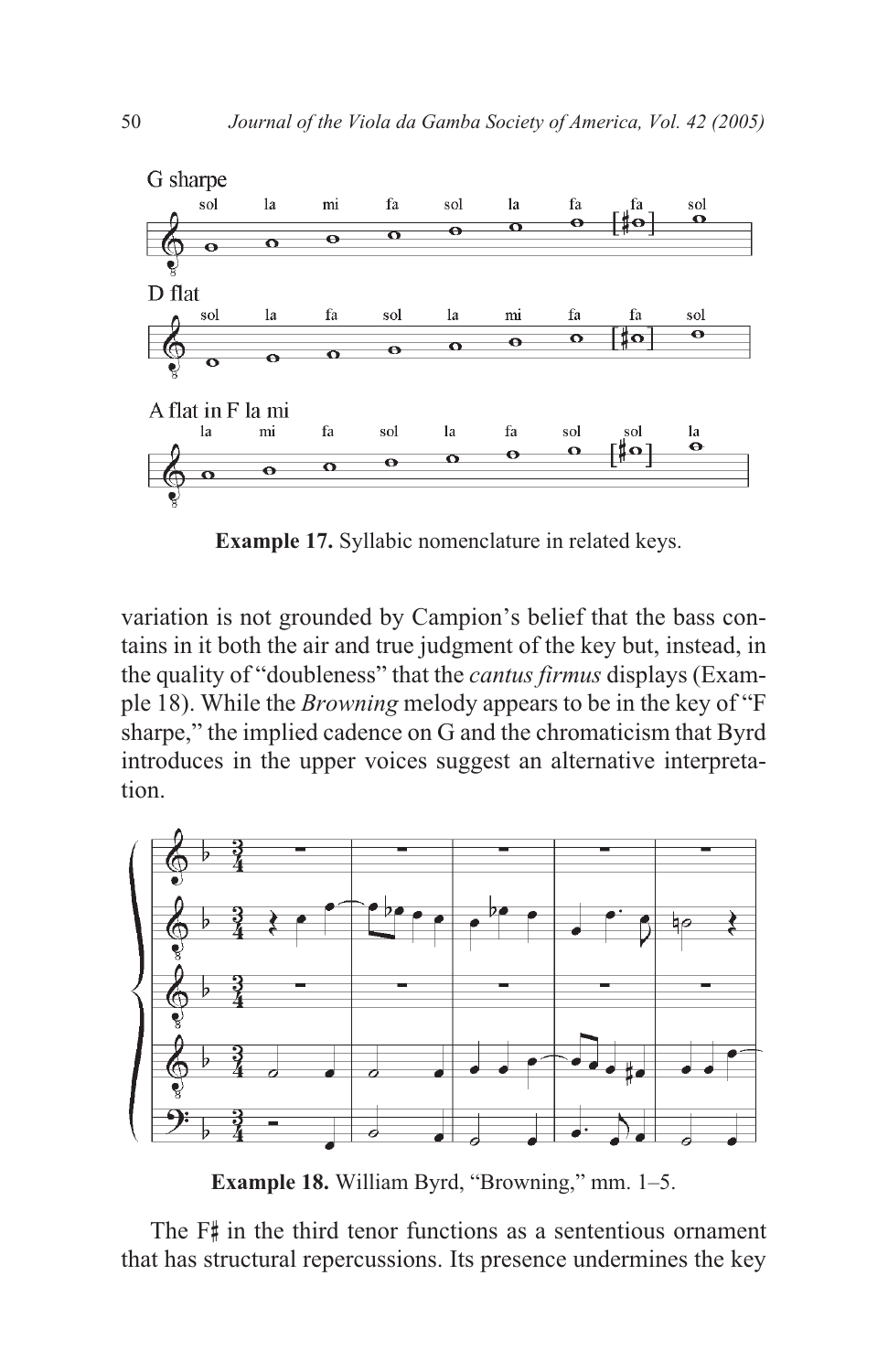of "F sharpe," affecting both the ear and mind by supporting G, instead of F, as the closing note. The case for this tonal location is both strengthened and refined by the  $E_{\nu}$  in the first tenor that suggests the air and scale corresponding to the key of "G flat in E la mi"

The composer's juxtaposition of these two keys disturbs the ear and forces the mind to reconcile the simultaneous existence of two conflicting tonalities. This sense of "doubleness"—of being in two keys at the same time—is resolved by the intervallic structures and nomenclature that define the keys of "F sharpe" and "G flat in E la mi" (Example 19). The only "real" difference between the two is the identity of the closing note.



**Example 19.** "F sharpe" and "G flat in E la mi."

Byrd trespasses beyond the ordinary, once again, in the following measure by voicing a  $B^{\frac{1}{2}}$  in the first tenor. This gesture has two effects. It offers further evidence of the modulation to a key whose final note is G, but also asks the listener to leap a bit farther. The "doubleness" of the key of "F sharpe" and the key of "G flat in E la mi" is replaced by a second pairing: the keys of "G flat in E la mi" and "G sharpe" (Example 20).

We have seen that locating and labeling figures has an anatomizing effect that cultivates a false dichotomy between ornament and structure. It emphasizes the additive aspect of embellishments by removing the figures from their formal context. This is certainly the case with tonal ornaments. Melodic lines are altered chromatically by accidentals that are, quite literally, additions. In Byrd's first variation (Example 18), these chromatic alterations color the individual voices and appear to create tonal dissonances. This tension, however, is reconfigured and resolved at the formal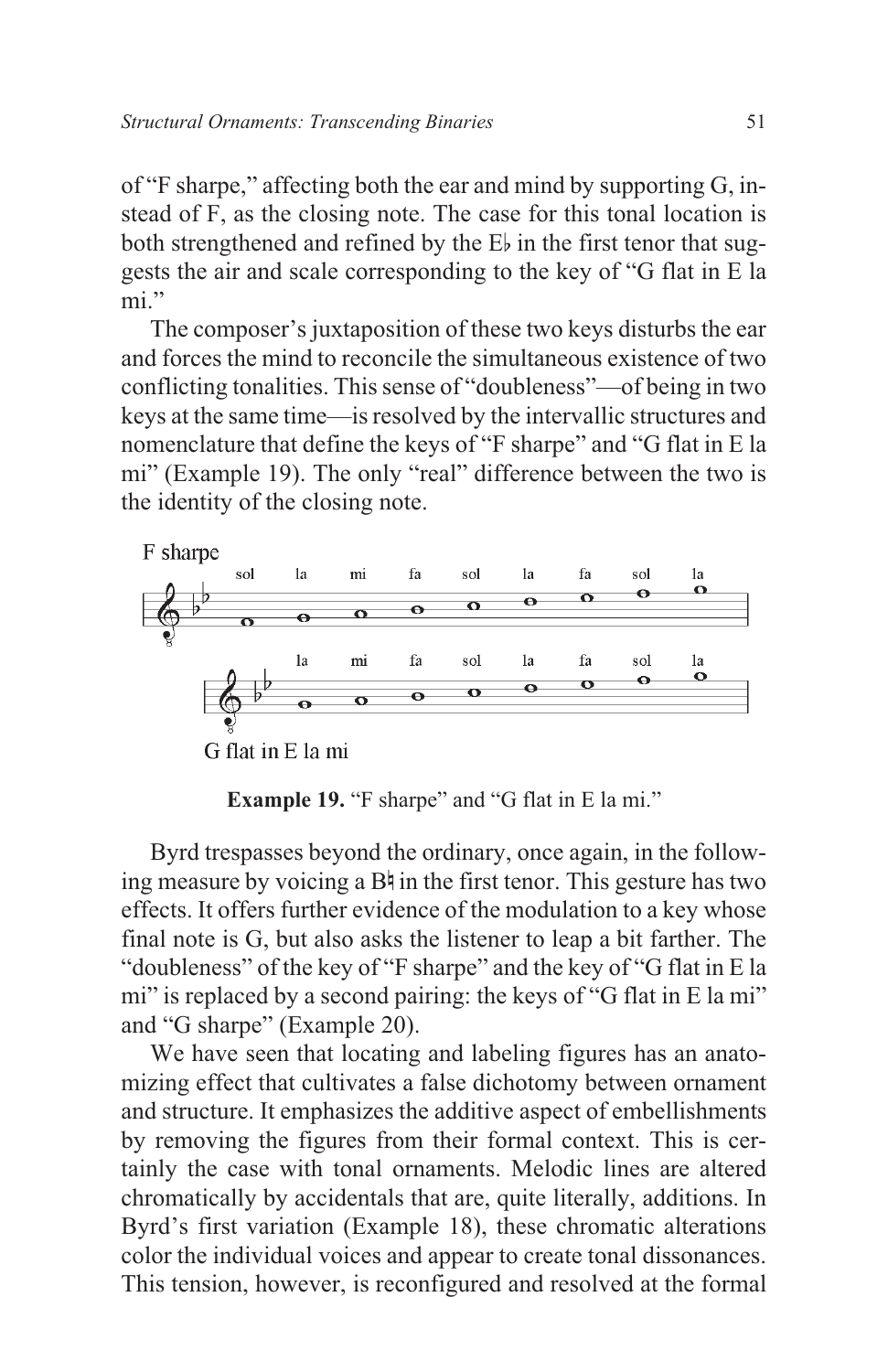

**Example 20.** "G flat in E la mi" and "G sharpe."

level. The nomenclature shared by "F sharpe" and "G flat in E la mi" reveals a sense of "doubleness" in which the distinction between similarity and difference becomes one of emphasis. We co-exist in both keys until Byrd asks that we accept the possibility of two airs within the key of G. These dualities once again suggest that the affect of ornaments on the formal level is not additive but synthetic. In the moment, accidentals embellish individual voices, but, when integrated, they expand music space by transporting the listener between different tonalities that literally occupy the same space.

We hear this sense of "doubleness" in the tonal interplay of the twentieth and final variation of Byrd's "Browning," a *tour de force* of sententious ornamentation. As we saw earlier, Byrd applies a series of metric modulations to excise the rhythmic energy generated by the  $\frac{9}{8}$  of the two previous variations. While the venting function of these auricular gestures reduces the level of rhythmic activity, it is not nearly enough to negate the momentum that has accrued over nineteen variations of almost constant rhythmic and metric acceleration. Byrd is forced to compensate by enacting a series of dramatic tonal gestures that conflict with Morley's even stronger admonitions against beginning in one key and ending in another.

The leaving of that key wherein you did begin and ending in another… [is] a great fault, for every key hath a peculiar air proper unto itself, so that if you go into another than that wherein you begun you change the air of the song, which is as much as to wrest a thing out of his nature, making the ass leap upon his master and the spaniel bear the load. $38$ 

<sup>38</sup> Morley, *Introduction*, 249.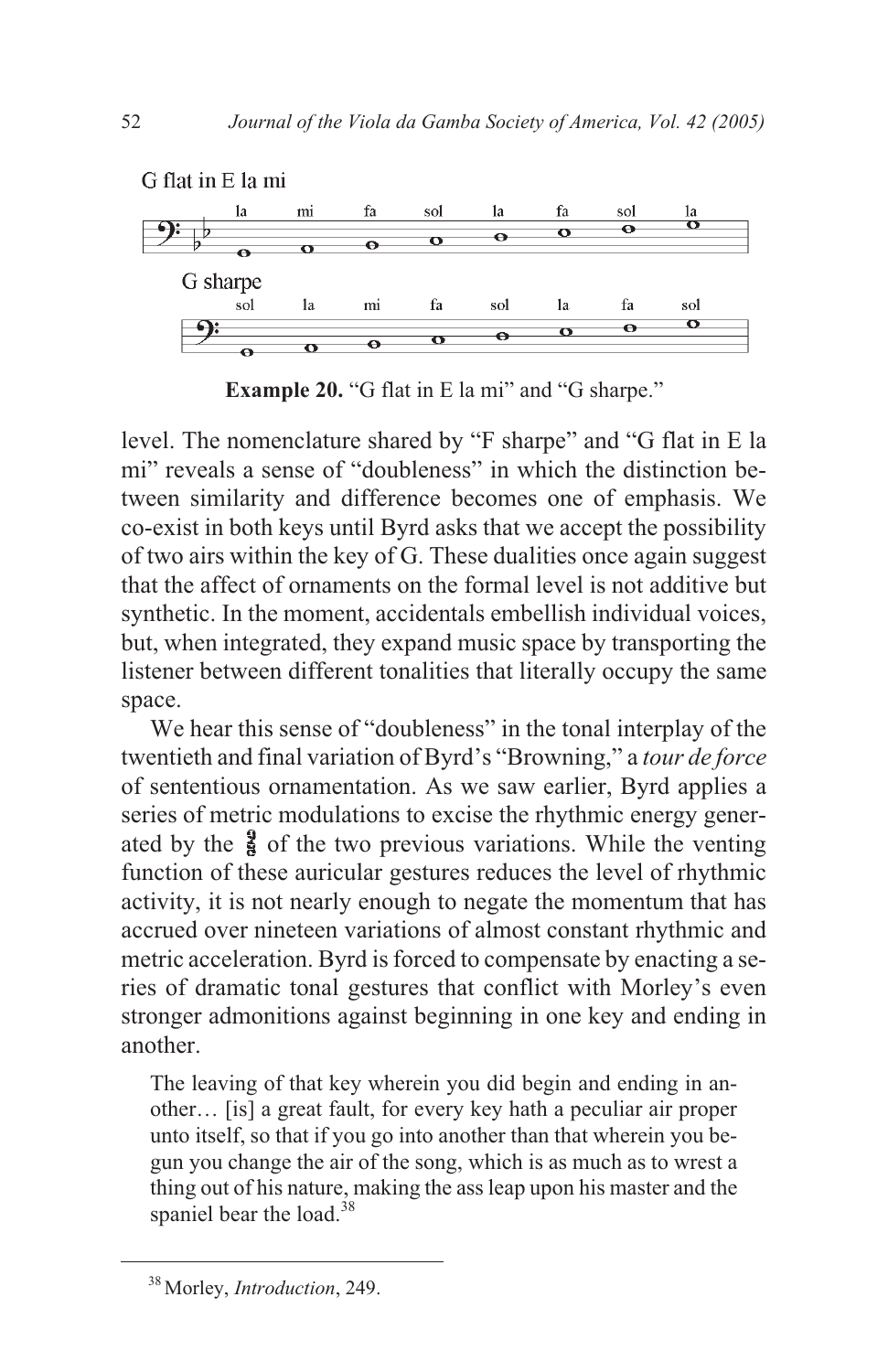Recalling the "tonal" ambiguity of the first variation, Byrd again abandons the key of "F sharpe" in favor of the more contentious juxtaposition of "G flat" and "G sharpe" (Example 21). This recollection, however, displays significant differences. The F<sup>#</sup>, delayed until the third full measure of the *cantus firmus* in the opening variation, is introduced almost immediately. This gesture, in conjunction with the bass's oscillation between G and D, makes it clear that G, not F, is meant to be heard as the closing note. The air and scale, however, remain in dispute. The Bh in the second tenor suggests "G sharpe," while the  $B_{\nu}$  in the treble would seem to indicate "G flat." This conflict is intensified by their temporal proximity. These pitches literally rub shoulders, creating cross-relations that rattle the ear and affect the mind. An abrasive reprise follows two measures later. This harshness, however, pales in comparison to the simultaneous articulation of  $F^{\sharp}$  and  $F^{\sharp}$  that occurs in the third measure of the variation. The ears' distress is echoed by the mind's unquiet thoughts. Two conflicting explanations emerge from the carnage of these cross-relations.



**Example 21.** William Byrd, "Browning," mm. 158–61.

The first, and seemingly most obvious, is that the  $F^*$  and the  $F^*$ represent the simultaneous expression of the two forms of fa available in the key of G. This explanation, however, stands at odds with practice. While successive false relations are not uncommon, the setting of simultaneous cross-relations at a cadence is extremely rare. In fact, it is condemned by Morley in *A Plaine and*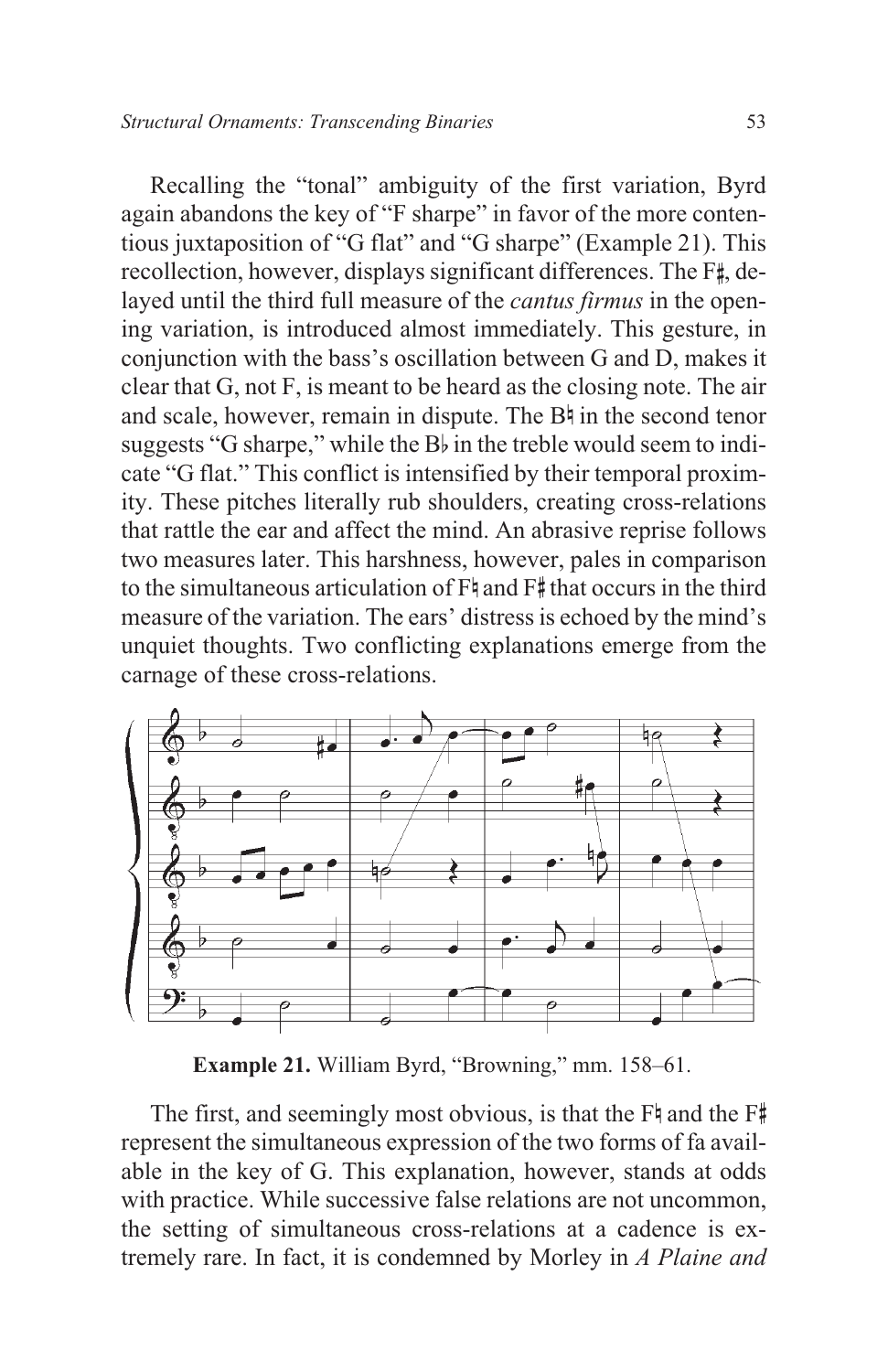*Easie Introduction*. In his critique of an exercise by his student, Philomathes, the Master professes:

MA.… that and many other such closing have been in too much estimation heretofore amongst the very chiefest of our musicians, whereof amonst many evil this is one of the worst.



PHI. Wherein do ye condemn this close seeing it is both in long notes and likewise a cadence?

MA. No man can condemn it in the treble, Counter, or bass parts, but the tenor  $\begin{bmatrix} 1 & 1 \\ 0 & 1 \end{bmatrix}$  is a blemish to the other, and such a blemish as <sup>y</sup><sub>11</sub> you will study of purpose to make a bad part to any others you could not possibly make a worse, therefore in any case abstain from it and such like.

PHI. Seeing the other parts be good, how might the tenor be altered and made better?

MA. Thus:  $\left( \bigotimes^{\frac{1}{2}} \frac{1}{e} \circ \bigotimes^{\frac{1}{2}} \frac{1}{e} \right)$ . Now let your ear be judge in the singing and you yourself will not deny but that you find much better air and more fullness that was before. You may reply and say the other was fuller because it did more offend the ear, but by that reason you might likewise argue that a song full of false descant is fuller than that which is made of true chords... $^{39}$ 

It seems unlikely that Byrd, recognized by Morley as one of the masters of composition, would have made the mistake of a novice.<sup>40</sup> A more reasoned explanation suggests that Byrd, while trespassing beyond the ordinary, is guided by principles that are applied consistently and grounded in purpose. Byrd requires violent tactics to curb the rhythmic momentum of the previous nineteen variations in the period of one. The simultaneously sounded cross-relations are violent. They wreak havoc on the ear and mind,

<sup>39</sup> Morley, *Introduction*, 272–73.

 $40$  In his discussion of "Canon eight parts in four; recte & retro," Morley suggests Byrd as an exemplar. "If you desire more examples of this kind you may find one of Master Byrd's, being the last song of those Latin Motets which under his and Master Tallis his name, were published" (Morley, *Introduction*, 289).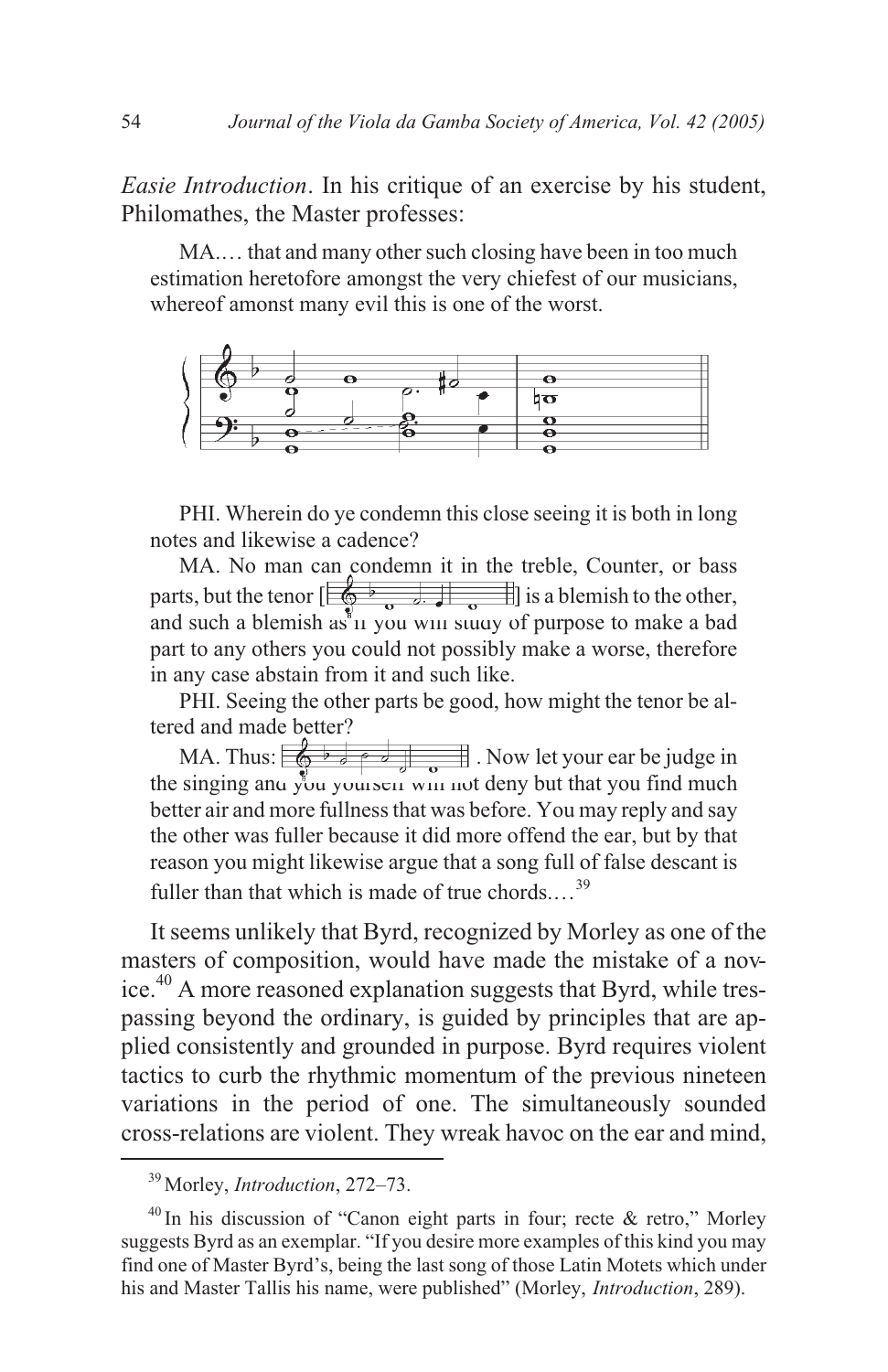tearing both organs from the rhythmically woven fabric that has dominated the piece until this moment. While the dissonance of the vertical minor second assaults the ears, its effect on the mind is equally forceful. Unable to reconcile the simultaneous expression of both forms of the "same" fa at the strongly articulated close, the mind is driven towards an alternative interpretation. This alternative has already been foreshadowed by the juxtaposition of "F sharpe" and "G flat in E la mi." Byrd applies the same principle to the second tenor line, suggesting a reinterpretation in the key of "D flat." Like the previous modulation, the key of "D flat" shares an affinity with "G sharpe" (Example 22). Both keys, although they possess different closing notes and airs, assign the same syllables to each note in the scale. This "doubleness" allows for an apparently seamless interaction between the two keys while presenting the mind with what are truly two different fa's based on their position within the respective scales. The sense of "D flat" is further emphasized by the descent from F to D in the second tenor (Example 21). The close on G is weakened by the voicing of  $E_1$  on the downbeat that coincides with the other four voices' convincing expression of the key of "G sharpe." This miscue, coupled with the previous cross-relations, begs the question as to whether or not all the voices agree on key, air, and scale.



**Example 22.** "G sharpe" and "D flat."

These same issues are extended and amplified in the final four measures of the variation (Example 23). It is clear from the bass that the piece ends with a cadence in the key of F, but Byrd, transposing ideas of the previous four measures with an added caveat, opens the possibility of C as an area of tonal emphasis.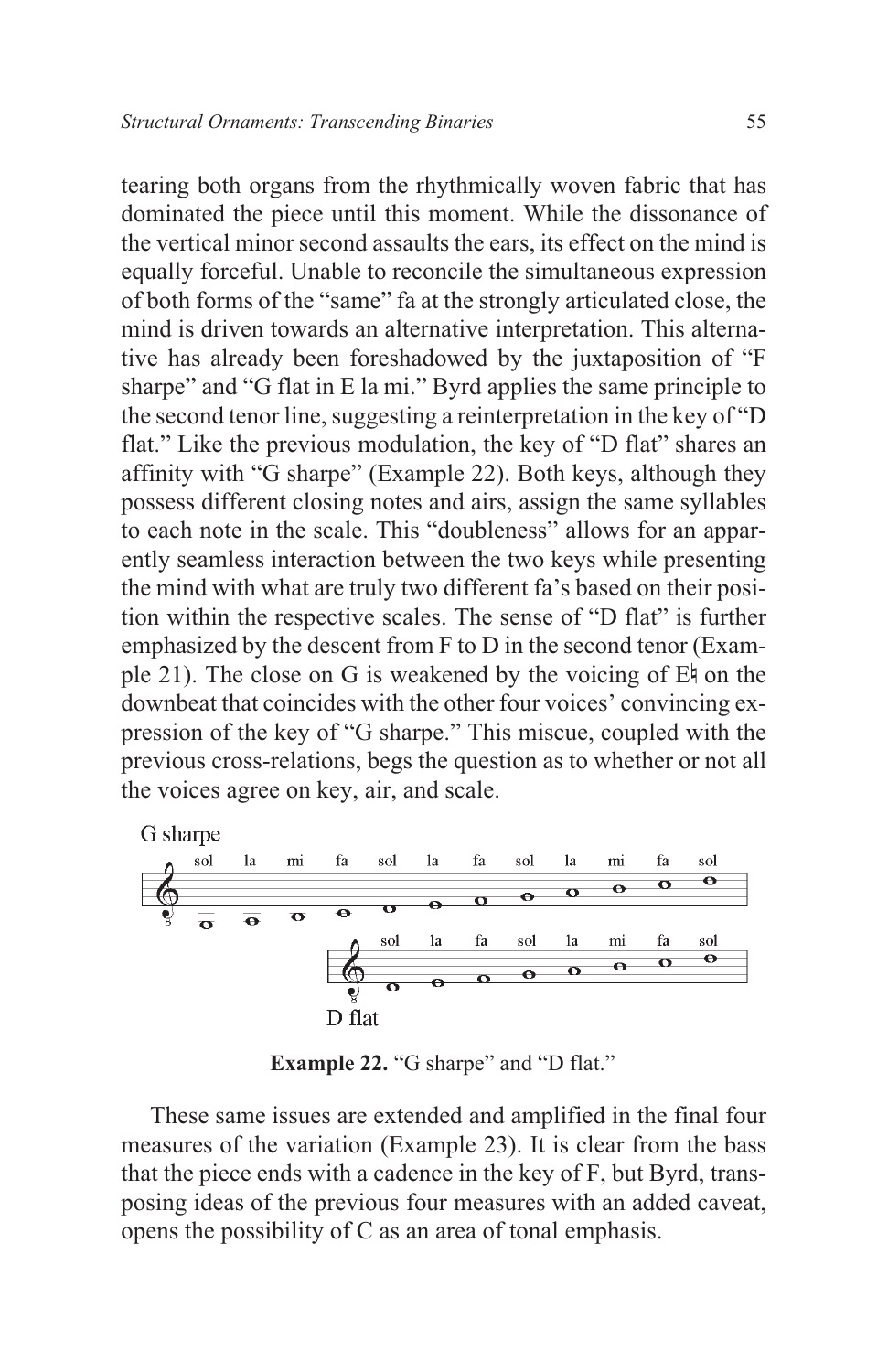

**Example 23.** William Byrd, "Browning," mm. 162–65.

While the  $B^{\natural}$ , corresponding to the  $F^{\sharp}$  of the previous four measures, is absent, Byrd articulates two E<sup>l</sup>s in the second tenor that are interrupted by the  $E<sub>b</sub>$  in the treble. This gesture recalls the conflict between  $B\natural$  and  $B\natural$ ; however, by placing the  $E\natural$  on the second beat of the measure and articulating the  $E<sup>†</sup>$  on the upbeat of the same beat, Byrd intensifies the crunch of the false relations by making them simultaneous. This juxtaposition suggests the simultaneous possibility of "C sharpe" and "C flat" (Example 24).



Example 24. "C sharpe" and "C flat."

The penultimate measure of the final variation is an almost literal transposition of its partner in the previous four measures. While the cross-relations are reconstituted as E<sup> $\uparrow$ </sup> and E<sub>b</sub>, their jarring effect is just as powerful. The listener is again asked to reconcile the simultaneous expression of what initially seems to be the "same" fa at what should be the strongest close of the piece. This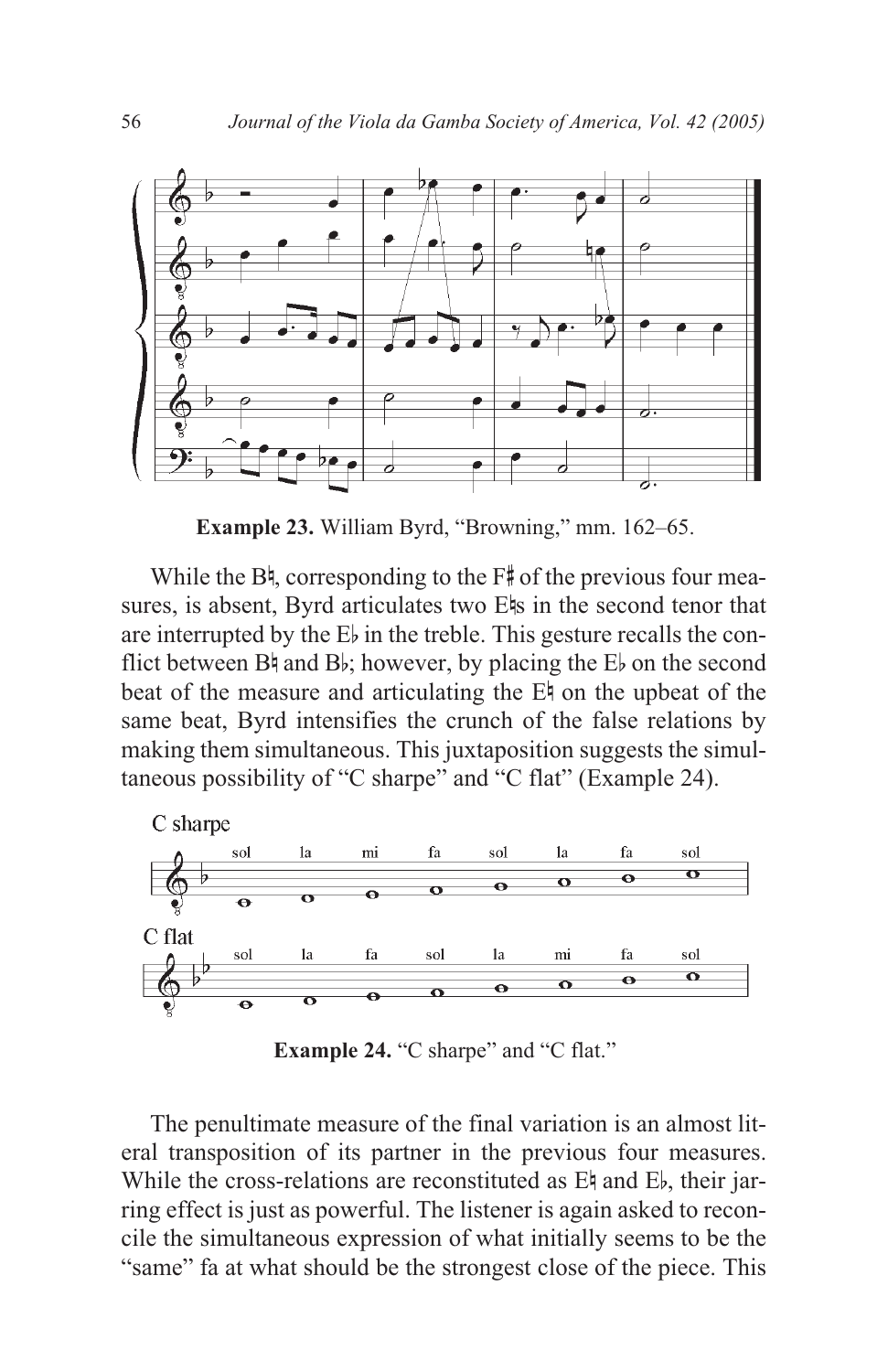extraordinary sequence of events increases the evidence supporting the transgressing key of "C flat" (Example 25). Applying the same principle as before, Byrd now sets "F sharpe" against "C flat." Once again, the argument is stated in the second tenor which, after articulating the unexpected E, descends by step to C. The unsettling quality of this descent is, again, emphasized by voicing D on the downbeat of the final measure that coincides with the other four voices' convincing expression of the key of F. This misqu(ot)e, coupled with the previous cross-relations, leaves open the possibility that not all the voices agree on the key, air, and scale at the cadence that closes Byrd's "Browning." These gestures target both the ear and the mind, suggesting multiple interpretations of the same events and raising doubts that serve Byrd's purpose. The weight of the "tonal" disruptions functions as a foil to the rhythmic energy the composer has developed and now must defeat. The listener's mind and ears are ferociously redirected from one form of ornamentation to another that quite literally brakes the composition's momentum and grinds the piece to a halt.



**Example 25.** "F sharpe" and "C flat."

Byrd transforms movement to moments and moments to movements to end his "Browning." The metric modulations of the last three measures of the nineteenth variation release kinetic energy through a series of metrically redefining moments that literally undermine movement. Rhythmic intensity is further undermined by a series of chromatic alterations, tonal moments that coalesce creating a sequence of tonal movements that turn back the affective energy of the previous nineteen variations.

It seems ironic that Byrd achieves structural closure by threatening structural coherence. His "Browning" can only end when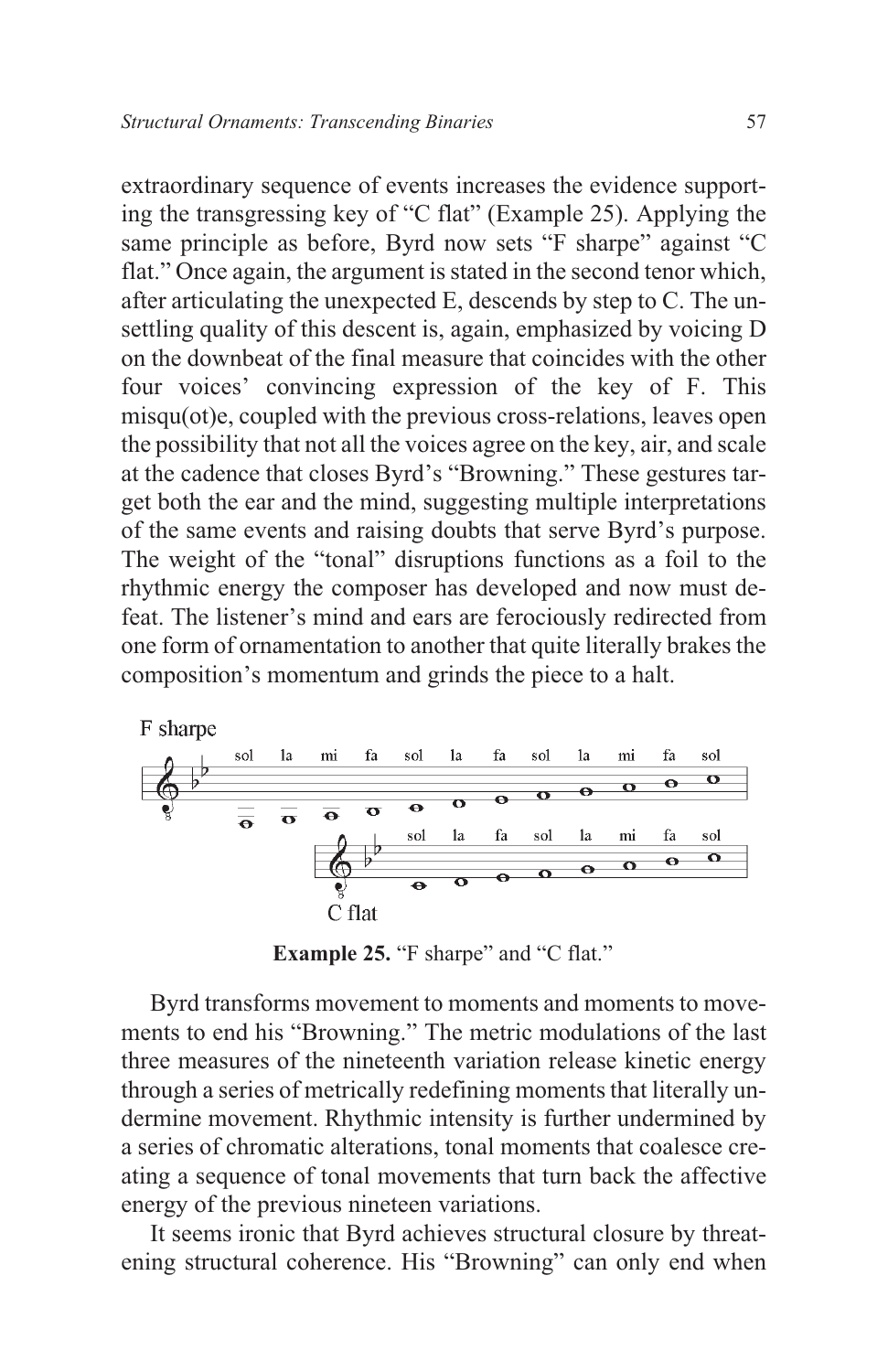tonal movement overwhelms rhythmic and metric motion and tonal conflict becomes the composition's topic. We see again that locating figures is an important first step; however, our understanding of their purpose demands that we recognize and reconcile the sense of "doubleness" that defines ornaments as both additive embellishments and formal structures. This sense of duality speaks to the Elizabethan mind and a mode of operation where structural ornaments within the music transcend the opposition between form and figure. Nowhere is "doubleness" displayed more clearly than in musical figures or conventions that trespass beyond the limits of "absolute music."

# **Sensable Ornaments of the Third Kind: The Extra-Musical**

As we have seen, figurative language depends on the multiplicity of meanings residing within a single gesture yet assumes an understanding of the literal. Love is a rose. It is beautiful. It opens gradually. It intoxicates in full bloom. It wilts and fades. It has thorns. Each image intensifies our understanding of love by transferring our thoughts from an abstract concept to the concreteness of a flower. The effectiveness of this doubling is rooted in both the sensual and connotative conventions that represent a rose. We know that love is both beautiful and dangerous because we can conjure the flower and thorns that define the archetypal rose. What is extraordinary is that the flower and thorns are not those of an individual or specific rose. Instead they are stylized representations.

It seems almost paradoxical that this transfiguring of the plain to the eloquent is achieved through a rubric of standardized gestures. We tend to equate creative elegance with the specificity of personal expression. Nonetheless, we can appreciate what the stylized convention of the rose or Puttenham's Elegant Lady brings to the affective table. Conventions transparently display the essence of an idea in its purest form. In a sense, conventions empower the poet and the composer to be understood with a clarity that transcends the ordinary, a degree of clarity that would be clouded by the particulars of the personal. We observe this conception of the elegant in Elizabethan poetry and music. As C. Day Lewis suggests in his discussion of lyric poetry:

[Lyric poetry] expresses a single state of mind, a single mood, or sets two simple moods one against the other. [It] is unclouded by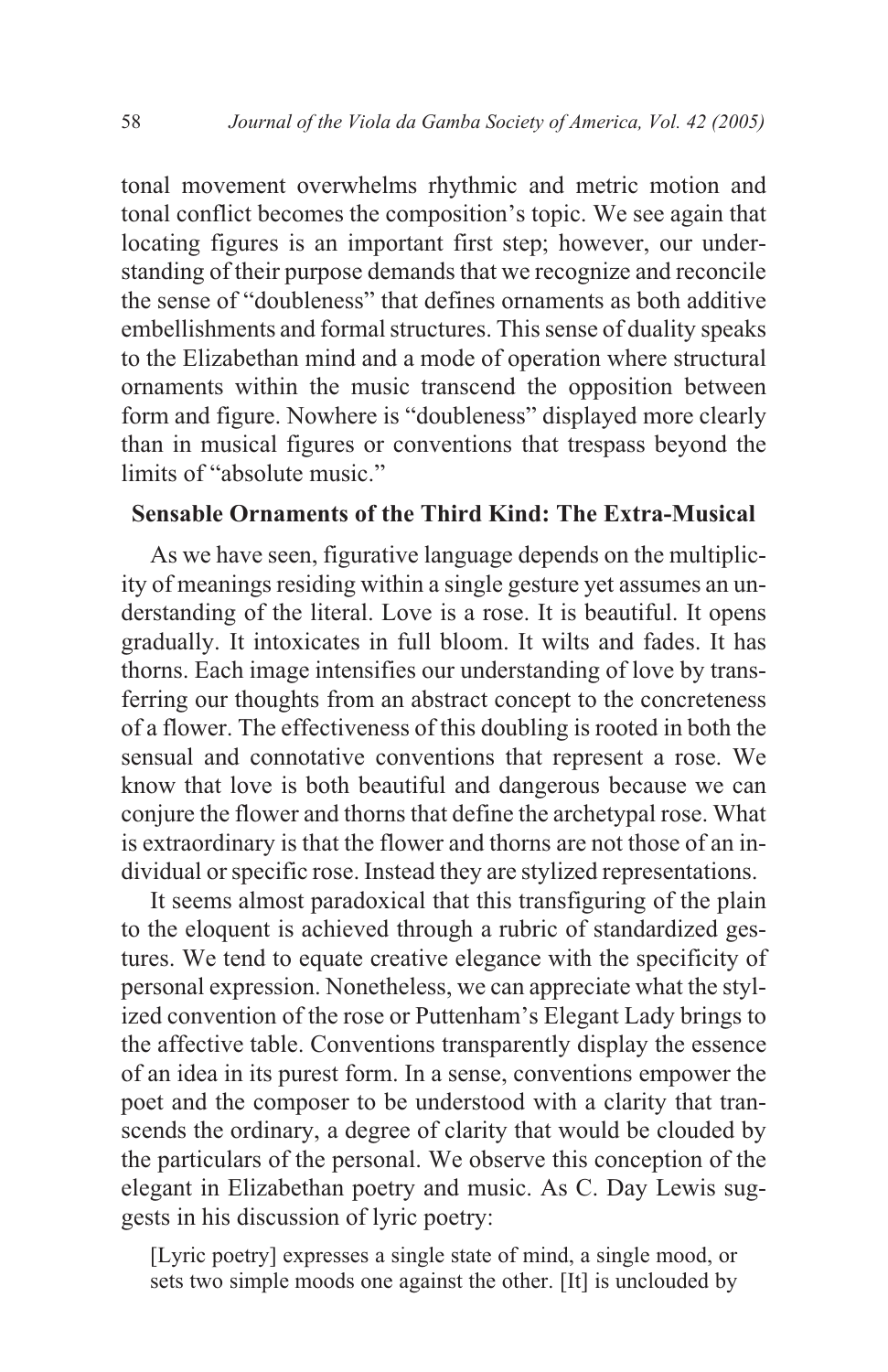after-thoughts or the reflection of individual personality.… what we hear is not this unique human being but Everyman singing through him. The attitude towards love, for instance, is a generalized attitude: any given love poem is likely to be a variation on one of the few accepted themes—Cupid's mischief, jealousy, self-pity, woman's disdain, her fickleness, her killing eyes; woman as person intolerable to live with but even worse to live without: and she herself is not an individual woman so much as a generalised figure. It is not insincerity—sincerity does not come into it—but the convention which dictated that a poet should transmute his genuine ecstasy or agony into a stylized genre.<sup>41</sup>

The defining traits Lewis assigns to lyric poetry—stylized themes displaying a single mood or two opposing humors that were expressed through an impersonalized voice—find parallels in the compositional practices of musicians in the late English Renaissance. Like their literary counterparts, composers developed a lexis of rhetorical gestures that produced affective states and represented specific ideas. While the ancestry of musical conventions can be traced to textual associations, the literal association with the "embellishing" text eventually became unnecessary and figurative function passed into the musical structure itself.<sup> $42$ </sup> Melodic "figures" such as the diminished fourth (death), the minor sixth (sorrow), the Phrygian second (grief), and the descending, often chromaticized, minor tetrachord (lament) gained the status of conventions understood by educated musicians and applied by composers as part of their affective vocabulary. Compositions typically displayed a series of musical figures that coalesced about a single humor or, less frequently, two contrasting moods.

I will argue that musical conventions function as sensable ornaments. The ear may recognize the musical structure but it is the mind that makes the association between the gesture and its affective meaning. The relationship between these stylized figures in music and their counterparts in literary practice appear most trans-

<sup>41</sup>C. Day Lewis, *The Lyric Impulse* (London: Chatto and Windus, 1965), 3, 5–6.

<sup>&</sup>lt;sup>42</sup> Ted Conner, "Musical-Rhetorical Gestures in the Fantasias of Henry Purcell," *Journal of the Viola da Gamba Society of America* 39 (2002), 5–48. I have discussed this process in some detail in my analysis of rhetorical gestures in Purcell's four-part fantasias.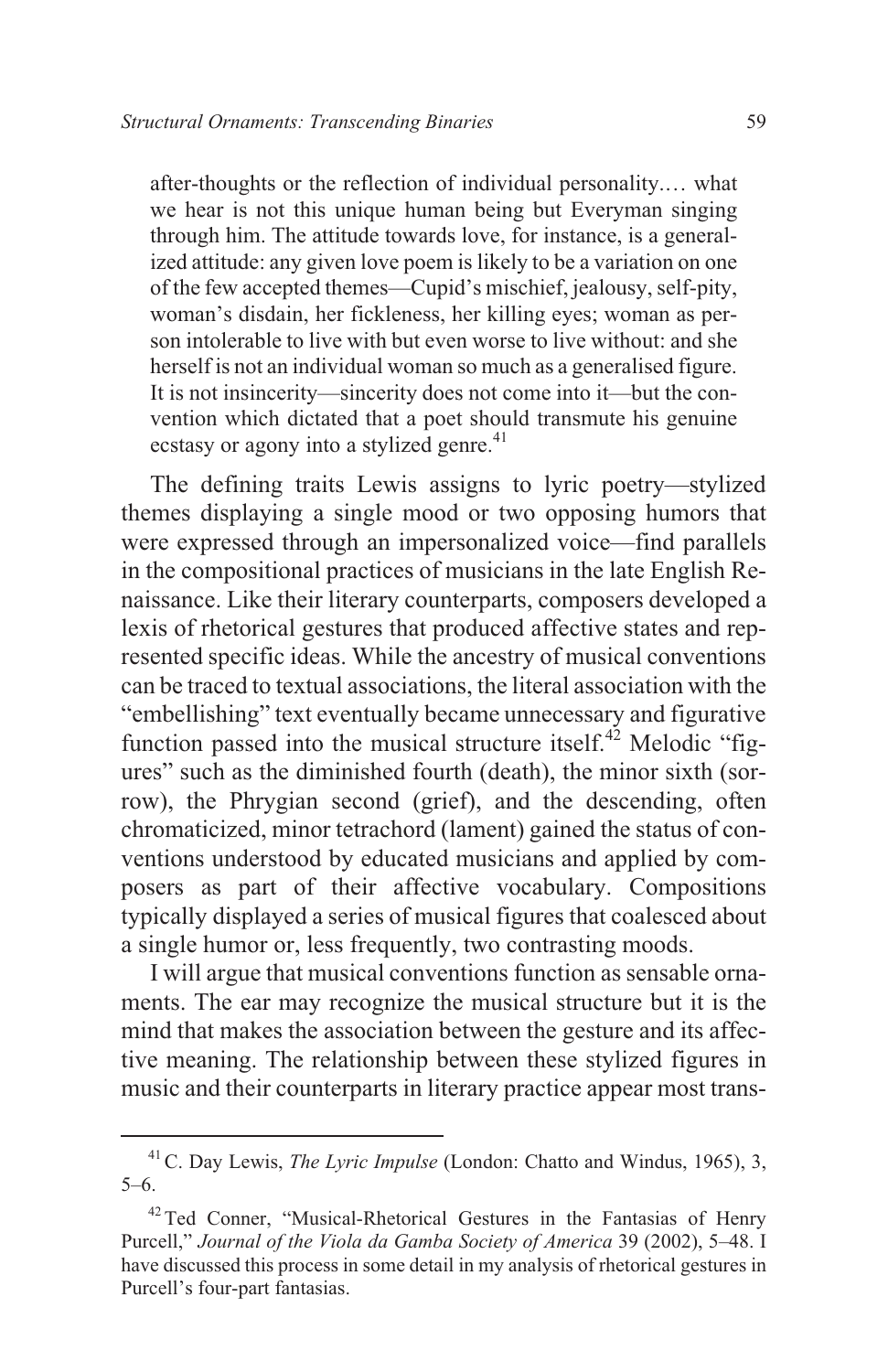parently in discussions of text setting. Butler, for example, in his "Observations in Ditti Song," identifies specific musical conventions that were intended to mirror affective aspects of the text.

Concerning the setter, he must hav' a special car' dat de Not' agree to de natur' of de Ditti. Plain and slow Musik is fit for grav' and sad matter: qik Not's or Triple tim', for Mirt and rejoicing. A manly, hard, angry, or cruel matter is to be exprest by hard and hars sort ton's, qik Bindings, and concording Cadences; and dat wit de ordinary or unaltered Not's of de Scal': but words of effeminat' lamentations, sorrowful passions, and complaints, ar fitly exprest by de inordinate' half-not's (suc as ar de final keys of de Virginal) wic cang' de direct order of de Scal'; flatting de Not's naturally sarp, and sarping dem wic ar naturally flat: and dos' in longer tim'; wic slow Bindings and discording \* Cadences. <sup>43</sup>

We can observe several of Butler's directives in the musical conventions that John Dowland applies to the first line of text in his ayre "Unquiet thoughts" (Example 26). Dowland's complaint is realized musically through a series of figures that echo the lament of his unfulfilled passions. The cantus enters with the Phrygian second, D–Eb–D, the half-step, or in Butler's words, the "half-not's" that through chromatic alteration "cang' de direct order of de Scal'." The minor sixth descent from  $E_{\nu}$  to G is supported by "slow Bindings and discording \* Cadences" that also emphasize the poet's suffering. What is significant for our purposes (and Dowland's) is that the figurative function of these musical conventions lies within their structure. The Phrygian second means grief. The minor sixth is sorrow. The bindings, or suspensions, that increase the dissonant quality of the cadence are the complaint. The mind recognizes the affective significance of these gestures as their essence. Form and function are literally the same, indistinguishable from one another.

The rhetorical relationship between the text and music in Dowland's songs is further complicated by the interplay of musi-

<sup>43</sup>Butler, *Principles*, 96. Butler's discussion is an almost literal paraphrase of his predecessor, Morley, and his successor, Simpson. The similarities between the guidelines presented by composers and theorists separated by eighty years suggest a cultural consensus in which musicians, like the poets and rhetoricians of their day, recognized and understood the affective and connotative import of their language's figurative gestures.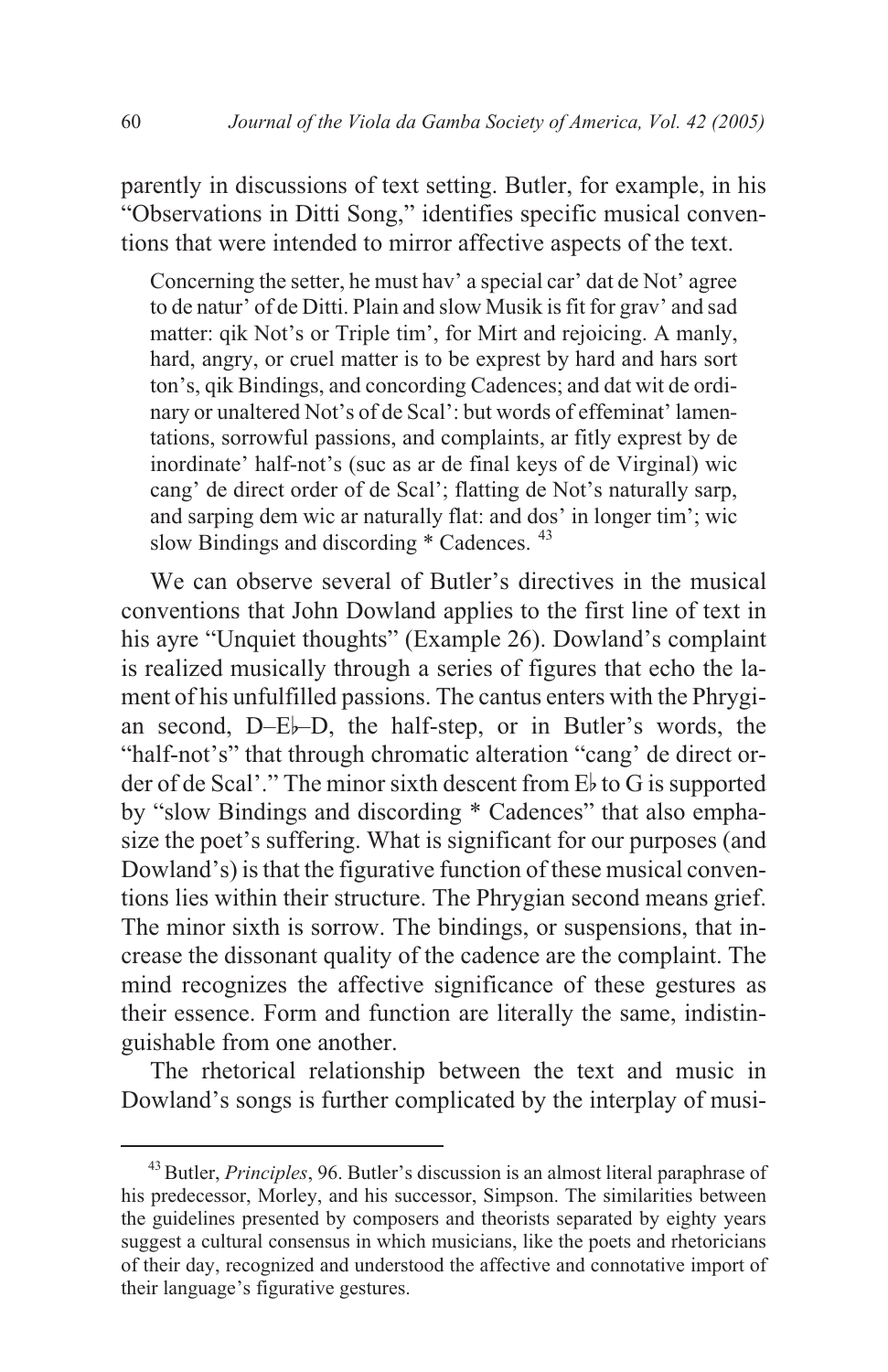

**Example 26.** John Dowland, "Unquiet thoughts," mm. 1–3.

cal and textual conventions. Dowland considers the affective capabilities of each language as well as their respective roles, in the dedication from his *First Booke of Songs or Ayres*.

That harmony (right Honourable) which is skillfully exprest by Instruments, albeit, by reason of the variety of number and proportion, of it selfe, it easily stirres up the mindes of the hearers to admiration and delight, yet for higher authority and power hath been ever worthily attributed to that kind of Musicke, which to the sweetnesse of Instrument applyes that lively voice of man, expressing some worthy sentence or excellent Poeme. Hence (as all antiquity can witnesse) first grew the heavenly Art of Musicke: for *Linus Orpheus* and the rest, according to the number and time of their Poems, first framed the numbers and times of Musicke: So that *Plato* defines Melodie to consist of harmony, number, and words; harmony, naked of it selfe; words the ornament of harmony, number the common friend and uniter of them both. This small Booke contayning the consent of speaking harmony, joyned with the most musicall instrument the Lute  $44$ 

Dowland's crafting of the historical and the aesthetic echoes Puttenham's discussion of the additive function of ornaments. Music can stir the affections but the addition of words increases the delight and allure to the mind of the listener. In this sense, words function as ornaments or embellishments clothing harmony in a more elegant attire. This conception would seem to conflict with the compositional process through which we typically think songs are written. The poem is usually conceived as the progenitor. The composer's musical setting is a response born from the

<sup>44</sup> John Dowland, "Dedication" from *The First Booke of Songs or Ayres* (London, 1613 edition).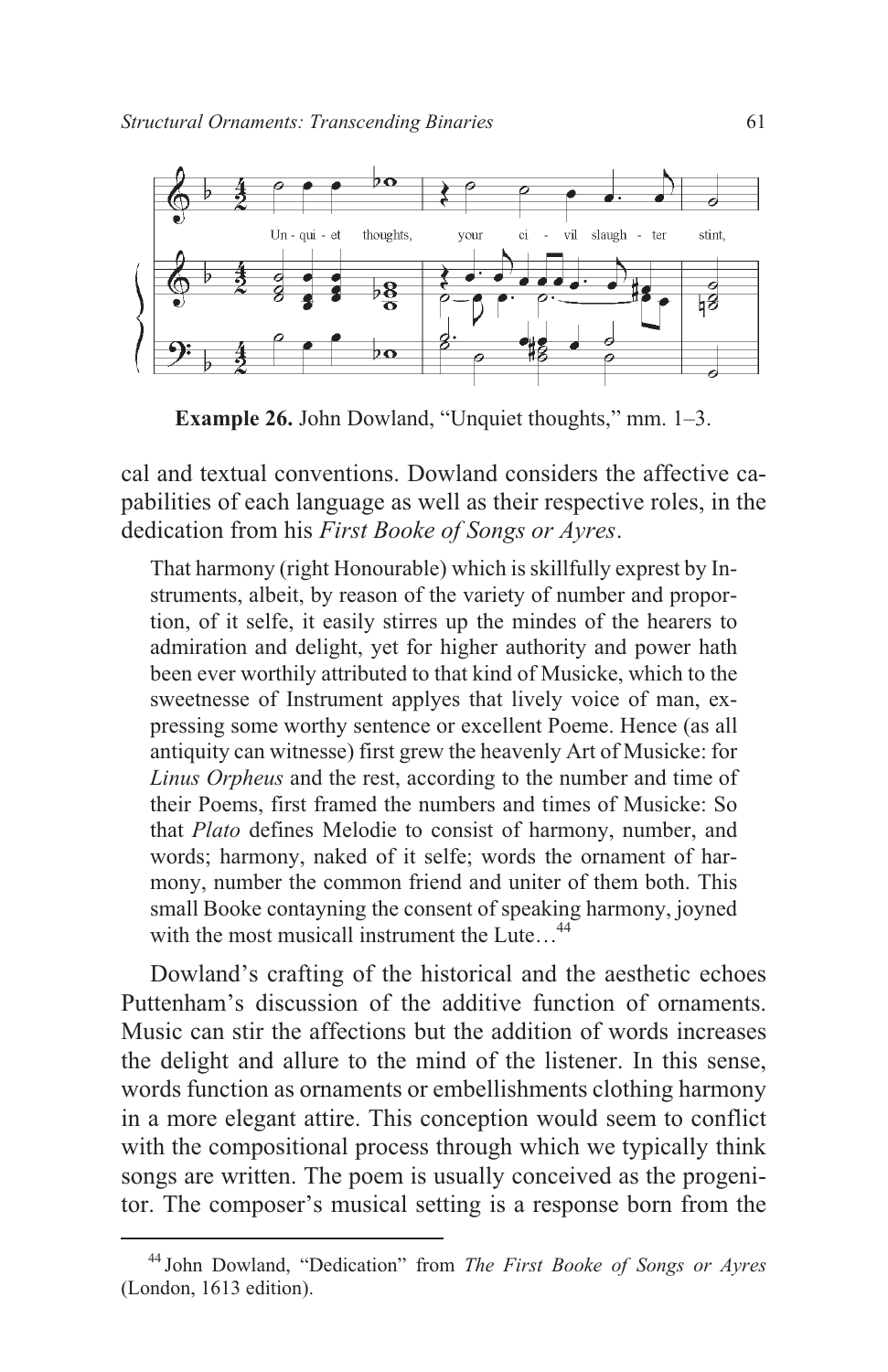aesthetic implications of the text. From this perspective, it would seem more appropriate to hear the musical gestures as ornaments that embellish the words.

What seems a paradox—that is, whether words ornament the music or music ornaments the words—is largely reconciled by the emphasis both composers and poets placed on conventions. As we have seen, aesthetic value did not reside in self-expression as conceived by the Romantics but in the nuanced play of ornament, structure, and purpose. This melding encouraged a degree of reflexivity in which the assumed roles of parent and offspring could, in effect, circle back upon themselves, transfiguring the identity of the ornament and the ornamented.

This relationship between text and music is both clarified and complicated by the physical layout of the ayre in songbooks and discussions of performance practice. In most cases, ayres were printed on two pages (Example 27). The cantus and lute accompaniment appear on the first page in vertical alignment while the other three voices—alto, tenor, and bass—are arranged so that the performers could sit around the same table and read their parts. This formatting facilitates the performance of the ayres both as solo pieces with a lute accompaniment and as four-part songs played with or without accompanying instruments.

It would appear that the cantus is privileged by this arrangement. In solo performances, it sings alone, supported by the lute's articulation of the bass line and accompanying harmonies. This hierarchical assumption, however, is threatened by the relationship between the voices in the four-part settings. While the cantus still carries the ayre's melodic and literary language, its authority is challenged by the ornamenting of the other voices with words. The articulation of the text raises the bass above its harmonic function and empowers the alto and tenor to transcend their subservient position as inner voices. In a process that mirrors the effect of ornamentation on the *Browning*'s cantus, the addition of words in the other voices produces a thickening that threatens to overwhelm the cantus. Campion speaks to this possibility in the dedication "To the Reader" of his *Two Bookes of Ayres*:

These Ayres were for the most part framed at first for one voyce with the Lute, or Violl, but upon occasion, they have since beene filled with more parts, which who so please may use, who like not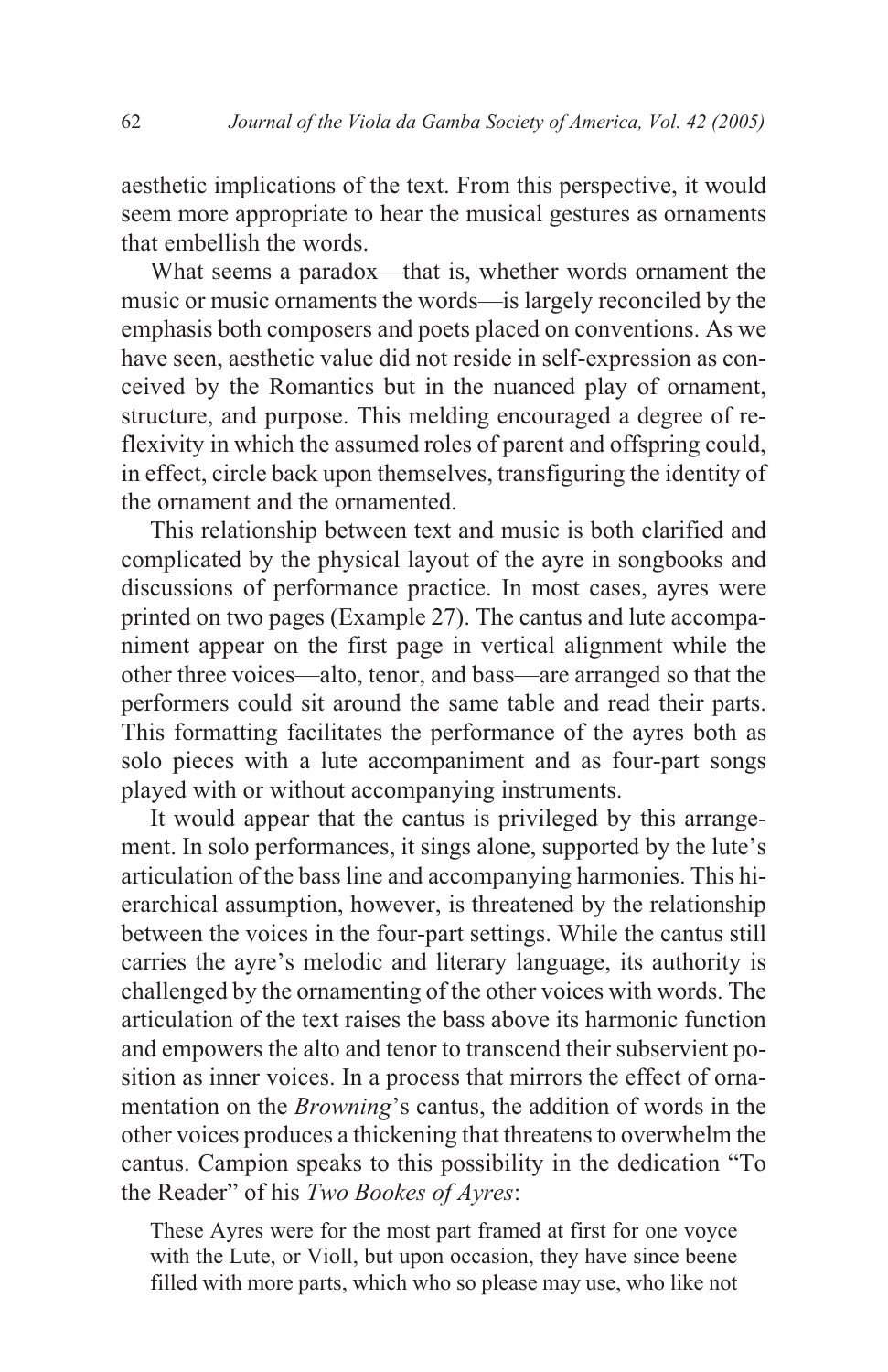

**Example 27.** John Dowland, "Unquiet thoughts," from *The First Booke of Songes or Ayres* (London, 1613 edition)

may leave. Yet doe wee daily observe, that when any shall sing a Treble to an Instrument, the standers by will be offring at an inward part out of their owne nature; and, true or false, out it must, though to the perverting of the whole harmonie.<sup>45</sup>

The composer and poet's comments are telling. They call into question the hierarchies defined by form and function. Improperly applied by bystanders, the inner voices can undermine the harmony of the piece, affecting the ears and mind as strongly as the cantus. This suggests that the structural roles assigned each of the voices are less significant than their aesthetic contribution. In practice and performance, each voice shares a common goal: to "*yeeld a sweetness and content both the eare and minde, which is*

<sup>45</sup> Thomas Campion, "To the Reader" from *Two Books of Ayres* (c.1613), in *Campion's Works*, ed. Vivian (see note 10), 114.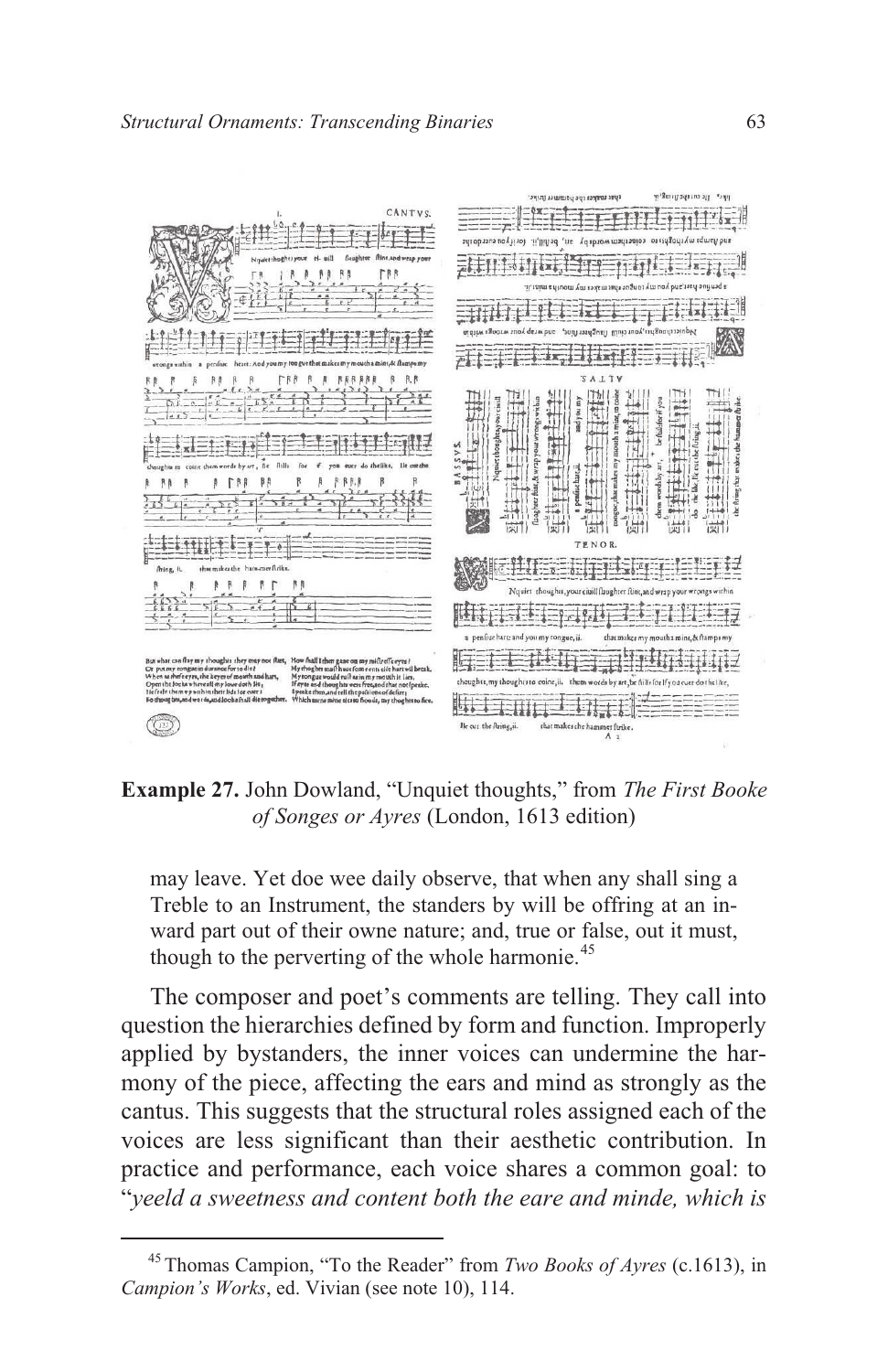*the ayme and perfection of Musicke*.<sup>"46</sup> This conception asks that we, as modern musicians, reconsider the value and function that we assign to voices. Structural assumptions may conflict with figurative reality. As we have seen in the *Brownings*, ornaments can become more important than, or even subvert, the subjects they were intended to embellish.

What appear to be oppositions are reconciled by the reliance Elizabethan composers and poets placed on sensable ornamentation achieved through conventions, and, I will argue, the differences that composers recognized between their language and that of the poets. These differences are driven by the level of specificity that musical conventions can articulate and the degree to which they are capable of being transfigured while remaining comprehensible. We can locate these conventions in Dowland's ayres, trace their evolution, and evaluate their engagement with textual conventions. Our focus will be limited poetically to the complaint and, more specifically, to texts that emphasize "sighs" and "tears."

### **Dowland's Ayres**

Like many of the poems that Dowland set, "Burst forth, my tears" is a pastoral complaint. It displays the conventions described by Lewis in his discussion of lyric poetry. The mood is one of a single affection, grief resulting from unrequited love. The shepherd, however, does not describe the particulars of a relationship through which he has suffered. Instead the poem's tone is stylized, an impersonal expression sung by Everyman. The woman responsible for his pain is equally stylized. She is not an individual but a generalized figure who behaves according to conventions. Oppositions abound. Love provokes imperious pain and offers no relief. Hope locks beauty in her fair bosom and Mercy sleeps while disdain increases. Neither the shepherd's sighs of love nor tears of grief can overcome his pain.

Burst forth, my tears, assist my forward grief, And show what pain imperious Love provokes. Kind tender lambs, lament Love's scant relief And pine, since pensive Care my freedom yokes. O pine to see me pine, my tender flocks.

<sup>46</sup> Thomas Campion, "To the Reader," 114.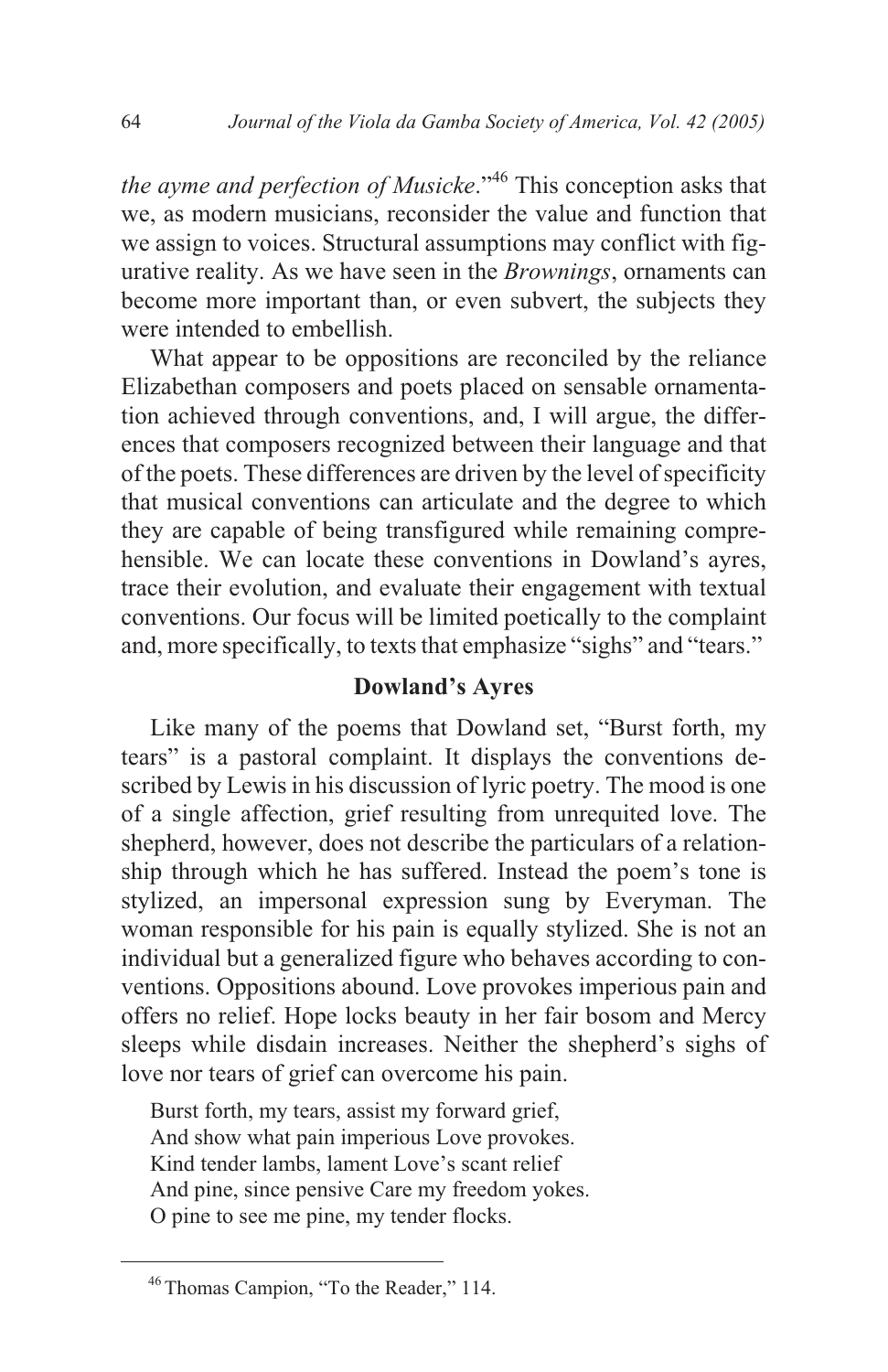Sad pining Care, that never may have peace, At Beauty's gate in hope of pity knocks. But Mercy sleeps while deep Disdain increase, And Beauty Hope in her fair bosom locks. O grieve to hear my grief, my tender flocks.

Like to the winds my sighs have winged been, Yet are my sighs and suits repaid with mocks. I plead, yet she repineth at my teen. O ruthless rigour harder than the rocks, That both the shepherd kills and his poor flocks.

Like the poet, Dowland relies on rhetorical gestures to express the shepherd's sorrow. The first sound we hear is an open fifth between the alto and tenor, an interval associated with death (Example 28). This signifier is ironically juxtaposed against the light dance rhythm of a canzonetta,  $\circ$   $\circ$   $\circ$   $\circ$ , that emerges as a composite of all three voices. As the music unfolds, each voice articulates the affection of sorrow through one or more conventions. In his "Rules to be observed while dittying," Morley suggests, "when you want to express a lamentable passion then must you use motions proceeding by half notes, flat thirds, and flat sixths" (half steps, minor thirds, and minor sixths). $47$  Dowland follows Morley's directives in the cantus, ascending a minor third and placing  $B<sub>b</sub>$  a minor third above the "bass." The affect is heightened by the cantus's descent from B<sub>b</sub> to  $F^*$ , an "accidental motion [that] may fitly express the passions of grief, weeping, sighs, sorrows, sobs, and such like."<sup>48</sup> This diminished-fourth interval is itself a convention that signifies death. The melody of the alto is equally figured. Literally unable to burst forth, the line returns repeatedly to D in an affective reiteration of the Phrygian second—the minor second between the fifth and flat-sixth scale degrees of the key—that is associated with grief. Finally, the tenor, in this instance the functional bass, outlines a descending minor tetrachord, G–F–Eb–D, a sensable descent that had become synonymous with the lament.

Dowland's musical tapestry is a remarkable collage of mind-affecting ornamental conventions that, at the same time, display structural attributes. Form and function are inseparable. The tenor

<sup>47</sup> Morley, *Introduction*, 290.

<sup>48</sup> Morley, *Introduction*, 290.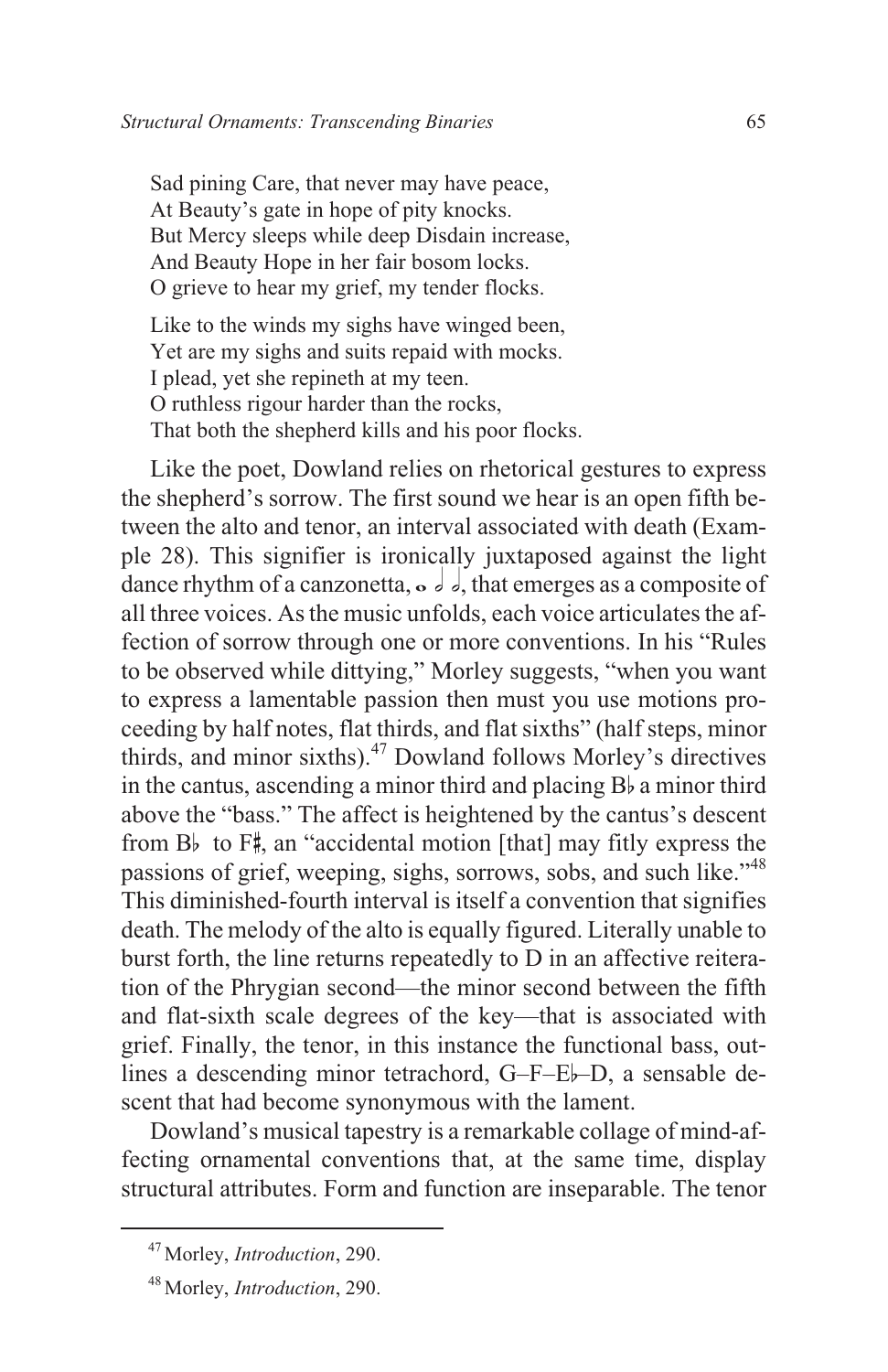

**Example 28.** John Dowland, "Burst forth, my tears," mm. 1–5.

is as much the functional bass as it is the purveyor of the lament. The cantus's descents from first  $B_b$  to F and then  $B_b$  to  $F^*$  are as melodically sound as they are rhetorically telling. The alto's harmonic function is no more nor less significant than its affective import. The distinctions between the formal and the figurative are relevant only when they are anatomized for analytical purposes. To borrow from Rosemond Tuve's description of poetry, the music "does not seem to be conceived of as a unit made up of 'logically stateable structure of meaning' plus 'ornament,' but as a unit in which 'cause' is manifested by 'mode of operation.' Figurative language, ornament, is conceived of as one of the modes through which a purpose operates."

It is equally difficult to privilege any one voice's contribution over another. Each gesture expresses a generalized state of sorrow that, by its lack of detail, defies priority. In a sense, all the voices are equally articulate. We learn no more from the alto's repeated Phrygian seconds than we do from the tenor's descending minor tetrachord. What Dowland achieves through these sensable ornaments is a stylized representation of grief—a sensable ornamentation of the discourse—that his audience could recognize intellectually without knowing its cause. It is from this perspective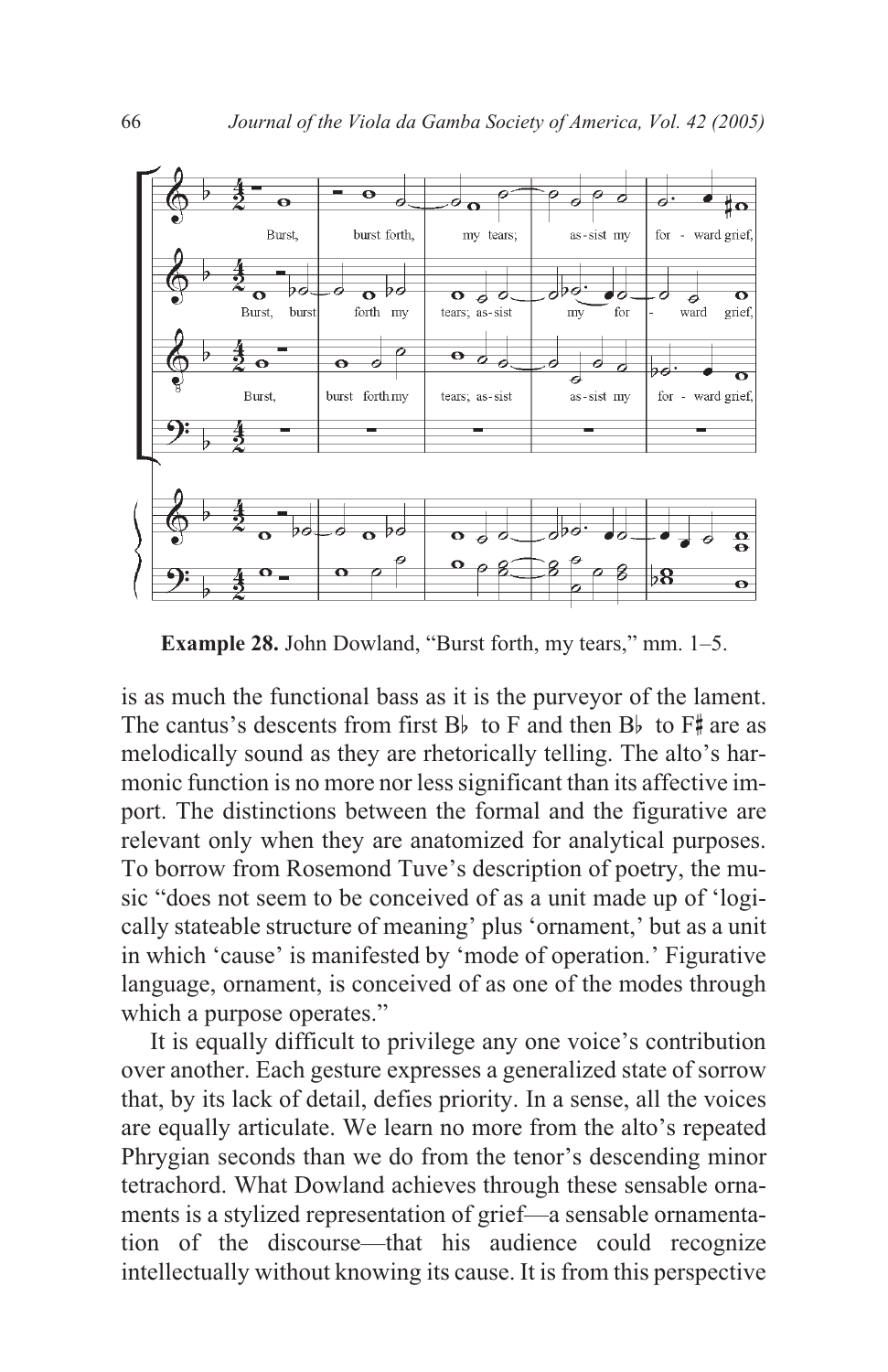that the composer describes harmony as naked of itself. To rephrase Puttenham, "the words are the flowers as it were and colors that a composer setteth upon his art." While stylized in their own right, the words reveal a degree of causal specificity that their musical counterpoints are incapable of expressing. With this said, it is important to remember that we are wrestling with questions of degree. While more telling than the music, the text still retains its generalized and impersonal qualities. We are not privy to the specific causes, or the details, of the poet's grief. What we are observing is a parallel representation of the same affection abstracted through the capabilities and limitations of another language.

We can see these same processes at work in "Go, crystal tears." Recalling the opening of "Burst forth my tears," Dowland begins with a three-part texture in which the tenor temporarily assumes the role of the bass (Example 29). Like its partner from the previous ayre, the tenor outlines the lamenting qualities associated with the descending minor tetrachord, falling from C to G. Echoes also resound in the cantus. The Phrygian second—a fifth and minor sixth above the functional bass—has risen from the alto to the cantus and is, again, set ironically to the dance rhythm of the canzonetta. Finally, the alto emphasizes Eb, expressing the rhetorically depressed interval of a minor third above the bass.

Dowland's reprise of the same sensable ornaments speaks to their familiarity and their lack of causal specificity. Each gesture works as effectively in "Go, crystal tears" as it did in "Burst forth, my tears" because of its correspondence to a generalized affection. We can also see how Dowland plays with these conventions and introduces others to meet the more specific generalities of a particular poem. Unlike "Burst forth, my tears," the poet extends the possibility of hope through a series of oppositions that set the drooping flowers of spring and his mistress's burning breath against her wintry breast. This hope, however, is short-lived. The narrator's morning showers are soon transformed to tears of mourning as the ice that is his mistress's heart crystallizes his fears to tears.

Go, crystal tears, like to the morning showers, And sweetly weep into thy lady's breast. And as the dews revive the drooping flow'rs, So let your drops of pity be address'd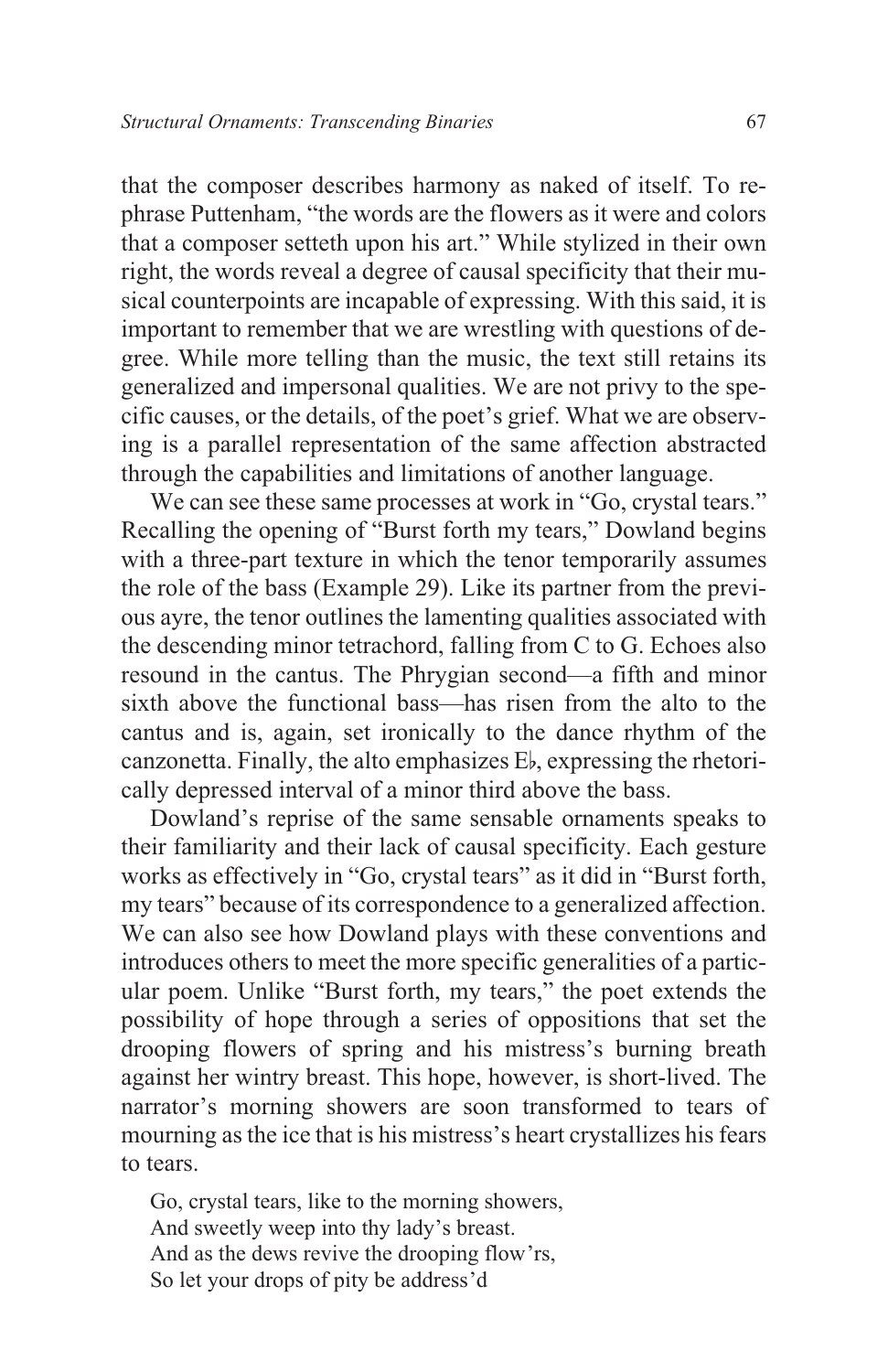To quicken up the thoughts of my desert, Which sleeps too sound whilst I from her depart.

Haste, restless sighs, and let your burning breath Dissolve the ice of her indurate heart, Whose frozen rigour, like forgetful Death, Feels never any touch of my desert, Yet sighs and tears to her I sacrifice Both from a spotless heart and patient eyes.

As we have seen, the opening gestures in the cantus, alto, and tenor are affective expressions of grief and sorrow. The text embellishes these concepts with a stylized but differentiated degree of specificity that motivates further musical figuration (Example 29). The lower neighbor notes that ornament the alto and tenor lines, for instance, flow quite literally from the text, falling first from one eye then the other. These tears are followed by a tonal gesture that reflects the poet's faint hopes and distinguishes them from his grief. His morning showers and her burning breath are introduced by an  $A^{\dagger}$  in the cantus, which momentarily escapes the weight of the Phrygian Ab. The A $\frac{1}{2}$  signals a change in air from "C flat in A la mi" to "C flat." The potential of this sensable ornament, however, is quickly negated by the  $A_{\nu}$  in the tenor that re-establishes the darker quality of the initial air. The finality of this  $A_{\nu}$  is reinforced by the return of the tears in the alto, showers that mourn the phrase and hope-ending Phrygian cadence.

Dowland's introduction of the lower neighbor-note tears demonstrates the reflexive fluidity that exists between the ornament and the ornamented. The tears in the tenor, to some extent, transfigure our perception of the descending minor tetrachord. The tetrachord becomes the "literal" that is now figuratively embellished by the lower neighbor. The same can be said of the  $A\nmid$  in the cantus. It is affective only to the extent that it figures the Phrygian G–Ab–G motive of the previous two measures.

This ornamenting of ornaments is a kind of rhetorical abuse that first trespasses beyond, and then dissolves, the boundaries that differentiate the literal from the figurative. Musical conventions are transformed from sensable rhetoric to common utterances, becoming the ground upon which eloquent ornamentation is reconstituted. Dowland applies this form of reflexivity as a response to poetic gesture. For example, "All ye whom Love or Fortune" be-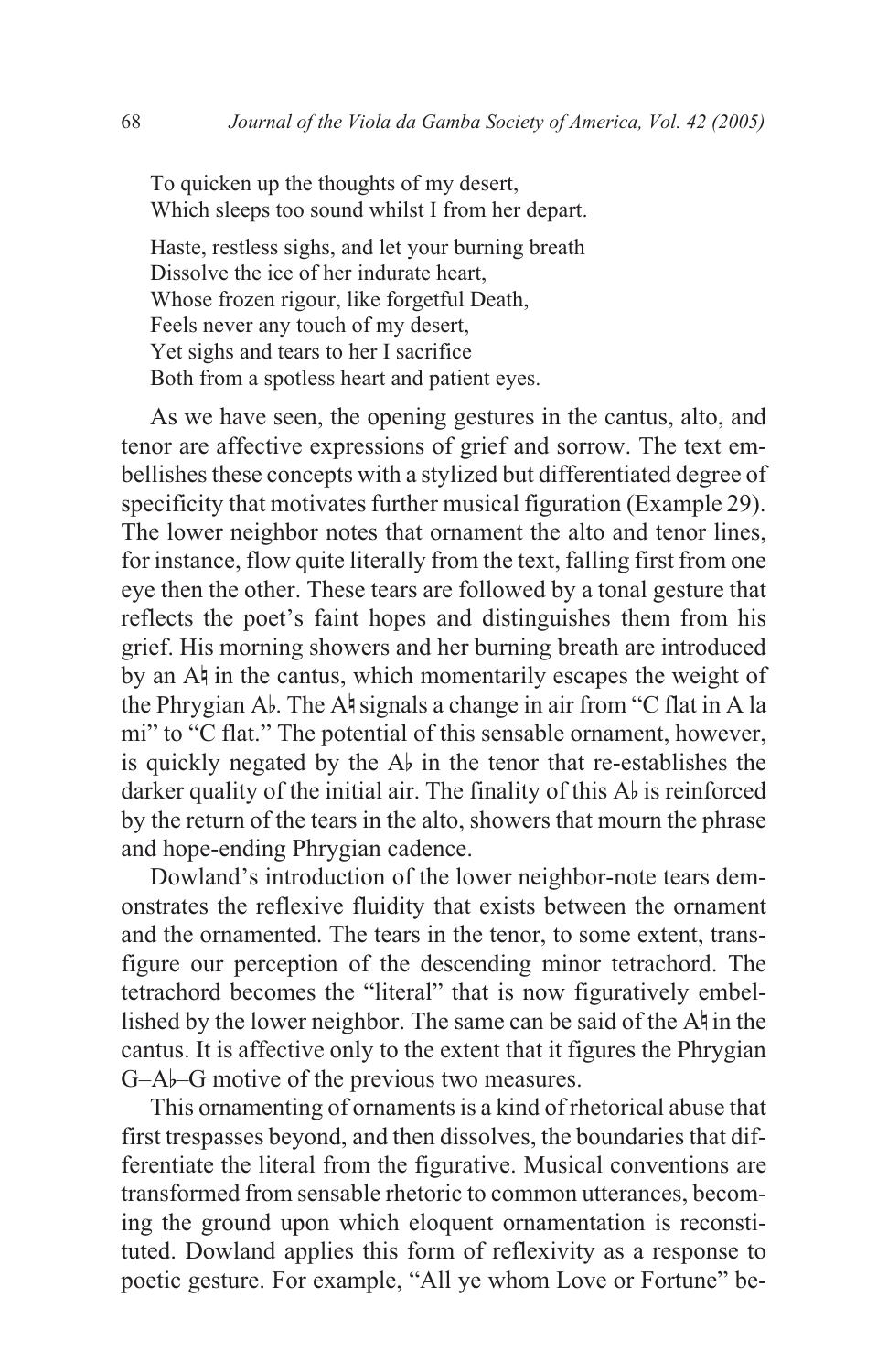

**Example 29.** John Dowland, "Go, crystal tears," mm. 1–4.

gins with a series of textual oppositions embellished by the rhetorical figure of report.

All ye, whom Love or Fortune hath betray'd; All ye, that dream of bliss but live in grief; All ye, whose hopes are evermore delay'd, All ye, whose sighs or sickness want relief; Lend ears and teares to me, most hapless man, That sings my sorrows like the dying swan.

Care that consumes the heart with inward pain, Pain that presents sad care in outward view, Both tyrant-like enforce me to complain; But still in vain: for none my plaints will rue. Teares, sighs and ceaseless cries alone I spend: My woe wants comfort, and my sorrow end.

Dowland supports the oppositions in the poem by undermining a musical convention that had become common expression (Example 30). The impact of this abuse is heightened by its association with other conventional utterances that retain their "literal" function. As we have seen in previous ayres, each voice is introduced by the canzonetta rhythm, a gesture that has paired dance with grief. The melody of the cantus follows this lead, articulating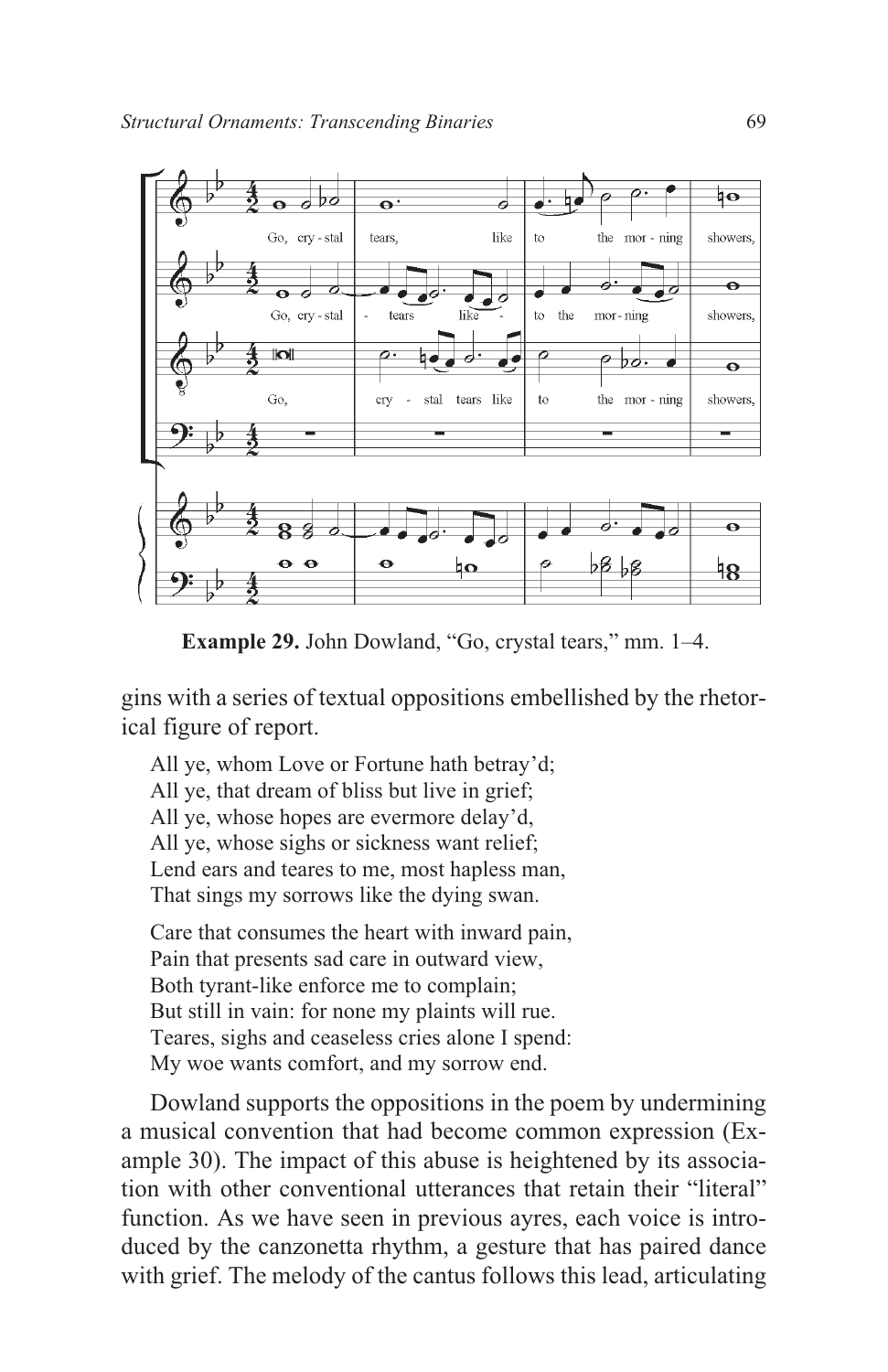the Phrygian second motive—a fifth and minor sixth above the  $\frac{1}{2}$  bass—before outlining a diminished-fourth descent from Bb to F#. Our tonal expectations are met by the bass's opening D and reinforced by the chromatic lower neighbor, C<sup>#</sup>, that effectively "tonicizes" the key of D. Given our past experience, we would expect the bass, following the return to D, to complete the minor tetrachord descending through  $C \nmid$  to B<sub>b</sub> and, finally, to A. Instead, however, we are deflected by the unexpected  $B\sharp$  that returns us to C before falling to G. Like the poet, we are betrayed. The true key of the ayre is not D but G. Dowland deceives us by trespassing on the convention of the descending minor tetrachord. Even the alto plays a part in this ruse. Recalling the hope of the cantus in "Go, crystal tears" and the frustration of the alto in "Burst forth, my tears," "All ye's" alto attempts to escape D by rising to En . The Eb that follows mirrors both the opposition and the betrayal within the text. The hopeful ascension implied by the  $E\nmid$  is tonally rebuffed by the rhetorical gravity of the Eb. This second Phrygian second complements Dowland's mistreatment of the bass line, confirming the duplicity of D as the ayre's key.



**Example 30.** John Dowland, "All ye whom Love or Fortune," mm. 1–4.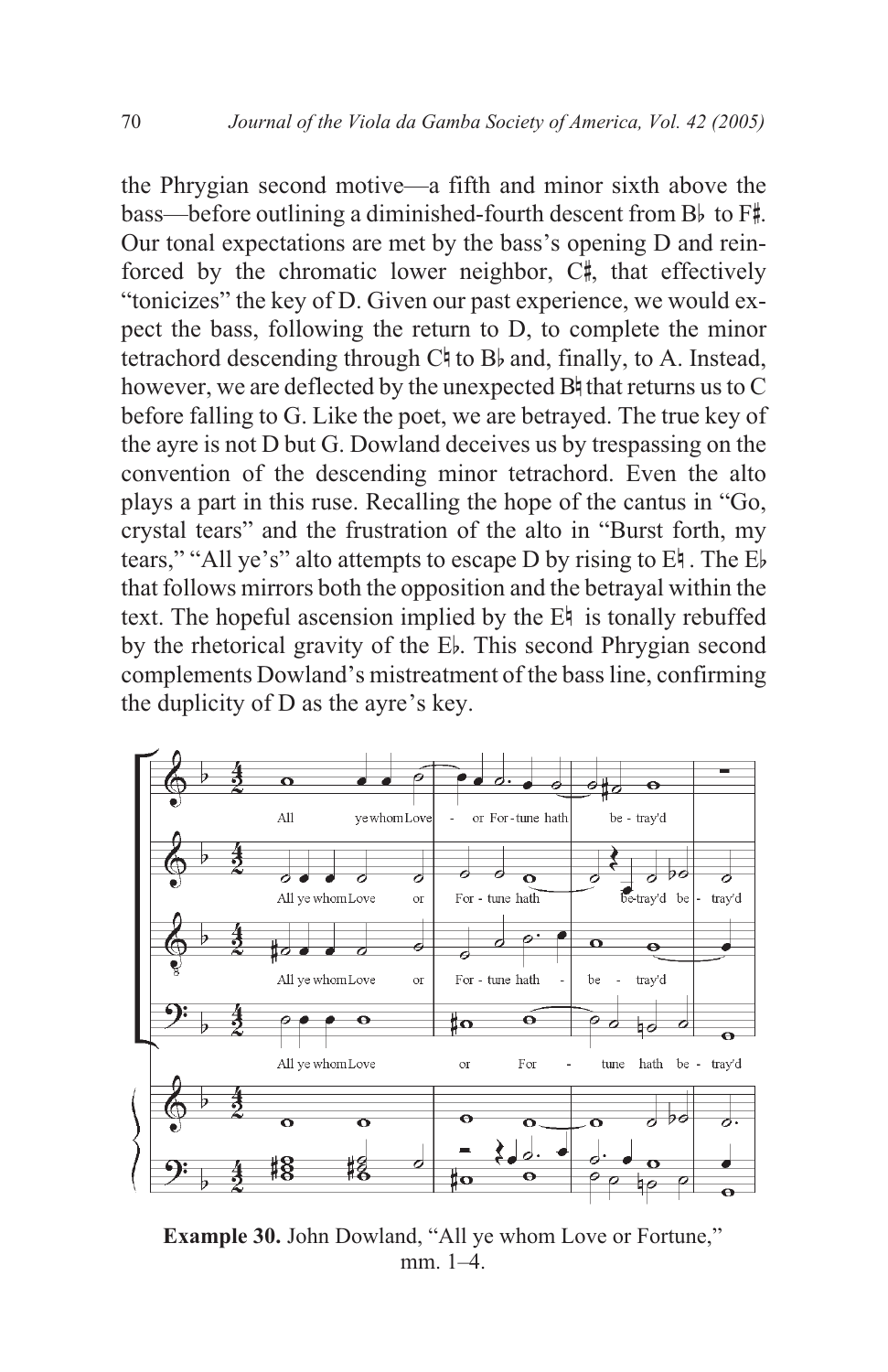Dowland carries the process of tonal dislocation and conventional abuse one step farther in "Unquiet thoughts." His compositional decisions are most likely a response to the anatomizing process through which the poet's thoughts are shifted from one body part to another. These metaphorical transfers reflect the rhetorical inversions visited upon his "unquiet thoughts" and the "civil slaughter" that they cause. The poet's outpourings are continually threatened as they move from dwelling to dwelling. No foundation is secure. His tongue, the hammer that stamps his mouth's coins, will be severed. His eyes, the keys that will unlock his mouth and heart, will be sealed. Even the poet's tears are not enough. They flood his eyes, blinding his thoughts and drowning his passions. In each case, we see the dissonance between figurative gesture and failed function.

Unquiet thoughts, your civil slaughter stint And wrap your wrongs within a pensive heart: And you, my tongue, that makes my mouth a mint And stamps my thoughts to coin them words by art, Be still, for if you ever do the like I'll cut the string that makes the hammer strike.

But what can stay my thoughts they may not start, Or put my tongue in durance for to die? When as these eyes, the keys of mouth and heart, Open the lock where all my love doth lie, I'll seal them up within their lids forever: So thoughts and words and looks shall die together.

How shall I then gaze on my mistress' eyes? My thoughts must have some vent: else heart will break. My tongue would rust as in my mouth it lies, If eyes and thoughts were free, and that not speak. Speak then, and tell the passions of desire, Which turns mine eyes to floods, my thoughts to fire.

This tension is mirrored in the music. Dowland once again offers many of the conventions that, in other ayres, were combined with the descending minor tetrachord (Example 31). All four voices dance the canzonetta, and the cantus articulates the Phrygian second motive. In each of the previous examples, the minor second of the Phrygian gesture was set a fifth and minor sixth above the bass. This would suggest an opening G in the bass followed by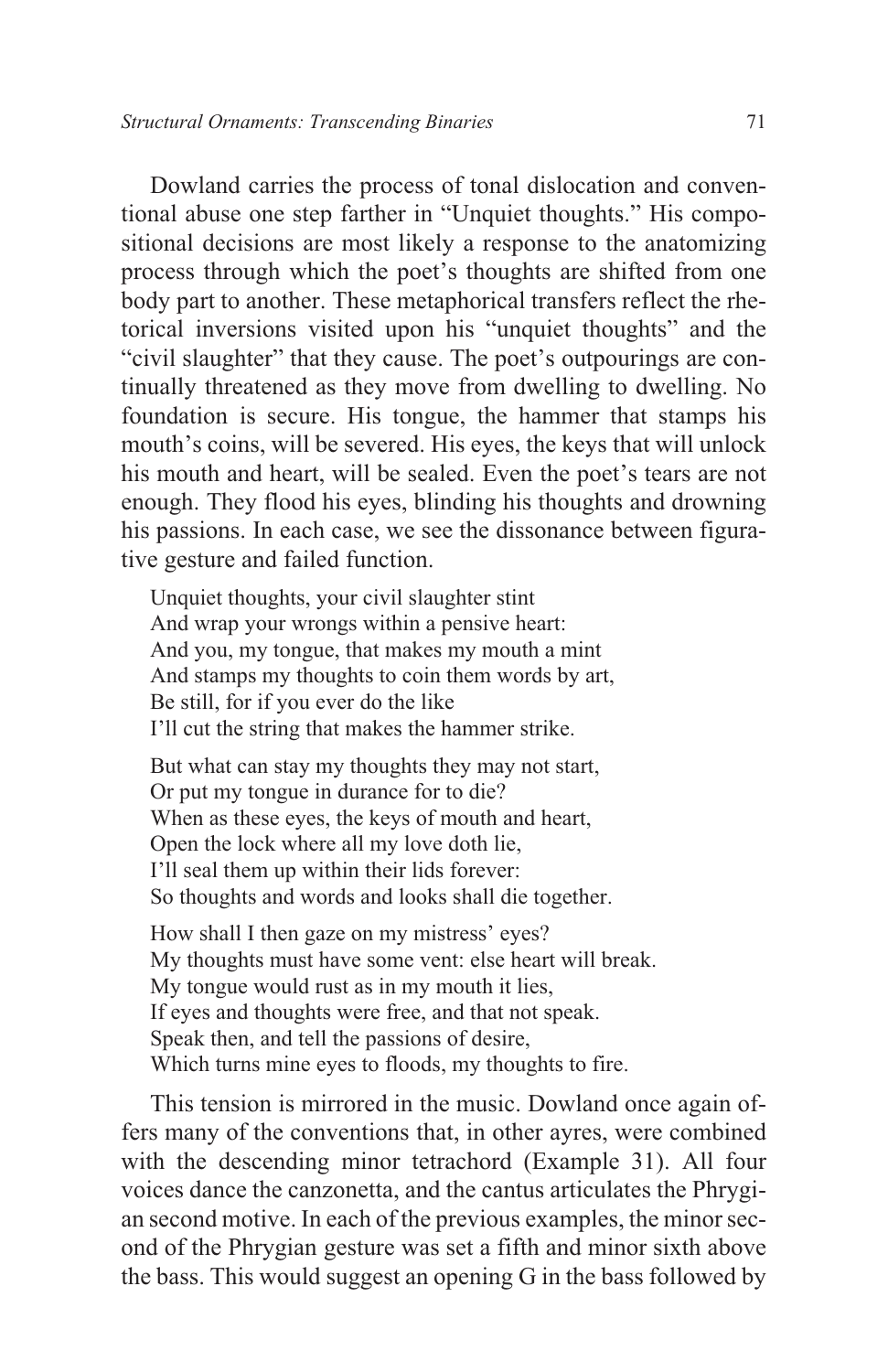a descent to D that emphasizes Eb. Instead, Dowland begins the bass line of  $B_{\nu}$ , touches on G, and then descends to a close on  $E_{\nu}$ . This motion is followed by a brief return to G and an extended pedal on D that leads to a cadence on G. This bass line is unique among Dowland ayres that begin with the Phrygian-second motive. In every other case, the opening interval between the bass and the minor-second motive is a perfect fifth establishing the key relationship that anticipates the descending minor tetrachord. This is the case even when the ayre's key is misrepresented. Dowland's break from this convention is driven by the text. The literary perversions of "quiet thoughts" and "uncivil slaughter" are voiced by the tonal disconnects, wrongs that he wraps within the bass. Dowland embeds an incomplete tetrachord in Campion's purveyor of key and air outlining the interpolated G, (the missing F), Eb, and the D that, as we have seen, blossoms into a pedal. This conventional ground, however, is overwhelmed by the Bb and the close on Eb. These pitches suggest the key of Bb, twice removed from the ayre's true key, G, according to theoretical treatises. In fact, Dowland's infelicities follow Campion's tonal directives. The composer's minor tetrachord always obeys tonal conventions when it is allowed to run its course, articulating the key determined by its final. When it is deflected from its expected goal, the tetrachord is set in the key of the second close, a fifth above the final. In "Unquiet thoughts," Campion's last preference, a minor third above the final, is implied. The distance Dowland travels from the ayre's key coincides with the severity of his tetrachordal trespasses.

While the conflict between conventions is temporarily quelled by the close on G, the victory is short-lived. Eight measures of tonal transgression and rhythmic chaos follow before the poet's authority is reasserted through a homorhythmic sequence (Example 32). This sequence, however, an expansion of the "dominant," threatens a tonal anarchy that is resolved only when the cantus and bass, proceeding in lock step, submit to the text's reiterated demands. The passions of desire are quenched and sorrow, temporarily held at bay, finally, irrevocably, prevails.

"Unquiet thoughts" explores the limits beyond which conventions lose their comprehensibility. Dowland expects his audience to recognize the tonal implications of the Phrygian second in the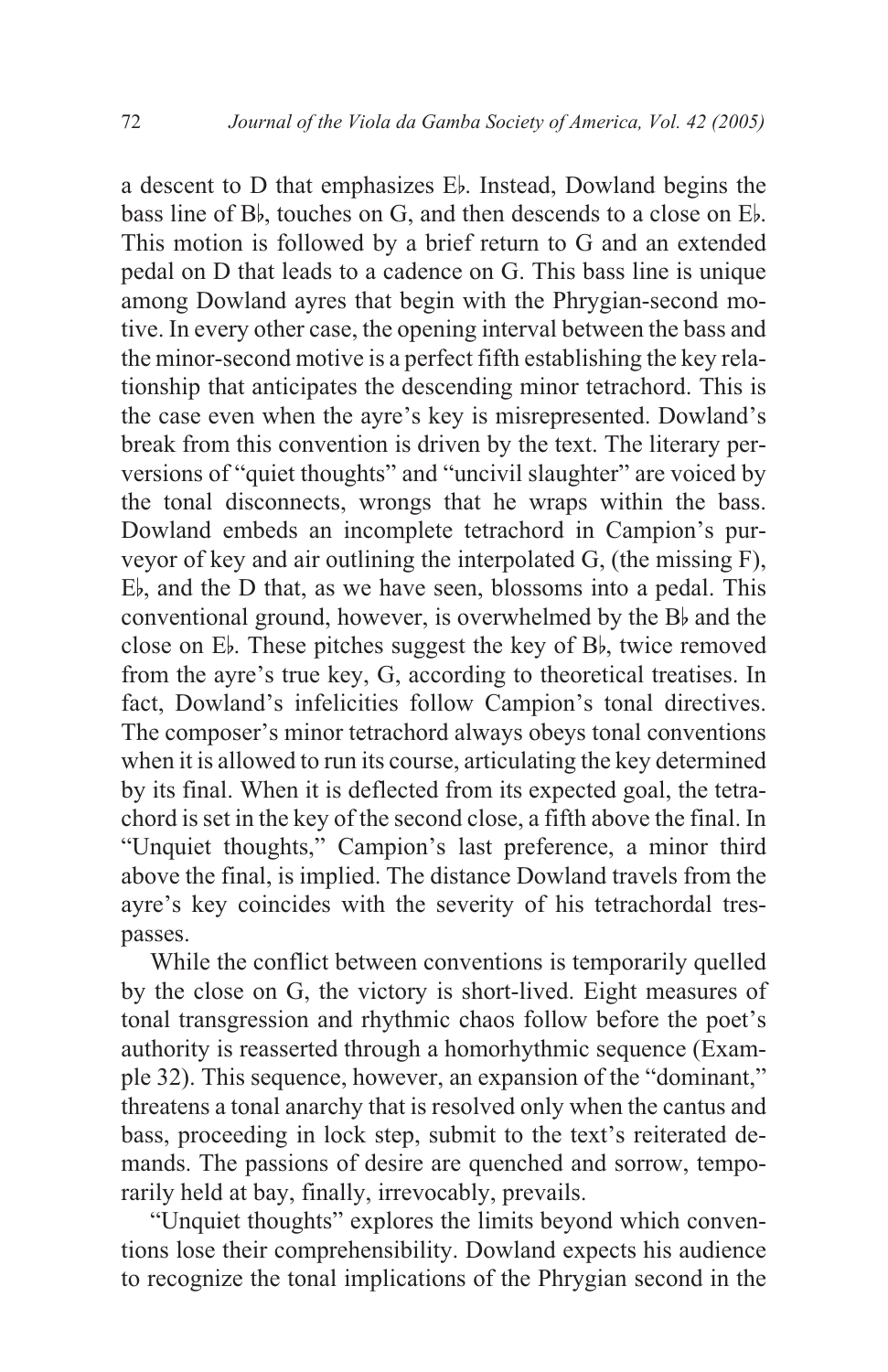

**Example 31.** John Dowland, "Unquiet thoughts," mm. 1–3.



**Example 32.** John Dowland, "Unquiet thoughts," mm. 10–12.

cantus as well as the transgressions of the bass line. He expects his audience to savor the inappropriate "resolution" and deflection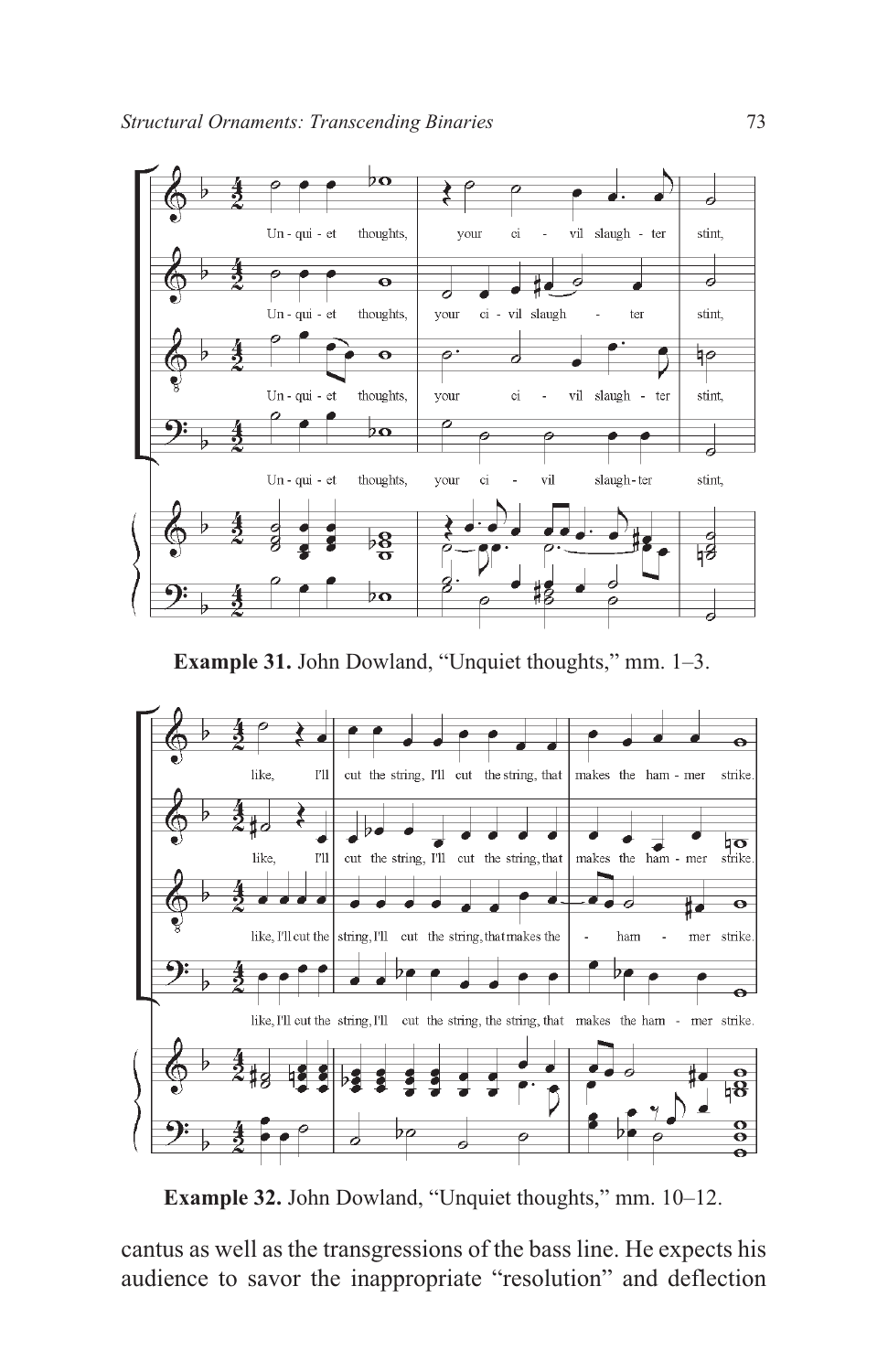from the dominant harmony that supports the poem's last line of text as well as the insistence of the sequence that forcibly recalls the dominant and strikes the final cadence. As always, however, these trespasses are grounded in convention. Dowland's distortions only work if his audience recognizes and understands the identity of form and function expressed by the conventions in their unaltered forms. This knowledge allows the composer to stretch structures in ways that distend their figurative function. It is in this realm that ornament and structure piecefully co-exist.

#### **Conclusion**

Our tonal world is one of fixed conventions. Each pitch and every chord has a function. Ambiguity is limited to pivot chords, and the duplicity of a deceptive cadence is appreciated as much for its frequency—rare—as its effect. Elizabethan and Jacobean music often sounds tonal. We could even make the case, although not a teleological one, that the groundwork for tonality was being laid. Campion argues that the bass, not the tenor, expresses the true key and air of a composition and, though rarely credited, he anticipates Rameau's theory of a fundamental bass by over one hundred years.

… such Bases are not true Bases, for where a sixt is to be taken, either in F. sharpe, or in E. sharpe, or in B. or in A. the true Base, is a third lower, F. sharpe in D., E. in C, B. in G., A. in F., as for exam $ple.49$ 



We can see a similar progression toward tonality in Butler's discussion of syllables for singing. In place of Campion's four-note solmization, Butler proposes a seven-note system in which each note is assigned its own syllable (Example 33). Like our modern-day solfege, his approach is based on the relationship of each pitch to the final of the scale, not the location of half steps.

Campion's fundamental bass and Butler's seven-note solmization are necessary precursors to tonality; however, they are just

<sup>49</sup>Campion, *A New Way*, 204.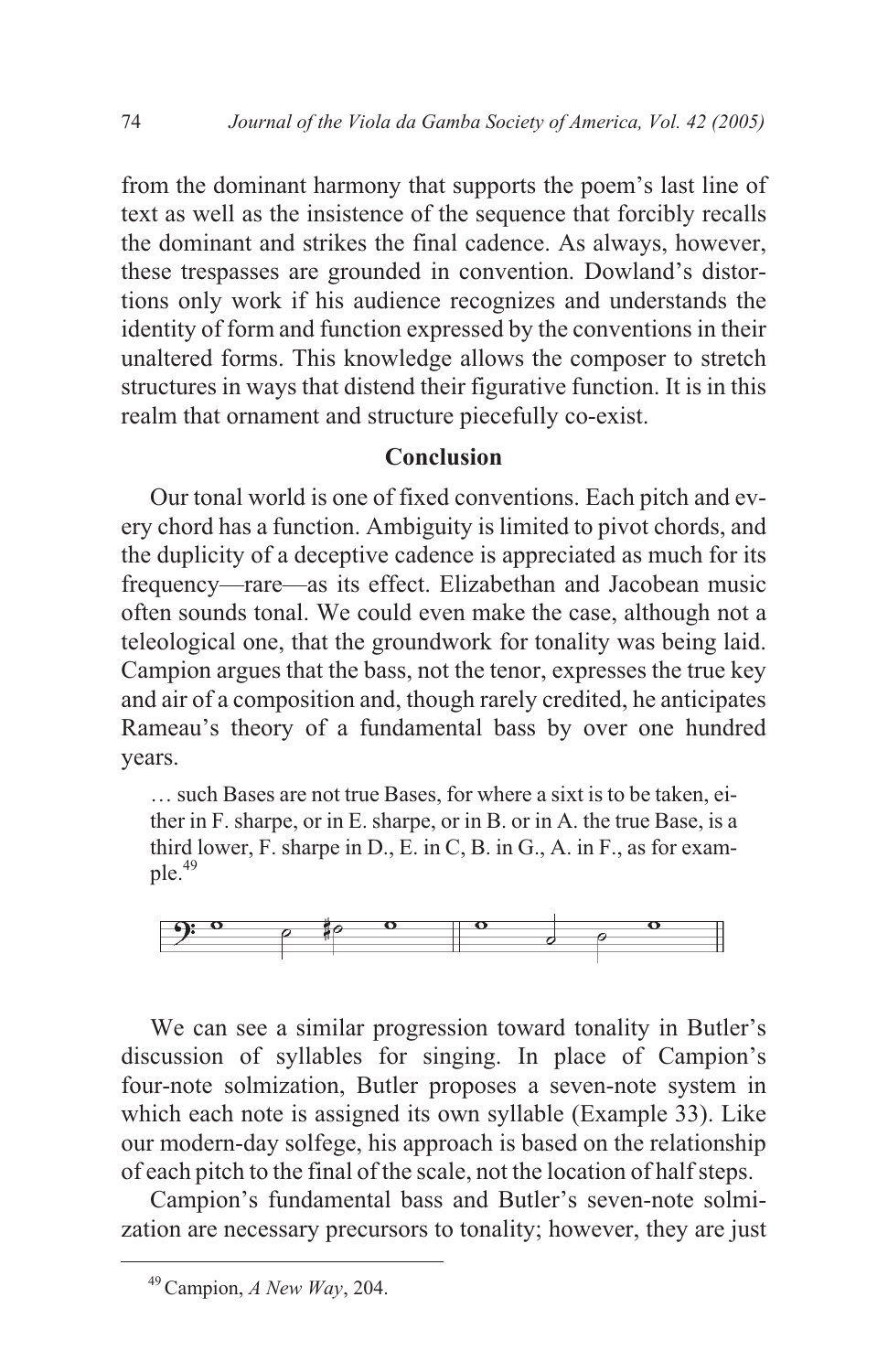

**Example 33.** Charles Butler, seven-note solmization system.

that. The more rigid conventions that define functional harmony had yet to be set in place. The distinctions that Campion establishes between the bass and the root of a chord speak to an increasing emphasis on the vertical. Nonetheless, the function of vertical structures remains fluid. A similar argument could be made for Butler's solmization system. Unlike Campion, whose scales each possess two sol's, two la's, and two fa's, one of which can be, anachronistically speaking, both the "subtonic" and the "leading tone," Butler assigns each note a different name. His nomenclature, however, retains the vestiges of Campion's duplicity. Pha sounds a lot like fa—literally, figuratively, and musically. Oral and aural ambiguity remains.

This is the distinction that we want to make. While tonality celebrates the literal, the essence of the Elizabethan and Jacobean aesthetic is the simultaneous mo(ve)ment of the figurative. Two keys can co-exist in the same piece and different airs can reside within the same key. Ornaments can function as formal structures. Conventions are not fixed but can be transfigured to serve as grounds upon which embellishments are added. Music, composed as a response to a poetic text, can be ornamented by the words on which it was based.

The essence of the English aesthetic in the late Renaissance is this sense of "doubleness." We, as twenty-first-century musicians performing the music of this period, need to abandon the certainty of the tonal world and embrace the fluidity of structural ornaments that permeate the music of Byrd, Dowland, and their contemporaries. Our goal is to retu(r)n(e) our minds and ears to Elizabethan and Jacobean England and play within languages that turn reflexively upon themselves. As Hendrix suggests in his reinterpretation of Butler's revert, "Now, if a 6 turned out to be 9, I don't mind, I  $\gamma$  don't mind."<sup>50</sup>

<sup>50</sup> Jimi Hendrix, "If 6 was 9," *Axis: Bold as Love*, MCA Records MCAD-11601.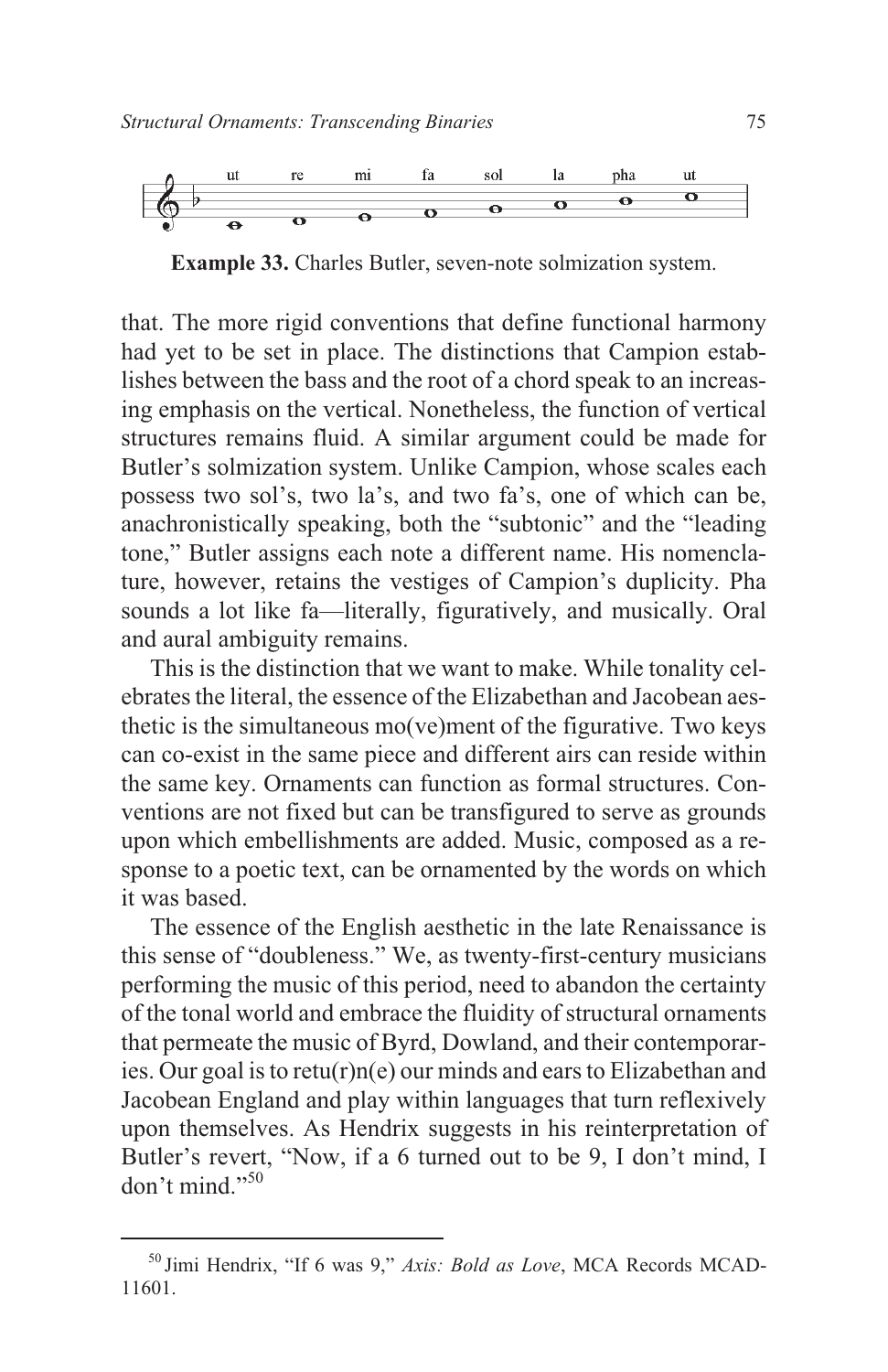## **RECENT RESEARCH ON THE VIOL**

### **Ian Woodfield**

This bibliography is intended as a concise guide to recent research related to the viol. It lists books, articles, dissertations, selected reviews, published papers, and major scholarly editions of music. Research on any aspect of the viol (and related instruments such as the baryton) will qualify for inclusion. Suggestions for additional entries in any language would be most welcome. They should be sent to Ian Woodfield, School of Music, Queen's University Belfast, Belfast BT7 1NN, Northern Ireland, or e-mailed to  $\langle$ i.woodfield@qub.ac.uk>.

- **Appel, Bernhard R.** "Der Gambist Johann Daniel Hardt (1696–1763)." In *Viola da Gamba – Baryton – Arpeggione: Proceedings of the Symposium in Honour of Alfred Lessing: Düsseldorf, 2000*, 87–100. Utrecht: STIMU, 2004.
- **Bates, James Allyn.** "The Music for the Viola da Gamba in Italy 1540–1640: Its Repertoire and Performance Practice." Ph.D diss., University of Kentucky, 2002.
- **Bellingham, Bruce.** "Harmonic Excursions in the English Early-Seventeenth-Century Four-Part Fantasias of Alfonso Ferrabosco the Younger." *Journal of the Viola da Gamba Society of America* 41 (2004): 36–65.
- **Boer, Johannes.** "The Viola da Gamba in the Nineteenth Century." In *Viola da Gamba – Baryton – Arpeggione: Proceedings of the Symposium in Honour of Alfred Lessing: Düsseldorf, 2000*, 35–41. Utrecht: STIMU, 2004.
- **Cheney, Stuart.** "Hotman and Dubuisson/Hotman et Dubuisson." In *A Viola da Gamba Miscellanea*, edited by Susan Orlando, 43–61. Limoges: Presses Universitaires de Limoges, 2005.
- **Dunford, Jonathan.** "Ditrich Stoeffken: A Brief Introduction." In *A Viola da Gamba Miscellanea*, edited by Susan Orlando, 35–41. Limoges: Presses Universitaires de Limoges, 2005.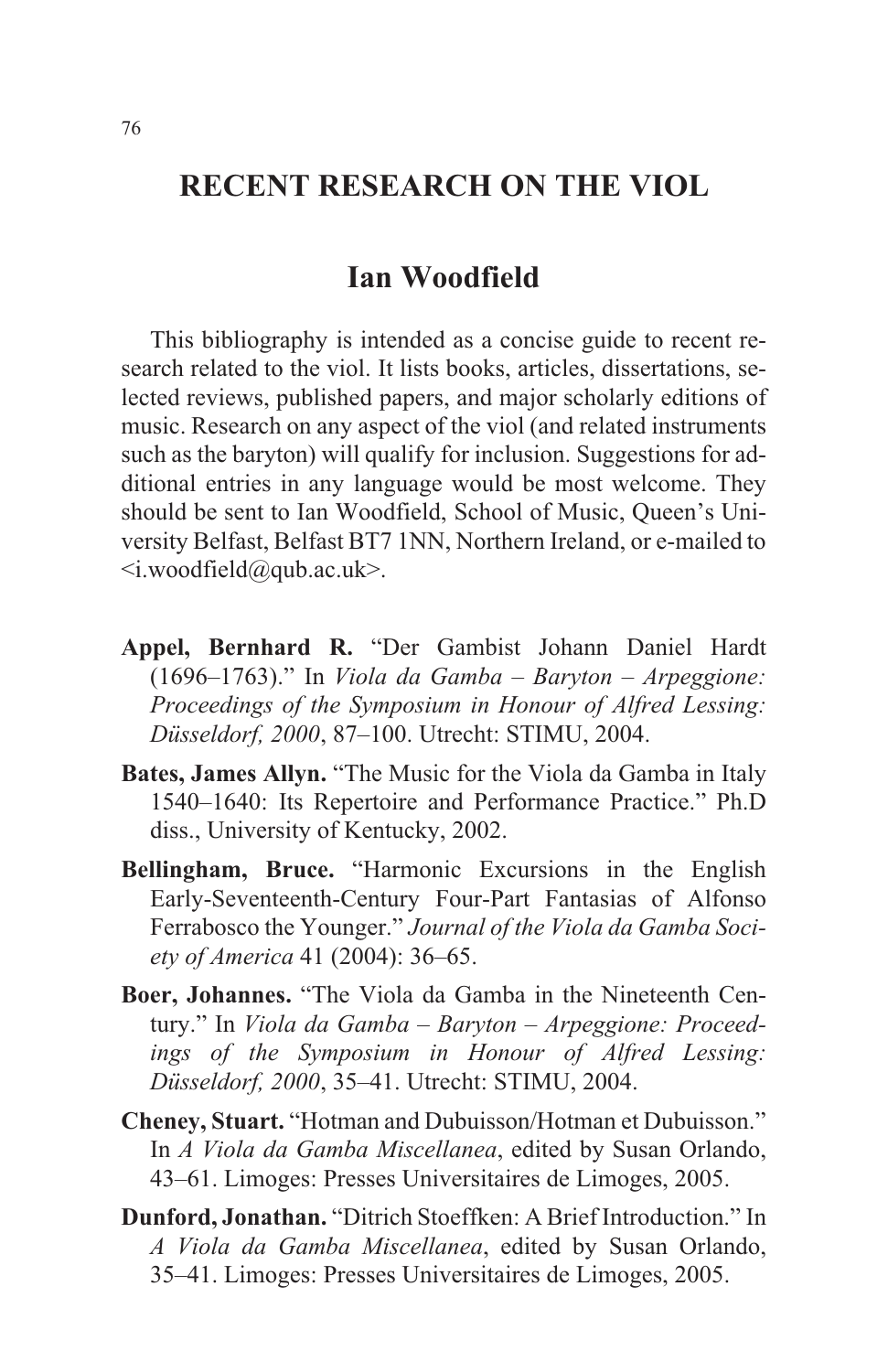———"The Sainte Colombe Enigma: Current State of Research/Le mystère Sainte Colombe: l'état actuel des recherches." In *A Viola da Gamba Miscellanea*, edited by Susan Orlando, 13–33. Limoges: Presses Universitaires de Limoges, 2005.

- **Emans, Reinmar.** "Giovanni Legrenzis Werke für Viola da Gamba." In *Viola da Gamba – Baryton – Arpeggione: Proceedings of the Symposium in Honour of Alfred Lessing: Düsseldorf, 2000*, 43–52. Utrecht: STIMU, 2004.
- **Flassig, Fred.** "Idiomatik und Spieltechnik in der deutschen Gambenmusik des 18. Jahrhunderts." In *Viola da Gamba – Baryton – Arpeggione: Proceedings of the Symposium in Honour of Alfred Lessing: Düsseldorf, 2000*, 63–72. Utrecht: STIMU, 2004.

**\_\_\_\_\_\_**"Gambenwerke von Podbielski und Mente: Addenda zur Soloistischen Gambenmusik im Ostdeutschen Raum im 18. Jahrhundert." In *Viola da Gamba – Baryton – Arpeggione: Proceedings of the Symposium in Honour of Alfred Lessing: Düsseldorf, 2000*, 101–12. Utrecht: STIMU, 2004.

- **Fleming, Michael.** "An 'Old Old Violl' and 'Other Lumber': Musical Remains in Provincial Non-Noble England, c.1580–1660." *Galpin Society Journal* 58 (2005): 80–99.
- **Gifford, Gerald.** "Introducing a Series of Facsimile Publications of Materials from the Dolmetsch Library of Early Music, Haslemere." *Consort* 60 (2004): 78–89.
- **Hoffmann, Bettina.** "Dal Concerto Alto al Concerto Basso: Accordature delle Viole da Gamba nell'Italia del Cinquecento." *Recercare* 16 (2004): 23–67.

**\_\_\_\_\_\_**"Catalogo della Musica Soloistica e Cameristica per Viola da Gamba: On Criteria and Methods of Cataloguing." In *Viola da Gamba – Baryton – Arpeggione: Proceedings of the Symposium in Honour of Alfred Lessing: Düsseldorf, 2000*, 121–24. Utrecht: STIMU, 2004.

**Holman, Peter.** "'A Solo on the Viola da Gamba': Carl Friedrich Abel as Performer." *Ad Parnassum: A Journal of Eighteenthand Nineteenth-Century Instrumental Music* 2 (2004): 45–71.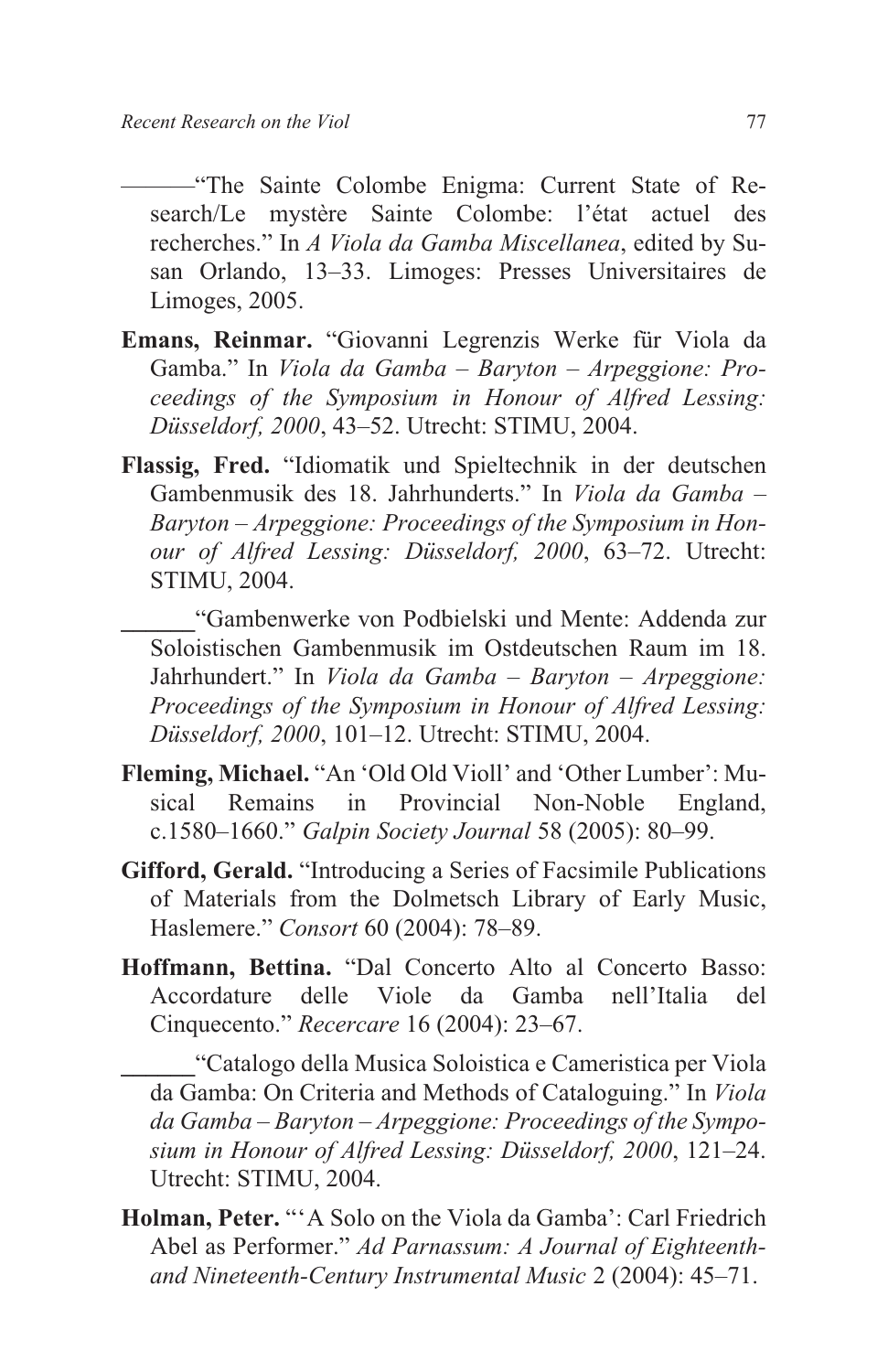**\_\_\_\_\_\_**"Ann Ford Revisited." *Eighteenth-Century Music* 1 (2004): 157–81.

Jaquier, Pierre. "Une dispute aux Tuileries: Petit divertissement d'après Hubert Le Blanc." In *A Viola da Gamba Miscellanea*, edited by Susan Orlando, 81–93. Limoges: Presses Universitaires de Limoges, 2005.

——— "Les sept planètes: un consort de violes anglais." In *A Viola da Gamba Miscellanea*, edited by Susan Orlando, 155–65. Limoges: Presses Universitaires de Limoges, 2005.

- **Kessler, Dietrich.** "The Restoration of Two English Viols by Henry Jaye and Richard Meares." In *A Viola da Gamba Miscellanea*, edited by Susan Orlando, 195–209. Limoges: Presses Universitaires de Limoges, 2005.
- **King, Richard.** "Handel and the Viola da Gamba." In *A Viola da Gamba Miscellanea*, edited by Susan Orlando, 63–79. Limoges: Presses Universitaires de Limoges, 2005.
- **Morris, Stephen.** "William Young's Fantasias a3, by Another Name, Still Sound as Sweet …" *Journal of the Viola da Gamba Society of America* 41 (2004): 5–35.
- **Muthesius, Ingo.** "Restaurer: le travail d'un atelier/Restaurieren: Arbeit in einer Werkstatt." In *A Viola da Gamba Miscellanea*, edited by Susan Orlando, 167–93. Limoges: Presses Universitaires de Limoges, 2005.
- **Orlando, Susan,** ed. *A Viola da Gamba Miscellanea*. Proceedings of symposia on viola da gamba, Christophe Coin, director. Limoges: Presses Universitaires de Limoges, 2005.
- **Otterstedt, Annette.** "It Is Said That Smaller Specimens Also Existed: The Descant Viol in Germany." In *A Viola da Gamba Miscellanea*, edited by Susan Orlando, 129–53. Limoges: Presses Universitaires de Limoges, 2005.
- **Pinto, David.** "The Madrigal-Fantasia: Italian Influences in Early Seventeenth-Century England." In *A Viola da Gamba Miscellanea*, edited by Susan Orlando, 95–127. Limoges: Presses Universitaires de Limoges, 2005.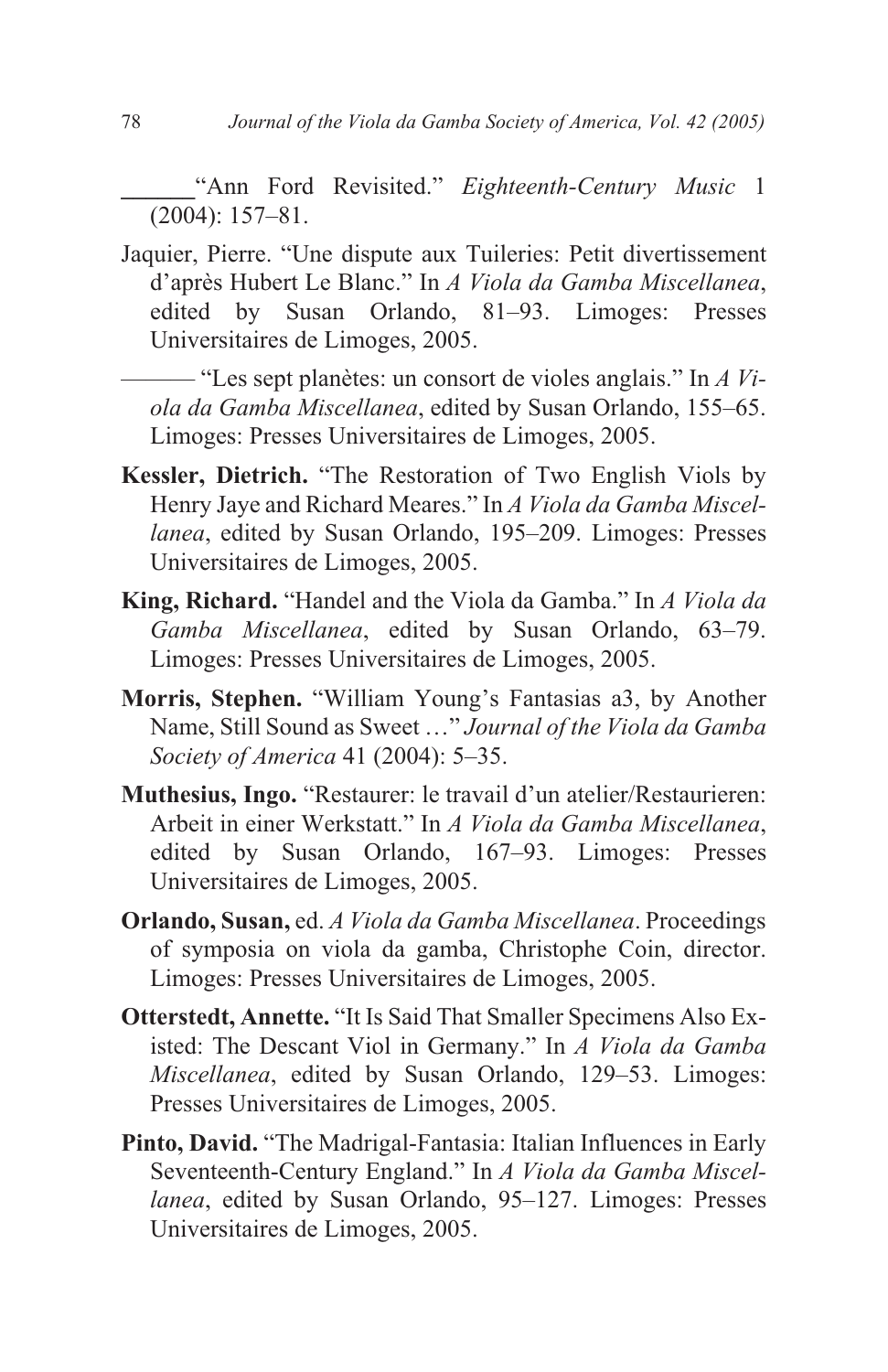**Rawson, Robert.** "Gottfried Finger's Christmas Pastorellas." *Early Music* 33 (2005): 591–606.

**\_\_\_\_\_\_**"Gottfried Finger and the Baryton." In *Viola da Gamba – Baryton – Arpeggione: Proceedings of the Symposium in Honour of Alfred Lessing: Düsseldorf, 2000*, 53–61. Utrecht: STIMU, 2004.

- **Riché, Charles.** "The Restoration of a Bass Viol by Nicolas Bertrand, Paris, Beginning of the 18<sup>th</sup> Century/De la restauration d'une basse de viole de Nicolas Bertrand, Paris, début XVIIIe siècle." In *A Viola da Gamba Miscellanea*, edited by Susan Orlando, 211–27. Limoges: Presses Universitaires de Limoges, 2005.
- **Soubeyran, Marc.** "Restoration Matters—An Interview with John Topham." In *A Viola da Gamba Miscellanea*, edited by Susan Orlando, 229–39. Limoges: Presses Universitaires de Limoges, 2005.
- **Strümper, Marc.** *Die Viola da Gamba am Wiener Kaiserhof: Untersuchungen zur Instrumenten- und Werkgeschichte der Wiener Hofmusikkapelle im 17. und 18. Jahrhundert. Publikationen des Instituts für Österreichische Musikdokumentation* 28. Tutzing: Schneider, 2004.
- **Wendt, Matthias.** "Die Gambenwerke der Brüder Graun: Anmerkungen zur Quellenbelieferung." In *Viola da Gamba – Baryton – Arpeggione: Proceedings of the Symposium in Honour of Alfred Lessing: Düsseldorf, 2000*, 73–85. Utrecht: STIMU, 2004.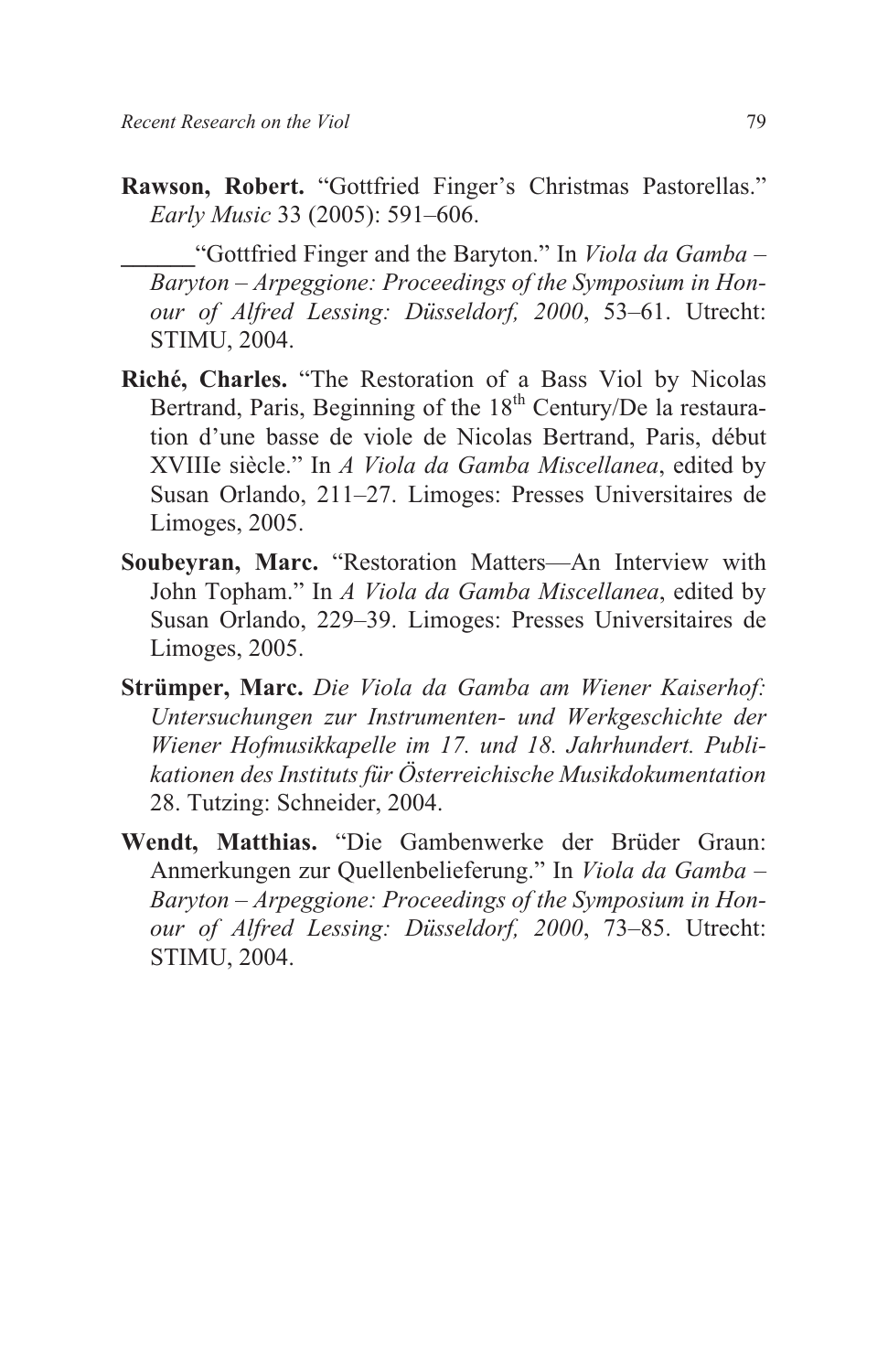### **REVIEWS**

**John Wilbye.** *Five-Part Madrigals, "Apt both for voyals and voices."* Edited by George Houle. Albany, CA: PRB Productions, 2005. VC053. Score and parts, \$35.00.

Vocal polyphony has always been a staple of the repertoire of the viola da gamba consort. The instruments of the viola da gamba family may have been invented expressly for the purpose of playing vocal polyphony. The earliest printed sources of Renaissance instrumental music contain numerous vocal compositions without their texts. The viola da gamba's most characteristic genres, the fantasia and *In nomine*, were both derived directly from vocal models. Untexted parts for Italian madrigals are found in manuscripts associated with the Stuart-era flourishing of the viol consort. And finally, title pages for English madrigals, including that for the work in question, regularly designated their contents as "apt both for Voyals and Voyces."

Given the importance of vocal repertoire in the history of the viol, its great pedagogical value, and the deep pleasures afforded by playing madrigals, chansons, lieder, and motets on viols, it has been a strange and frustrating fact that suitable parts for instrumental rendition for this repertoire have been so difficult to obtain. Mostly we have accessed this repertoire from scholarly editions in scores found in the reference sections of research libraries. After making photocopies of questionable legal status, we play from scores with small type faces, inconvenient clefs, too many page turns, and even occasionally uncomfortable transpositions. Or we cut and paste. Or we limit our repertoires to what we have the time and patience to copy by hand. Delving into this rich area requires dedication!

Fortunately, recent years have seen the publication of modern editions of madrigals in parts suitable for performance on viols. In the vanguard of this effort have been valuable contributions from Peter Ballinger's PRB Productions, including the madrigals of Gibbons, the third book of Monteverdi, Dowland's *Pilgrim's Solace*, and a collection of Gesualdo. All of these publications offer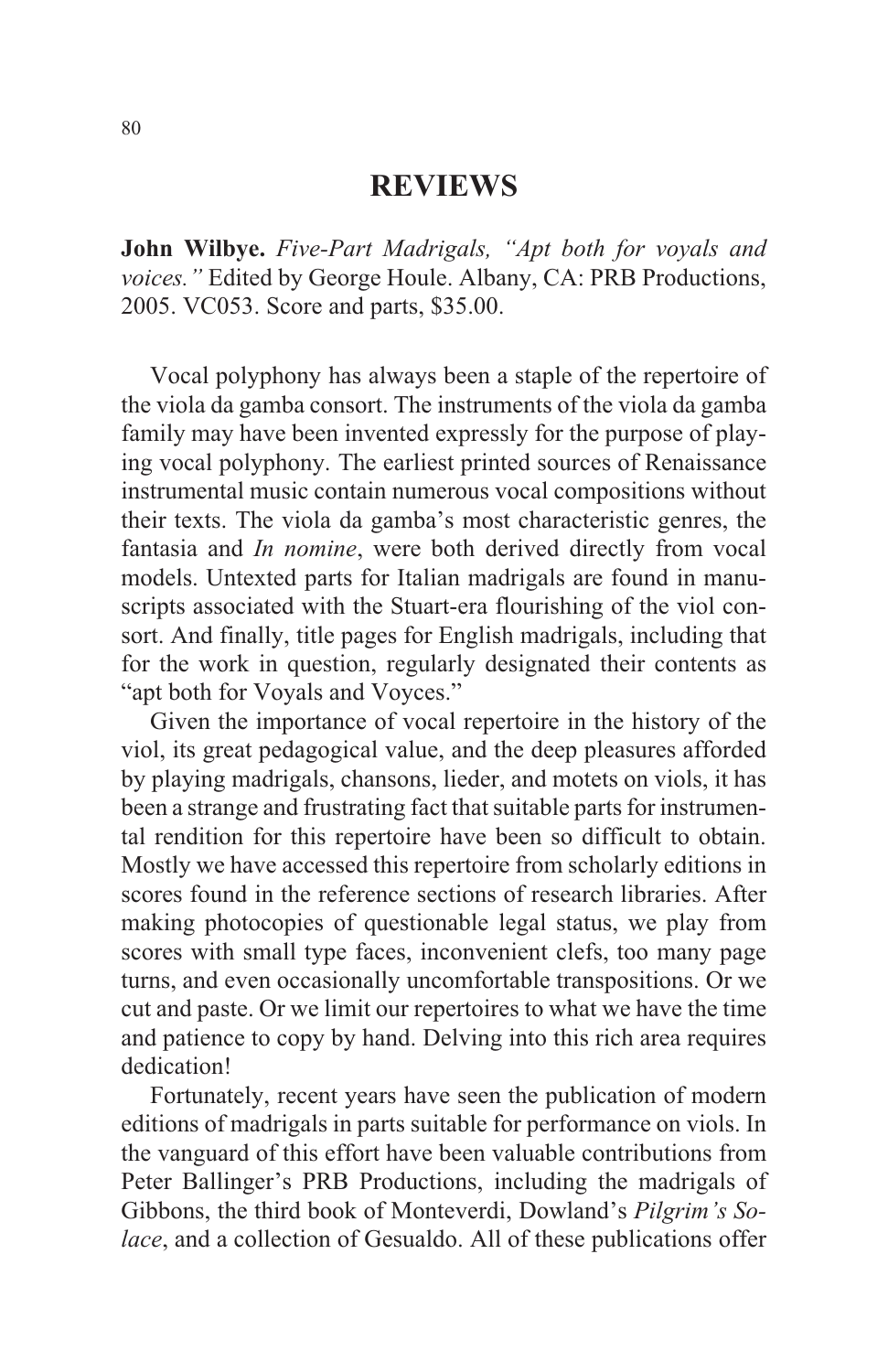clearly legible parts with texts in viol-friendly clefs without annoying page turns.

Other valuable items in this vein have been George Houle's editions of four- and five-part madrigals of John Wilbye, formerly available from Santa Ynez Music. These part sets are among the most well-worn and loved in my library, finding regular use in performance, teaching, and playing for pleasure. All of these pieces are excellent compositions. Every line is satisfying to play or to hear. The texts are well declaimed and expressed sometimes passionately, sometimes subtly. The best of them are deeply moving. The most modest and conventional ones are thoroughly winsome.

After a brief period during which these editions were not available (after Santa Ynez Music folded its tent), Houle and Ballinger are in the process of reissuing these beautiful pieces in a clean new typesetting available from PRB. The five-part pieces reviewed here are to be followed by collections of the madrigals in three, four, and six parts.

The new edition has nearly all of the virtues of the previous publication. Houle's introduction is retained, succinctly offering historical background, acute assessment of the work's value, and description of the editorial methods. However, strange to say, the larger format of the PRB print has not resulted in any gain in legibility. The clunky note-heads of the Santa Ynez print are actually easier to see than the fine type-face used by PRB. The small font used by PRB for the lyrics is very difficult to take in while reading the music. This is a pity because, as Houle observes in his preface, "The poetry serves as an invaluable guide to phrasing, articulation and nuance in performance." As in other PRB editions, readers occasionally stumble over peculiar beamings.

These small cavils hardly diminish the value of this publication, and certainly won't stop me from adding the three- and six-part pieces to my library. I'm waiting eagerly (greedily) to see Weelkes, Senfl, Rore, Willaert, Lassus, Arcadelt, and Marenzio so well served.

John Mark Rozendaal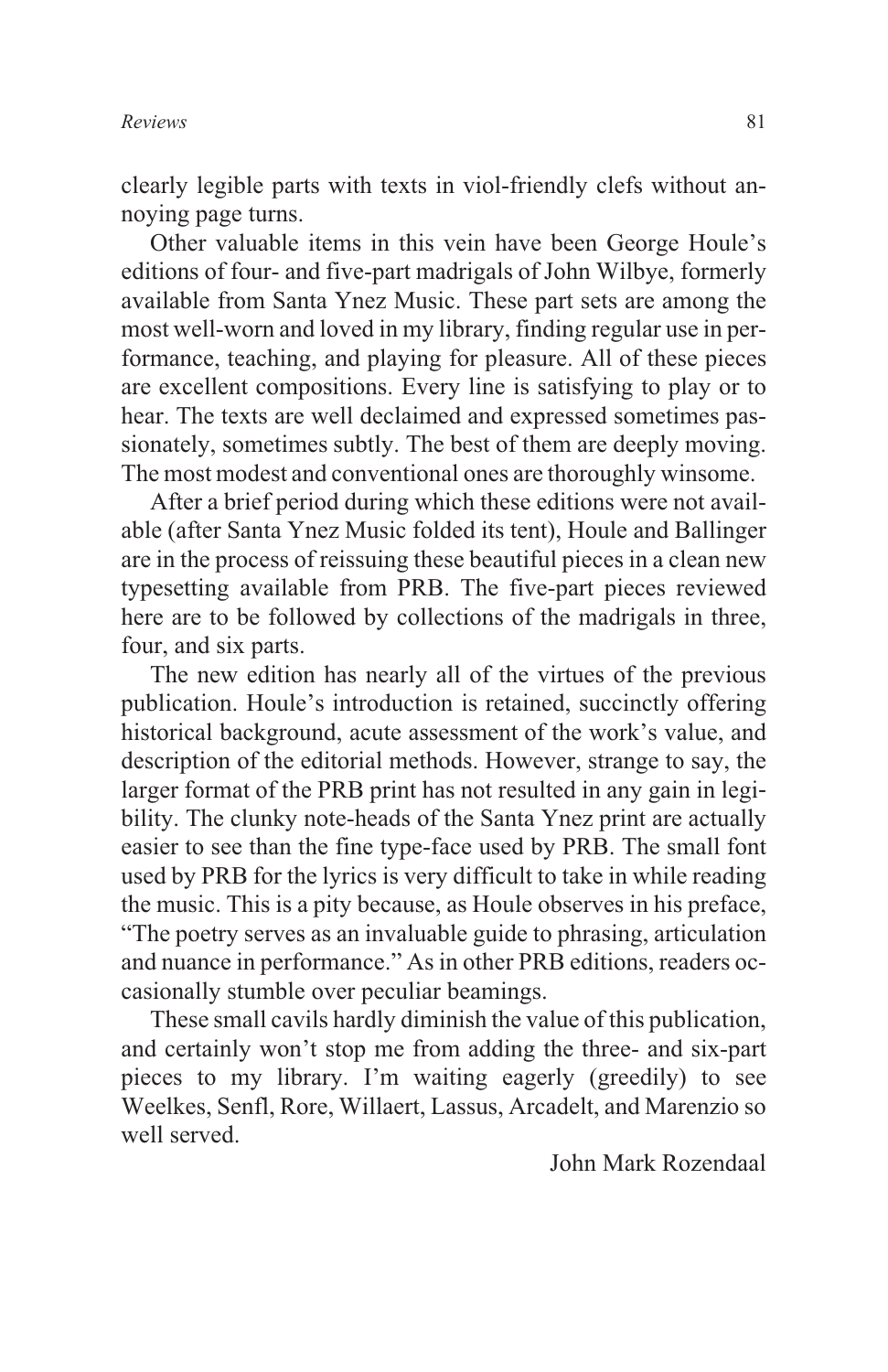**Alfonso Ferrabosco the Younger.** *Consort Music of Five and Six Parts*, edited by Christopher Field and David Pinto. Musica Britannica, vol. 81. London: Stainer & Bell, 2003. £89.50 (about \$159).

"Cool book!" was the spontaneous reaction of my fourteen-year-old bassoon-playing daughter when the padded bag containing this volume of Ferrabosco's consort music was finally opened on our breakfast table in Belfast. With its hard covers, its richly colored and weighty paper, and its visually impressive content, this volume is indeed a fine example of the bookmaker's art.

Ever since the publication of Thurston Dart's *Jacobean Consort Music*, the national series Musica Britannica has done the lover of English viol consort music proud. Excluding only those composers too eminent to appear anywhere other than in their own series (Byrd and Purcell), Musica Britannica has gradually supplied us with the works of the other stars of this luminous galaxy in high-quality editions: Gibbons, Ferrabosco, Mico, Lawes, Jenkins, Locke, and the Elizabethans. A comparison between *Jacobean Consort Music* and the present volume shows just how far our understanding of this repertoire has come. The music texts presented by Dart were perfectly serviceable, and although editorial techniques have been refined over the years, the quality of the music edition is not what sets this volume apart from its predecessor. What has been transformed is the character and quality of the accompanying commentaries, especially in the way that they present source information. In *Jacobean Consort Music* little more than a list of sources is given, and in the commentary Dart restricted himself to statistical readings of variants. What we now have is a wonderfully rich appraisal of an astonishing array of manuscripts. Each source is now properly described and imaginatively contextualized. We increasingly know *for whom* manuscripts were prepared, which is just as important as *by whom*, and we have come to understand that the company a piece keeps can be very revealing indeed of its own individuality. The expertise of the two editors, Christopher Field and David Pinto, goes without question, and in the commentaries in this volume they have provided a goldmine of information. It is not clear what the division of labor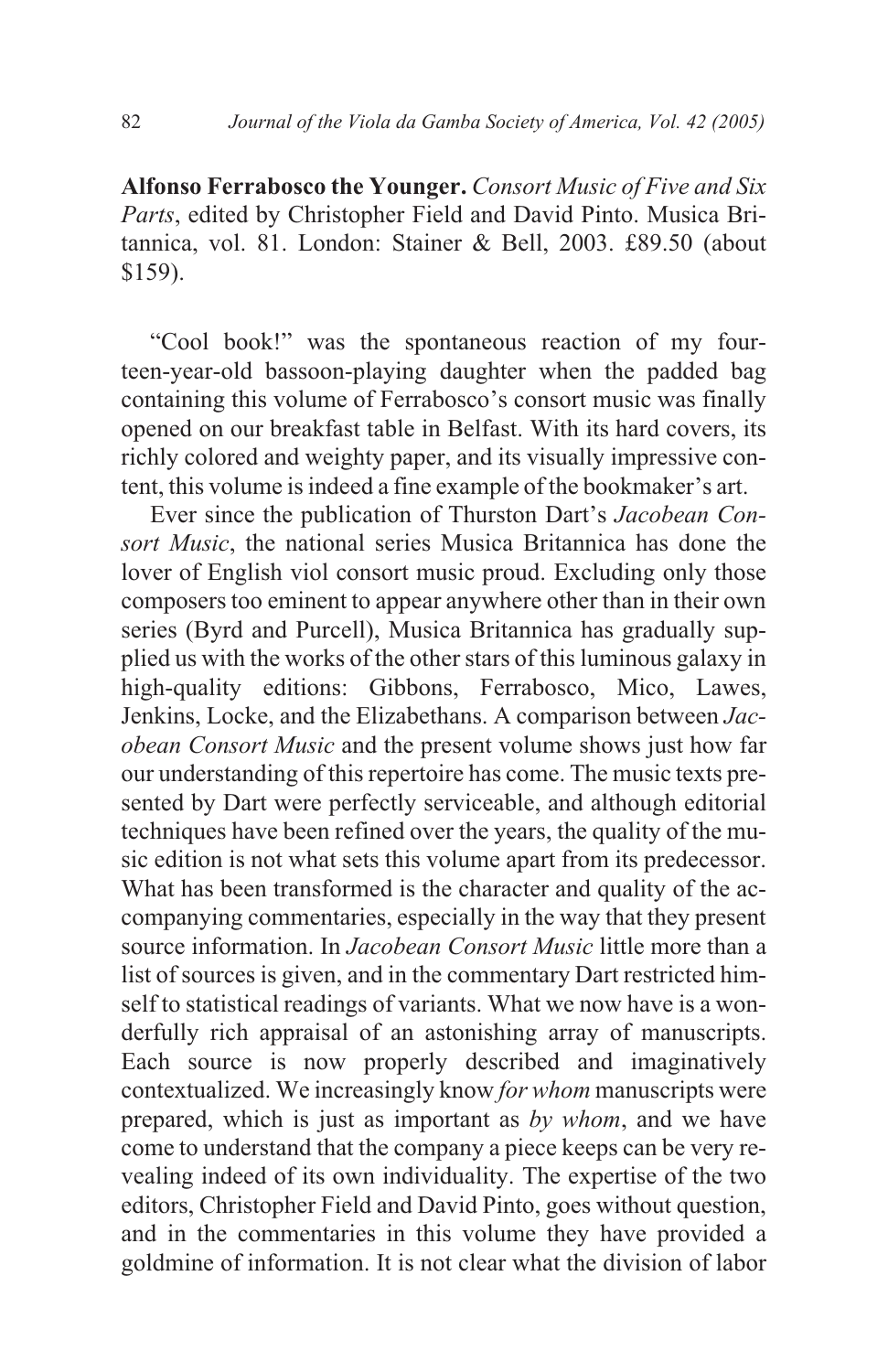was, but David Pinto's colorful and idiosyncratic English style is here (quite properly) evident only in flashes.

A close reading of all this material provokes admiration but also a melancholy thought: underpinning these impressive commentaries lies thirty years' worth of meticulous work, published mainly in the journal *Chelys*, now sadly defunct, at least in its traditional form. A dedicated band of scholars used its pages to report on their painstaking quest to comprehend the sources of what was already a much-loved repertoire. Perhaps, though, this period of work is coming to its natural end, and attention may now turn to issues of stylistic analysis. Although study of the musical genres of English consort music has lagged somewhat behind the hard-won mastery of the sources, it is advancing rapidly. In this volume the two editors make an impressive showing in their appraisal of Alfonso Ferrabosco II (c. 1575–1628) and his music. If the long-awaited (but, as far as I am aware, not yet even conceived) comprehensive history of English consort music is of this caliber, then it will be a magnum opus well worthy of its subject.

And so to the music. To extol the virtues of Ferrabosco II in these pages will no doubt be to preach to the well-and-truly converted. But a few thoughts are in order. First, this was truly a "thinking" composer, one who was not content merely to work with what he had received. He alone came up with the idea of combining pavan and consort song, placing a four-note motto theme in the highest part to which a sacred poem was later (presumably) fitted; he alone conceived the simple but effective idea that the hallowed *In nomine* theme could migrate through the voices of the consort. Then there are the extraordinary experimental fantasias that cycle with calm aplomb through the known keys and back again. Composers of this generation were on the verge of discovering what modulation could do for their music, but they were not yet there. Ferrabosco's explorations of modulation are failures, musically speaking, but of tremendous historical import. It would be very many years before anyone went much beyond the keys navigated here. Even in Jenkins, key relationships still come across as slightly random sequences of beautiful sonorities. Only with Purcell do we finally get the sense that modulation can control the pacing and direction of musical argument, as well as overall structure.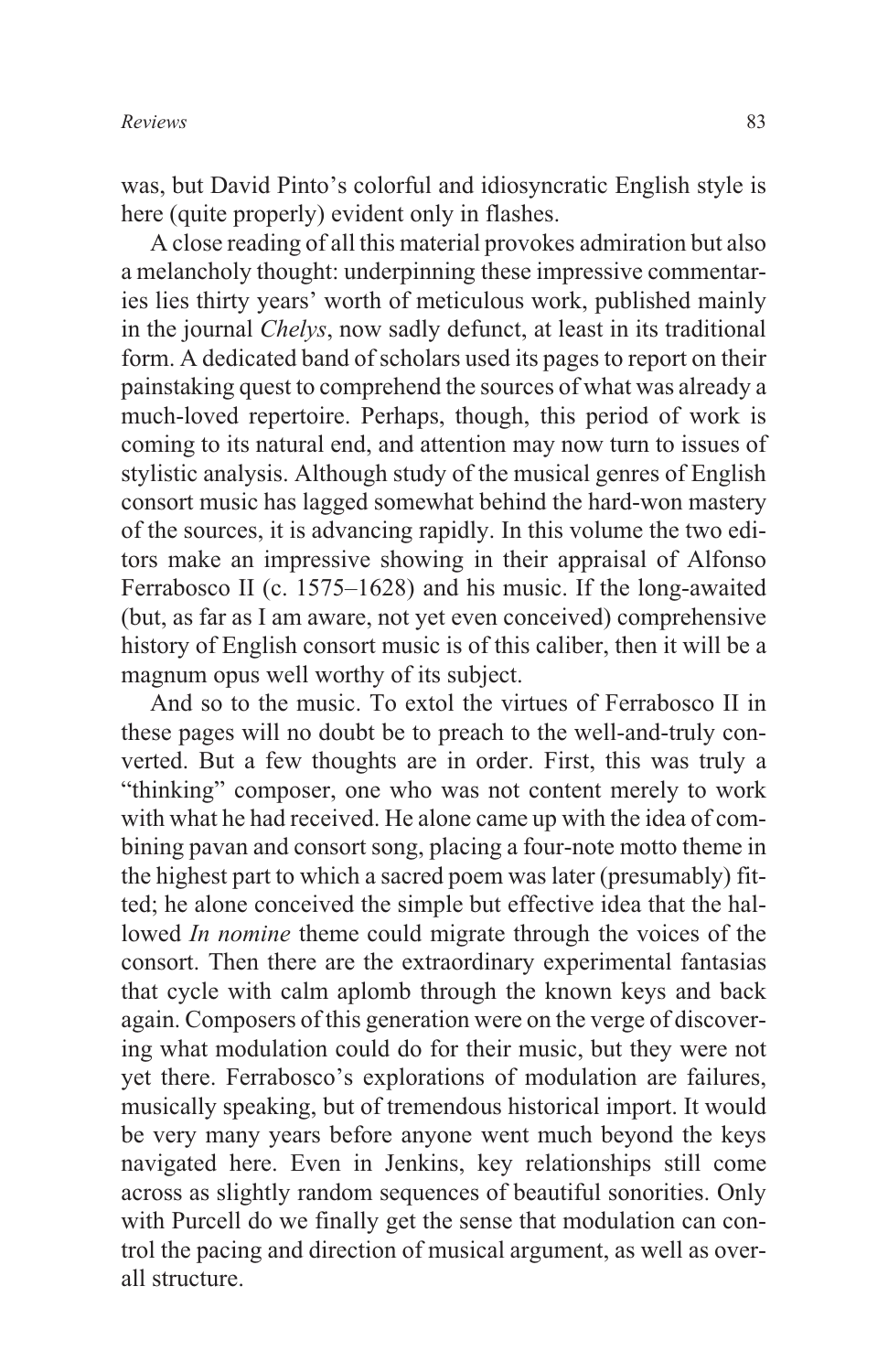Perhaps, though, Alfonso Ferrabosco II's true stature as a composer emerges most clearly in some of the less strikingly individual pieces. Over twenty-five years, our viol consort at Queen's University Belfast has developed a deep affection for the five-part pavans, special favorites being No. 7, the "Sharp" pavan, and No. 8, written in a radiant C major, with modulations to the dominant and the relative minor, but no trace of the Mixolydian flavoring favored by Byrd. True, these are unpretentious works, less highly wrought than, say, the typical Jenkins pavan, but all five lines are rewarding to play, and we have no more tired of them than of Byrd, Gibbons, or Josquin. This group of players at least would concur with Henry Peacham's remark (in *The Compleat Gentleman*, 1622) that Ferrabosco II was "inferiour unto none," and the same might well be said of this distinguished edition and its place in the national monument.

Ian Woodfield

**John Ward.** *Consort Music of Four Parts*. Edited by Ian Payne. Musica Britannica vol. 73 (London: Stainer and Bell, 2005). Hardcover score £83.00 (about \$144.00). A subset of string parts for the "Oxford" fantasias and the two-part ayres for two bass viols and organ is published simultaneously with this volume, £24.50 (about \$43.00) for members of the Viola da Gamba Society, either of the U.S. or U.K.

How many John Wards were there? Ian Payne, editor of this new Musica Britannica volume of Ward's four-part consort music, states that sixteenth-century Canterbury was "teeming with John Wards." Aside from the fact that John Ward was a common name, some musicologists have believed that two different Wards must have been composing at about the same time.

Was John Ward the madrigal composer the same as John Ward the consort composer? Inadequate birth records still cloud the question, and perceived differences in style between different sets of music by Ward have convinced some scholars that there must have been two composers with the same name. Payne has reviewed the theories on Ward's parentage, studied the manuscripts ("The Handwriting of John Ward," *Music and Letters* 65 [1984],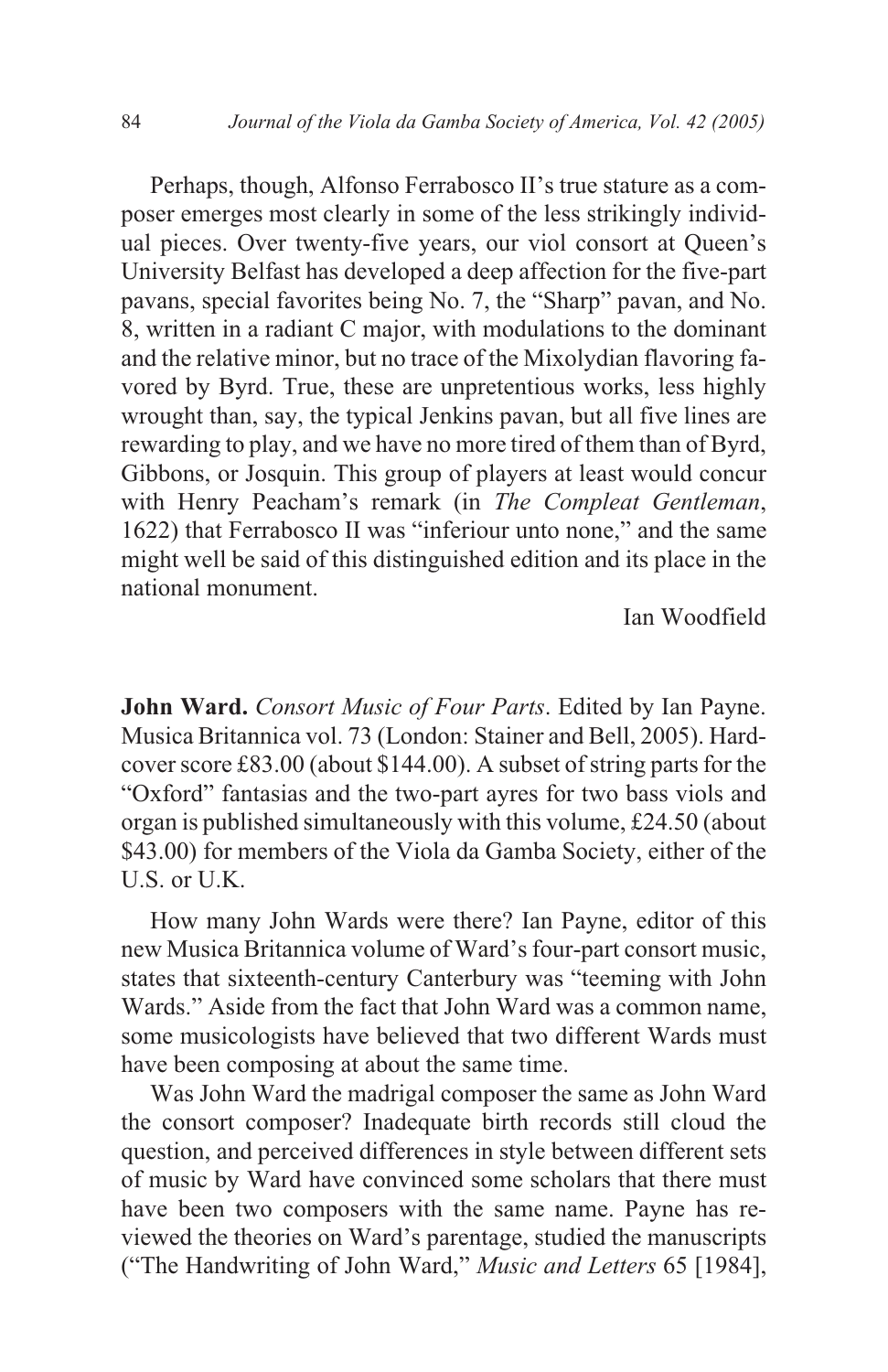176–88), and conducted extensive analysis of the musical works to reach his conclusion that the compositions were all by the same Ward. Payne's article in *Chelys* 23 (1994), 1–16, "John Ward (c. 1589–1638): The Case for One Composer of the Madrigals, Sacred Music and Five- and Six-Part Consorts," presents the arguments in regard to these sets of pieces. In the present edition, Payne extends the discussion to include the four-part consort music and the two-part ayres.

Payne has been a major contributor of research on composer John Ward in recent years, beginning with his dissertation "The Sacred Vocal Music of John Ward: A Complete Critical Edition and Commentary" (University of Exeter, 1981). His edition of Ward's consort music of five and six parts can be found in Musica Britannica volume 67, published in 1995. The new volume under consideration contains all of Ward's four-part consort music (five *In Nomines*, fifteen "Paris" fantasias, and six "Oxford" fantasias) plus six ayres for two bass viols and organ. An appendix includes several transcriptions: an anonymous arrangement of Ayre No. 1 for two lyra viols; three transcriptions of Ayre No. 5, possibly by Simon Ives—one for four-part consort and two different settings for lyra viol; and an anonymous transcription of No. 5 for keyboard.

The Paris fantasias certainly are different from the Oxford fantasias and the consorts of five and six parts. The themes of the Paris pieces are less well developed; the voice leading is more angular, and the harmonic palette is less varied. However, Payne cites several signature techniques of Ward's writing that convince him that all the consort pieces are the work of the same composer, though at different times of his life. The same conclusion holds true for the ayres, which are simpler in design and follow the forms of dance music rather than madrigalian counterpoint.

According to the genealogy supported by Canterbury Cathedral, John Ward was baptized at Canterbury in February 1589/90, possibly the son of the minor canon J. Ward, who would have been aged nineteen or twenty at the time. The boy was then a cathedral chorister from 1597 to 1604, and a King's Scholar at the grammar school at Canterbury. In 1607, after his formal schooling, he joined the household of Sir Henry Fanshawe of Hertfordshire, who had a house near St. Paul's in London. Ward published a set of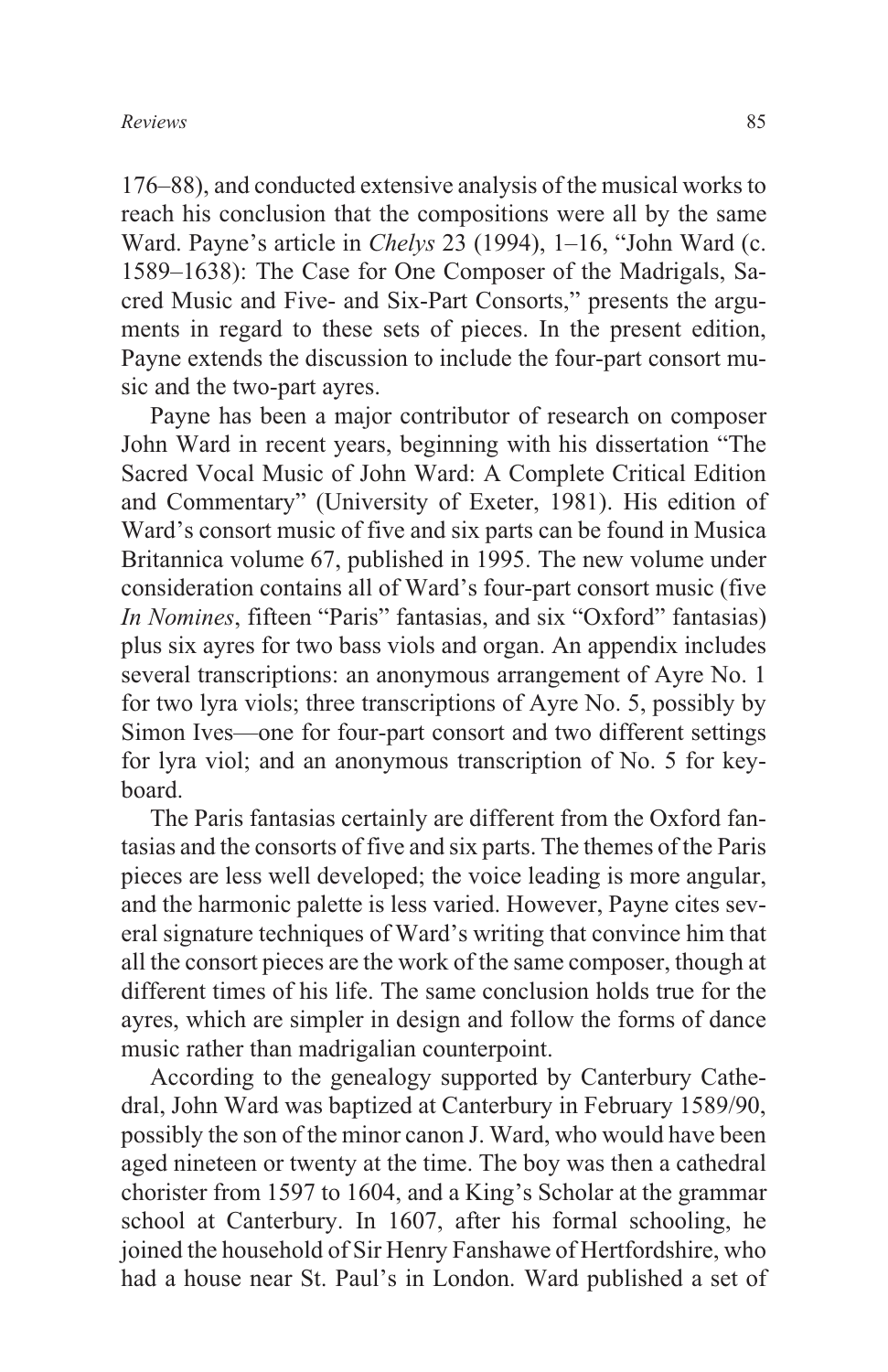madrigals, dedicated to Sir Henry, in 1613, and the fifteen Paris fantasias and five *In Nomines* of four parts may have been written at about this time. Sir Henry died in 1616, and Ward's last secular vocal work was an elegy on the patron's death. Fanshawe's son Thomas did not continue the rich household musical activity of the father, but Ward did continue to compose instrumental works (for viol consort) and sacred music.

Ward completed the five-part consort pieces (fantasias in the style of Italian madrigals) by 1619, and the six-part fantasias could have been composed earlier. Payne speculates that the four-part Oxford fantasias were dated later than 1619, as they are "mature" and "substantial." By 1621 Ward was working as the attorney or clerk of Sir Thomas Fanshawe, who was the recording officer ("remembrancer") of the Exchequer. During this period, Ward was probably connected with musicians performing at St. Paul's and may have written sacred services for the cathedral. These facts seem to imply that Ward was retained by the Fanshawe family, but that the household did not supply as many musical opportunities as did Ward's other contacts. Ward died in 1638.

Although the so-called Paris fantasias seem to be earlier works than the Oxford fantasias, the unique source for the Paris works is a manuscript copied after 1661 (Paris, Bibliothèque Nationale de France, Fonds du Conservatoire de Musique, MS Réserve F. 770). This is also the source for the five *In Nomines*. The copyist of the Paris manuscript was the court musician identified as "I.A.," probably the violinist John Atkins (or Atkinson), a member of the royal band of twenty-four violins. Payne notes the fact that the Paris fantasias were transcribed by Atkins with G clef signs for the two upper parts, and therefore were very likely intended for performance by violins.

The Oxford fantasias are found in multiple sources, the most complete of which is the Hatton "Great Set," a set of partbooks, a score, and an accompanying organ part, now in the library of Christ Church, Oxford (Mus. MSS 397–400). The only complete text of the six ayres for two basses and organ is found in the "Hatton Set" (now Oxford, Christ Church Mus. MSS 432 and 612–13), also from the Hatton family library. These manuscripts, commissioned from two important copyists, John Lilly and Stephen Bing, were probably copied in the mid to late 1630s. Christo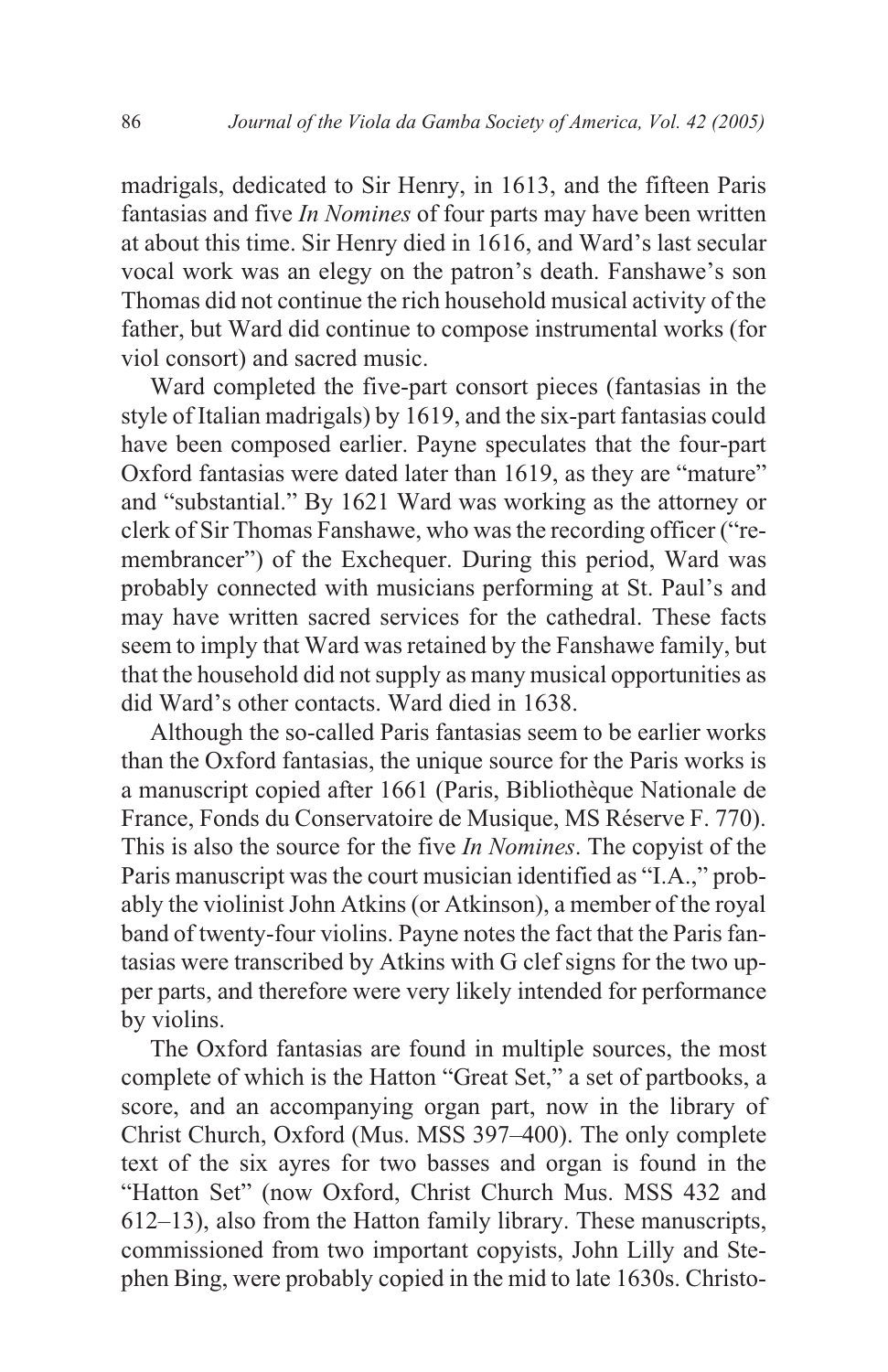pher, the first Baron Hatton, was a patron of the arts, and he had a magnificent library. He was also connected by marriage to Ward's patron, Sir Henry Fanshawe. Payne speculates that some of Ward's manuscripts could have found their way into the Hatton library from the Fanshawe library (notably Thomas Myriell's manuscripts of the Oxford fantasias, now Christ Church Mus. MSS 459–62, and the manuscript containing Ward's elegy on the death of Sir Henry).

Ward's music was apparently very popular among viol consort players and continued to be for years after his death. Thus there are many manuscript collections of his works, and the copies made by various scribes are replete with variants in notation, particularly with regard to accidentals. In his edition, Payne has documented every significant variant, with frequent explanations of his reasons for choosing a particular reading.

The six Oxford fantasias and the Paris fantasias and *In Nomines* have also been edited by Virginia Brookes (Albany, CA: PRB Productions, 1992, Viol Consort Series Nos. 15, 16, 18, and 19). Brookes used the Oxford, Christ Church Mus. MSS 459–62, copied in part by cleric Thomas Myriell before his death in 1625, as her primary source for the Oxford fantasias. The unique Paris Conservatoire manuscript is her source for the Paris fantasias and the *In Nomines*. The Brookes editions are published in score and partbooks and do not include organ parts. This reviewer has examined her Oxford edition and the collection of eight Paris fantasias.

Payne and Brookes agree on many of the solutions to conflicting variants, a good number of which seem to be copyists' errors. Some of the *musica ficta* problems are difficult to solve. Ward favors frequent changes from major to minor, and is inconsistent in his use of the sharped or flatted sixth and seventh degree. Payne avoids accepting the raised sevenths found in some readings if they result in chords strikingly uncharacteristic for Ward's time.

The formal design of the four-part pieces varies from group to group. The *In Nomines*, possibly early works, reveal a good sense for thematic development. The *In Nomine* theme is always in the alto line, with the other voices complementing the harmonic and melodic possibilities of the ground in various ways. For instance, in No. 1 the tenor line begins with the *In Nomine* theme's rising third and continues with a motif mirroring the end of the theme. In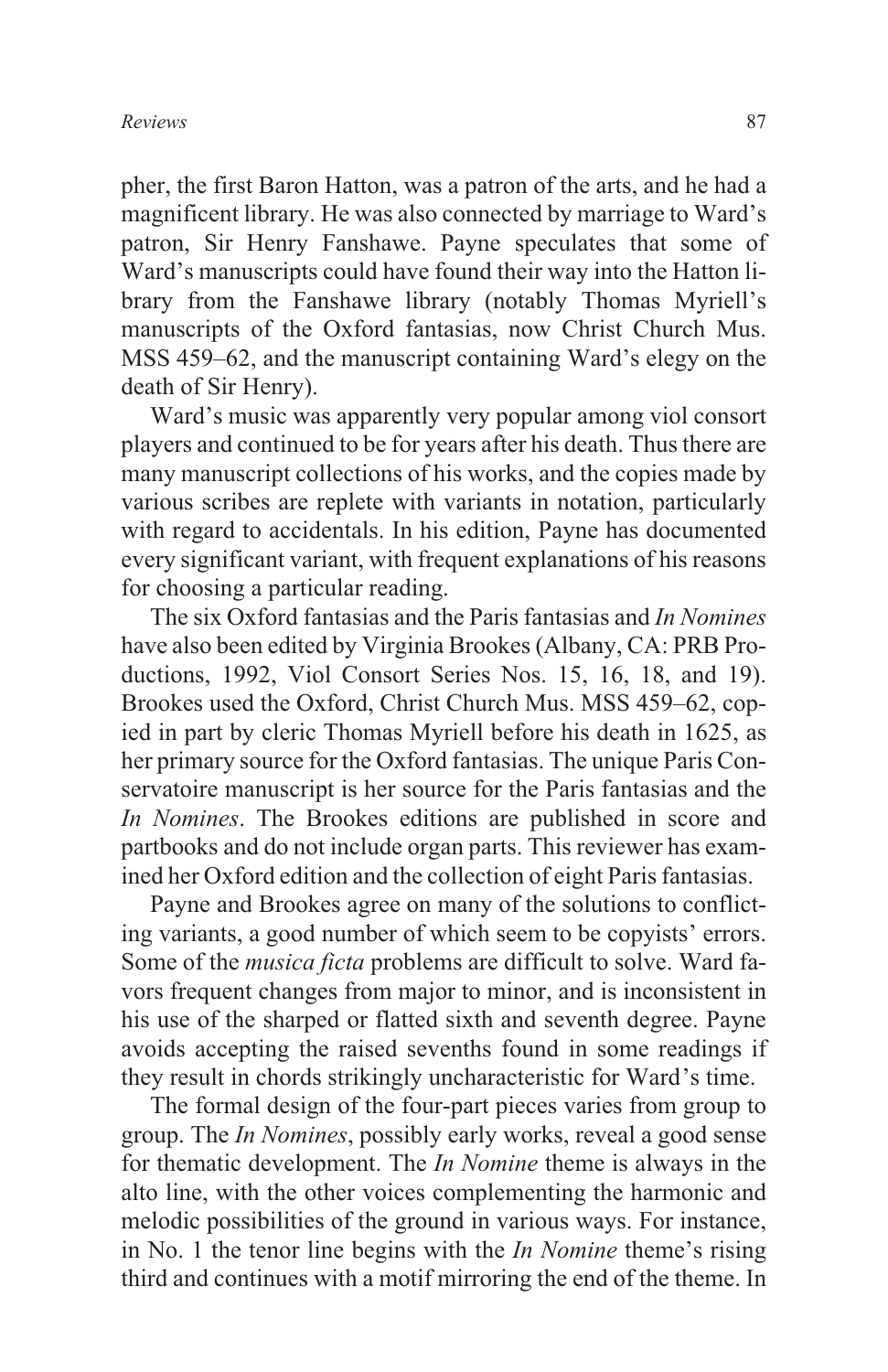No. 4 the rising and falling thirds are echoed in motifs with a military sound. The ayres for two bass viols and organ are in dance forms, and the two solo instruments trade parts in exact repetition at equal intervals.

The Paris fantasias follow the typical fantasia style, usually with an imitative, polyphonic section followed by shorter imitative sections and a very short homophonic section. The fantasias of the Oxford group have the same variety of polyphonic and homophonic sections, but with more definition from one section to the next and more important homophonic sections. Both groups of fantasias exhibit certain techniques, such as themes introduced by two or three notes of longer values; concurrent use of two halves of a theme in different voices; martial themes; and cascading sequences, often with sixteenth-note embellishments.

These works are appealing to the consort musician. Ward's harmonies are pleasing and reflect his early training as a chorister at Canterbury. Occasional dissonances, which come about through motif repetition at different intervals, add interest and are resolved. Nevertheless, frequent direct octaves and fifths, especially in the Paris set, are unattractive to the ear, and some strings of sequences and exact repetitions become tiresome. As Payne observes, Ward tends to overuse certain techniques, such as parts moving in parallel thirds or sixths.

In Payne's edition, the scores of the Oxford fantasias and the ayres include the organ lines, since these were provided in the original manuscript collections. The extant source for the Paris fantasias and the *In Nomines* does not include organ parts, and Payne's edition remains true to the originals. Payne states that the organ parts are not necessary for performance, though he points out that Thomas Mace suggested using the chamber organ for "Well-keeping the Instrument in Tune" (*Musick's Monument,* London, 1676, p. 242).

The chamber organ may have been used more often than today's viol players realize. Peter Holman (" 'Evenly, Softly, and Sweetly According to All': The Organ Accompaniment of English Consort Music," in *John Jenkins and His Time: Studies in English Consort Music,* ed. Andrew Ashbee and Peter Holman [Oxford, 1996], pp. 353–82) quotes Roger North, saying that some families used the organ to accompany consorts, playing from composed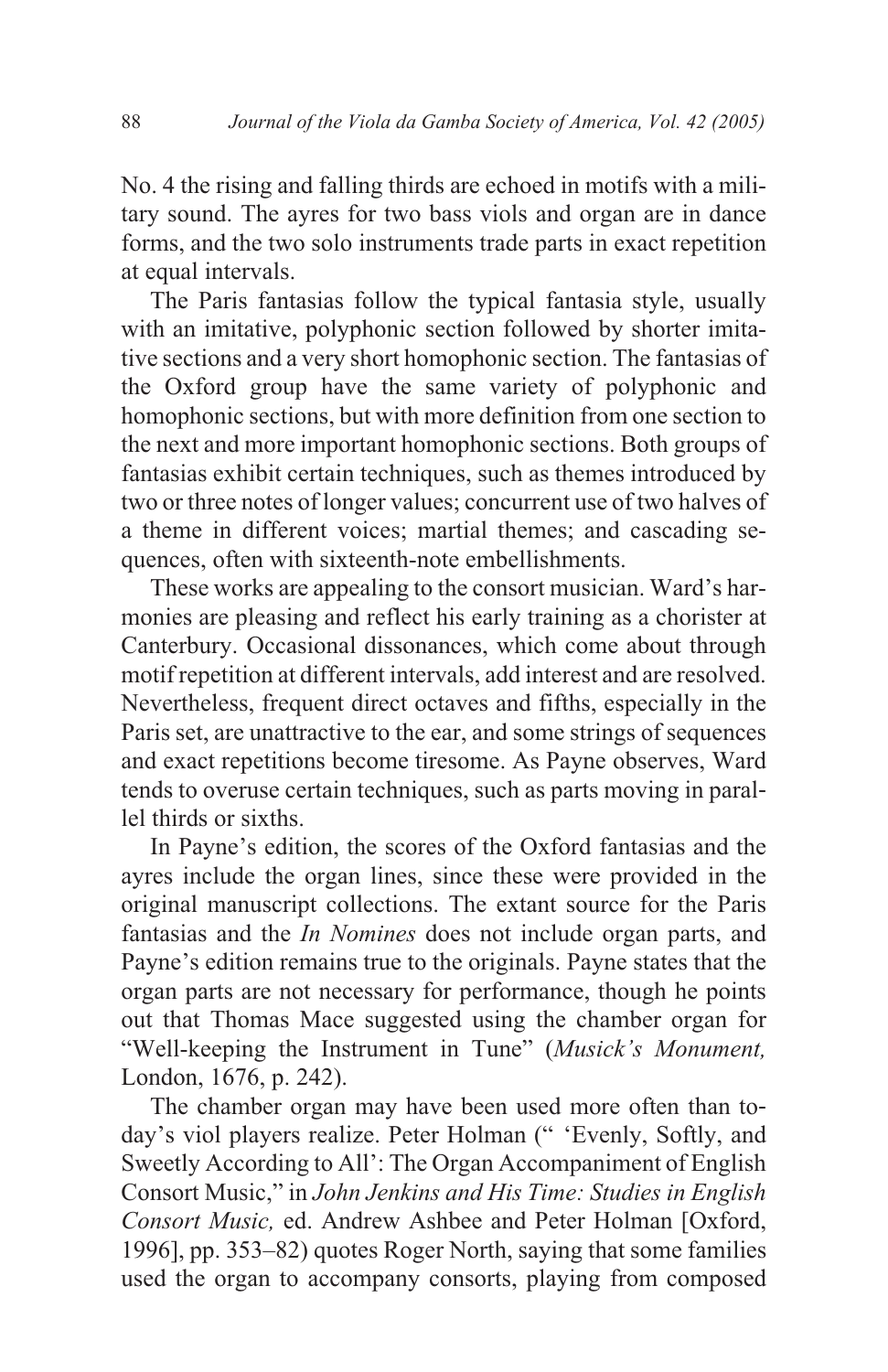parts rather than from a figured bass. He points out that much of the English consort music between 1620 and 1660, including music of John Ward, includes written-out organ parts.

The organ parts accompanying Ward's Oxford fantasias present some problems, and may truly be intended for rehearsal only. The parts include octave transpositions, omitted lines, added entrances, and a number of awkward parallel octaves and fifths. In some cases spans are too wide for the hand. Payne suggests that the organ parts may have been preserved as a partial score. These are certainly not continuo parts, as they usually parallel the string parts. The organ parts for the six ayres are more essential for performance, because they include independent material.

Payne has modernized the setup of the score with regular bar lines and modern time signatures (with originals indicated). Treble, alto, and bass clefs are used for the string parts, and occasional C clefs in the organ part have been replaced by G clef signs. He has kept the original key signatures and note values, adding key signatures in two cases in order to eliminate the large number of accidentals in the original score.

Payne's extensive research and attention to detail add much to this edition. Since he includes major variants in his commentary, scholars and performers may try other choices if desired. Ward's four-part works, less well known than the compositions for five and six viols, make an appropriate addition to Musica Britannica's collection of British music. The edition will be a welcome volume for libraries, and performers may obtain the available sets of parts. I am grateful to the members of the Boulder Viol Consort who aided in my assessment of the edition by reading through a number of the pieces with me.

Ellen TeSelle Boal

**John Jenkins.** *Three-Part Airs for Two Trebles, Bass and Continuo: Vol. III*. Edited by Andrew Ashbee. Albany, CA: PRB Productions, 2005. VC028. Score and parts \$28.00.

The sprightly airs in this edition—stylized dances in two, and occasionally three, strains—come from a particular collection of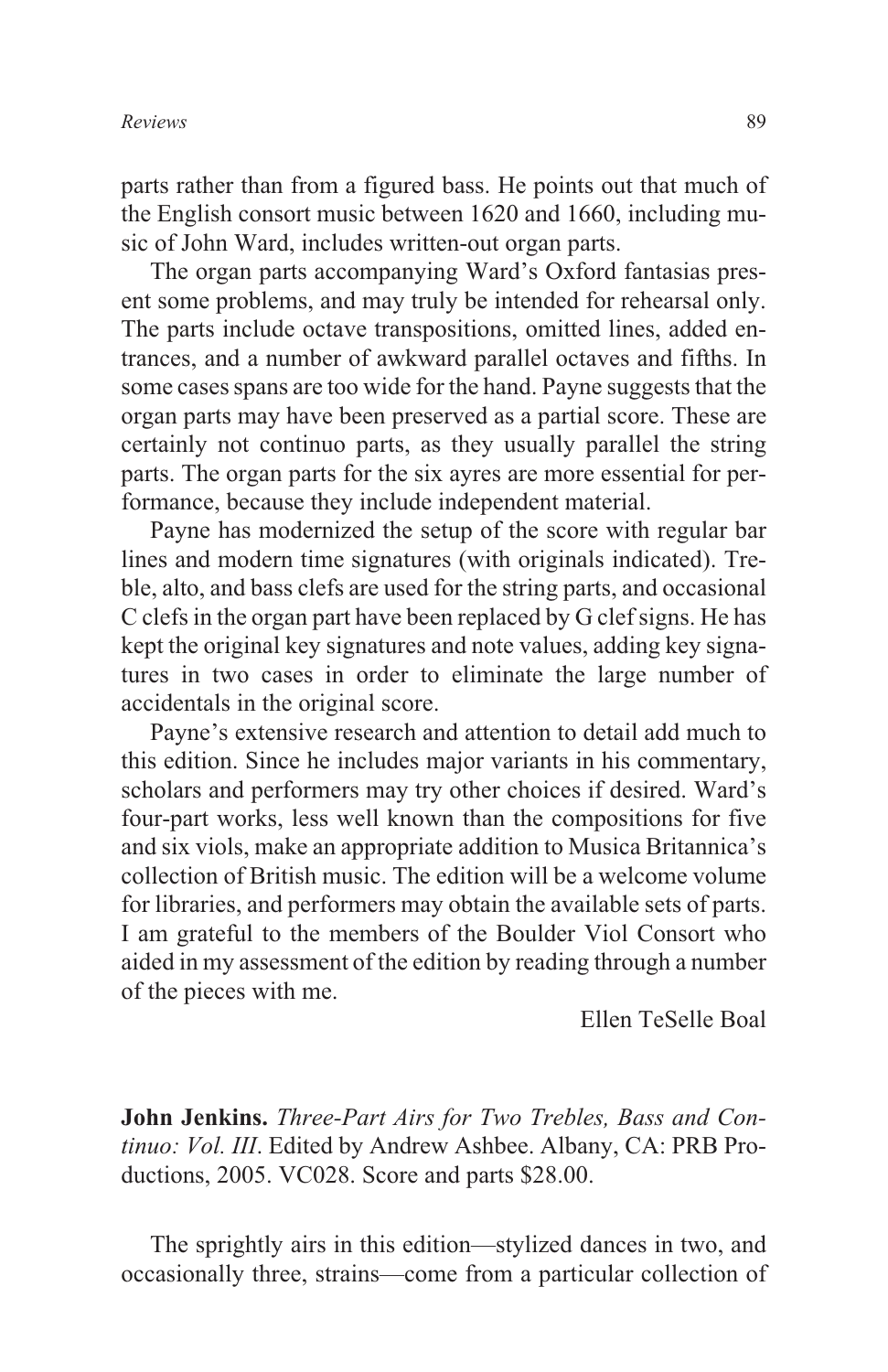eighty-four, preserved in Christ Church (Oxford) MS 1005, an elegant scorebook in John Jenkins's own hand, and in Newberry Library (Chicago) Case MS –VM 1 .A 18 J 52c, two surviving partbooks (Treble I and Bass; missing Treble II). Following the manuscripts' organization, the publications in this series group the airs by tonality. The fifteen here in Volume III are all those in G minor and C major, adding to the fourteen in Volume I (E minor and G major) and the seventeen in Volume II (A minor and D major). Now more than half of the collection is available in attractive editions with well-laid-out playing parts and a score with scholarly introduction. The efforts of both Andrew Ashbee, editor, and Peter Ballinger, publisher, are to be commended and encouraged.

Over the years there has been a great deal of interest in the above-cited manuscripts, and for good reasons. First, it is possible to identify the owner of both (Sir Nicholas Le Strange) and the scribes (Jenkins, Sir Nicholas, and possibly Thomas Brewer). Second, the Newberry partbooks contain Sir Nicholas's collations with the later scorebook and other manuscript sources, which indicate how the manuscripts were compiled and how pieces came to be grouped into little suites when copied into his scorebook. Finally, annotations by Sir Nicholas on the flyleaves as well as on the music in the partbooks give rare and valuable information for dating over half the pieces ("1644 and 45 &c."), for notating ("pricking") properly, and for "humouring" the repertory with dynamics, tempos, and other performance practices. Not coincidentally, Jenkins was the music servant in the Le Strange household, copying and composing as instructed by a rather persnickety master.

The primary interest in these manuscripts is, of course, the inventive, engaging music with its imitative interplay of parts and lively dance rhythms. Instrumentation is not specified, and Ashbee rightly suggests that violins are preferable to viols for the treble parts. Whatever the instruments, players should first study the Introduction; indeed, much of its information would be more useful if incorporated into the parts. A small notice on the first page of each could explain that only the music is from Jenkins (autograph scorebook) and all other markings—dynamics, fermatas, "drags" —are from Sir Nicholas (additions in his partbooks, editorially added for missing Treble II). Other performance directions, such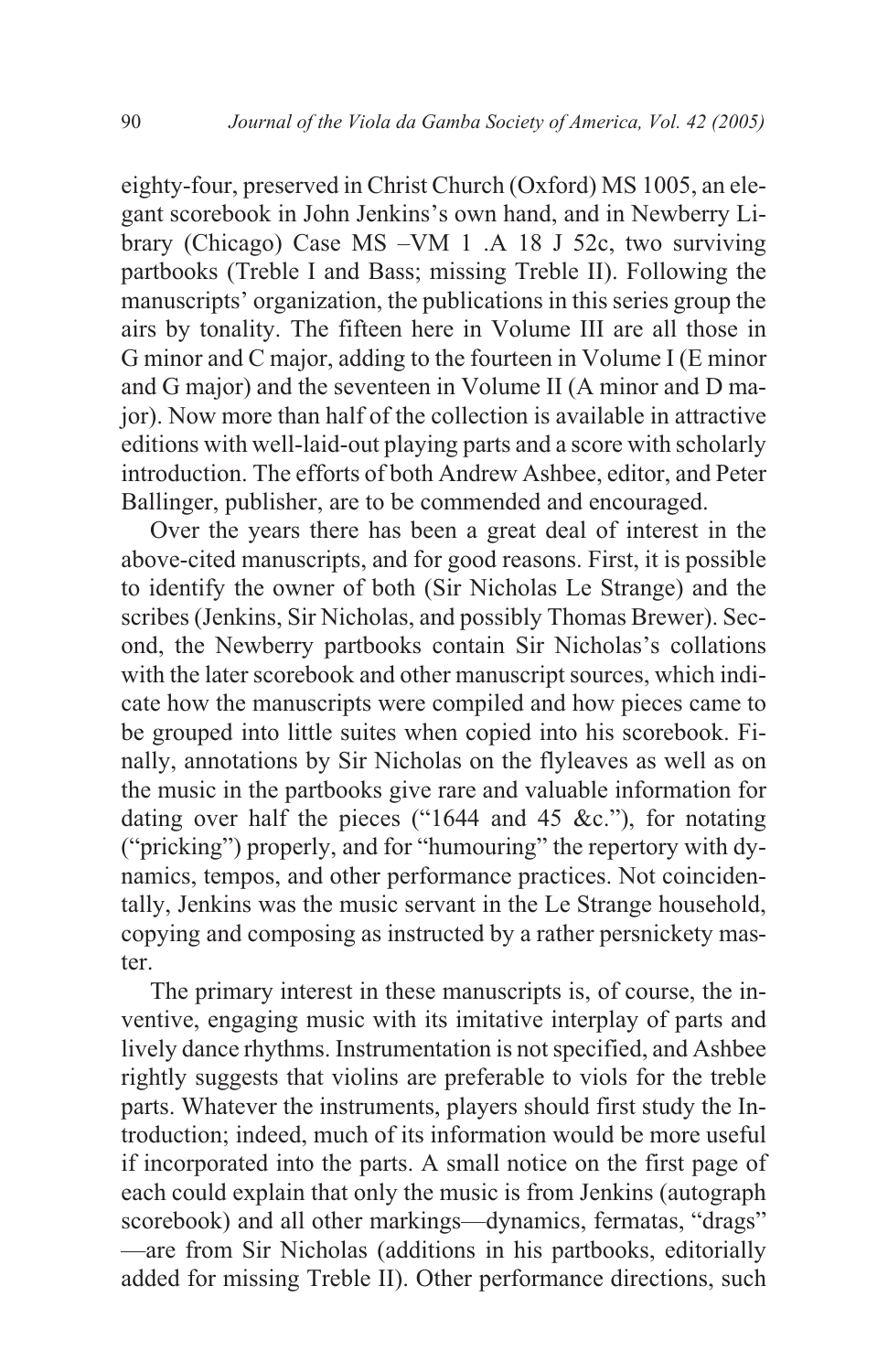as "Slow time" for Air No. 10, should also be given in the parts and not just in the Introduction. Players who want to add Sir Nicolas's "Commentary" to their parts should note that "Very lively" belongs to No. 58, not No. 57. There are other inaccuracies in transcribing his expressive markings, particularly in the G minor set. But even when correct, some seem rather eccentric, especially in their placement. Players, as always, will need to decide how to perform them, and decisions would be more informed with an accurate text.

"Aire" is the name given to all duple-meter dances in the scorebook (except for one "Pavin" and "Eccho"); yet a few are called "Almane" in the Newberry partbooks and other sources. This is true, but unnoted, for Airs Nos. 7, 10, 53, and 56, four of the seven, in the Volume III edition. With little stylistic differentiation among them, Sir Nicholas may have wanted more modern titles or simply uniformity in his scorebook. Some of the dances, particularly the new ones Jenkins made "After my score Booke was Bound," are arranged in three-movement suites, Air–Corant–Saraband. Pairing of duple- and triple-meter dances—Air–Corant and Air–Saraband—is more common, as Sir Nicholas directed: "This Corant is to the Aire following." Though not specifically noted, he may be responsible for changing the partbook order to have Air No. 10 paired with Corant No. 12 in the scorebook. Players might try putting them in that sequence.

Two crossed-out flyleaf notes refer to "Through Basse," and other sources give unfigured "Through Base" and "Theorbo-Basse" parts, which mainly duplicate the bass line. While the string parts are complete in themselves, it is stylistically appropriate to have a continuo accompaniment, and Ashbee editorially provides not just one, but several options. He ably figured the bass, creating a "Continuo" part, and made a simple keyboard realization of it in yet another part, labeled "Organ." That might also be labeled "Harpsichord," for, as he points out, it is meant for either instrument and harpsichords nowadays are more likely to be available. Since there are no "humourings" in the parts, any continuo player will need to refer to the score, especially for "drags" in tempo and *dal segno* marks for "Repeates" (*petites reprises*), a convention nowhere explained.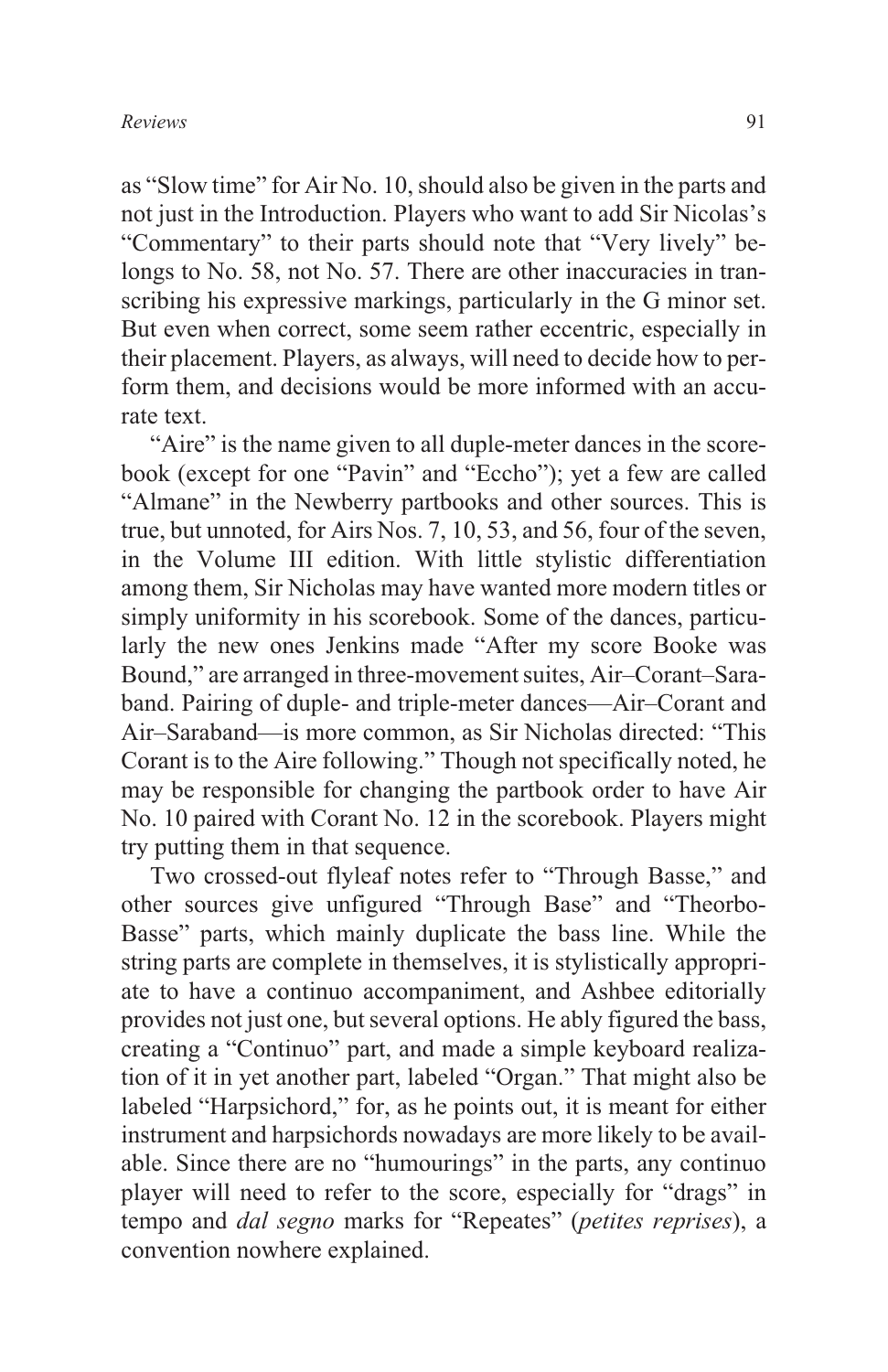Other players will also need to consult the score to figure out, by looking at other parts, what dynamics are omitted and misplaced. (For example, all the dynamics, which should have been edited into Treble II, are missing in Airs Nos. 10–14.) Score and (identical) parts are all missing a *forte*, measure 22, beat 4 of No. 54, and a "drag," measure 15, beat 1 of No. 56. Sometimes editorial brackets are also missing or in the wrong part. Emendations without brackets may be a mistake (the *piano* in No. 53 on measure 9, not measure 10 as in the partbooks) or may be a deliberate change (the dynamic mark in No. 10, measure 7, on beat 1, not on beat 3 as the partbooks show). In the latter and several other cases, Sir Nicholas meticulously placed the dynamic mark, by means of a dotted line, in the midst, not beginning, of a sustained note—an idiosyncrasy that ought to be shown in the edition.

A puzzling remark about Air No. 53 is not given by Ashbee, but might well be observed. According to Sir Nicholas, "upon the 2d playing of the I straine, cast the Bowd sembreafe in it, and of the 2d straine: cast it in the I time." The only semibreves (whole notes) are the final notes of each strain. If "cast in" means "throw out," as one casts in (throws out) a fishing line, then the intention becomes clear and can be arranged with modern first and second endings. At the end of the repeat of the first strain, leave out the final whole note and proceed directly into the second strain; then omit the final whole note of that strain the first time through, playing it only at the end of its repeat. (This interpretation of "cast in" was suggested by my friend Hazelle Miloradovitch.)

These Le Strange manuscripts offer a rare glimpse of Jenkins's milieu and of his patron's tastes, which reflect a growing preference for trio-sonata texture and suite organization in mid-seventeenth-century England; and they preserve not only a wealth of contemporary information but a treasury of Jenkins's music, as delightful today as then. May Ashbee and Ballinger continue their collaboration and publish the remaining airs of the collection—the sooner the better.

Jane Troy Johnson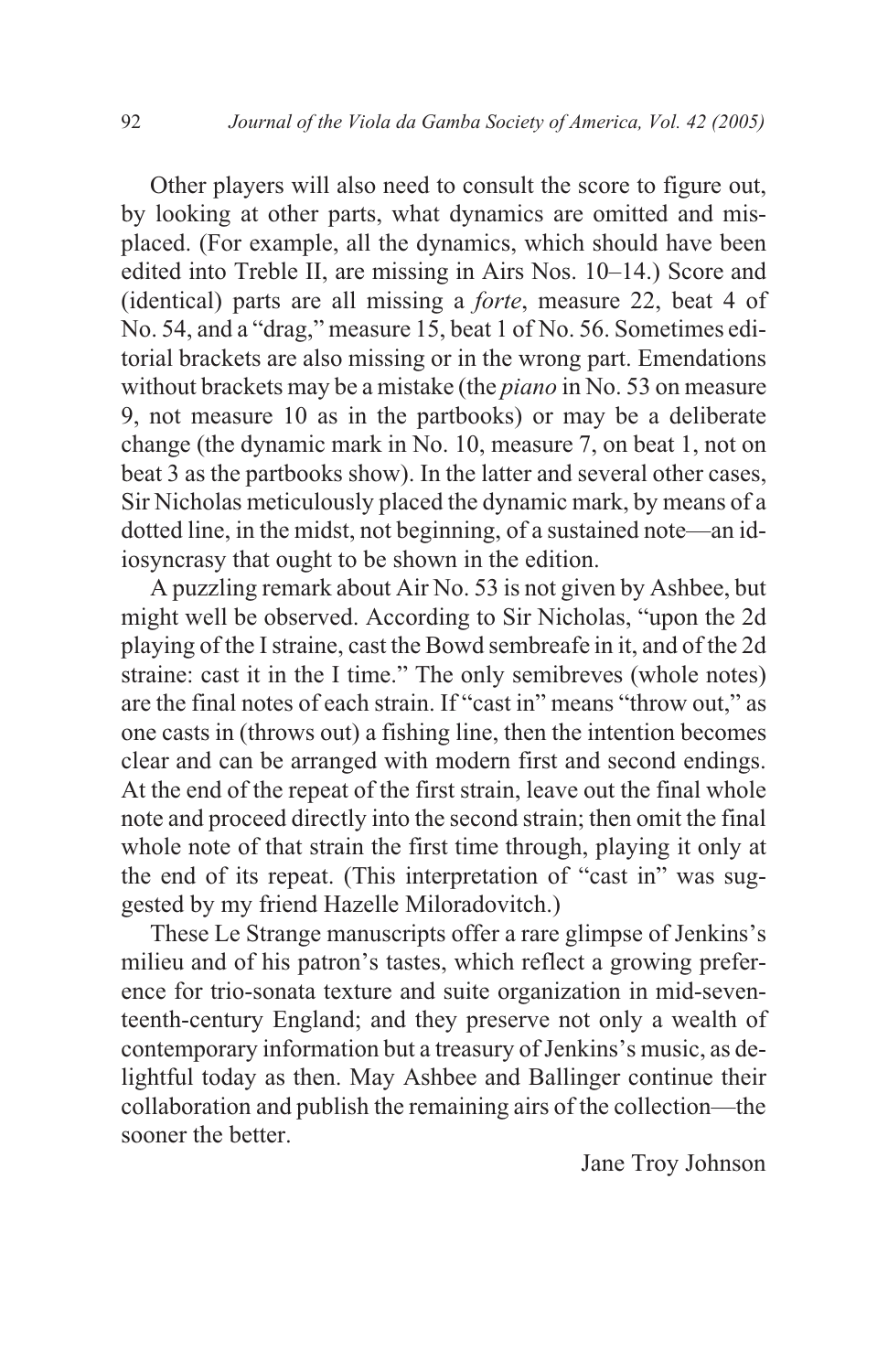**Joseph Benedikt Zyka.** *Trios for Violin, Bass Viol and Cello in two volumes*. Edited by David J. Rhodes. Albany, CA: PRB Productions, 2005. Vol. I, CL009 (Nos. 1–3). Vol. II, CL010 (Nos. 4–6). Score and parts, each volume: \$30.00.

If Joseph Benedikt Zyka had not lived, it would have been necessary to invent him, if only to provide somebody with the thesis title, "Late German Gamba Music, from Abel to Zyka." As far as most of us are concerned, he did not exist, since none of his music was available until recently, and the *New Grove* does not mention him, nor indeed any of the five other musicians in his family. Our newly discovered J. B. Zyka was born around 1720, educated in Prague, and held a position as cellist in the Dresden orchestra from 1743 to 1764. At this point he moved to Berlin, where he and several other Zykas were members of the orchestra over the next few decades. This welcome publication of his trios is part of a considerable wave of interest in and rediscovery of the German gamba repertoire of the late eighteenth and even the nineteenth centuries. Readers who are interested in this fine repertoire will find a good overview of it in a recent article by the editor of these trios.<sup>1</sup>

The six trios are scored for violin, viola da gamba, and cello. This sort of combination had been around in Germany since the 1690s, when composers such as Krieger and Buxtehude substituted the gamba for the second violin part of a trio sonata. The editor, David J. Rhodes, claims that "The trio combination of violin, viola da gamba and cello or basso with implied keyboard continuo is in fact the most popular one encountered in the late-eighteenth-century repertoire of extant music for gamba." I will consider below the editor's introduction, but first and most importantly, to the music!

I am indebted to Rhodes for engendering my interest in Zyka. I had had for years a poor copy of the Dresden manuscript that is the sole eighteenth-century source of this edition, without paying it much attention. It turns out that the trios are fine works indeed. They are all three-movement works in the format that I call the Berlin Sonata Schema: slow–fast–fast/moderately fast, with all

<sup>1</sup> David Rhodes, "The Viola da Gamba, Its Repertoire and Practitioners in the Late Eighteenth Century," *Chelys* 31(2003), 36–63.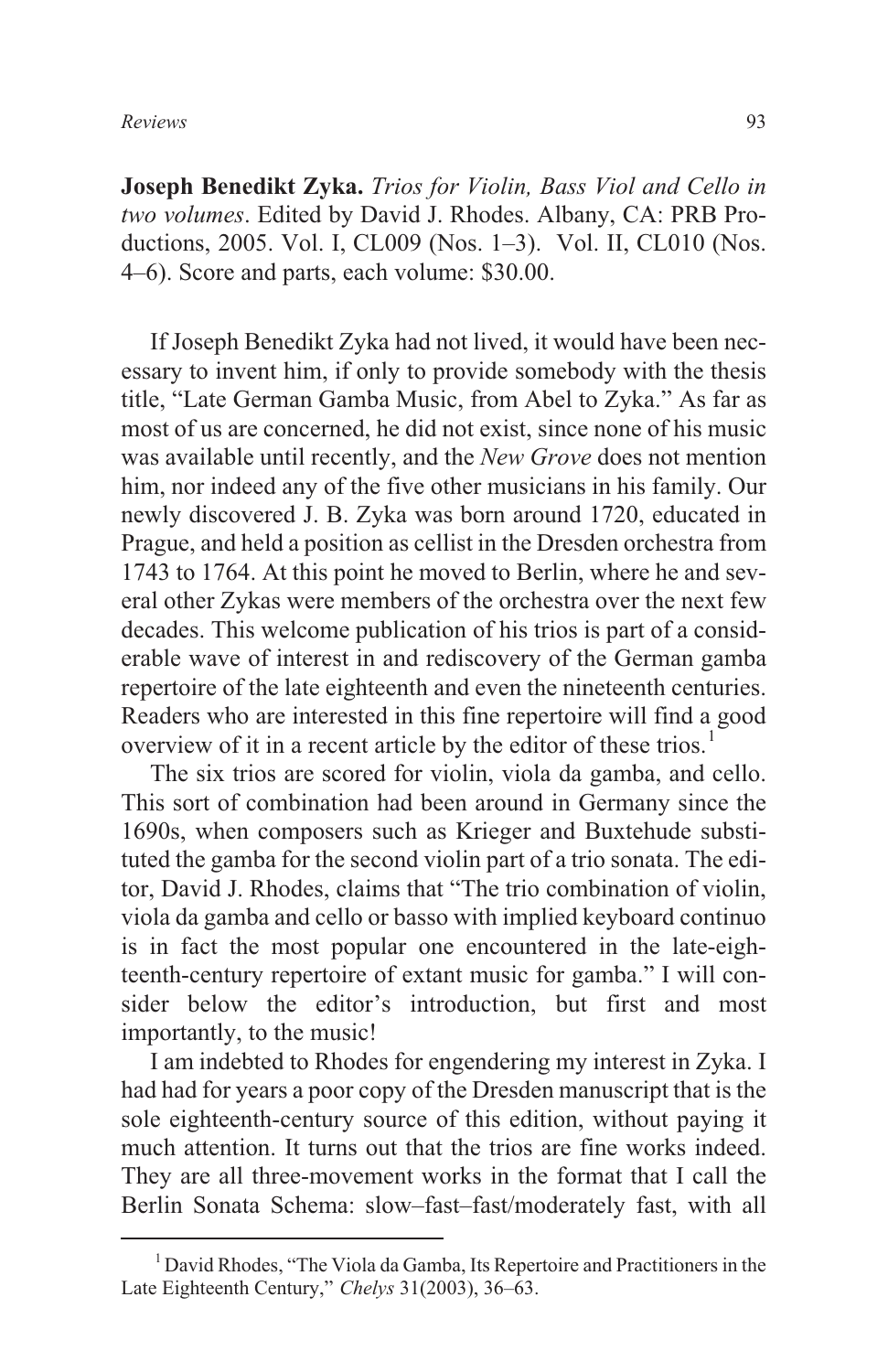movements in the same key. This attractive sonata type was not exclusive to the members of the Berlin School—those composers who worked in Berlin during the reign of Frederick II "the Great," mostly in his *Hofkapelle*—nor was it invariably used by them. However, it seems to have been more popular there than anywhere else, and is a notable Berlin School characteristic. It bestows a certain significance upon the opening slow movement, which is typically an Adagio of considerable length, gravity, and rhythmic subtlety in common time.

Zyka has opened three of the sonatas with an Adagio, and a further two with a Largo. While not as imposing as the opening Adagios of Johann Gottlieb Graun nor as wrenchingly emotional as those of C. P. E. Bach, they are movements of great subtlety, with beautiful melodic figures used both contrapuntally and in parallel. The opening Adagio of Sonata No. 3 in F, for example, has an attractive florid melody in imitation between the two upper parts (violin and gamba) supported by a strong but contrasting bass line. In this movement Zyka uses an appoggiatura as an important motivic part of the theme, a typical Berlin School characteristic that is, however, less apparent in his other slow movements.

Zyka's second movements are invariably binary Allegros, in which the imitative entries sometimes also involve the cello, sometimes not. Given that this is relatively early in the history of sonata form, it is surprising to occasionally find something very like a development section, as in the Allegro of the fifth sonata. This movement, in A major, also has an attractive *minore* section. The final movements are where Zyka shows the most variation. There are two dance forms (a Tempo di Minuetto and a Giga) and various forms of Allegro or Allegretto, mostly in triple time. In three of these movements the composer indulges in a little old-fashioned fun: they are entitled *La Quaglia* (the quail), *Il Cucu* (the cuckoo), and *Il Gridare di Gallini* (the cry of the hens), and include the appropriate birdcalls.

One could describe the difficulty level for the gambist as intermediate, perhaps equivalent to the so-called "easy" suites in the first part of Marais's fourth book. However, the trios present different challenges from Marais: German composers do not plan out the bowing in the way that the French performer-composers do.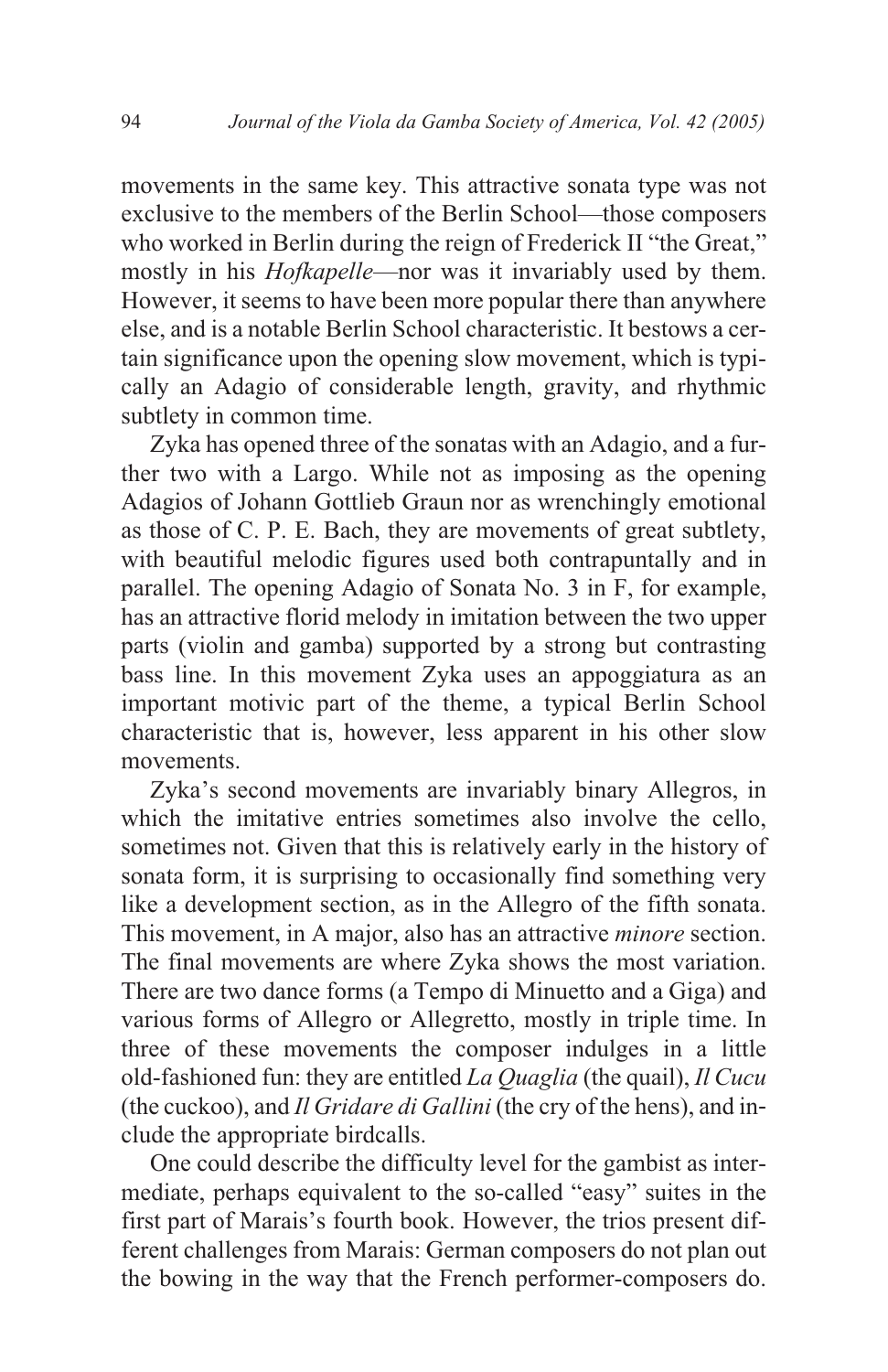That said, there are very few difficulties either in bowing or fingering in the trios. Double stops are few, easy, and effective, and the highest note appears to be an e" in the opening Andante Pastorale of the second trio. The violin and viola da gamba parts are entirely equivalent, which allows for good three-part counterpoint in a *galant* style, or more often, two-part counterpoint above a bass in the manner of the operatic duet. This precludes any strongly idiomatic writing for the gamba. However, gambists will surely enjoy the *Gesang*, or *galant* song-like melody, that is so important in this style and that offers a quite different experience from the earlier, better-known French repertoire.

The editor has provided a generally well-researched introduction, with a good, thorough critical commentary. He gives biographical information, discusses the music stylistically, and includes sections on the editorial policy, the provenance of the manuscript, and advice on performance. One of the problems in dealing with music in manuscript sources, especially from such a long-lived composer, is the difficulty in dating it. Rhodes claims that Zyka's trios "for stylistic reasons must have been composed during his Berlin years," but offers no elaboration of these reasons. They would need to be fairly compelling to counter the fact that the manuscript was found in Dresden, which makes it unique among the approximately seventy manuscripts of nearly fifty Berlin School gamba pieces. We are also aware that the great gambist Carl Friedrich Abel worked there with Zyka until 1757. However, there are good reasons to believe that the trios may have been written after 1764 in Berlin. These include the use of the Berlin Sonata Schema referred to above, the lack of a continuo or figured bass, and perhaps the relatively developed sonata form, with a clear recapitulation. In this last matter Zyka more resembles Emanuel Bach (1714–88) than his older colleagues, the Graun brothers.<sup>2</sup> Rhodes justifiably speculates that the trios may have been written for the gamba-playing Prince Friedrich Wilhelm II, who succeeded his uncle (not his father, as Rhodes states!) Frederick the Great as king of Prussia in  $1786$ <sup>3</sup>

<sup>2</sup> Frederick II's *Konzertmeister* Johann Gottlieb Graun (1702/3–71) and his *Kapellmeister* Carl Heinrich Graun (1703/4–59).

<sup>&</sup>lt;sup>3</sup> For more information on Friedrich Wilhelm and the Berlin School, see Michael O'Loghlin, "Ludwig Christian Hesse and the Berlin Virtuoso Style,"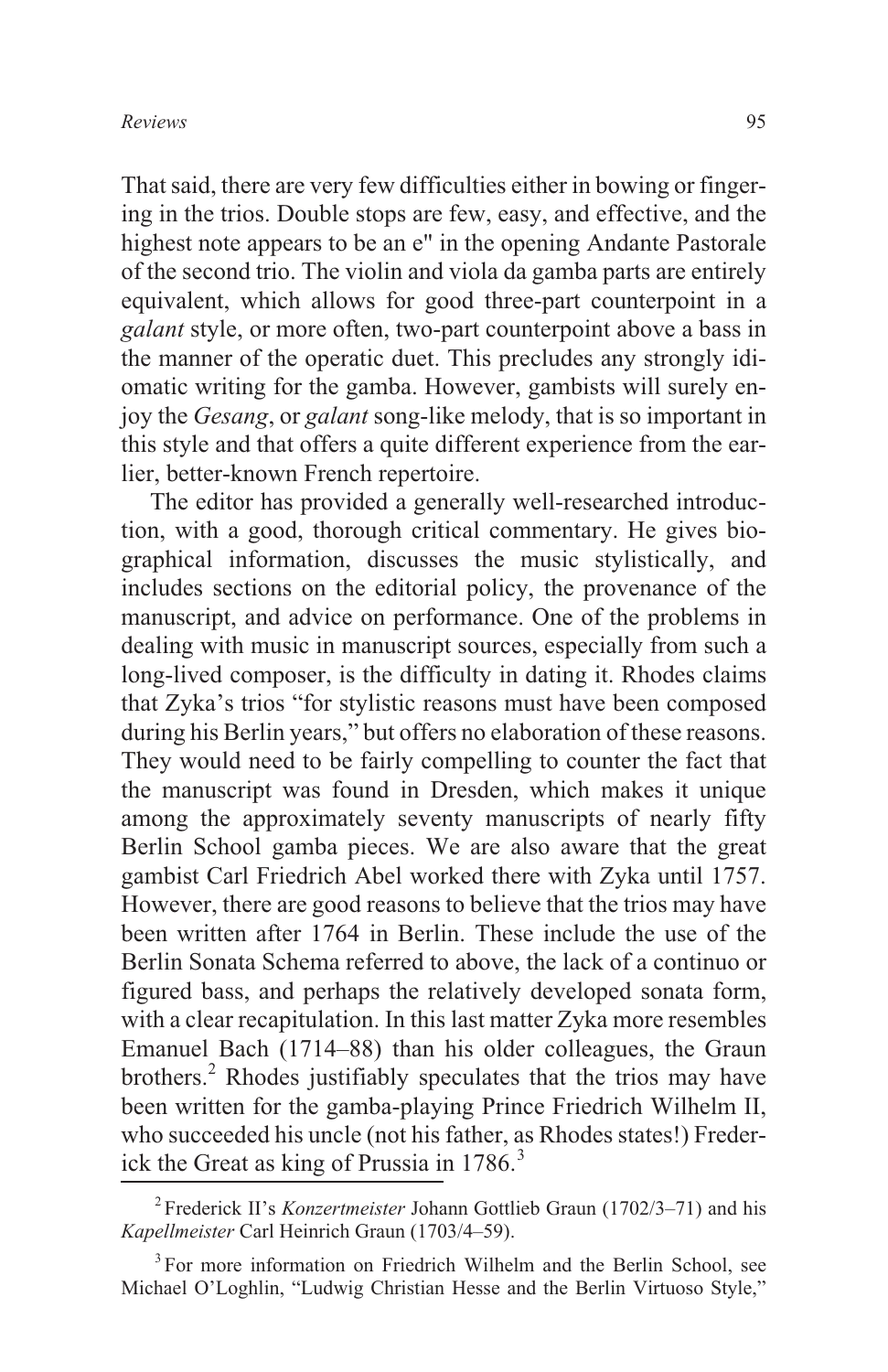I am pursuing the issue of the dating of the works not through pedantry but because it impacts the issue of performance practice, which Rhodes discusses briefly. The problem is that he gives us mixed messages here. We are cautioned not to play the trios "in a flexible but anachronistic mid-to-late Baroque style," but rather in a Classical style, "maintaining a stricter tempo together with the application of late eighteenth-century methods of bowing, phrasing, articulation, ornamentation, etc." This is quite a call, to pull the pieces right out of the late Baroque and into the Classical period. If this is the case, why are we provided with what must be an anachronistic continuo realization of the unfigured cello part? Rhodes suggests that use of a keyboard continuo is possible, "given the relatively static nature of much of the bass line of music and the fact that vital harmonies are frequently missing from the texture, not least in the course of modulations." In fact, slower harmonic rhythm and relatively static bass lines were a feature of the advancing classical style at a time when the keyboard continuo was falling into disuse. The constant presence of full harmony is also not a requirement of this style, as we can see from the numerous duets and trios that were written by Mozart and his contemporaries. Other arguments against the use of continuo are that the gamba part frequently goes below the bass, which is not usually found in true continuo pieces; and that the editor is forced continually to make decisions on chording, which may or may not be the correct ones. Of course, players are at liberty to ignore the continuo, and are provided with separate parts for all three stringed instruments as well as the score, which contains the editorial continuo realization. My feeling is that it is unnecessary, and may even be counterproductive.

Rhodes is perhaps overly critical of Zyka's ability as a composer. He draws attention in the introduction to the composer's "surprisingly adventurous modulations, albeit not always successfully executed," and the "compositional infelicities in these trios." In line with this lack of faith in Zyka's ability, he offers frequent alternative or *ossia* interpretations where he believes that there is a compositional or copying error in the manuscript, or that the composer could have done it better. Some of these involve a type of

*JVdGSA* 35 (1998): 35–73. Some of the speculation regarding anonymous pieces in this article has now been superseded.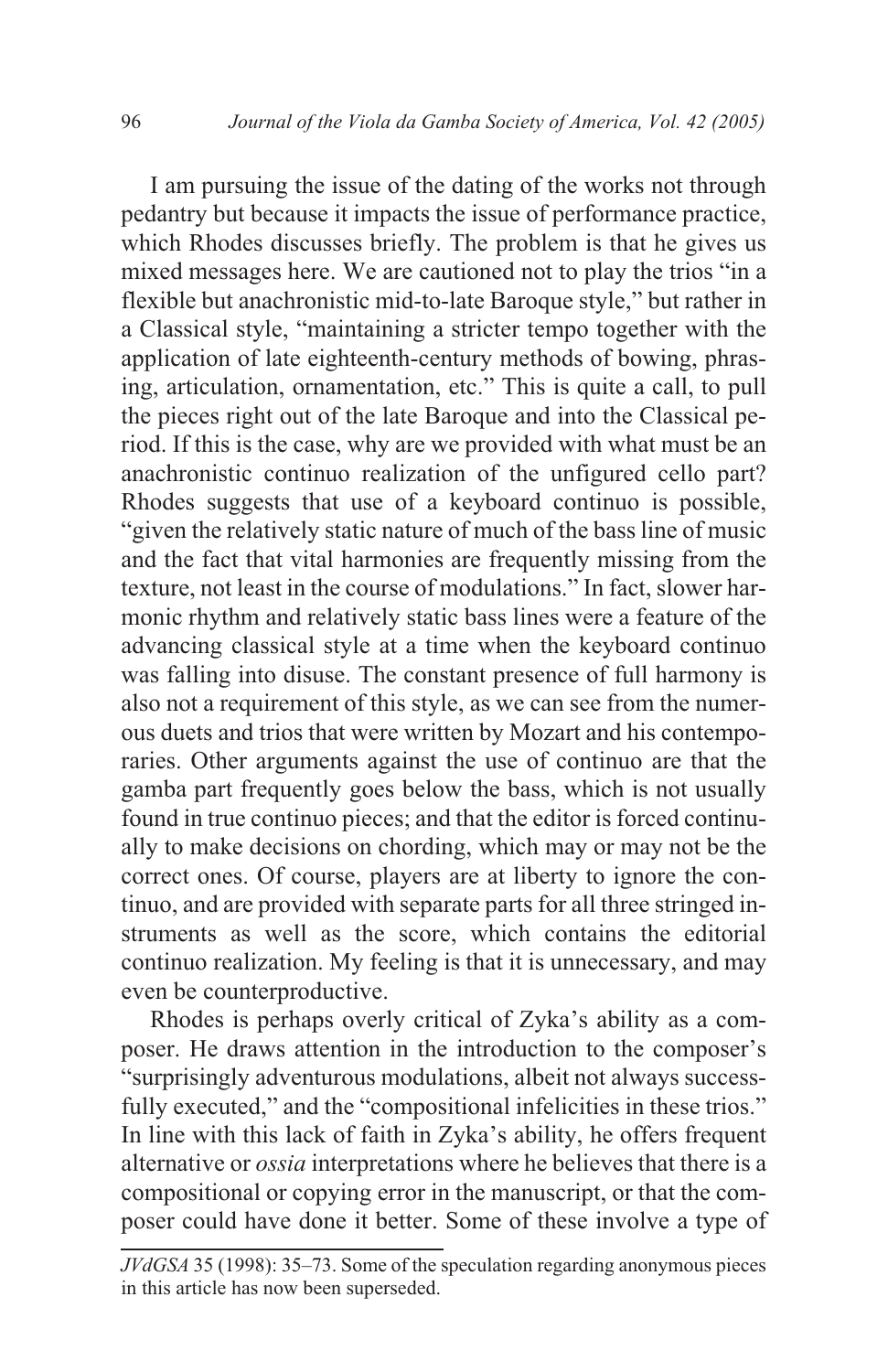harmonic progression that Zyka uses frequently, for example in bar 39 of *La Quaglia* in Trio 3. Here, a 5-3 chord on A in the bass in A minor is followed by the same chord, but with the bass raised to A sharp, which then resolves to B major. Rhodes offers an *ossia* that sharpens the C in the second chord. It would seem to me that both variants are used by Zyka and other composers, and are equally legitimate. In other cases an *ossia* is provided simply to regularize equivalent passages in different sections of the movement. I would have thought that only one of the many *ossia* passages involving a change of notes, namely one that avoids consecutive octaves in the second movement of Trio 1, was justified. There are also many editorial slurs, but these are generally well considered. It must be stressed that these and indeed all other editorial suggestions are always clearly identified as such according to the conventions of good editing, and in no way disturb the flow of the music. Players can easily ignore these suggestions; advanced and professional performers will certainly make their own decisions. However, the leadership offered to less experienced players is perhaps not ideal here.

The only serious error in the editor's introduction is the treatment of the mute. Zyka or his copyist wrote "con sordini" on the violin part at the beginning of the opening slow movement of Trios 1 and 2. Without any supporting evidence, Rhodes tells us that the violin is "to remain muted throughout the entire trio, not just the first movement," and that "performers may prefer to adopt this approach for all six works." However, violins are not infrequently muted in Berlin School slow movements, including Italian-style concertos where the slow movement is central.<sup>4</sup> The mute is also used where the gamba is not present, indicating that it is a choice of tone color for slow movements rather than merely a means of ensuring equivalence of volume between the two instruments.<sup>5</sup> The convention then as now was that *con sordino* applied only to the movement where it was written. Violinists might try the mute in the other slow movements, but certainly not for an entire trio. It is

<sup>&</sup>lt;sup>4</sup> For example, J. G. Graun's concertos for gamba and strings in A (D DS Mus ms 354) and F (PL Kj Am.B 236/11).

<sup>&</sup>lt;sup>5</sup> For example, F. Benda's violin sonata in F (Lee III-71), which was turned into a gamba sonata that omitted the second movement, Adagio con sordino. (See note 1.)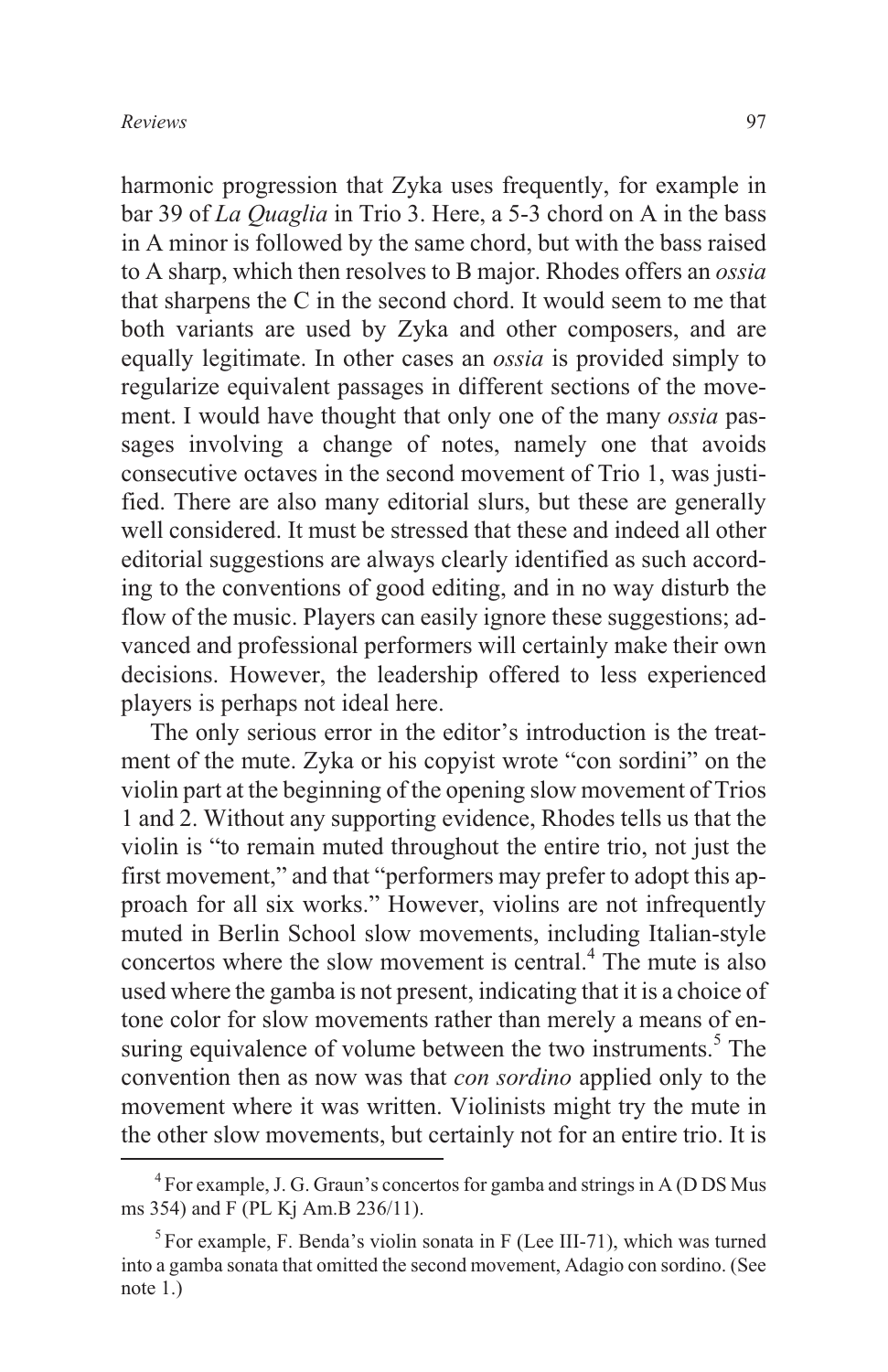entirely foreign to the spirit of a sprightly Allegro. After years of performing with Baroque and sometimes modern violinists, I am convinced that requiring them to use the mute is not the answer, and besides, they won't do it!

None of the above reservations should discourage players from purchasing this edition. All six trios have something to recommend them, and they are an excellent example of a repertoire that is justifiably attracting the attention of several publishers. The music is printed large and clearly on good-quality white paper, with proper attention given to page turns and in fact all that the player needs, and for a very reasonable price. Ladies and gentlemen, a round of applause for the man who should be last but not least in any good music dictionary!

Michael O'Loghlin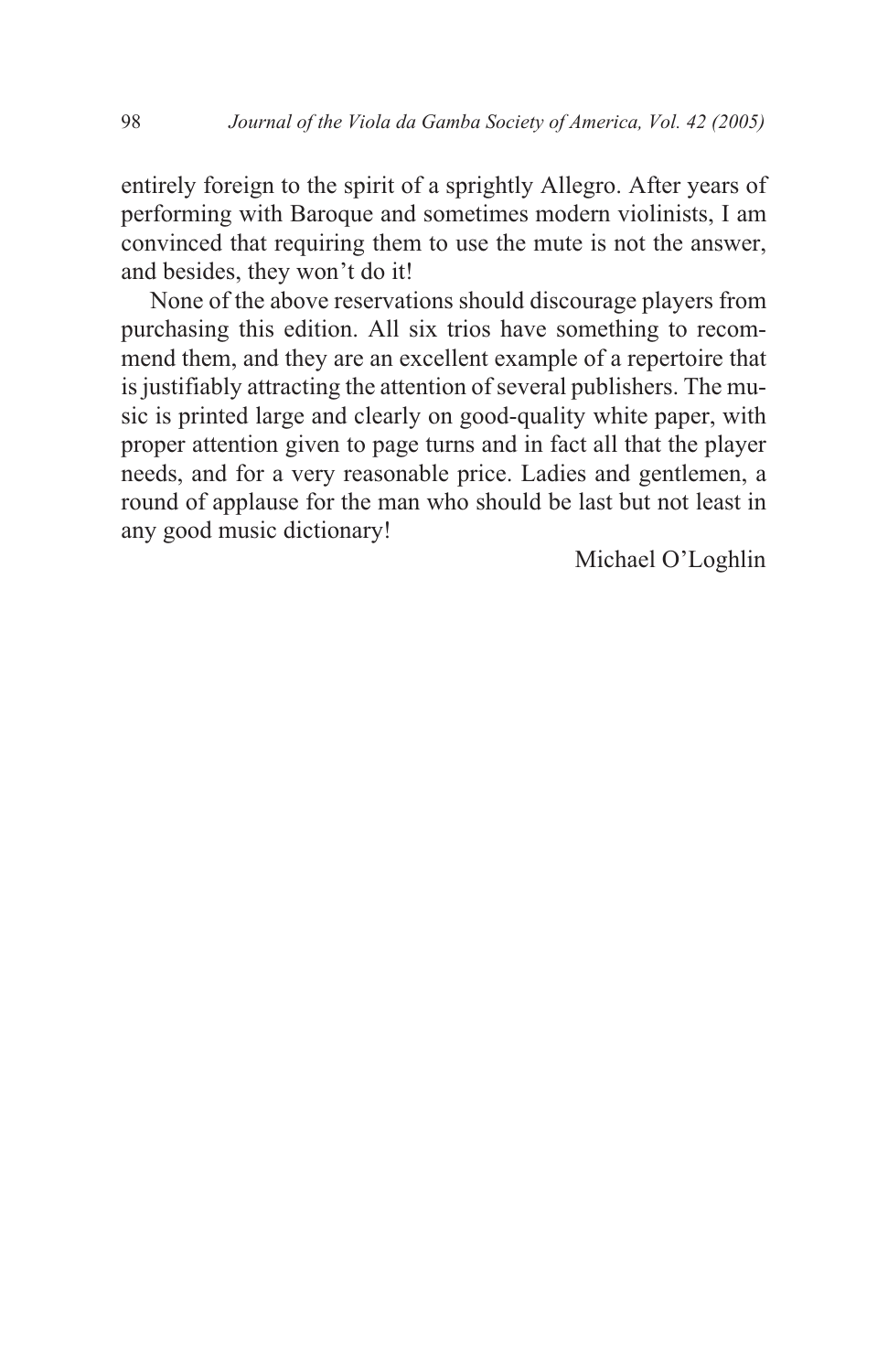# **CONTRIBUTOR PROFILES**

**Ellen TeSelle Boal** has frequently contributed articles and reviews to this *Journal* and to the VdGSA newsletter, as well as to other publications. A graduate of the University of Colorado, she received a Ph.D. in musicology from Washington University in St. Louis. Studies included work with early music specialists Curtis Price, George Houle, James Tyler, Nicholas McGegan, and Trevor Pinnock. A performer on both cello and viola da gamba, she has been a member of a number of professional orchestras, and has performed as a soloist and chamber musician with many ensembles including the New Music Circle of Saint Louis, Early Music Ensemble of Saint Louis, Washington (DC) Bach Consort, Interlochen Chamber Players, and Boulder (Colorado) Bach Festival; she was founder of the Washington (DC) Purcell Consort. Her teaching positions have included Hastings College, Bradley University, Washington University, and the Peabody Conservatory.

**Ted Conner** is the Chair of the Music Department at Muhlenberg College, where he teaches courses in Music History and directs the college's Collegium Musicum and Jazz Improvisation Ensemble. He received a B.M. in Jazz Studies from New England Conservatory, a B.A. in Social Sciences from the Johns Hopkins University, an M.M. in Music Theory from the University of Michigan, and a Ph.D. in Music History and Music Theory from the University of Connecticut. He is artistic director for Oriana's Muse, an early music group in which he plays viola da gamba, and the Ted Conner Quartet, a jazz ensemble in which he plays guitar and guitar synthesizer. His recent articles have been published in *Theory and Practice*, *In Theory Only*, and this *Journal*. His two-volume edition of John Moss's *Lessons for the Basse-Viol (1671)* was published in 2005 by Dovehouse Editions.

**Martha Davidson**, after retiring from her library position at Simmons College in Boston, has been free to pursue her interest in the viol, its music, and its history. She plays regularly for pleasure with friends and reads music history voraciously. Her library colleagues gave her as a retirement gift the 11-volume edition of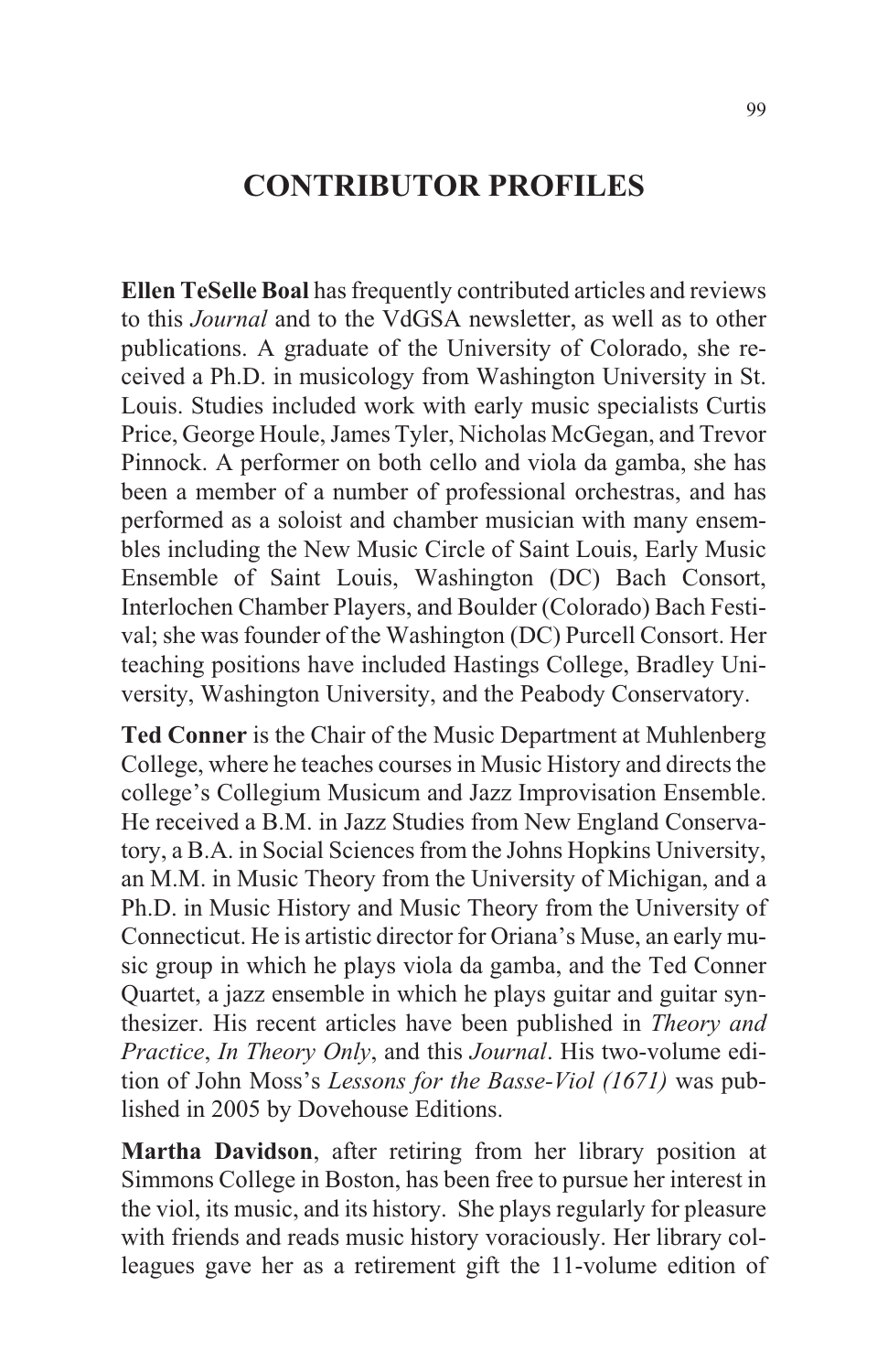Pepys's *Diary*, and she has made a booklet of the entries dealing with music that runs to 111 pages, with a 15-page index. In the past she served two terms on the VdGSA Board, and she is currently active in the Viola da Gamba Society-New England.

**Jane Troy Johnson**, a specialist in English instrumental music of the seventeenth century, wrote her doctoral dissertation at the University of California Berkeley on *The English Fantasia-Suite, ca.1620–1660*. She has contributed articles and reviews to *Early Music, Journal of the American Musicological Society,* MLA *Notes, The Musical Quarterly*, and this *Journal*. Both a Woodrow Wilson Fellow and Fulbright Scholar, she taught until recently at universities in the San Francisco Bay Area and is currently researching, editing, and performing on period and modern string instruments.

**Michael O'Loghlin** received his Bachelor's degree from the University of Sydney, and his Ph.D. from the University of Queensland in Brisbane, Australia. He was first inspired to love early music and fumble on the viol during his undergraduate years by the late Professor Donald Peart and Winsome Evans. He later studied in Vienna and Salzburg with José Vázquez and Nikolaus Harnoncourt. He now lives in Brisbane, where he plays viola da gamba, violone, and double bass, and teaches viola da gamba and performance practice at the University of Queensland and the Queensland Conservatorium, Griffith University. He is writing a book on the viola da gamba music of the Berlin School for the English publisher Ashgate.

Based in New York City, **John Mark Rozendaal** specializes in teaching and performing stringed instrument music from the Baroque and Renaissance eras. As founding Artistic Director of Chicago Baroque Ensemble, he performed and led seven seasons of subscription concerts, educational programs, radio broadcasts, and recordings for the Cedille and Centaur labels. He served as principal cellist of both The City Musick and Basically Bach, and has performed both solo and continuo roles with many period instrument ensembles, including the Newberry Consort, Orpheus Band, King's Noyse, Boston Early Music Festival Orchestra, Catacoustic Consort, Philomel, Parthenia, New York Consort of